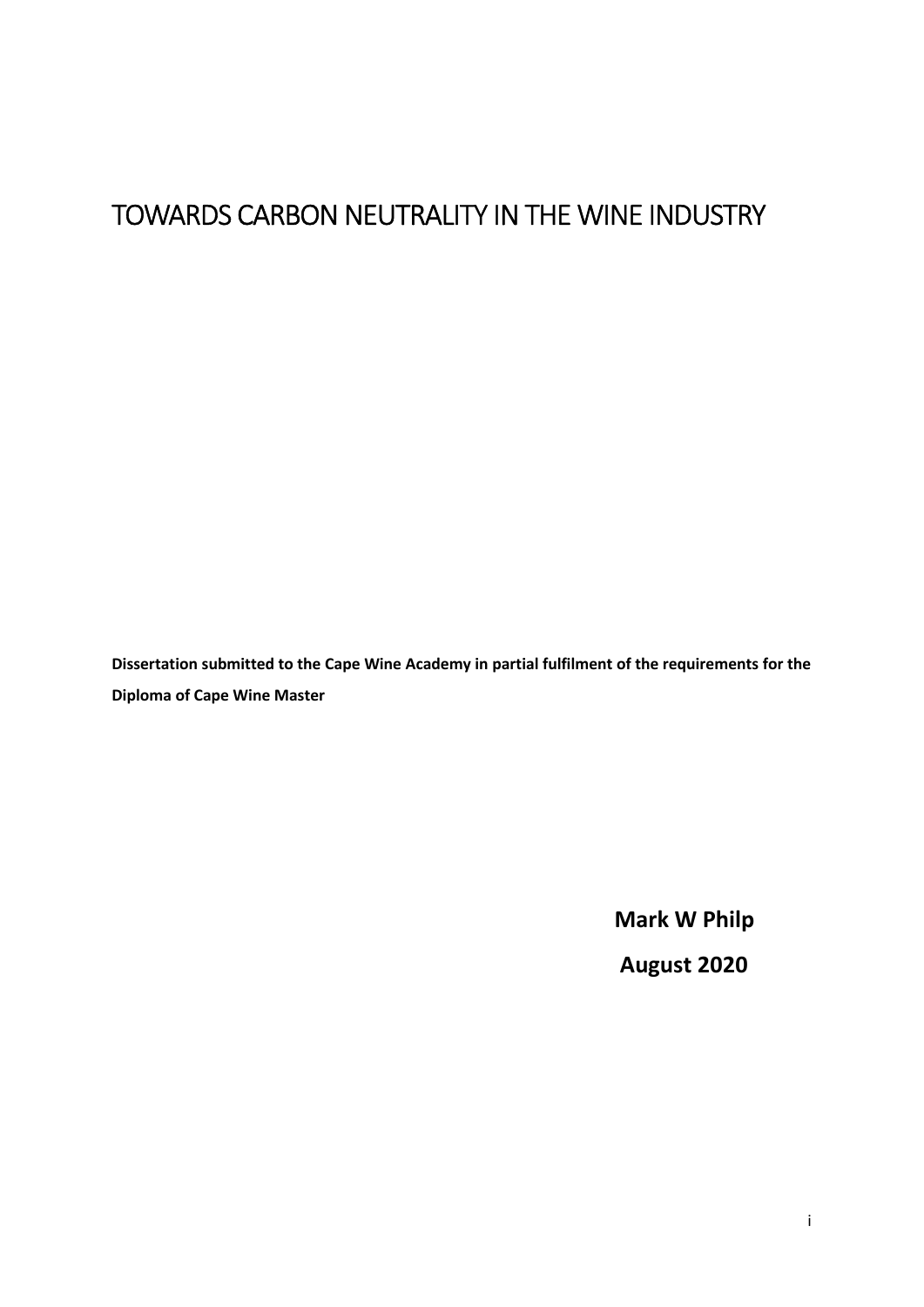# DECLARATION

I, Mark Wallace Philp, declare that this dissertation is my own, unaided work. It is submitted as partial fulfillment of the requirements of the Diploma of Cape Wine Master to the Cape Wine Academy. It has not been submitted before for qualification of examination in this or any other educational organization

…………………………………………………

Signed

August 2020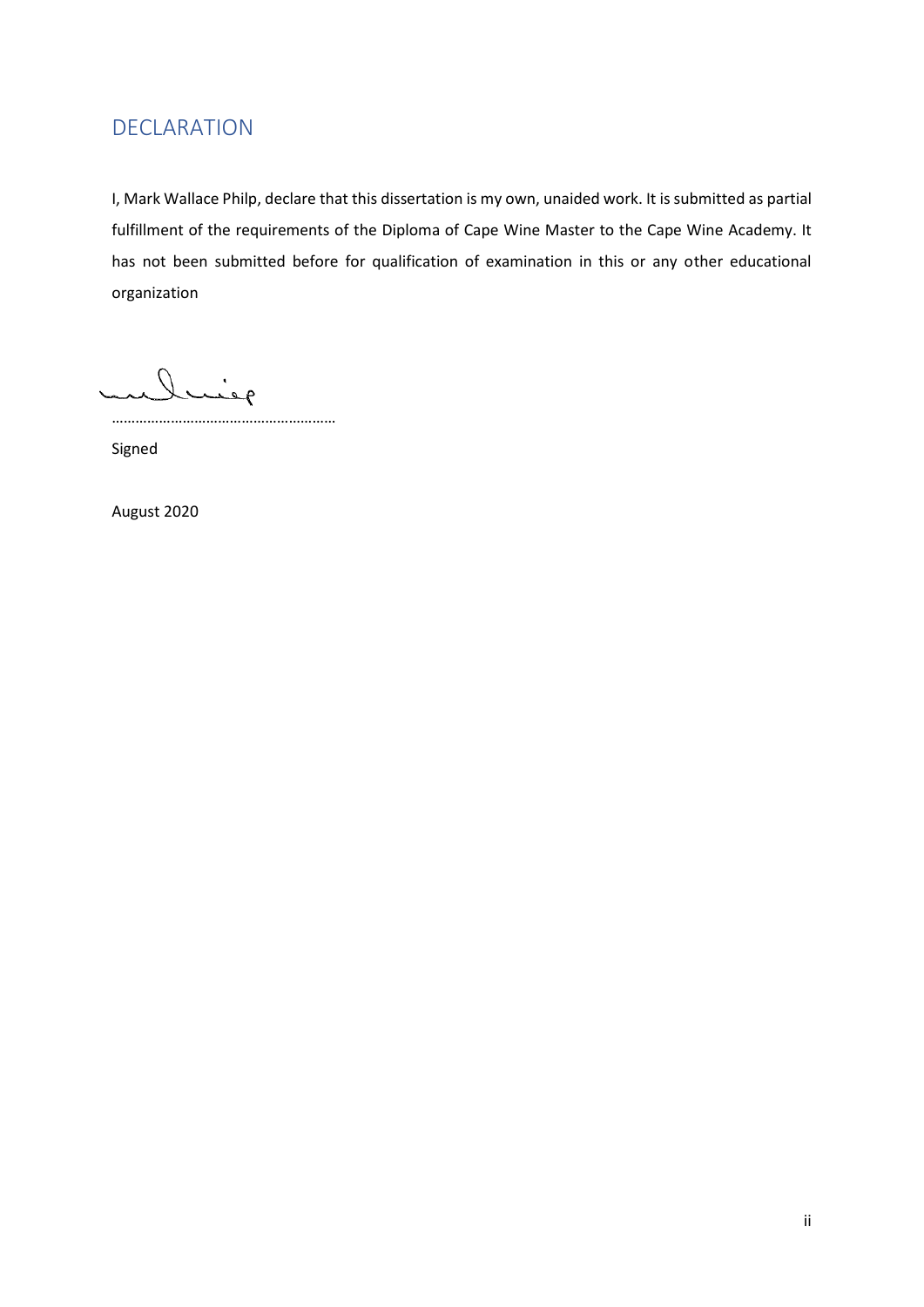# ABSTRACT

This dissertation aims to achieve a greater awareness of and to disprove some false myths regarding the  $CO<sub>2</sub>$  generated in the pursuit of wine-making, packaging, distribution and consumption. The study examines the main factors contributing to the  $CO<sub>2</sub>$  emitted by the wine industry, and offers useful measures whereby CO<sub>2</sub> emissions may be neutralised, sequestered or eliminated. Ultimately, the research aims to serve as a tool both to increase awareness and to provide practical guidelines for producers of wine.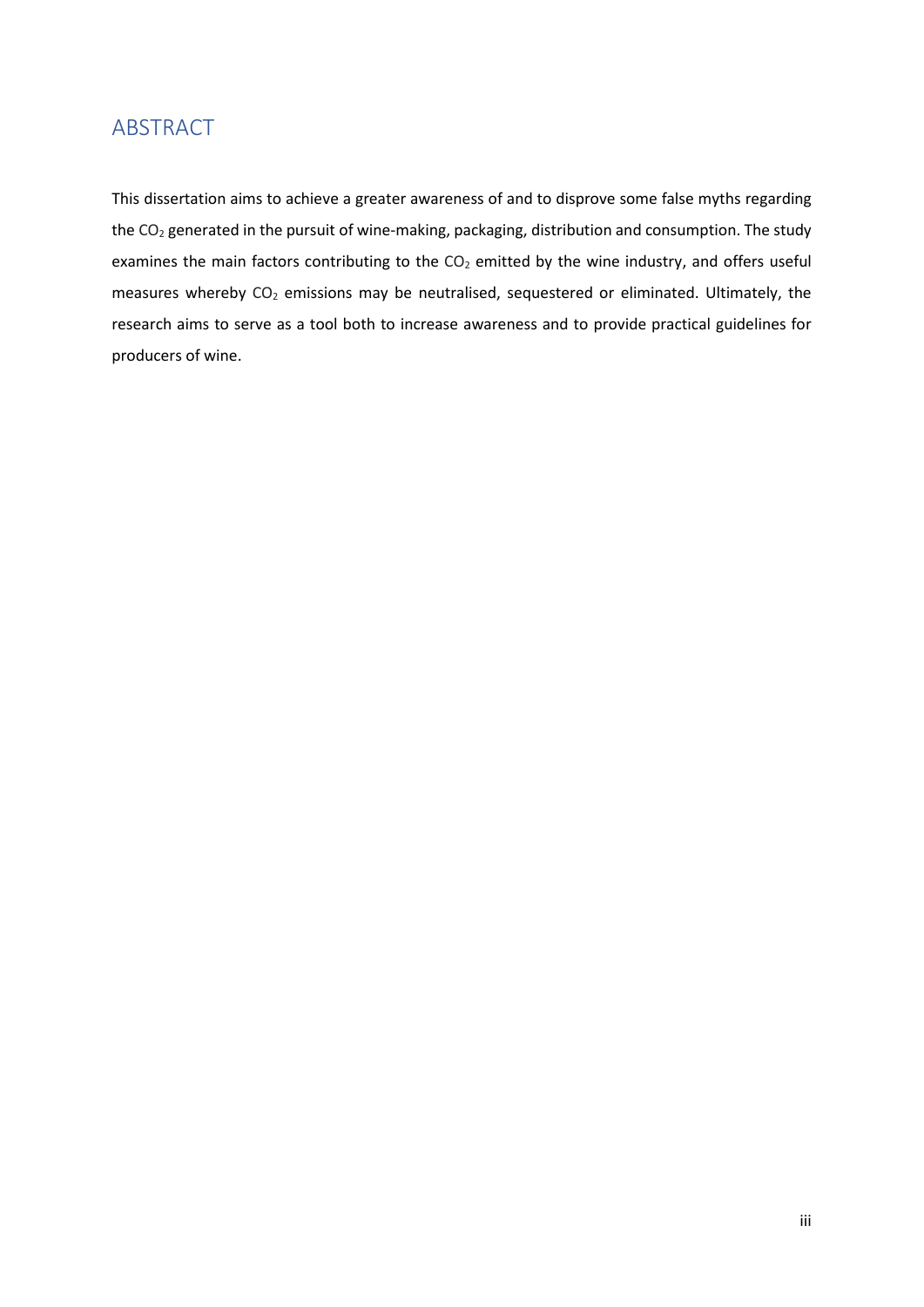# ACKNOWLEGEMENTS

I wish to express my sincere thanks and gratitude to the following people:

- · Dr. Andy Roediger (CWM) lecturer, mentor, partner in wine-making and fellow wine traveller - who encouraged me to embark on this part of my wine journey and who enthusiastically guided me along the way with tutoring, advice, direction and assistance with this research project.
- · Michael Back, proprietor of Backsberg Wine Estate who unselfishly gave of his time to fill in the gaps and educate me in the ways of Carbon Neutrality.
- · Drs. Erik Loubser and Hein Botha for your encouragement and for always taking an interest in my progress, for offering to read my research work and for assisting with the layout, editing and eventual structure, all of which were invaluable.
- · Dr. Elsa Vogts for assisting with the initial editing and your calm approach in ensuring that I continued on my path of writing .
- · Lizette Tolken (CWM) and Janno Briers-Louw (CWM) although not part of this dissertation, your assistance, energies, encouragement and tutored tastings along the student journey was much appreciated.
- · To my wife, Laetitia, for giving me space and sufficient quiet time to complete this research project and for all the understanding during my journey into this great world of wine. To our children Donald, Rebecca, Robert, Alla, Ami and Hendrik for your encouragement and interest and to Donald for setting up the structure and design for the survey, for monitoring progress and providing feedback.
- · Thanks to the winemakers and viticulturists who engaged with me with their time and knowledge leading up to and during the course of completing this dissertation.
- · Thanks too to the International and Local wine producers who participated in the global survey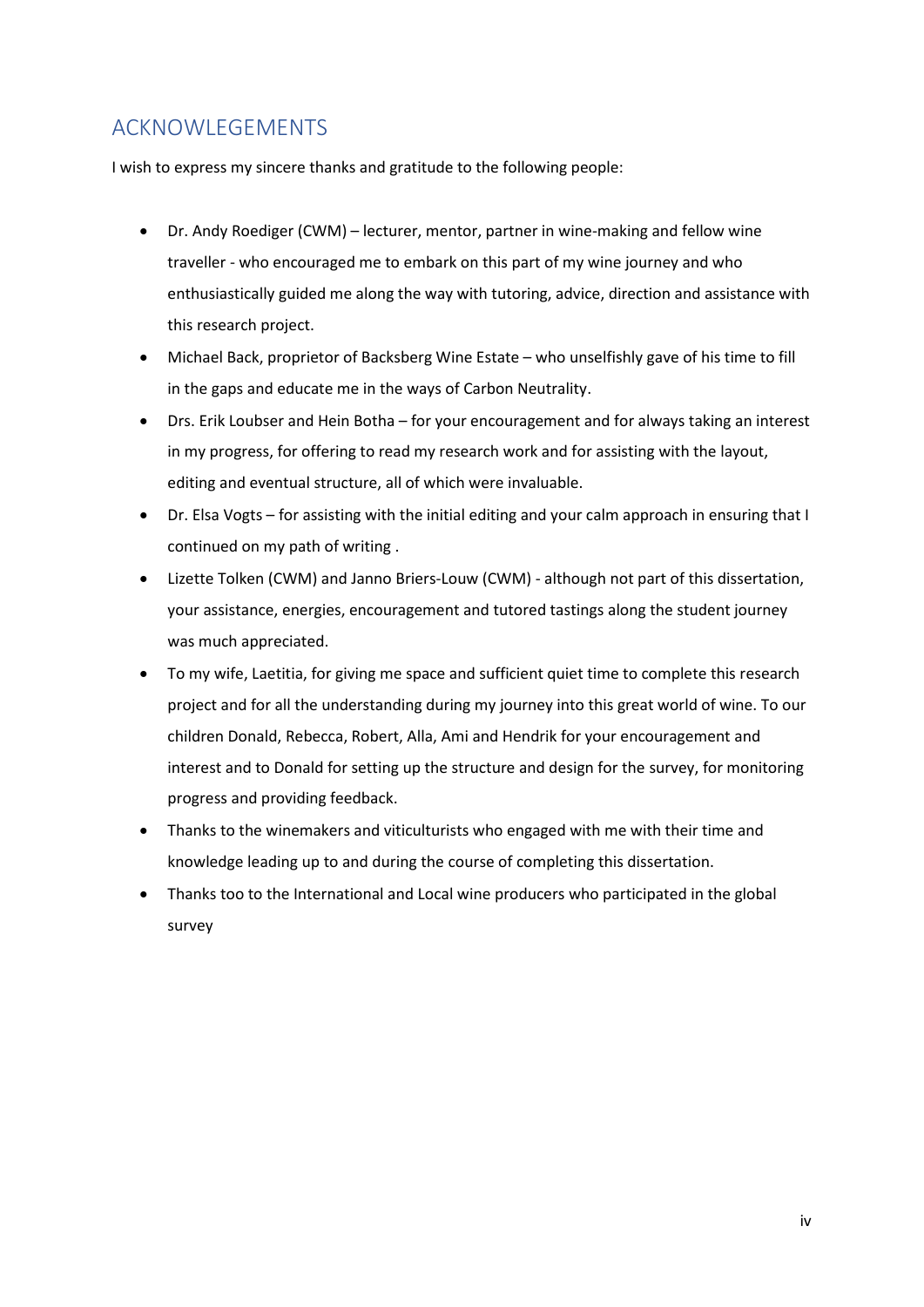# **TABLE OF CONTENTS**

| 1              |                                                                                                                                     |  |  |
|----------------|-------------------------------------------------------------------------------------------------------------------------------------|--|--|
| $\overline{2}$ |                                                                                                                                     |  |  |
| 2.1            |                                                                                                                                     |  |  |
| 2.2            |                                                                                                                                     |  |  |
| 2.3            |                                                                                                                                     |  |  |
| 2.4            |                                                                                                                                     |  |  |
| 2.5            |                                                                                                                                     |  |  |
| 2.6            | Survey: What are the world's winemakers doing to curb global warming? 7                                                             |  |  |
| 3              |                                                                                                                                     |  |  |
| 3.1            |                                                                                                                                     |  |  |
| 3.1.1          |                                                                                                                                     |  |  |
| 3.1.2          |                                                                                                                                     |  |  |
| 3.2            |                                                                                                                                     |  |  |
| 3.2.1          |                                                                                                                                     |  |  |
| 3.2.2          |                                                                                                                                     |  |  |
| 3.2.3          |                                                                                                                                     |  |  |
| 3.2.4          |                                                                                                                                     |  |  |
|                |                                                                                                                                     |  |  |
|                | Scope 3 - Emissions from non-direct (supply chain) sources from the vineyard to the final disposal of the waste once the product is |  |  |
|                |                                                                                                                                     |  |  |
| 3.2.5          |                                                                                                                                     |  |  |
| 3.2.6          |                                                                                                                                     |  |  |
| 3.3            | Scope 1 measures to reduce the carbon footprint: Direct emission sources  16                                                        |  |  |
| 3.3.1          |                                                                                                                                     |  |  |
|                |                                                                                                                                     |  |  |
|                |                                                                                                                                     |  |  |
| 3.3.2          |                                                                                                                                     |  |  |
|                |                                                                                                                                     |  |  |
|                |                                                                                                                                     |  |  |
|                |                                                                                                                                     |  |  |
|                | 3.3.3                                                                                                                               |  |  |
| 3.3.4          |                                                                                                                                     |  |  |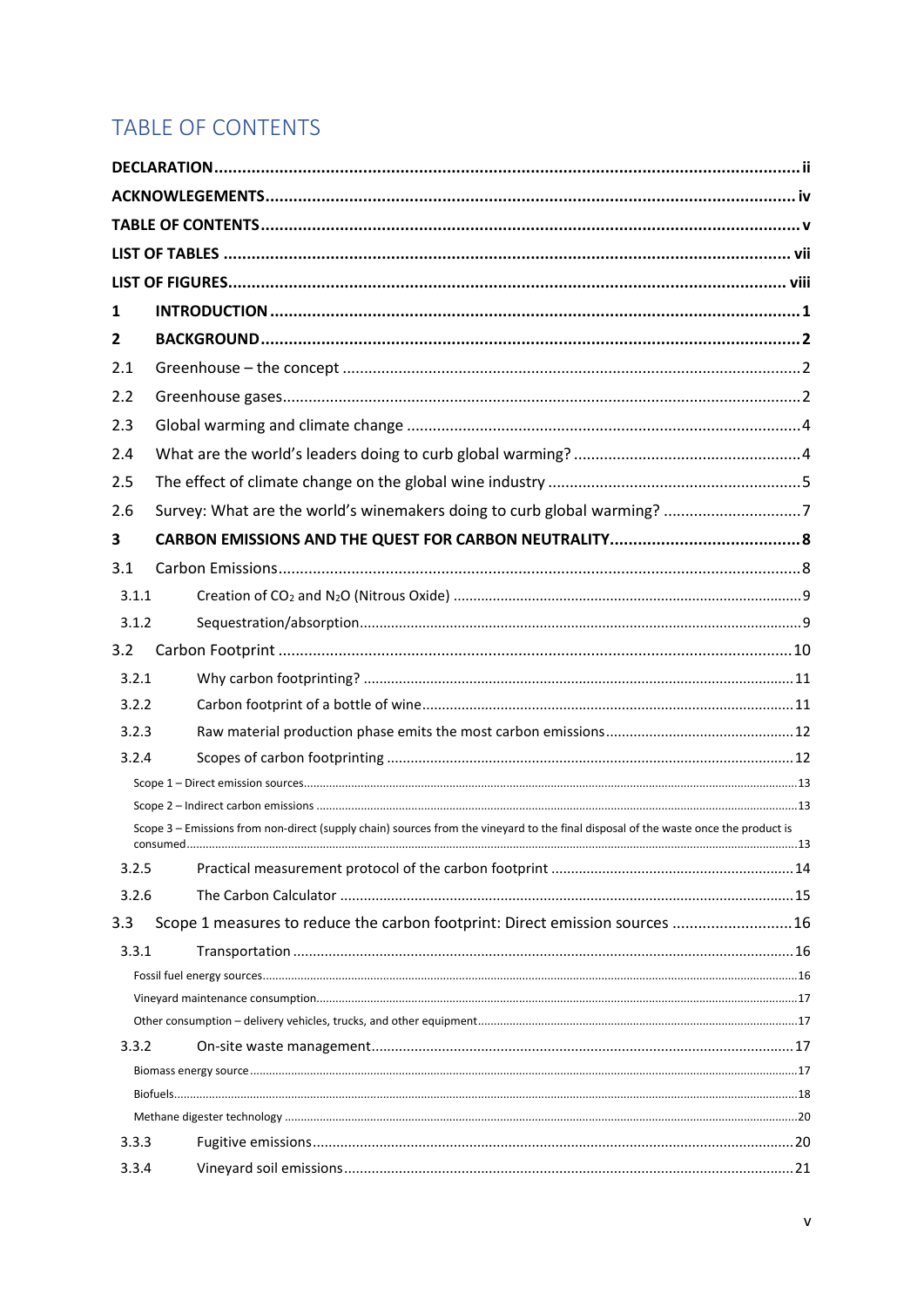| 3.3.5 |                                                                                      |  |  |  |
|-------|--------------------------------------------------------------------------------------|--|--|--|
| 3.3.6 |                                                                                      |  |  |  |
|       |                                                                                      |  |  |  |
|       |                                                                                      |  |  |  |
| 3.4   | Scope 2 measures to reduce the carbon footprint: Indirect emission sources26         |  |  |  |
| 3.4.1 |                                                                                      |  |  |  |
|       |                                                                                      |  |  |  |
|       |                                                                                      |  |  |  |
|       |                                                                                      |  |  |  |
|       |                                                                                      |  |  |  |
|       |                                                                                      |  |  |  |
|       |                                                                                      |  |  |  |
|       |                                                                                      |  |  |  |
|       |                                                                                      |  |  |  |
|       |                                                                                      |  |  |  |
|       |                                                                                      |  |  |  |
|       |                                                                                      |  |  |  |
| 3.4.2 |                                                                                      |  |  |  |
|       |                                                                                      |  |  |  |
|       |                                                                                      |  |  |  |
|       |                                                                                      |  |  |  |
|       |                                                                                      |  |  |  |
| 3.5   | Scope 3 measures to reduce the carbon footprint: Indirect emission sources excluding |  |  |  |
|       |                                                                                      |  |  |  |
| 3.5.1 |                                                                                      |  |  |  |
|       |                                                                                      |  |  |  |
|       |                                                                                      |  |  |  |
|       |                                                                                      |  |  |  |
| 3.5.2 |                                                                                      |  |  |  |
|       |                                                                                      |  |  |  |
|       |                                                                                      |  |  |  |
|       |                                                                                      |  |  |  |
|       |                                                                                      |  |  |  |
|       |                                                                                      |  |  |  |
|       |                                                                                      |  |  |  |
|       |                                                                                      |  |  |  |
|       |                                                                                      |  |  |  |
| 3.5.3 |                                                                                      |  |  |  |
|       |                                                                                      |  |  |  |
|       |                                                                                      |  |  |  |
|       |                                                                                      |  |  |  |
| 3.5.4 |                                                                                      |  |  |  |
|       | 3.5.5                                                                                |  |  |  |
| 3.5.6 |                                                                                      |  |  |  |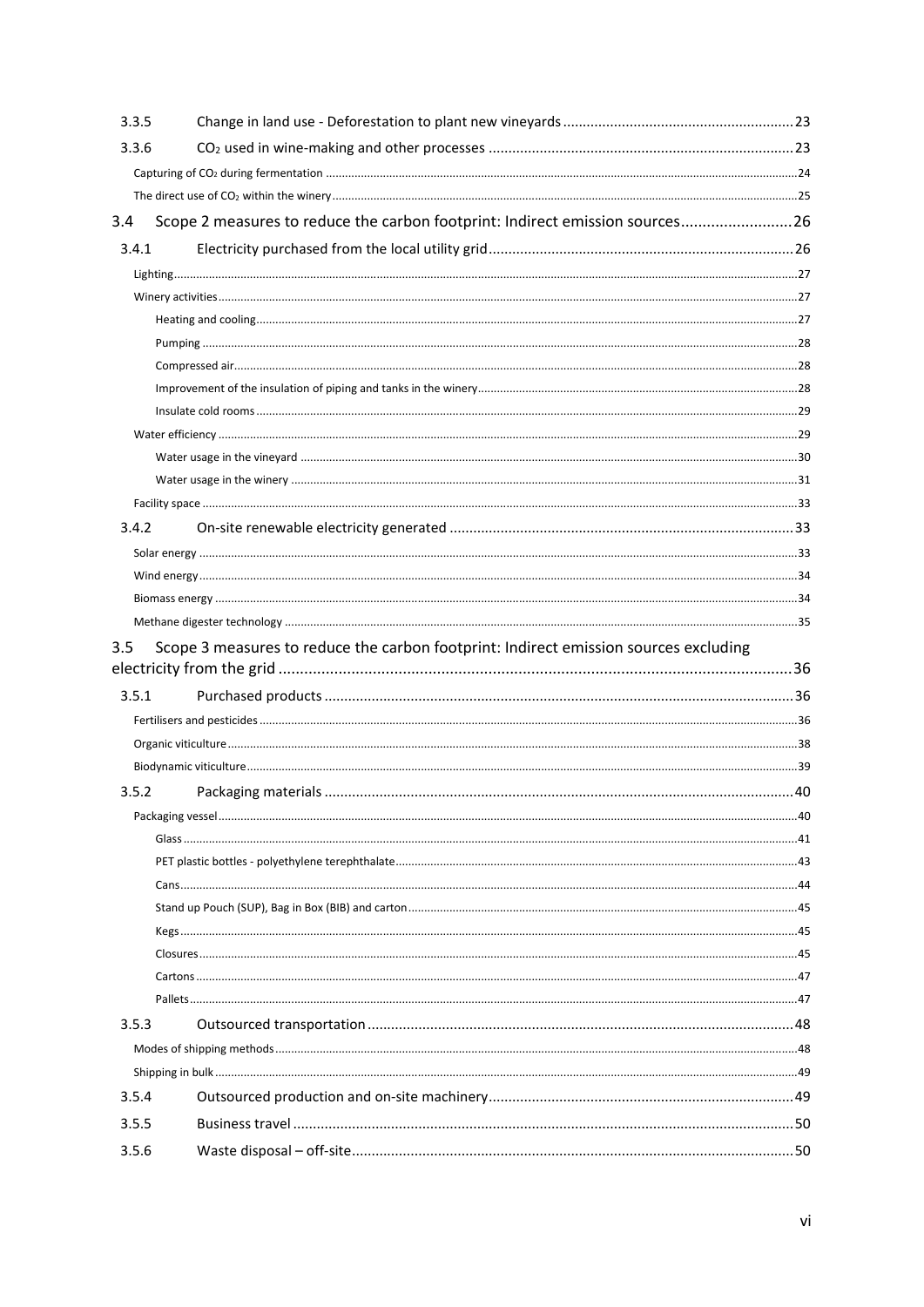| 4     |                                                                                    |  |  |  |
|-------|------------------------------------------------------------------------------------|--|--|--|
| 4.1   |                                                                                    |  |  |  |
| 4.2   |                                                                                    |  |  |  |
| 4.2.1 |                                                                                    |  |  |  |
| 4.2.2 |                                                                                    |  |  |  |
| 4.2.3 |                                                                                    |  |  |  |
| 4.2.4 |                                                                                    |  |  |  |
| 4.3   |                                                                                    |  |  |  |
| 4.3.1 |                                                                                    |  |  |  |
| 4.3.2 |                                                                                    |  |  |  |
| 4.3.3 |                                                                                    |  |  |  |
| 4.3.4 |                                                                                    |  |  |  |
| 4.3.5 |                                                                                    |  |  |  |
| 4.4   |                                                                                    |  |  |  |
| 4.4.1 |                                                                                    |  |  |  |
| 4.4.2 |                                                                                    |  |  |  |
| 4.4.3 |                                                                                    |  |  |  |
| 4.5   |                                                                                    |  |  |  |
| 5     | CONCLUSIONS AND PRACTICAL MEASURES TO ACHIEVE CARBON NEUTRALITY 61                 |  |  |  |
| 5.1   |                                                                                    |  |  |  |
| 5.2   | Summary of measures to reduce the carbon footprint leading to carbon neutrality 62 |  |  |  |
| 5.2.1 |                                                                                    |  |  |  |
| 5.2.2 |                                                                                    |  |  |  |
| 5.2.3 |                                                                                    |  |  |  |
|       |                                                                                    |  |  |  |
|       |                                                                                    |  |  |  |
|       |                                                                                    |  |  |  |

# LIST OF TABLES

| Table 3: Alcohol content of wines versus sequestered CO <sub>2</sub> (Van Der Zanden and De Martino, 2009) 24 |  |
|---------------------------------------------------------------------------------------------------------------|--|
|                                                                                                               |  |
|                                                                                                               |  |
| Table 6: Packaging processes as a percent of total packaging carbon footprint (Buehner, 2012)40               |  |
| Table 7: Global warming potential of packaging alternatives (Päällysaho et al., 2018)46                       |  |
|                                                                                                               |  |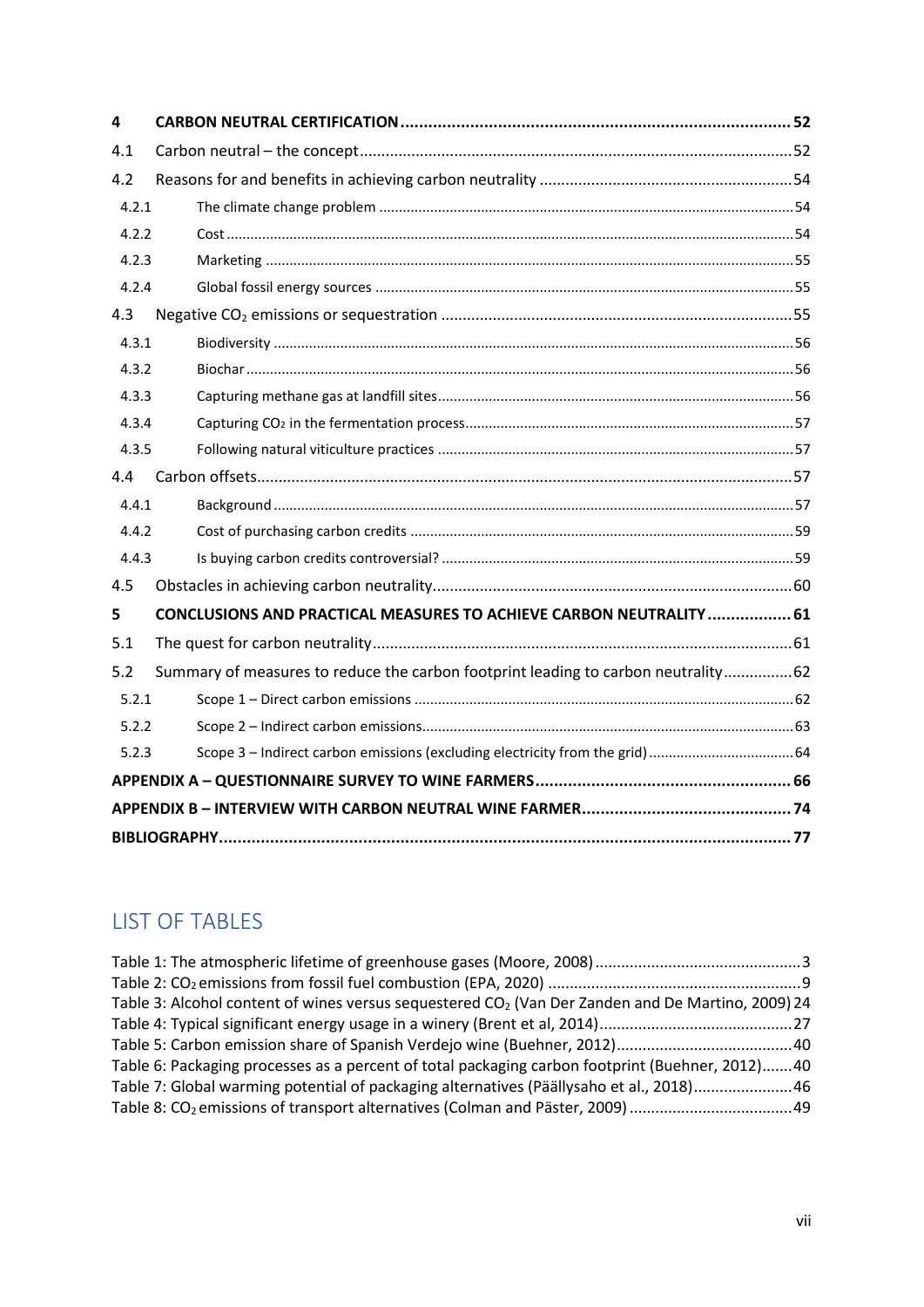# LIST OF FIGURES

| Figure 2: Carbon footprint scopes according to GHG Protocol (Greenhouse Gas Protocol, 2013)14         |  |
|-------------------------------------------------------------------------------------------------------|--|
|                                                                                                       |  |
| Figure 4: Biogas and fertiliser production from fermentation of winery waste (Hungria et al, 2020).35 |  |
|                                                                                                       |  |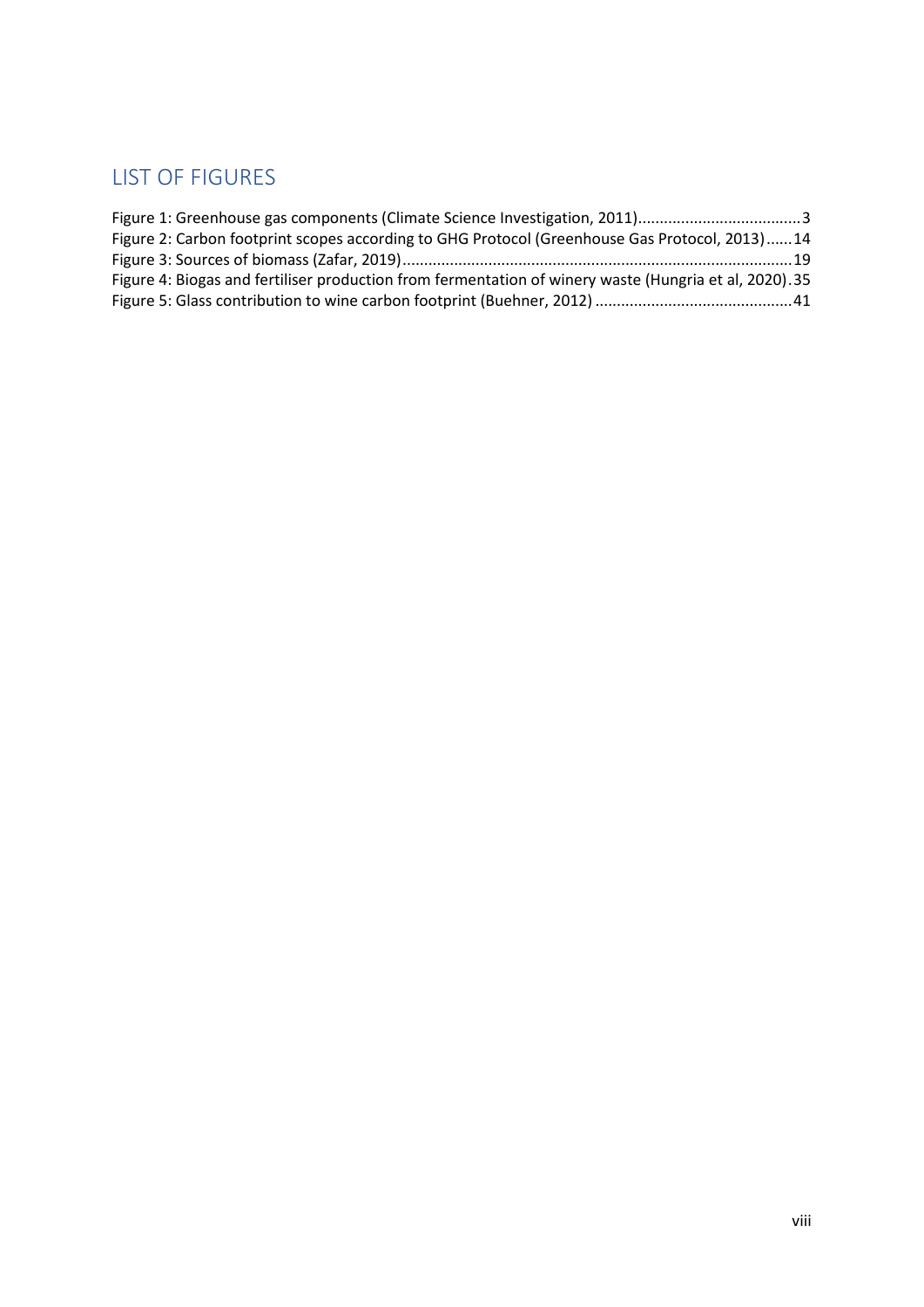# 1 INTRODUCTION

Global warming and the effect it has on the changing of the climate has been in the spotlight for many decades and much has been written about its impact on the planet. What, however, has effectively been done about it within the world of wine?

Sustainability is today's buzzword, but it is a complex issue. Most wine producers have tended to act as though using fewer agrochemicals in the vineyard will achieve sustainability. It's certainly a commendable practice – but it's only a start. Sustainability is based on three pillars: society (winery teams, family and its community), ecology (e.g. wine growing and making, energy, water supply, bottle weight, fertilisers), and economy. All countries and regions have different approaches, criteria and certifications and these vary based on different climatic conditions and nuances unique to those regions.

The real commitment however, is to become carbon neutral by achieving net zero carbon emissions. That is to say, balancing a measured amount of carbon released into the atmosphere with an equivalent amount of carbon sequestered and offset (zero carbon footprint). Very few producers have made a commitment to carbon neutrality, and this dissertation discusses means of measuring a carbon footprint and practical steps that can be followed in reducing a carbon footprint – with the aim of achieving carbon neutral certification. This includes investigating the best practices in the global wine industry, analysing the results from a global survey which was completed, and considering the role that wine producers and the industry as a whole can play in curbing, and being part of reversing, the global warming trend.

The main objective of this dissertation is to increase awareness among wine producers about the positive eco-impact that their viticulture and vinicultural choices can achieve. Other variables, such as supply chain requirements, changing consumer preferences and the costs of modifying current infrastructure, may influence the rate of change. However, higher awareness and the implementation of the practical steps proposed will eventually lead to a more eco-friendly industry and ultimately a greener planet.

To understand and fathom the task that lies ahead for every wine producer in their quest to achieve a reduction in their carbon footprint, it is necessary to convey the concepts that have led to the increase in carbon emissions. The background to this increase is discussed in the following chapter, in order to illustrate the effect it is having on the landscape of wine.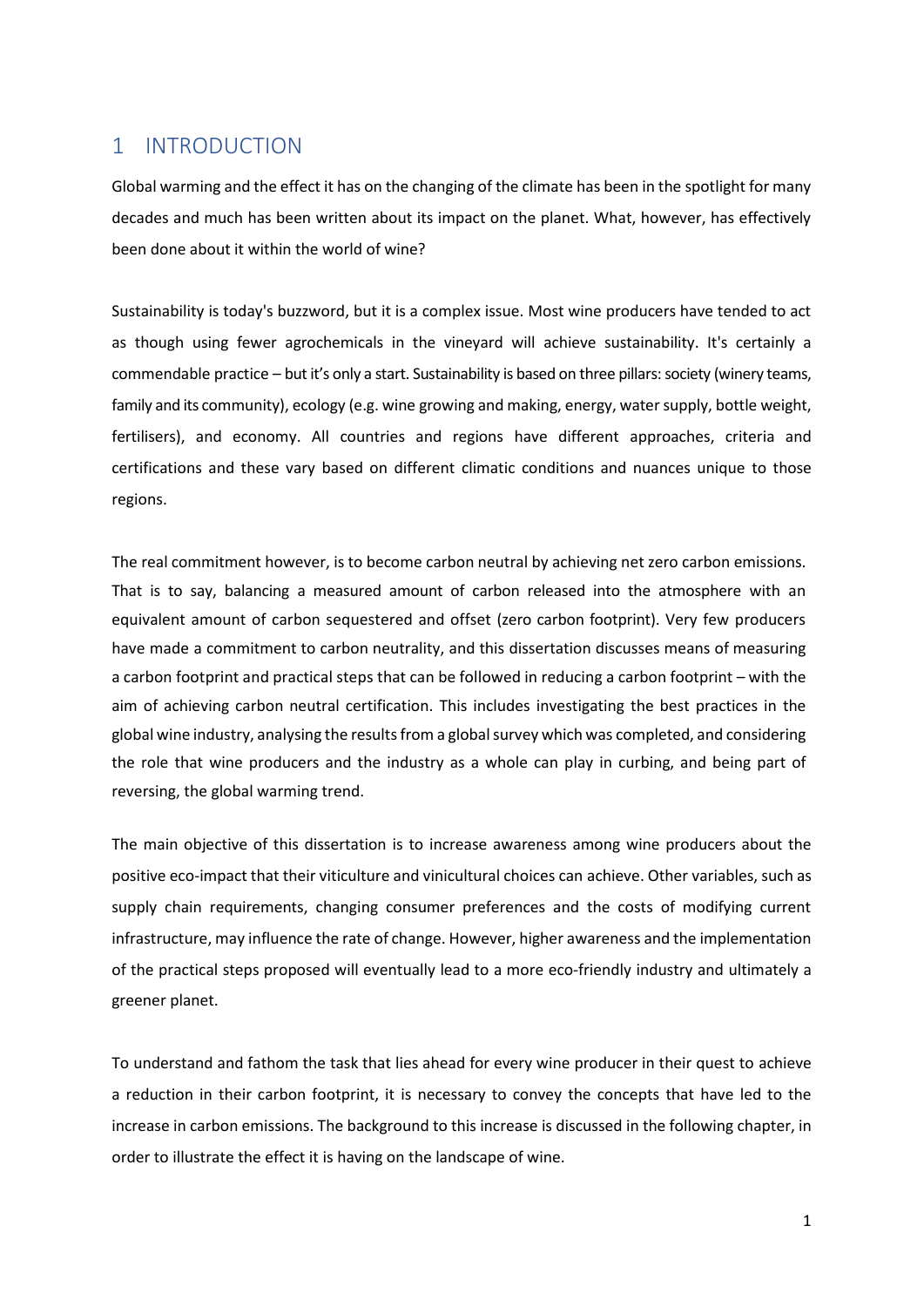# 2 BACKGROUND

In the context of the scope of this dissertation, it is essential to understand the greenhouse concept and how gases created by humankind, which are trapped within the confines of the Earth's atmosphere, are contributing to global warming, and in turn, how this is impacting on climate change.

# 2.1 Greenhouse – the concept

Inbound ultraviolet (UV) radiation easily passes through the glass walls of a greenhouse and is absorbed by the plants and hard surfaces inside. These plants and surfaces then emit weaker infrared (IR) radiation, which has difficulty passing through the glass walls and is trapped inside, so warming the greenhouse and its contents. This concept lets plants flourish, even during a cold winter (Kweku et al., 2018).

As the Sun reaches the body of the Earth, some of its energy is absorbed by the ground. The weaker infrared radiation emitted by the ground is trapped by the greenhouse gas (GHG) blanket, which as a result, returns some of the heat back to Earth. Without this greenhouse effect, the average global temperature of the Earth would be significantly colder and life on Earth would be a lot less bearable.

# 2.2 Greenhouse gases

The Earth's atmosphere is composed primarily of nitrogen and oxygen (Sharp, 2017) These gases are transparent to incoming solar radiation and outgoing infrared radiation, meaning that they do not absorb or emit solar or infrared radiation. However, there are other gases in the Earth's atmosphere that do, and they trap infrared radiation, and these are known as the greenhouse gases. These gases trap the heat inside the Earth's atmosphere, which gives rise to the greenhouse effect.

In a Climate Science investigation, it was found that the most common greenhouse gases that influence the Earth's climate system are: water vapour  $(H_2O)$  largely controlled by the temperature in the atmosphere; carbon dioxide (CO2) produced by fossil fuels (coal, oil, natural gas), photosynthesis, organic decomposition and the combustion of organic material; methane  $(CH_4)$ , 30 times stronger than  $CO<sub>2</sub>$ , produced by decomposing organic plant and animal matter, cooking gas, biomass production, sewerage treatment plants, landfills and the guts of cattle and termites; nitrous oxide  $(N_2O)$ , which is 294 times more damaging than CO<sub>2</sub>, and is produced by nitrate and ammonia used in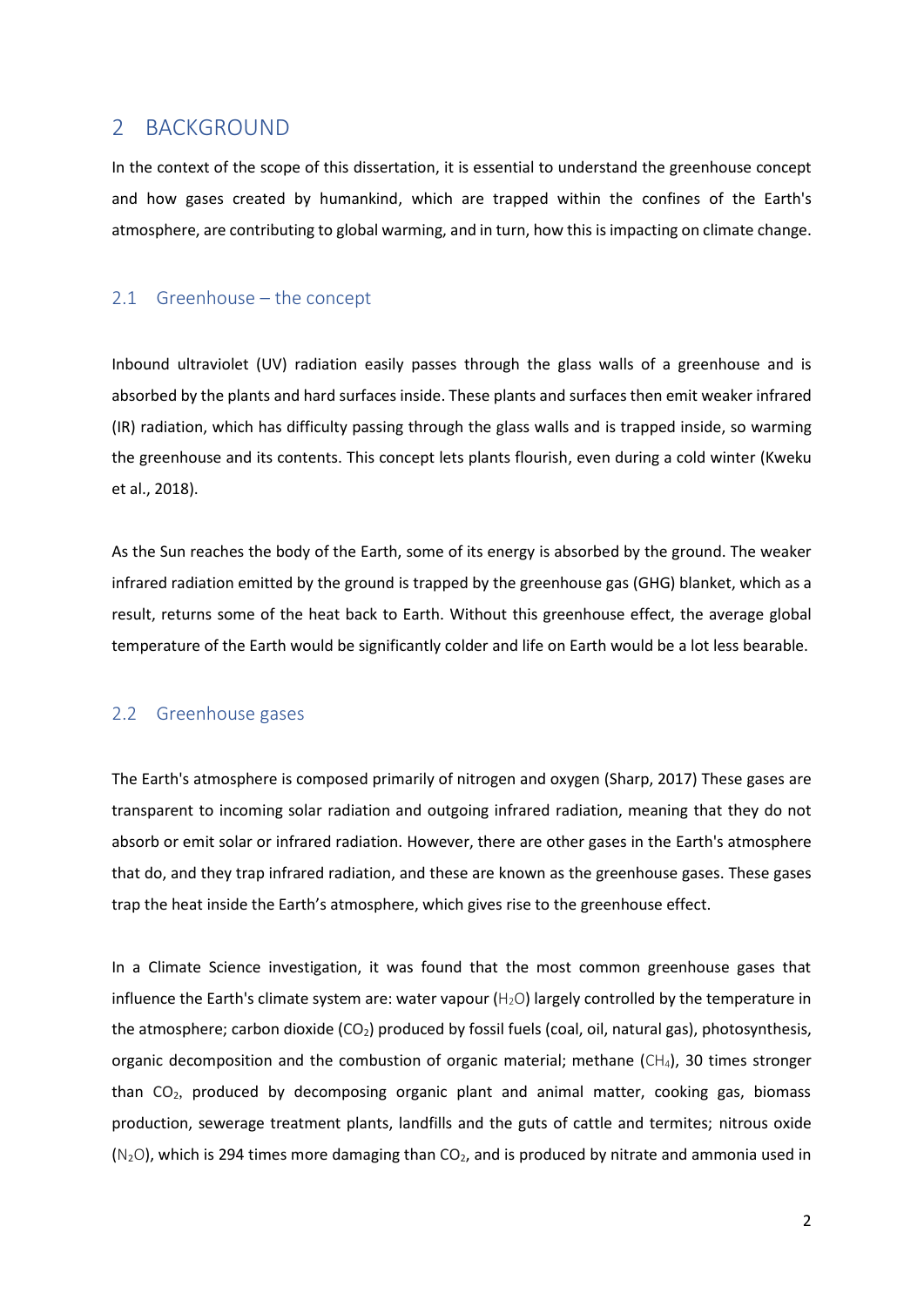fertilisers and internal combustion engines; and ozone  $(O_3)$  produced mainly by hydrocarbons and nitrogen oxide compounds and halocarbons, composed of carbons, chlorine, fluorine and hydrogen. This includes chlorofluorocarbons (CFCs) produced by man-made gases used in refrigerators and air conditioners. CFC is 10 000 times more damaging than  $CO<sub>2</sub>$  (Climate Science Investigation, 2011).

Figure 1 (below) shows the effects of each of the five gases which contribute to the GHG effect (Climate Science Investigation, 2011), and Table 1 lists the lifetime of these gases.



*Figure 1: Greenhouse gas components (Climate Science Investigation, 2011)*

| <b>GAS</b>     |                 | <b>ATMOSPHERIC LIFESPAN</b>        |  |
|----------------|-----------------|------------------------------------|--|
| Carbon Dioxide | CO <sub>2</sub> | Hundreds of years                  |  |
| Methane        | CH <sub>4</sub> | 12 years                           |  |
| Nitrous Oxide  | $N_2O$          | 114 years                          |  |
| Halocarbons    | <b>CFCs</b>     | From several weeks to 50 000 years |  |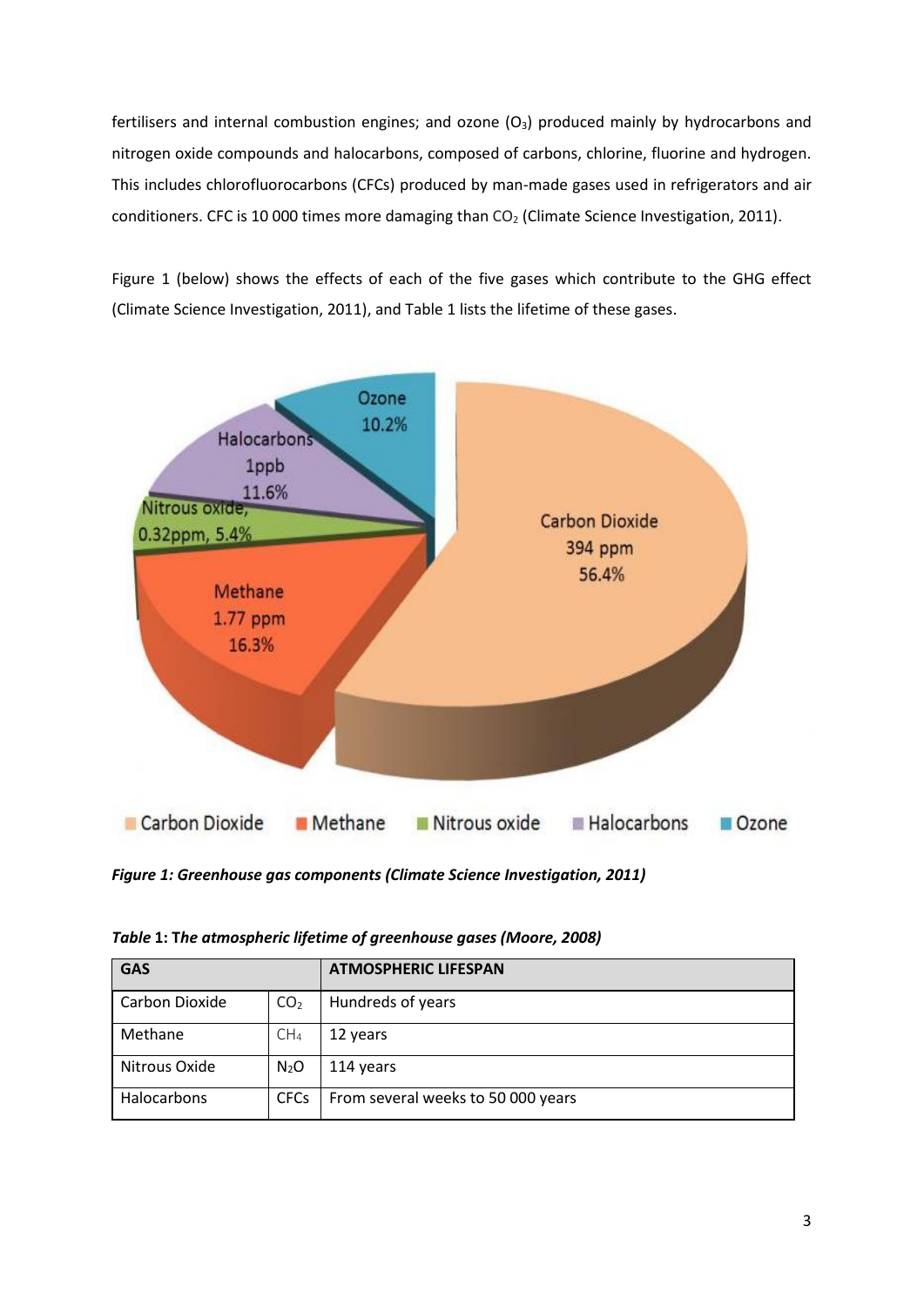# 2.3 Global warming and climate change

As a result of the ever thickening blanket of greenhouse gases in the atmosphere, the heat which is being trapped in the Earth's atmosphere causes the planet to warm up faster than at any previous time in history – resulting in climate change. Global warming drives the changes in the climate because heat is energy, and when you add any energy to a system, these changes occur. Much of the world is made up of the ocean and as the ocean heats up, more water evaporates, which results in more intensive typhoons and hurricanes leading to devastation through intensive storms, higher rainfall, and in turn, flooding. The warmer temperatures make the polar ice cap melt, raising sea levels. Changes in temperature change the wind patterns that bring snow and rain around the world, making drought and unpredictable weather more common (Warm Heart, 2017).

The most compelling evidence scientists have of climate change is long-term data relating atmospheric CO<sup>2</sup> levels and global temperature, sea level, the expanse of ice, the fossil record and the distribution of species (Warm Heart, 2017). These data show a strong correlation between  $CO<sub>2</sub>$  levels and temperature. Recent data show a trend of increasing temperature and rising CO<sub>2</sub> levels, beginning in the early 19th century (Warm Heart, 2017).

Professor Josef Werne, an Associate Professor at the Department of Geology and Planetary Science at the University of Pittsburgh (USA), believes that there are three options for the way forward: do nothing and live with the consequences; acclimatise to the changing climate, rising sea levels and related flooding; and/or alleviate the impact of climate change by enacting policies that actually reduce the concentration of  $CO<sub>2</sub>$  in the atmosphere (Dietrich School, 2019).

It is not the intention of this research to prove why the climate is changing – that has been written about for decades – but rather to discuss how it is changing and how it is affecting agriculture and, more specifically, the wine industry.

# 2.4 What are the world's leaders doing to curb global warming?

The Kyoto Protocol, an international agreement that aimed to reduce  $CO<sub>2</sub>$  emissions and the presence of greenhouse gases (GHG) in the atmosphere, was amended in Doha by the Doha Amendment in 2012 – effectively extending the agreement to 2020. It was short-lived, however, as of 2015, at the sustainable development summit held in Paris, all United Nations Framework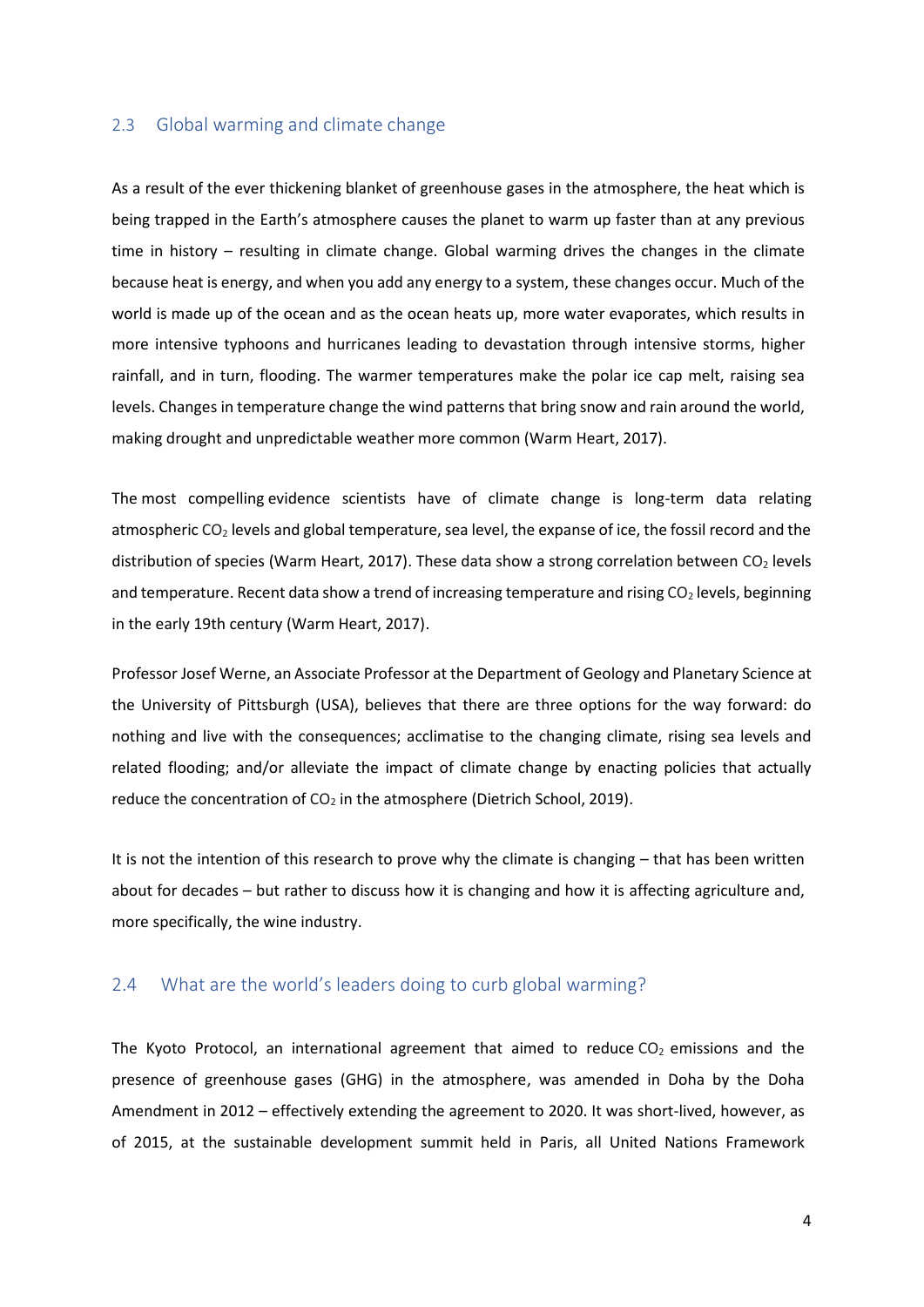Convention on Climate Change (UNFCCC) participants signed yet another pact, the Paris Climate Agreement, – which effectively replaced the Kyoto Protocol.

The Paris Climate Agreement is a landmark environmental pact that was adopted by nearly every nation in 2015 to address climate change, and commitments were made from all major GHG-emitting countries to cut their climate-altering pollution – with a view to limiting the global temperature increase to a maximum of 2 degrees Celsius from 2015 until 2100.

The dialogue is still in process, but has turned into a complex issue involving politics, money, lack of leadership, lack of consensus, and bureaucracy. Today, despite many plans and some actions, comprehensive solutions to the problems of GHG emissions and global warming have not been implemented.

Initiatives from individuals and businesses, originating from the wine industry, have come to the fore – the most prominent of which is the Porto Protocol Foundation, founded by Taylors Port in Porto, Portugal (Bridge, 2019). The members are united by a commitment to make a difference in the mitigation of climate change, with the principle being to share in each other's experiences, and, in so doing, to find workable solutions.

# 2.5 The effect of climate change on the global wine industry

Across the globe, grape growers and winemakers are seeing the effects of climate change as temperatures rise and the changes in weather patterns become more severe.

Dr Bruce Bordelon of the Department of Horticulture and Landscape Architecture at Purdue University in Indiana (USA), notes that vineyards in hot regions of the world like Australia, Spain, Portugal, and South Africa, are particularly at risk as temperatures rise. He explains that: "changing harvest parameters and working with alternative varieties are two very big steps that these regions can take to combat the effects of climate change. Typical wine varieties tend to have high sugar and low acid as temperatures increase, so varieties that maintain some acidity could be considered 'heat-tolerant'" (Denig, 2019).

Grapevines can tolerate heat and drought and dry farming is traditionally practised in most parts of Europe. The past four years, however, have been some of the planet's hottest on record (Millar, 2018), and more warming and dryer spells are expected. On the other hand, the impact of climate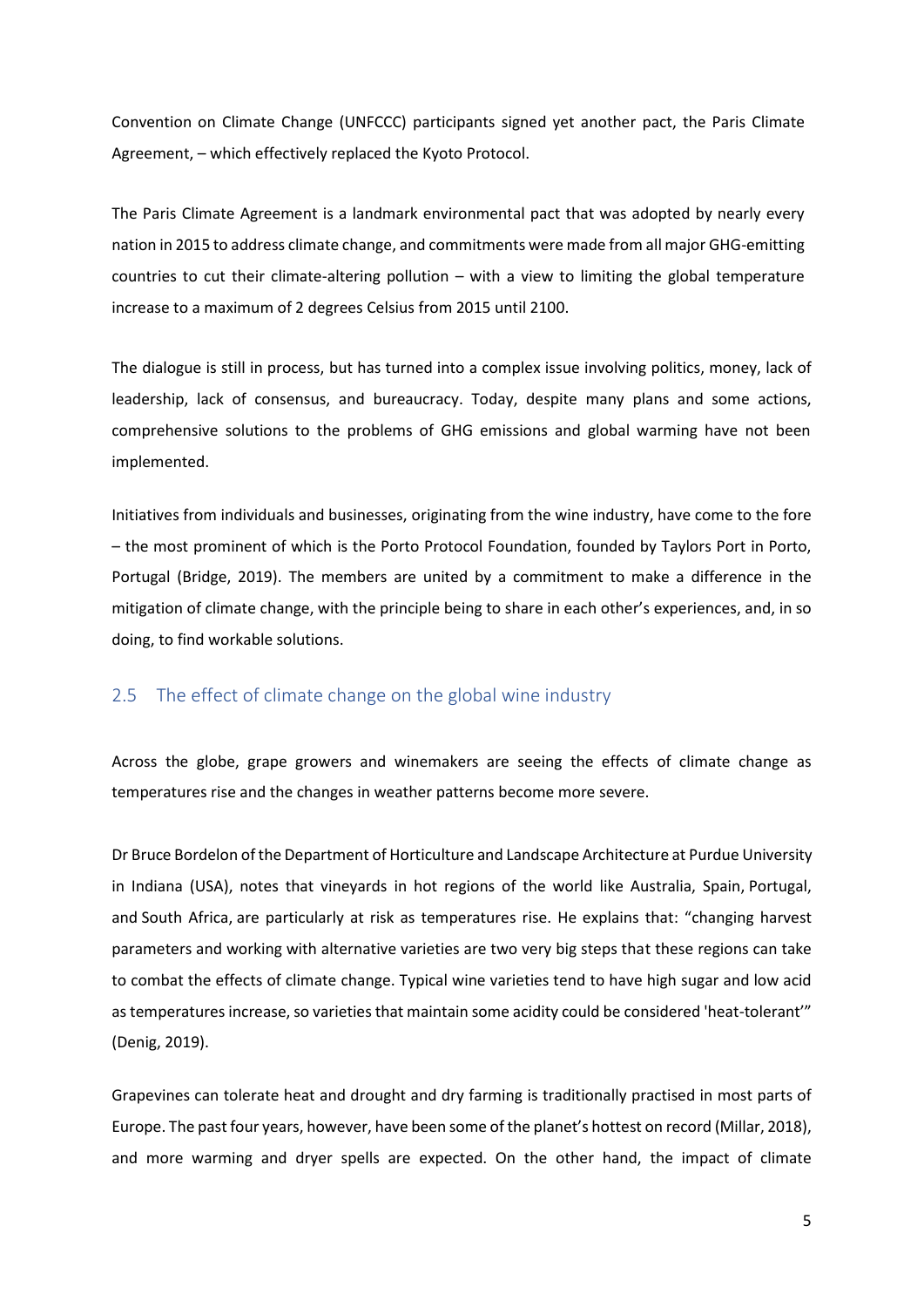change on wine production in some of the cooler European Union countries like England, Denmark, Sweden, Norway and Belgium, is generally reported to be positive (Nesbitt et al., 2016; Hannah et al., 2013) - because of the shift to a more favourable (warmer) climate for grape growing.

Climate change is real and is affecting vineyards worldwide. Winemakers must continue to make appropriate efforts to maintain environmentally friendly practices in both their vineyards and cellars, to ensure long-lasting and sustainable viticulture (Denig, 2019).

The following list contains some of the impacts that temperature rises are having on the global wine industry:

- The grape harvest is being brought forward annually. This has an effect on the quality of the wines and is changing the wine growing map (Bodegas Torres, 2018). The grapes ripen earlier, but in an unbalanced way with lower acids and tannins.
- Certain traditional cooler regions that specialise in sweeter wines, like dessert and ice wines, are making fewer vintages annually, as they are not able to pick the grapes if they are not frozen on the vine (Helmer, 2019). The temperatures have been too high at harvest time.
- Wine styles are changing as the temperature rises result in different wines being made from the same soil – vintage after vintage. The sugar, acid and tannin content affect the wine's taste and characteristics. Allan Sichel, Head of the Bordeaux Wine Council, said during Vinexpo's symposium on climate change: "Our objective is to preserve the characteristics of Bordeaux, freshness, elegance, balance, digestibility and aromatic complexity. To achieve that, we may need to change everything we do (McIntyre, 2019a).
- Additional grape varieties that are more resistant to heat, drought and disease are being sought to substitute or replace grape varieties which have traditionally been planted in specific regions. Bordeaux has responded to climate change by approving 20 additional grape varieties that will be allowed to be blended with current known grape varieties, as they struggle to achieve balance in these altered conditions. These include Touriga Naçional and Marselan (McIntyre, 2019b). Other heat-tolerant grape varieties being considered are Vermentino, Fiano, Mencia, Assyrtiko, Agiorgitiko and Tempranillo.
- As the heat builds up, sugar levels rise, resulting in higher alcohols and the concentration (wealth of fruit, richness and depth of flavour) increases changing the character of the wine. Alison Sokol Blosser of Sokol Blosser, Oregon (USA), explains: "As the heat units rise, we're going to start seeing more concentration in the wines, we're going to see higher alcohol wines, and then we may also start to see other varietals being planted that are going to grow in warmer climates" (Nigro, 2010).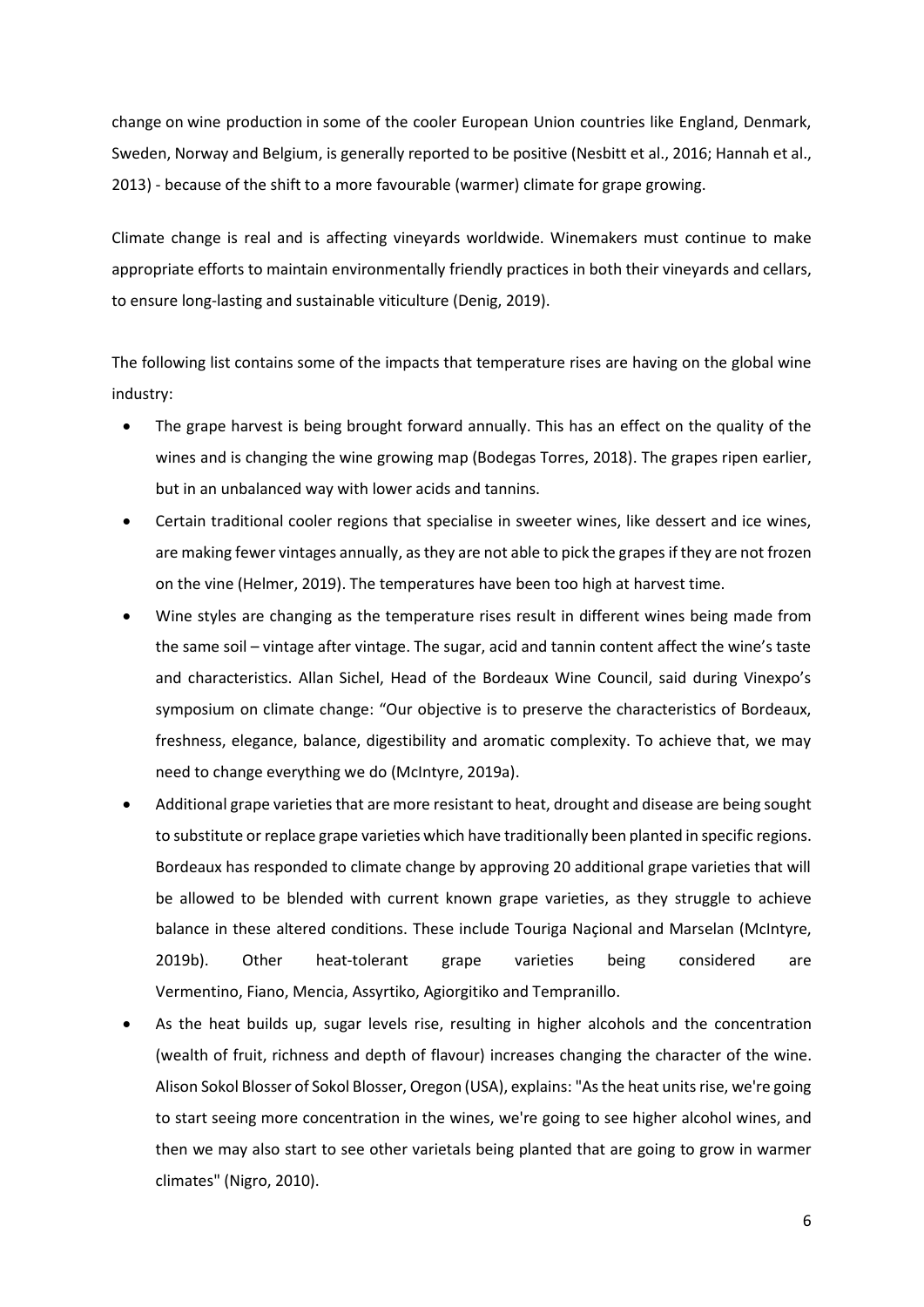# 2.6 Survey: What are the world's winemakers doing to curb global warming?

As part of this dissertation, a comprehensive survey questionnaire was compiled using the "Survey Monkey" web application. This was sent to 82 wine producers across the wine-making regions of the world. Appendix 7 lists all the questions in the survey. Only nine wine producers responded to the survey, of which five were certified carbon neutral, and the other four were actively practising sustainable farming methods in their businesses.

This level of response does not warrant fully presenting the results of the survey and gleaning statistics and general conclusions about the carbon footprint practices of the wine industry. The individual responses and a summary of the responses can, however, be made available to interested readers.

Despite the relatively low response, valuable insight into the carbon footprint approaches, methods, successes, obstacles and failures, was gained from the participants. In the body of text that follows, in lieu of the presentation of the results, there are many citings and references to the wineries, their owners and managers – as well as to the carbon footprint practices they adhere to.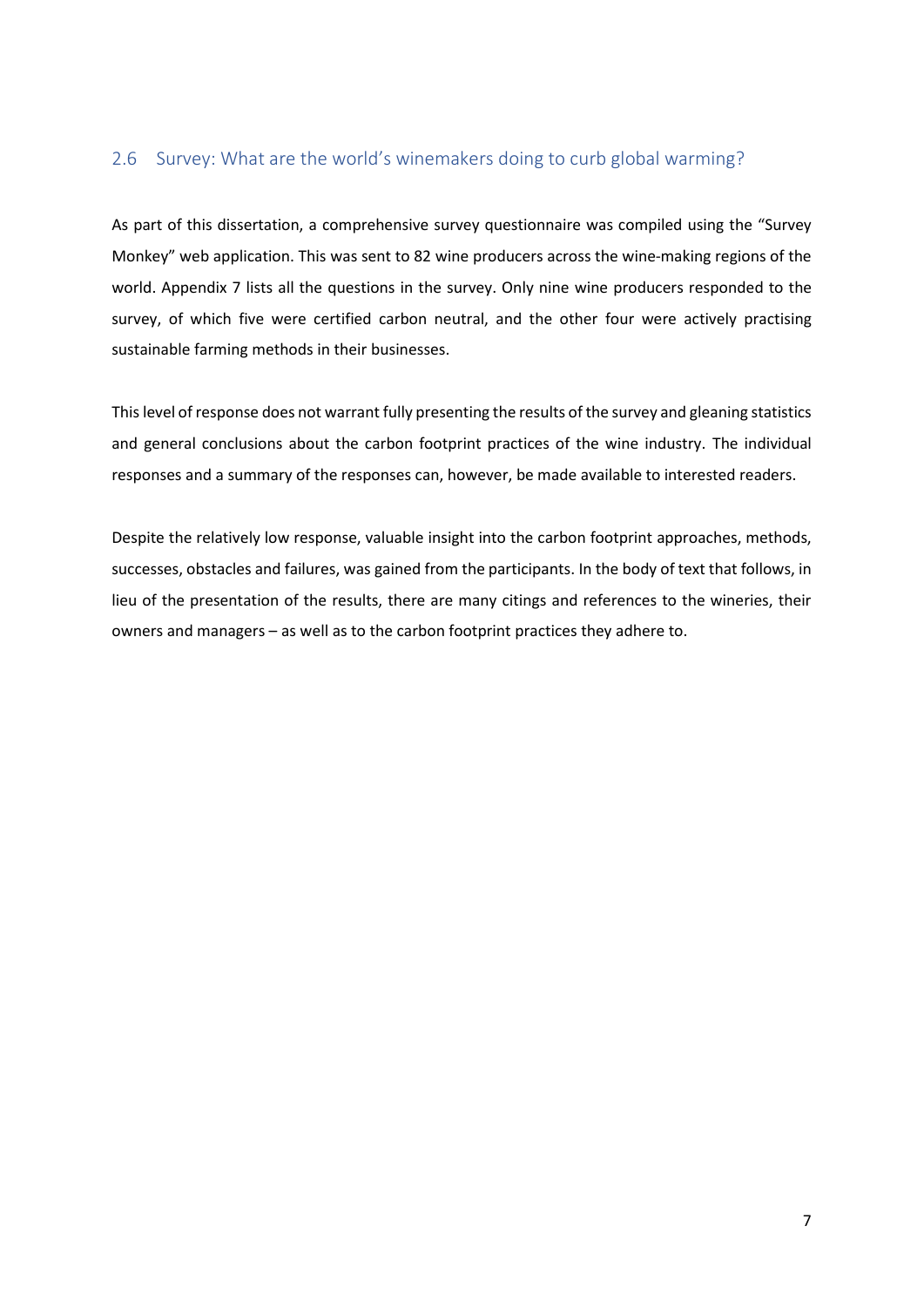# 3 CARBON EMISSIONS AND THE QUEST FOR CARBON NEUTRALITY

# 3.1 Carbon Emissions

Reducing agriculture's carbon footprint is central to limiting climate change. The global food system, from fertiliser manufacturing to food storage and packaging, is responsible for up to one-third of all human-caused greenhouse-gas emissions – according to the figures from the Consultative Group on International Agricultural Research (CGIAR) – a partnership of 15 research centres around the world (Gilbert, 2012).

It can be generally deduced that the agricultural sector's contribution to global warming and the resultant negative effects it has on climate change is, mostly, the emission of  $CO<sub>2</sub>$  gases into the atmosphere.

Carbon dioxide  $(CO_2)$  is described as a colourless gas produced by burning carbon and organic compounds and by respiration. It is naturally present in air (about 0.03 per cent), and is absorbed by plants in photosynthesis (Cryocarb, 2019).

 $CO<sub>2</sub>$  is released into the atmosphere when hydrocarbon fuels (i.e. wood, coal, natural gas, gasoline, and oil) are burned. During this combustion or burning, carbon from these fossil fuels combine with oxygen in the air to form  $CO<sub>2</sub>$  and water vapour. The primary source of  $CO<sub>2</sub>$  emissions is the burning of fossil fuels – most notably the burning of coal (Climate Science Investigation, 2011).

The wine industry is a significant contributor to  $CO<sub>2</sub>$  emissions, and thus, in order to help reverse the trend of global warming and limit climate change, which is altering both wine and wine-making, efforts should be accelerated to ensure that  $CO<sub>2</sub>$  emissions are curtailed and that the carbon footprint of the wine industry is radically reduced.

The wine industry can also significantly assist with the sequestration or absorption of carbon emissions.

The industry's role in both the creation of carbon emissions and carbon absorption (sequestration), in different ways, is explained below.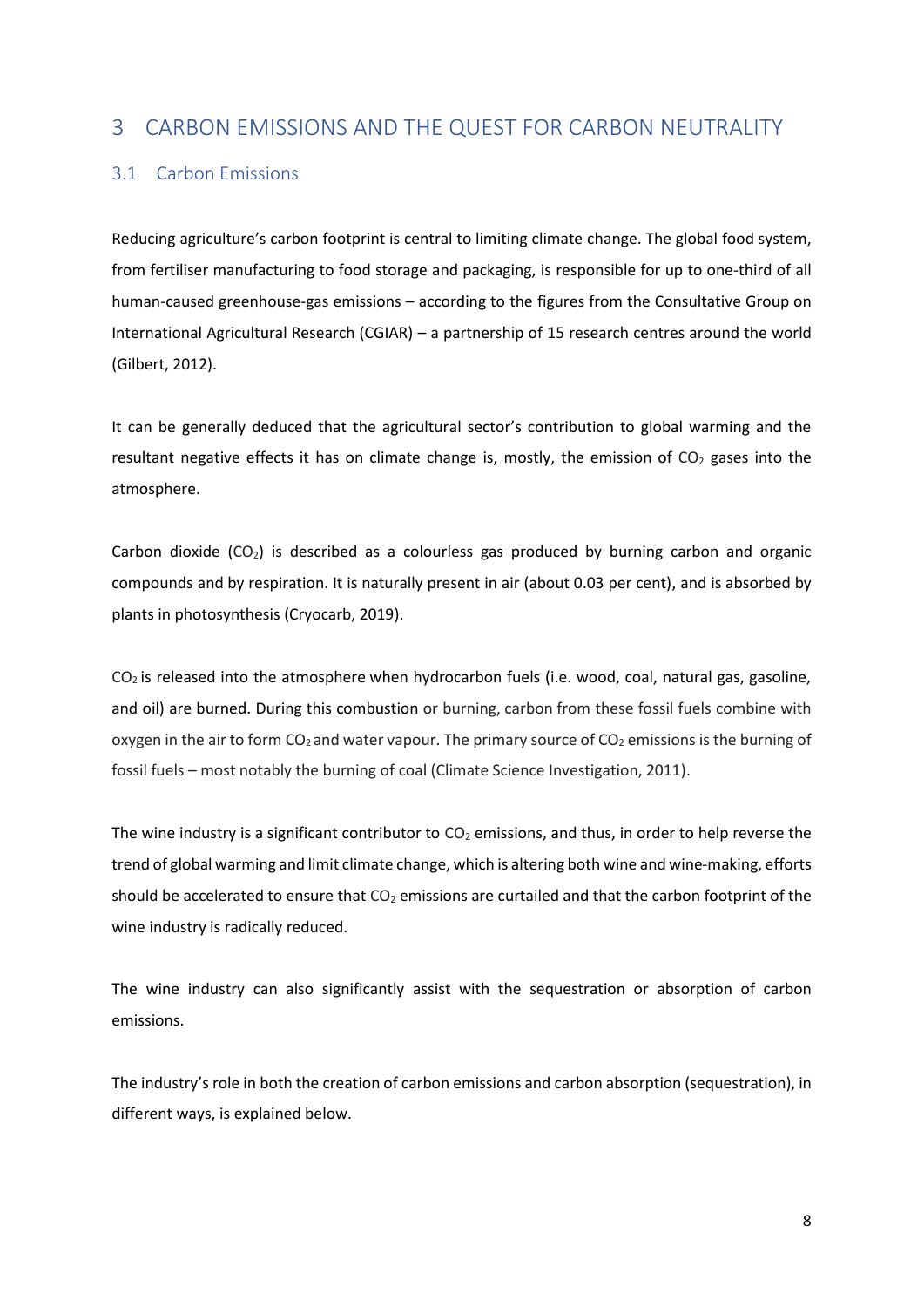#### 3.1.1 Creation of  $CO<sub>2</sub>$  and N<sub>2</sub>O (Nitrous Oxide)

Ninety per cent of the world's  $CO<sub>2</sub>$  emissions are related to burning fossil fuels, which are mainly used in transport, heating/cooling and in most production processes. The generation of electricity, which in most developing countries relies on coal to power electricity plants, plays a large role in releasing such emissions into the atmosphere. Table 2 (below) lists the main contributions to CO<sub>2</sub> emissions:

**ACTIVITY PRO RATA CONTRIBUTION** Electricity and Heat generation 27%

**Table 2***:* **CO2** *emissions from fossil fuel combustion (EPA, 2020)*

| .                                 |     |
|-----------------------------------|-----|
| Electricity and Heat generation   | 27% |
| <b>Transportation Sector</b>      | 28% |
| <b>Industrial Sector</b>          | 22% |
| <b>Residential and Commercial</b> | 12% |
| Agriculture                       | 10% |

Electricity for pumping water for irrigation and cleaning, running cooling and heating plants, diesel combustion for farm implements and equipment, and the transportation of goods both to and from the farm to the market-place, all play a role in the wine industry's contribution to carbon emissions into the atmosphere. In addition to  $CO<sub>2</sub>$  emissions, the use of synthetic nitrogen-based fertilisers results in large amounts of nitrous oxide emissions. One ton of nitrous oxide emitted into the atmosphere is equivalent to 300 tonnes of  $CO<sub>2</sub>$  emitted. Both these carbon and nitrous oxide emissions have a detrimental effect on the environment, and increasesthe carbon footprint of the wine industry.

### 3.1.2 Sequestration/absorption

Nature (plants and sea) can absorb or sequester  $CO<sub>2</sub>$ , but humanity has reduced the presence of nature through deforestation to such an extent, that there is now more man-produced  $CO<sub>2</sub>$  than the world's carrying capacity to absorb CO<sub>2</sub> (IPCC, 2001). Apart from having a beneficial effect on water regulation and oxygen production, one hectare of young forest captures about 15 tons of  $CO<sub>2</sub>$  per year. Bamboo is especially effective and captures 62 tons of CO<sub>2</sub> per hectare, per year (Van Der Zanden and De Martino, 2009). The net effect on the total absorption and creation of  $CO<sub>2</sub>$  explains the build-up of  $CO<sub>2</sub>$  in the Earth's atmosphere and the effect on our climate, our health, and the threat to the extinction of certain species.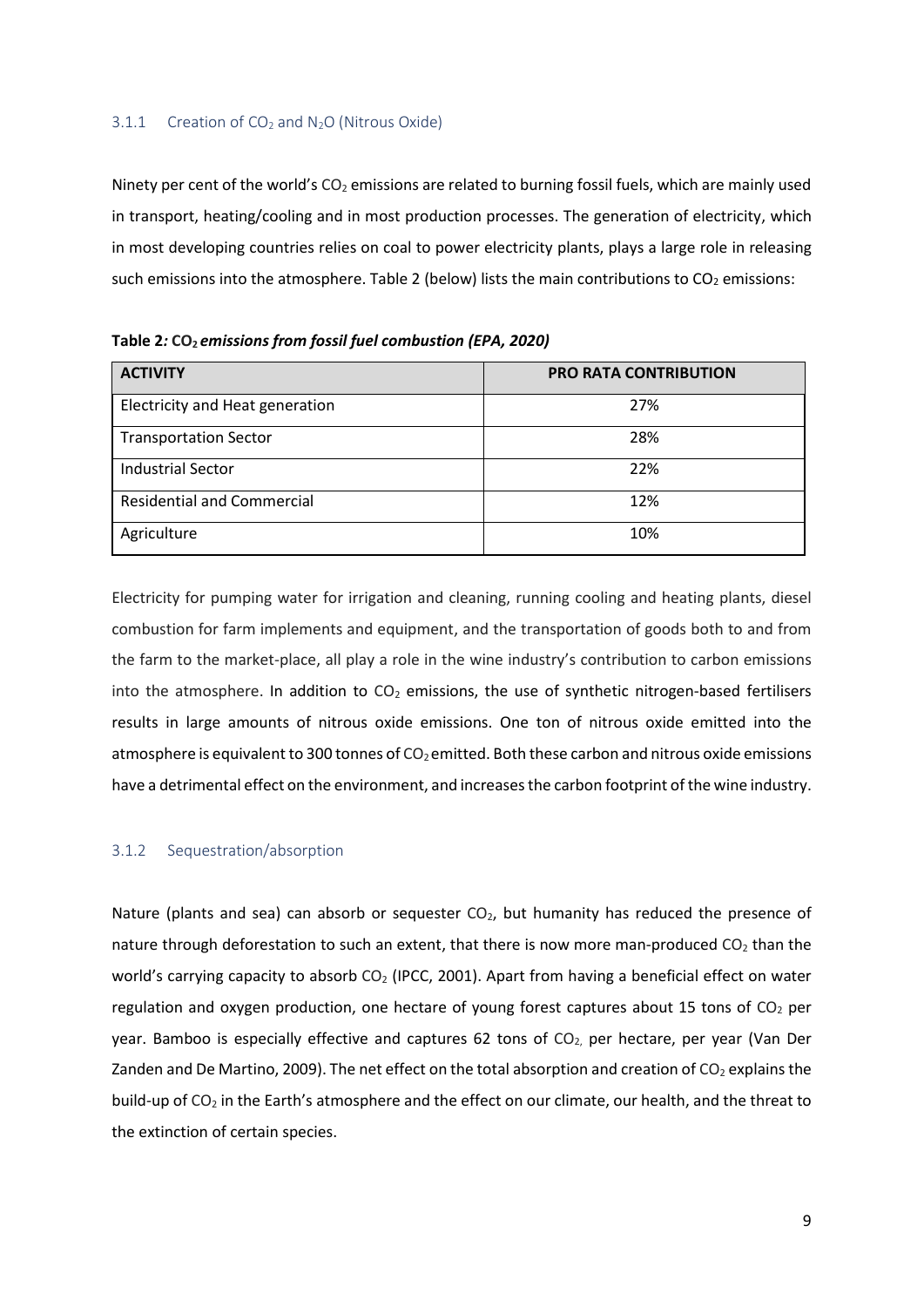During the grape's growing season,  $CO<sub>2</sub>$  is sequestered by the vines' growth and the production of sugar in the grapes during photosynthesis. This is more than the  $CO<sub>2</sub>$  emitted by the biomass and during the fermentation process – to such an extent that production and fermentation of 1 kg of grapes reduces the  $CO<sub>2</sub>$  by about 0.3 kg (Van Der Zanden and De Martino, 2009). This is known as the short-term carbon cycle.

There are, however, many other processesin each wine producing phase which have a negative effect on carbon emissions. The following chapters discuss the various factors and processes in the wine industry that have an influence on the increase of  $CO<sub>2</sub>$ , and suggestions are made as to how to reduce the emissions of each factor, which, with sequestration examples, may lead to becoming carbon neutral.

The ultimate aim, therefore, should be to reduce the carbon footprint to a large degree by enacting sequestration principles – so that the emissions' output balances out with the sequestration of  $CO<sub>2</sub>$ , so achieving a status known as 'Carbon Zero' or 'Carbon Neutral'.

While this study is fairly exhaustive and covers the main factors that contribute to the  $CO<sub>2</sub>$  and NO<sub>2</sub> gases emitted by the wine industry, it is incomplete due to the evolvement and implementation of new ideas that are taking place daily. It aims, however, to be a useful source of information that can increase the awareness of wine consumers and producers alike, and be a guide that may assist wine producers in their quest to achieve carbon neutrality.

# 3.2 Carbon Footprint

Carbon footprinting – the first step in the quest to monitor and measure reduction in carbon emissions – is calculating the total set of greenhouse gas emissions caused directly or indirectly by an individual, organisation, event or product (MET, 2020). The main reason for calculating a carbon footprint is to inform decisions on how to reduce the climate change impact of a company, service or product. Each wine-farming entity and its individual products have a unique carbon footprint – this being based on the nature of its activities and the processes that are employed in achieving the end product. In order to find a starting point in the quest to reduce carbon emissions, a measurement would have to be made of these activities and consumptions, followed by the implementation of an effective plan to reduce personal carbon footprints. The saying, 'you can't manage what you don't measure', rings true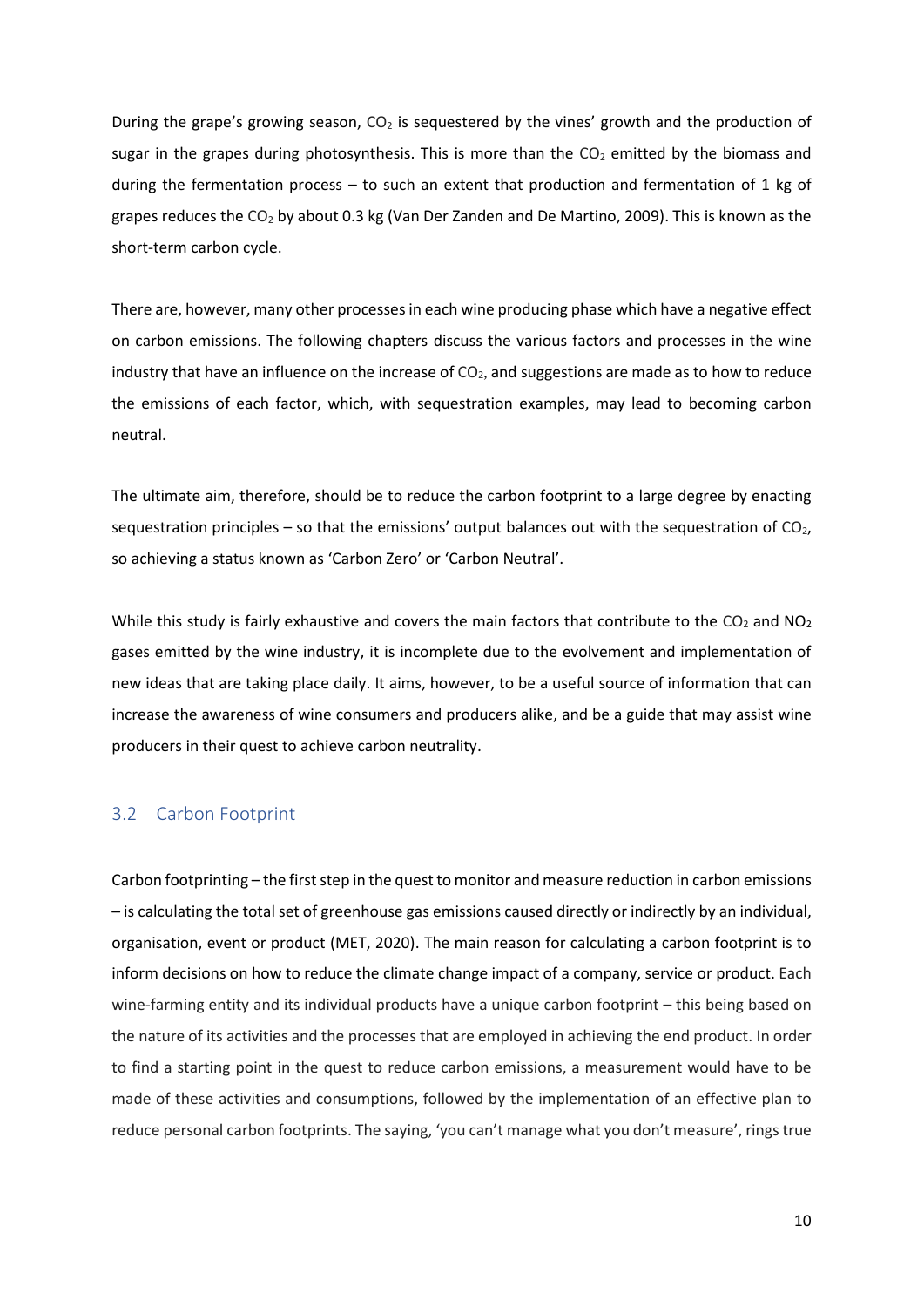in the first step to reduce the carbon footprint. Once the size of a carbon footprint is known, a strategy can be devised to reduce it.

### 3.2.1 Why carbon footprinting?

Growing public awareness about climate change and global warming has resulted in an increasing interest in 'carbon footprinting'. The global community now recognises the need to reduce greenhouse gas emissions to mitigate climate change (Ahmad, 2019).

A global standard for carbon footprinting is the GHG protocol (Greenhouse Gas Protocol, 2013). It has set a global standard for how to measure, manage and report GHG emissions.

Carbon footprinting uses data already collected by a business – such as energy bills and travel expense claims – and therefore does not have to be resource-intensive. However, it is not just a tick-box exercise that improves a business's access to this all-important group participating in measuring their carbon footprint (Will, 2016).

Wine's carbon footprint pales in comparison to other consumer products or services, such as electricity generation, and even to other agricultural products such as meat and dairy, but it is still important to think about the impact that all activities have on the planet. Wine is a relatively small contributor, but that does not invalidate highlighting its role – because it helps consumers think about the fact that everything one does has a carbon footprint, even something as small as having a glass of wine.

#### 3.2.2 Carbon footprint of a bottle of wine

Spanish company Grupo ARCE set out to get an idea of exactly what the carbon impact of a single bottle of wine was and where it came from. Following the PAS 2050 methodology (a globally accepted specification for the assessment of the life-cycle greenhouse gas emissions of goods and services), they analysed the carbon footprint of a single bottle of Verdejo, from production to consumption, and found that the average bottle of wine releases about 1.28 kilograms of carbon into the atmosphere over its life-time (Lardie, 2020).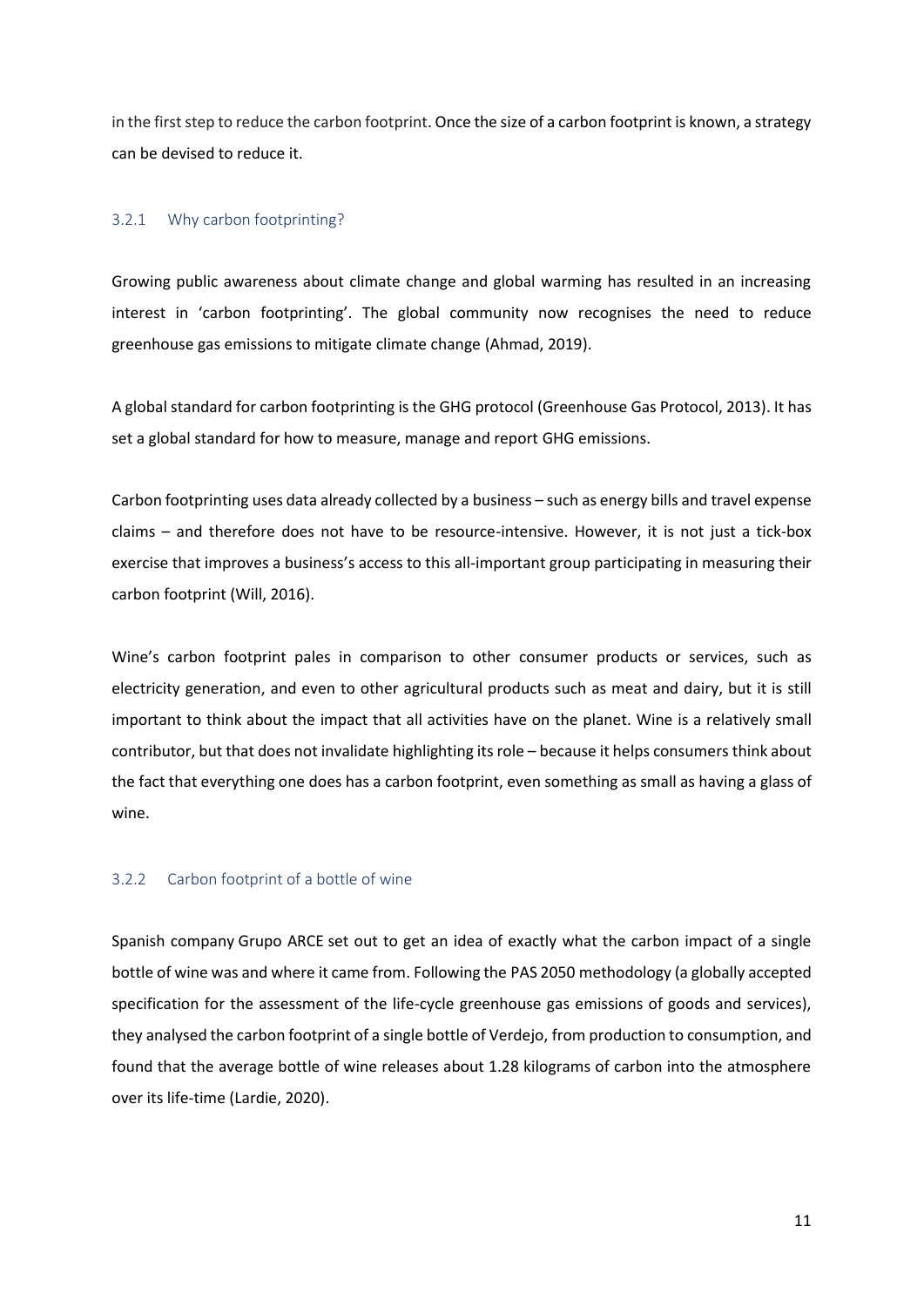Those wine companies and organisations that have performed a proper carbon audit on their activities have generally been surprised to learn that their biggest culprits as far as emissions go – have nothing to do with wine production. Even though  $CO<sub>2</sub>$  is a natural by-product of fermentation and while very few wineries capture that carbon (although the technology exists to do it), the effect thereof is nothing compared with the carbon footprint of packaging and transport (Robinson, 2020).

#### 3.2.3 Raw material production phase emits the most carbon emissions

According to the Grupo analysis, raw materials account for 0.80 out of 1.28 kg of  $CO<sub>2</sub>$ -equivalent emissions. This means that the analysis not only included the whole process from the grape growing to the wine-making, to drinking and throwing away of the bottle, but also included the production of the packaging and the transportation of wine – as being part of the full life-cycle of a bottle of wine. Reducing climate impacts requires a certain knowledge of how the product is made. This knowledge, together with convenient climate assessment software, as will be explained in the carbon footprint calculator below, allows a detailed analysis of which parts of the product contributes the most, and where the reduction potential is highest (Francis, 2017).

#### 3.2.4 Scopes of carbon footprinting

Operational boundaries distinguish between direct and indirect emissions; direct emissions arise from sources owned or controlled by the business, while indirect emissions are classified as emissions that are the consequence of the activity of the business – but occur at sources owned or managed by third parties offsite (Greenhouse Gas Protocol, 2013).

To further clarify the distinction between direct and indirect emissions, the GHG Protocol (WRI, 2004) uses three different groups or scopes as subcategories (Apple, 2010).

**Scope 1 emissions** are termed direct emissions, as they result from activities owned and controlled by the company.

**Scope 2 emissions** are solely from purchased electricity, which within South Africa, is by default supplied by the state-owned utility Eskom. They are regarded as indirect emissions because they occur in equipment owned by another company (in this case, a power station).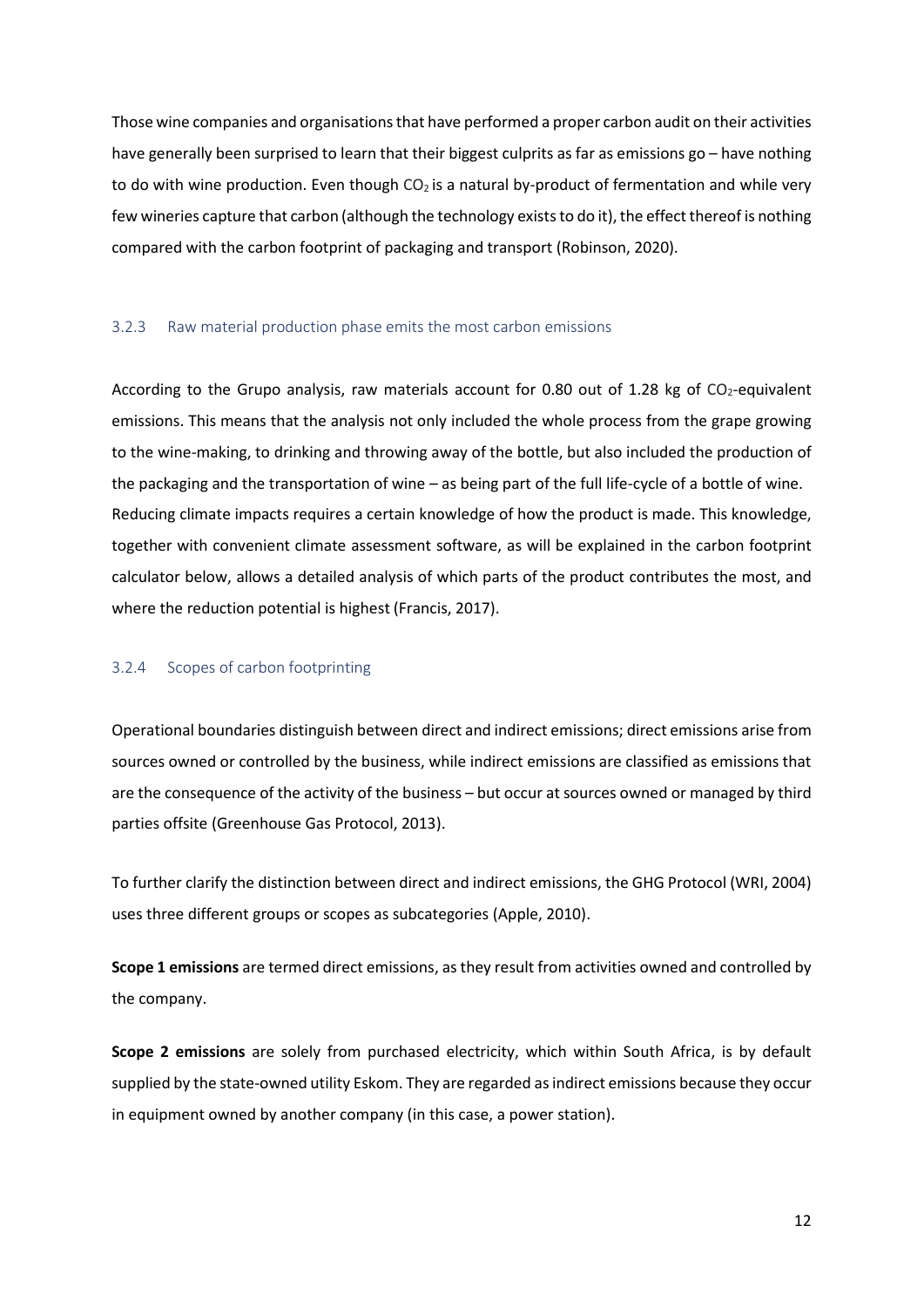**Scope 3 emissions** result from all other indirect emissions, which largely involve contracted or secondary activities.

Further clarification of the various segments in each scope are:

# *Scope 1 – Direct emission sources*

- · Transportation: Any/all fuel use for company business (e.g. stationary vineyard pumps, company owned vehicles and agricultural equipment)
- · On-site waste management
- · Fugitive emissions from refrigerant gas leaks
- Vineyard soil emissions ( $NO<sub>2</sub>$  emissions from nitrogen application)
- · Change in land use i.e. deforestation to plant new vineyards
- $\bullet$  CO<sub>2</sub> used in wine-making or any other process

# *Scope 2 – Indirect carbon emissions*

- · Onsite electricity purchased from the local utility grid
- · Renewable electricity generated

# *Scope 3 – Emissions from non-direct (supply chain) sources from the vineyard to the final disposal of the waste once the product is consumed*

- · Purchased products (e.g. purchased grapes, bulk wine, barrels, fertilisers, municipal water)
- · Packaging materials (e.g. glass, cork, cartons, labels)
- · Outsourced transportation (e.g. third party grapes, wine and finished case goods, wine barrels, bottles)
- · Outsourced production (third party grape harvesting and production/bottling)
- · Business travel (passenger car, train, air travel relative to company business and daily commutes)
- · Offsite waste/loss (e.g. solid waste to landfill, recycling, compost).

Figure 2 (below) illustrates the different scopes and which entities are responsible for the various activities that take place in a business: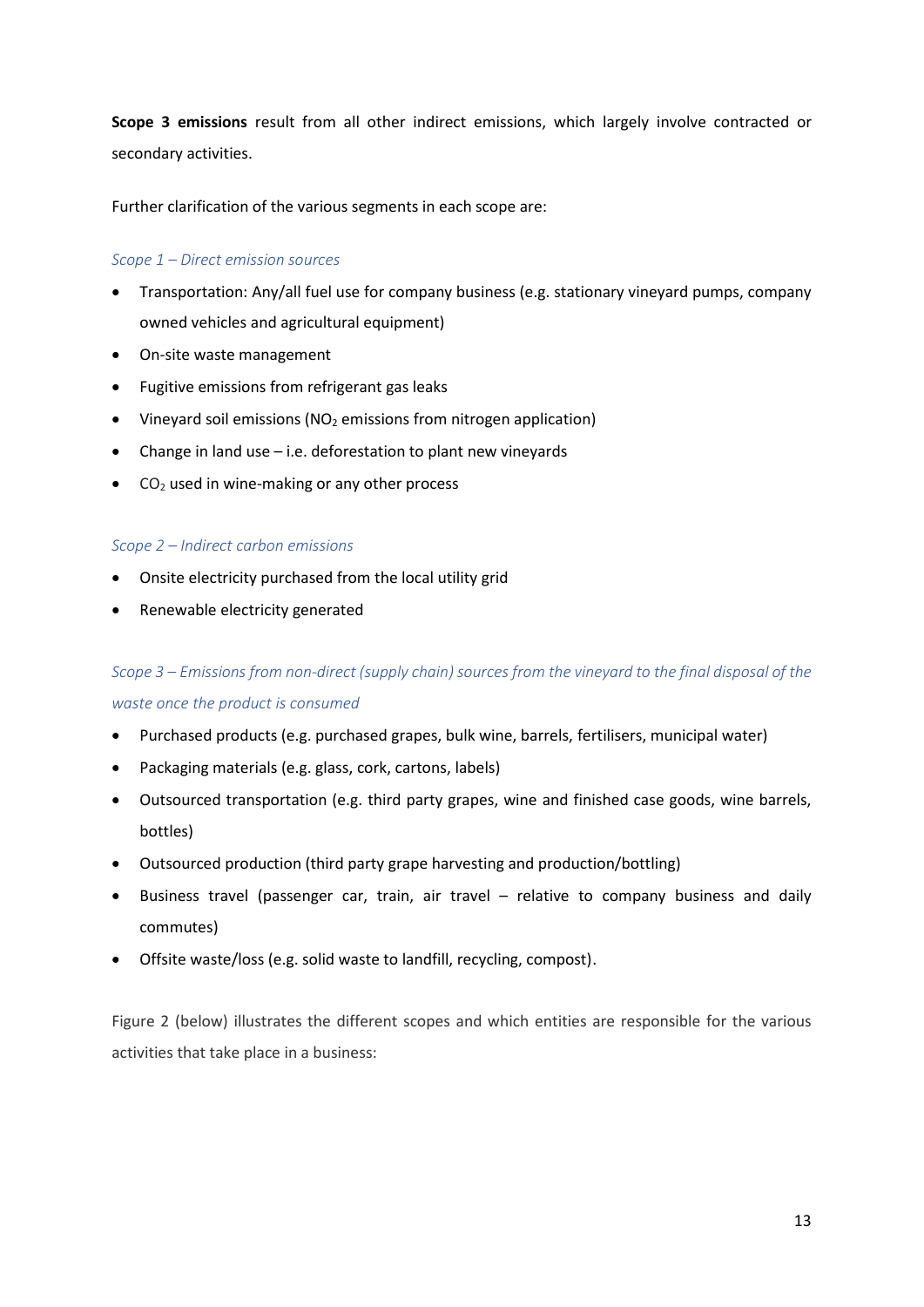

# *Figure 2: Carbon footprint scopes according to GHG Protocol (Greenhouse Gas Protocol, 2013)*

# 3.2.5 Practical measurement protocol of the carbon footprint

The South African fruit and wine industry carbon calculator provides a standard protocol for the measurement and reporting of GHG emissions for the industry, and, as such, has been developed in alignment with internationally recognised greenhouse gas accounting standards such as the GHG Protocol, the ISO 14064:1, the PAS 2050:2008, the International Wine Carbon Calculator Protocol, and the recently released Australian Wine Carbon Calculator. The intention of this South African protocol document is to serve as a guide for users of the online carbon footprint tool, and to clarify the technical approach and parameters behind the GHG calculations (Apple, 2010).

The following steps pertain to the process, which is required by all wine producers when setting up a programme to reduce their carbon footprint:

- 1. Monitor and measure inputs.
- 2. Fill in the measurement tool.
- 3. Compare consumption with regional data.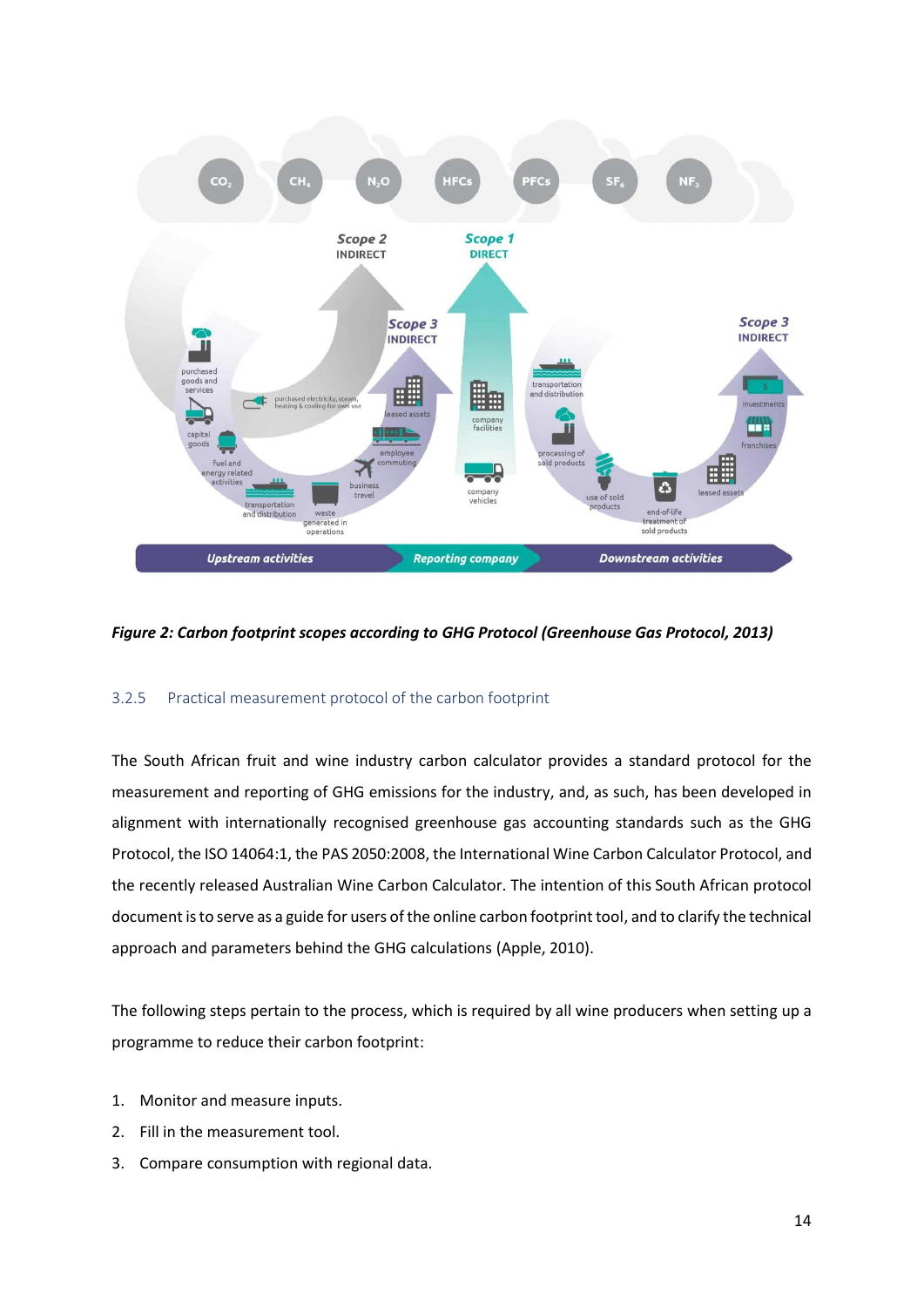- 4. Identify hotspots in the business entity.
- 5. Investigate ways to reduce costs and carbon footprint.
- 6. Manage implementation of new practices and technologies.

# 3.2.6 The Carbon Calculator

The 2019 Confronting Climate Change (CCC) benchmark report was established to help the South African fruit and wine industries to improve their understanding of the use of fossil fuel-based resources and to reduce emissions over time. The CCC report uses combined data from the 2011– 2018 seasons to provide an industry-specific carbon dioxide equivalent  $(CO<sub>2</sub>-e)$  benchmark. It made several key findings about carbon emissions at farm, winery and distribution level.

At farm level, the greatest contributors to the overall carbon emissions are electricity, diesel and synthetic nitrogen fertilisers. The report also confirms that in terms of packaging  $CO<sub>2</sub>$ -e emissions, glass is by far the biggest contributor – comprising more than 80% of total emissions and averaging 0.56 kg glass per litre of white wine and 0.67 kg glass per litre of red wine.

The CCC is the only online carbon footprint calculator of its kind in South Africa, which is designed specifically for the South African fruit and wine industries.

The carbon footprint calculator:

- Helps growers identify emission hotspots and understand where to focus their efforts to reduce their carbon footprint.
- · Helps growers to monitor and manage the carbon footprint with the aim of reducing emissions.
- Allows farmers to benchmark themselves against one another.
- · Enables wineries to undertake accurate measurement of their energy use and carbon emissions' intensity.
- · Minimises input costs and ensures greater resource-efficiency.

Anél Blignaut, Project Manager of Confronting Climate Change, states that "it is not just the right thing to do in terms of climate change, but it also makes business sense. In addition, you tick several market access boxes in terms of compliance with environmental assurance schemes" (Pretorius, 2020).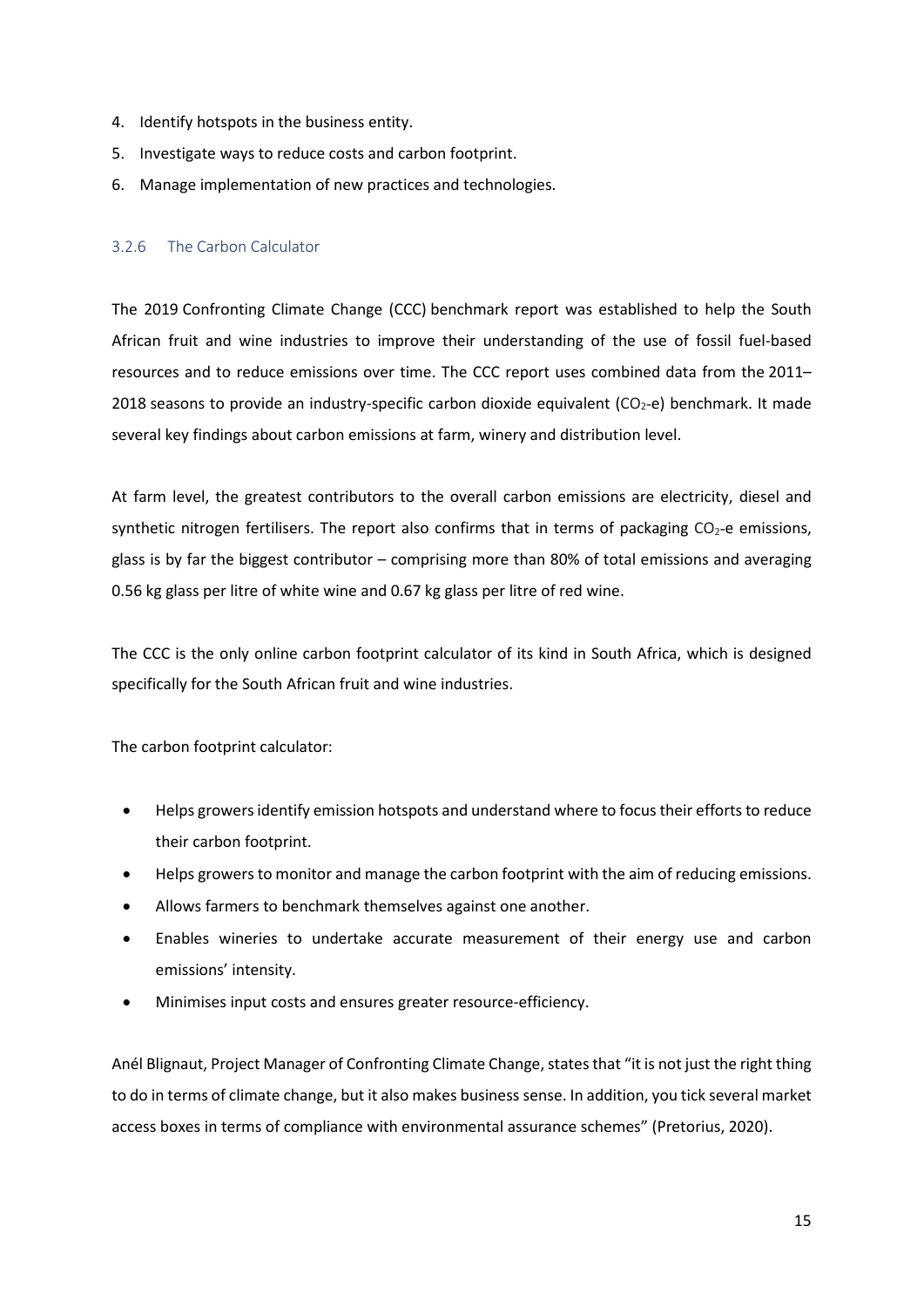A survey which has informed the results in this paper, was done, which included global carbon neutral certified wine producers and producers who followed sustainable viticulture practices, and although the return was a low 12%, the feedback which received is shared in the relevant chapters that follow.

# 3.3 Scope 1 measures to reduce the carbon footprint: Direct emission sources

Achieving a sustainable energy future depends on renewable energy sources. Fossil fuels, which supply about 80% of the world's energy, will likely become depleted soon at their present rate of consumption. Biomass is projected to be a growing part of future sustainable energy sources. Biomass is a commonly used renewable energy source; it is naturally occurring, widely dispersed and although it also releases  $CO<sub>2</sub>$  when it is burnt for energy purposes, it is considered carbon neutral since it captures almost the same amount of  $CO<sub>2</sub>$  through photosynthesis during the vines growing process. This makes biomass a logical choice of raw material for the production of a broad range of fossil fuel substitutes.

### 3.3.1 Transportation

#### *Fossil fuel energy sources*

Diesel and other internal combustion engines convert chemical energy in the fuel into mechanical power. All fuel is a mixture of hydrocarbons, which, during an ideal combustion process, would produce only carbon dioxide ( $CO<sub>2</sub>$ ) and water vapour (H<sub>2</sub>O). Currently, diesel is the primary source of fuel used to power farming equipment, which includes field tractors, diggers, forklifts, delivery vehicles, trucks and other heavy equipment – as total fuel costs for operating diesel engines are around 30 per cent lower than for gasoline engines. A diesel engine does not demand servicing as often as a gasoline engine, which is an important factor for any entity or process wanting optimal cost saving.

Diesel vehicles used on wine farms include field tractors, trucks, light delivery vehicles, passenger vehicles, motor cycles, quad bikes, staff buses, earth-moving equipment, frost prevention equipment, lawnmowers, generators, heating equipment, helicopters and other motorised machinery.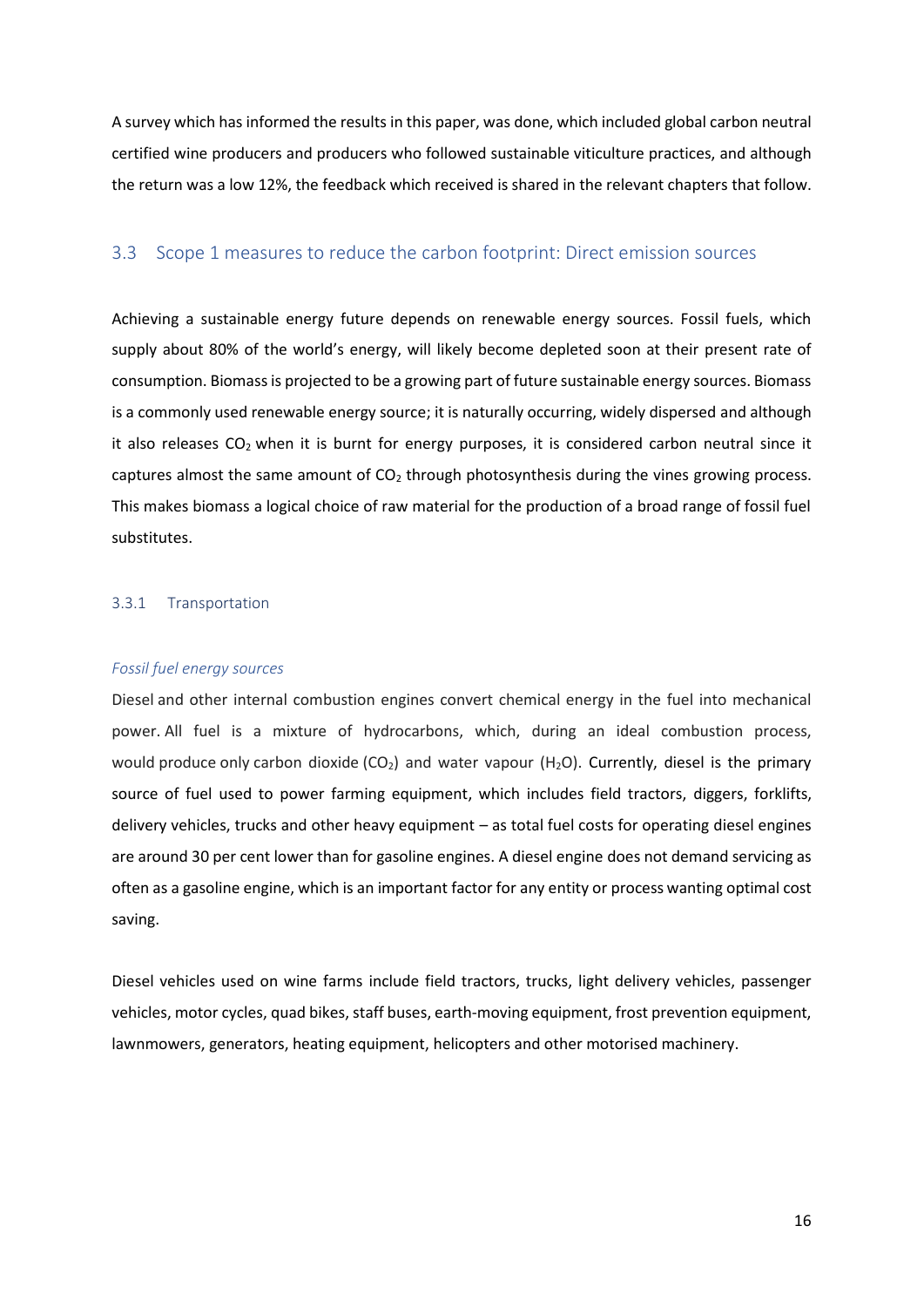#### *Vineyard maintenance consumption*

In order to reduce the  $CO<sub>2</sub>$  emissions created by petrol and diesel with respect to vineyard maintenance, the amount of tractor hours would have to be minimised and the following remedies can be considered:

- a) Performing fewer passes per row in the vineyards:
	- o Applying sustainable viticulture methods.
	- o Practising organic and biodynamic viticulture methods.
	- o Performing two tasks simultaneously by using two tools per tractor one in front and one in the rear.
	- o Grazing of sheep, goats and chickens in the vineyards during winter.
	- o Reducing soil tillage as breaking up the soil increases the biological process where organisms break down (known as decomposition) – which emits more  $CO<sub>2</sub>$  into the atmosphere.
- b) Utilisation of electrical tractors.
- c) The use of drones for crop spraying instead of tractors. Drones can carry 10 kg (10 litres) of material per time and can be programmed to return to base for refuelling when the spray mixture reaches a certain minimum level.

# *Other consumption – delivery vehicles, trucks, and other equipment*

- a) Regular maintenance ensuring optimum performance.
- b) Minimising trips by ensuring better planning of farming activities.

# 3.3.2 On-site waste management

# *Biomass energy source*

Biomass is defined as all plants and plant-derived materials – including feedstock such as vegetable oils, forestry residues, wastes from pulp and paper mills, urban wood wastes, woodchips, sawdust, animal manure, sewerage, plants, grains, food scraps and animal-based oils (Difference Between Science, 2020). In short, biomass can be seen as all non-fossil organic materials that have an intrinsic chemical energy content.

Forests and agricultural lands are the two largest potential biomass sources. They are inexpensive, widely available and have fewer environmental concerns than fossil fuels. The energy released from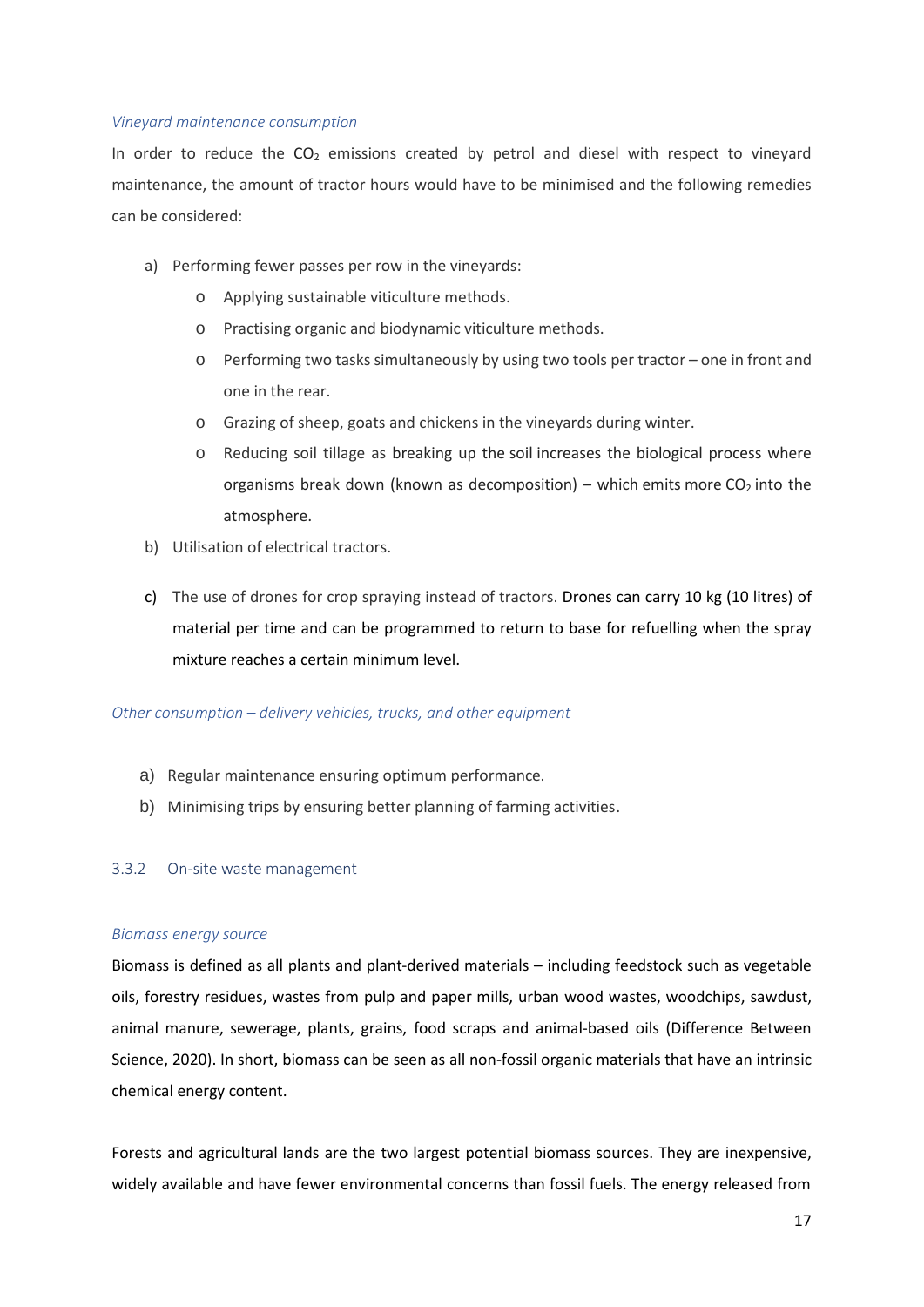biomass is called bioenergy, which is further used for cooking, heating, lighting, and producing electricity. See more about this form of energy under Scope 2, paragraph 3.4.2.

Biomass contains stored energy from the Sun. Plants absorb the Sun's energy in a process called photosynthesis and when biomass is burned, the chemical energy in it is released as heat. Biomass can be burned directly or converted to liquid biofuels or biogas that can be burned as fuels. Since biomass captures almost the same amount of  $CO<sub>2</sub>$  through photosynthesis while growing as is released when it is burned, this source of energy is considered to be carbon neutral.

Backsberg Estate Cellars, was, in 2006, the first carbon neutral certified winery in South Africa and the third in the world, and develops biomass energy crops and clean methane from the bio-digester which is harnessed to power converted farm vehicles and an electricity generator. In addition, the farm has installed a biomass boiler which is connected to a heat exchange chiller that allows for refrigeration and runs on waste wood chips.

Bodegas Torres in Penedes Region, Spain, has a biomass boiler which produces 2.6 MW of electricity that is used to produce steam and hot water for cleaning and which has reduced their gas consumption by 95% – preventing 1300 tons of  $CO<sub>2</sub>$  from entering the atmosphere per year (Bodegas Torres, 2018)

### *Biofuels*

Fuels made from biomass resources are known as biofuels and can be used as a substitute for fossil fuels. More than half of fossil fuels are burnt in vehicles, and to reduce its usage, companies have started manufacturing vehicles that run on biofuels. Many biofuels are used in place of gasoline and diesel to run current technology and can be converted to drive equipment and transportation, which are two major requirements in the wine industry.

There are five main types of biofuel: methanol, biodiesel, butanol, ethanol, and bio-oil. They can be solid, liquid or gas (Khillar, 2019). It is common International practice to exclude biofuel combustion from the GHG emission calculation, as it is seen as a renewable source. Emissions from on-site renewable wood are negligible and are equated to zero in the calculations. Offsite wood is however calculated in the emissions' calculations. Therefore it is not advisable to truck in wood from other venues.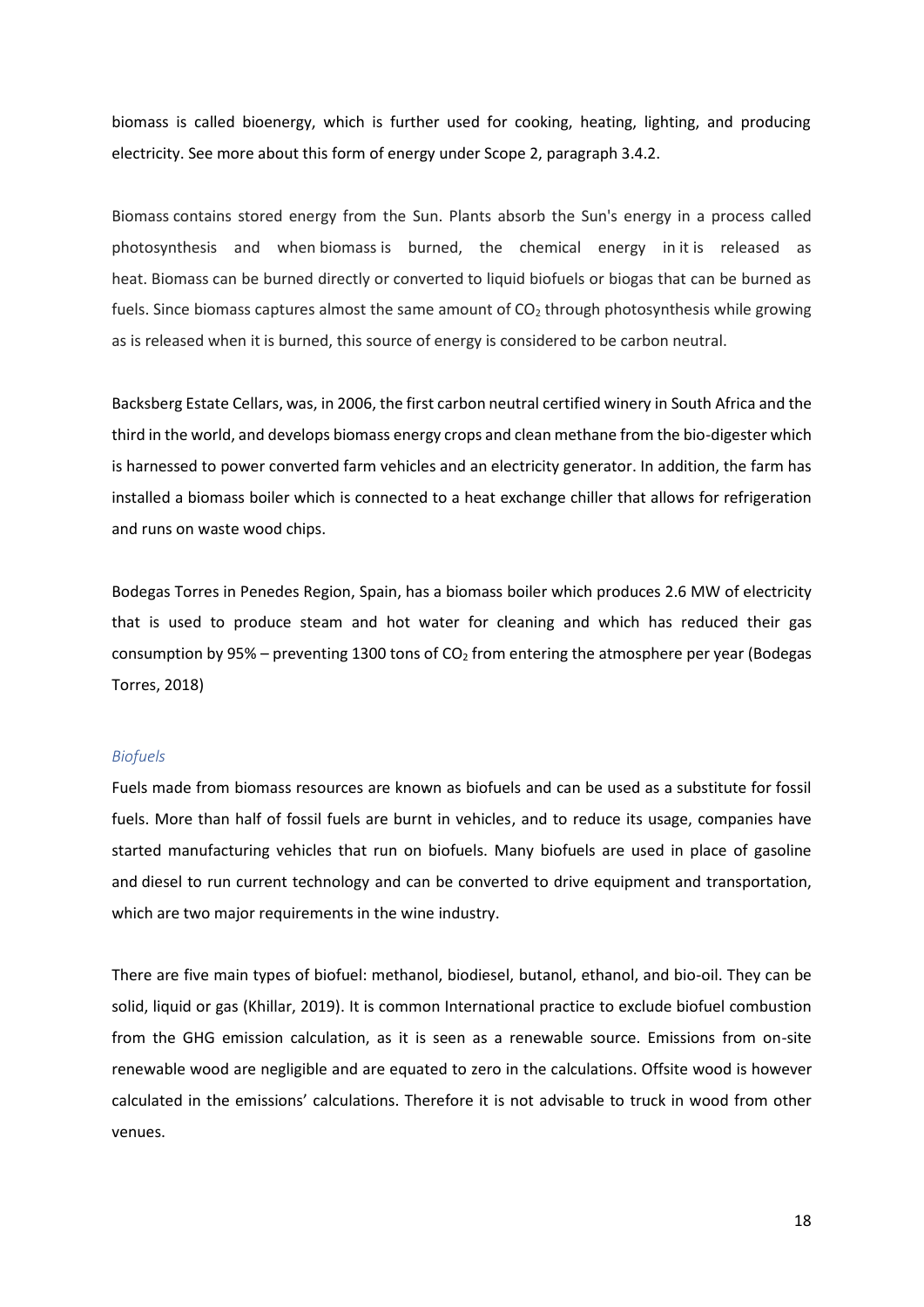There are two common ways to convert plants into gas and liquid fuels (Khillar, 2019). One is to grow crops that are high in sugar (e.g. sugarcane) or starch (e.g. corn), and then use yeast to ferment ethyl alcohol (ethanol). The second is to grow plants that contain high amounts of vegetable oil – such as palm oil, soybean and algae. When these oils are heated, their viscosity is reduced, and they can be burned directly in a diesel engine, or chemically processed to produce fuels such as biodiesel. Not only is this a source of cleaner emissions, but the biodiesel can be used in biofuel engines and biodiesel-powered field tractors, further enhancing the reduction in  $CO<sub>2</sub>$ -e emissions.

It therefore stands to reason that, in the quest to reduce  $CO<sub>2</sub>$  emissions on a farming unit, it is imperative to set aside waste areas for additional on-site biomass storage. This can be in the form of a compost heap on the farm and is then categorised under Scope 1, or off-site at a landfill site and is then categorised under Scope 3. All vineyard pruning and leafy waste along with grape pomace, stems and stalks should be included in the waste to bolster the biomass, which could be converted into energy and through such conversion can reduce GHG emissions in the following two ways:

- · Heat and electrical energy is generated, which reduces the dependence on power plants based on fossil fuels such as coal.
- The GHG emission is significantly reduced by preventing methane emissions from decaying biomass.



The following figure depicts the sources of biomass which can be used to produce biofuels:

*Figure 3: Sources of biomass (Zafar, 2019)*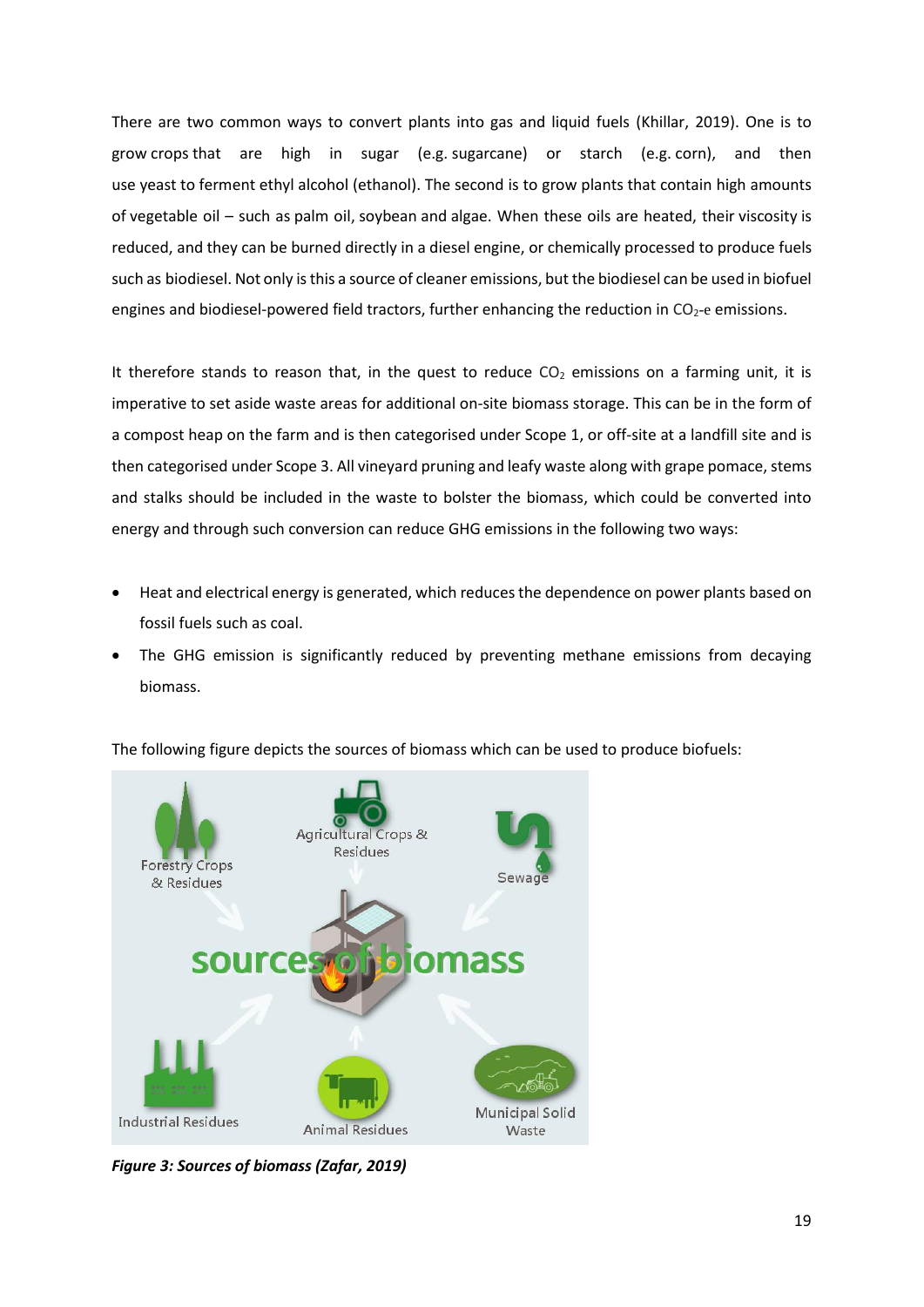#### *Methane digester technology*

Methane digesters are systems that use anaerobes to produce methane through fermentation. The anaerobes used in methane digesters are bacteria known as methanogens. They can be found in the gastrointestinal tracts of animals such as cows and other ruminants – as well as in soil, water, and sewage.

Methane digesters are also known as biogas digesters and organic digesters. The central portion is an airtight drum called a digester unit, which contains the methanogens. Raw material is placed into the drum, and the unit is kept at a constant temperature of about 35°C. Some of the methane produced by the digester heats the water. Outlets on the digester unit take away the various products of the system. Liquid and solid fertilisers are collected to be used for crops and other plants. Methane is stored in a tank, from which it can be drawn off as fuel for a variety of purposes.  $CO<sub>2</sub>$ and hydrogen sulphide can be filtered out of the methane and put under pressure for use in turning turbines.

Common household organic wastes can be put into a digester, and the methane produced can be used to generate electricity. It can also be used for cooking, illumination, heating, and automobile fuel.

Methane is a clean and non-toxic automobile fuel, and produces no pollutants when burned. It has an automotive fuel octane number of 130. Italy has used it as a motor fuel for over 40 years, and Modesto, California, has a small fleet of methane-powered cars. Because of its cleanliness, it extends the life of engines, as well as making starting the engine easier.

#### 3.3.3 Fugitive emissions

Fugitive emissions are defined as emissions of GHG that arise from leaks or spills. In the wine industry, sources such as domestic and commercial refrigeration equipment and air-conditioners, transport refrigeration, and gas insulated electrical switchboards are included (Provisor (Pty) Ltd, 2008). Refrigerator systems are run to regulate the temperature of the wine juice, in order that it has a process of controlled fermentation to stabilise the wine and for cooling purposes in pack sheds. These natural gas combustion devices are generally known to emit fugitive emissions from poor pipework connections, leaking valves, diaphragms and other miscellaneous leaks. These emissions are most likely to be limited to leaks from hydrofluorocarbon (HFC)-based refrigeration systems.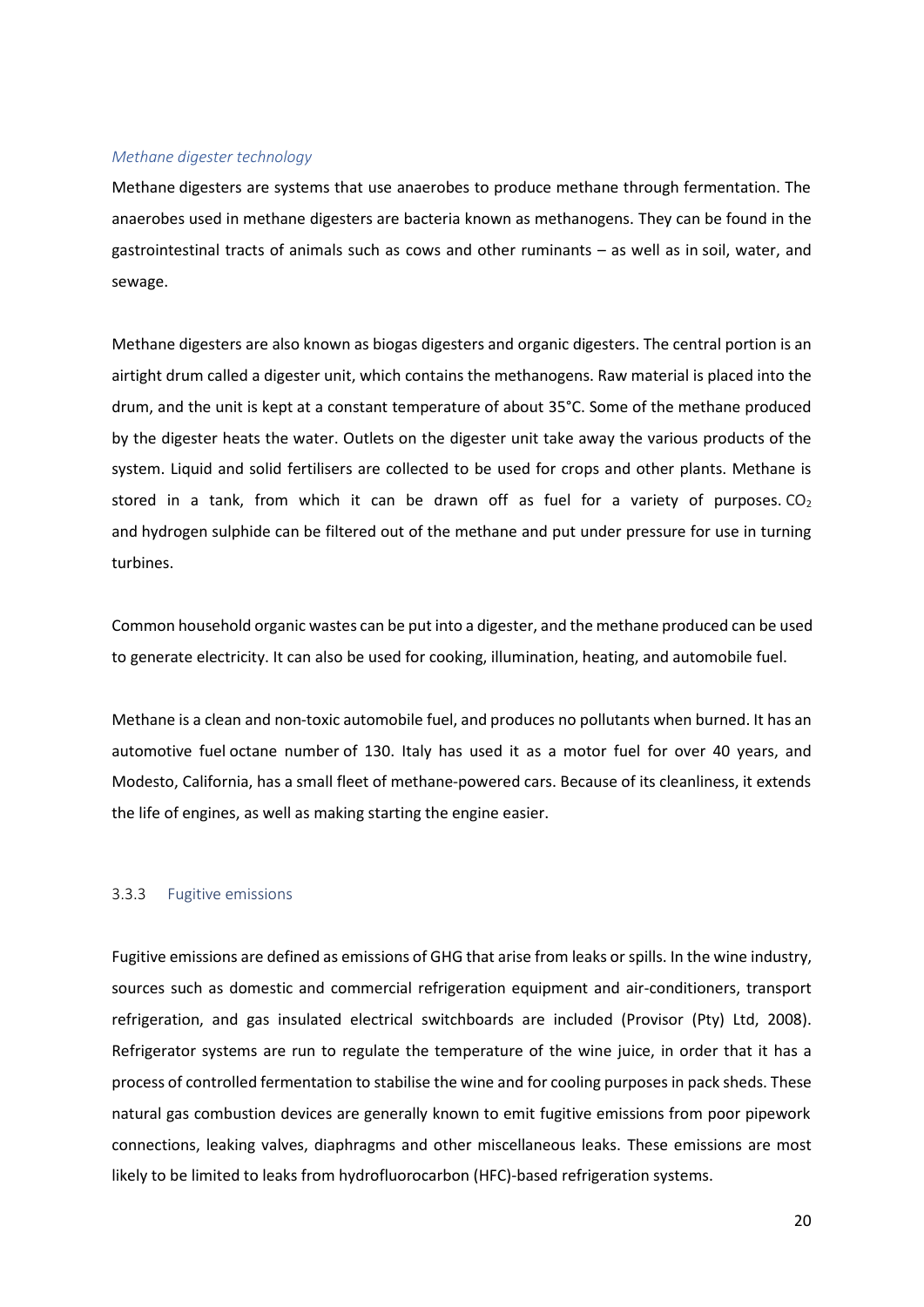It is important to note that in some cases, the global warming potential of such CFC gases (halocarbons) are in excess of 23 000 times that of  $CO<sub>2</sub>$  (Provisor (Pty) Ltd, 2008).

The aim should therefore be to reduce the reliance on cooling equipment and refrigeration in the wine-making process, and to ensure regular maintenance of the cooling systems in use to avoid any leakages.

The following refrigerant groupings are believed to be the most commonly used in the South African food and wine industry:

- Refrigerant gas R-22
- · Tetrafluoroethane R-134 (includes HFC 134 or 134a)
- · Chlorodifluoromethane HCFC- 22
- · Chlorodifluoromethane HCFC- 142b
- · Chlorodifluoromethane HCFC- 152a
- · Fluorocarbon R-318
- · Hydrofluorocarbon HFC 134a SF6
- · Ammonia

(Apple, 2010)

In addition, energy is required to run the refrigerator systems, which, in itself, is a large source of the GHG emissions, due to the coal-powered power stations required to generate electricity.

#### 3.3.4 Vineyard soil emissions

The proper management of vineyard soils goes a long way towards the reduction of GHG emissions, and the planting of cover crops, fertilising, tilling and irrigation practices play a large role in this regard. The application of organic materials such as manure, plant debris and compost is a direct way to improve soil carbon levels in vineyards, but it is important to note that often decades of constant management are required to make a significant difference.

Solid organic carbon is carbon that is stored in the soil and is essential for soil health and plant growth. Practices such as soil cultivation result in carbon losses, a reduction in carbon inputs, or an increase in the decomposition of soil organic matter.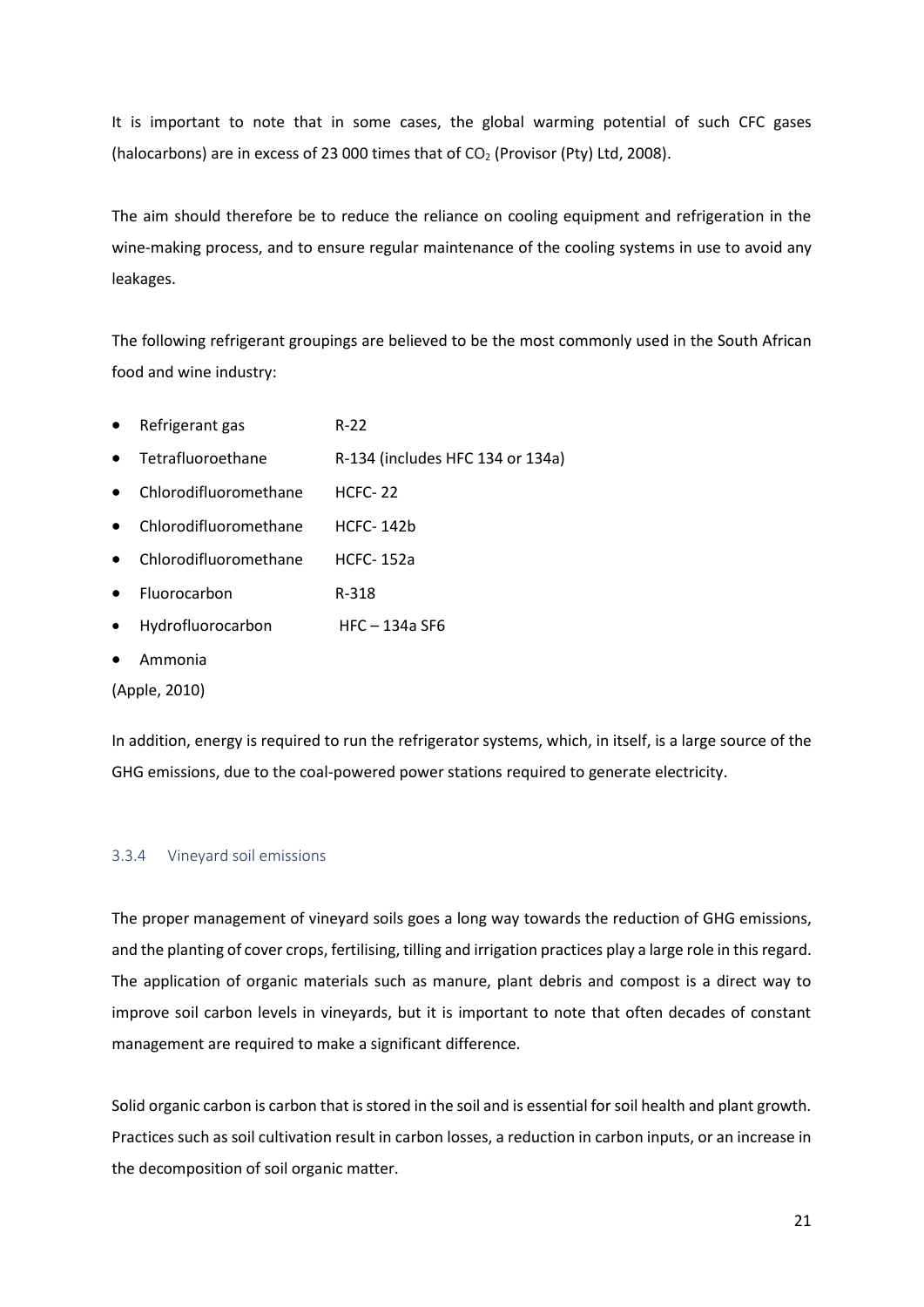The practice of soil cultivation (breaking up of the soil or tilling) and the application of fertilisers heighten carbon emissions on the vineyard floor. A two-year field study was done in Portugal in two growing seasons – between March and September 2015 and 2016 – the aim being to assess the direct N<sub>2</sub>O emission factor between the practice of conventional tilling compared to no-tilling between the vineyard rows. The study compared no-tilling with an application of a mineral fertiliser and tilling with the same fertiliser application. It was found that there was a 60% reduction in  $N_2O$  emissions with notilling with the fertilizer application than tilling with the same fertilizer application. The result is that vineyard cover cropping was recommended (i.e. no-tilling) as a mitigation measure to reduce  $N_2O$ emissions (Marques et al., 2018), and at the same time, for the soil and cover crops to sequester  $CO<sub>2</sub>$ . It must be noted that N<sub>2</sub>O has 294 times the global warming potential than CO<sub>2</sub>.

Soils are thus a great source of harbouring  $CO<sub>2</sub>$  and in viticulture, and with good land and crop management, GHG emissions can be reduced *inter alia* through adjusting methods of tilling, fertilising, harvesting, irrigation, and vineyard maintenance (more on fertilisers under *Purchased products* in Scope 3).

In a review of field studies done by the Department of Environmental Sciences and the Environmental Toxicology Program at the University of California on the effects of irrigation on GHG emissions (Sapkota et al., 2020), it was found that irrigation practices can greatly influence emissions because of their control of soil microbial activity and substrate supply. The three gases which were reported on were nitrous oxide (N<sub>2</sub>O), carbon dioxide (CO<sub>2</sub>) and methane (CH<sub>4</sub>). Within this context, the major findings from this review were that  $CH_4$  emissions and global warming potential can be decreased by reducing irrigation water.

Proper vineyard floor management with perennial or annual cover crop species requires no tillage and thus reduced  $CO<sub>2</sub>$  emissions emanating from fewer tractor passes and an increased capacity for the soil to store carbon and organic matter which is protected from decomposition. There is further carbon sequestration in the growth of the cover crops and the reduction and good management of irrigation programmes can lead to a reduction in the emission of GHGs (Sapkota et al., 2020)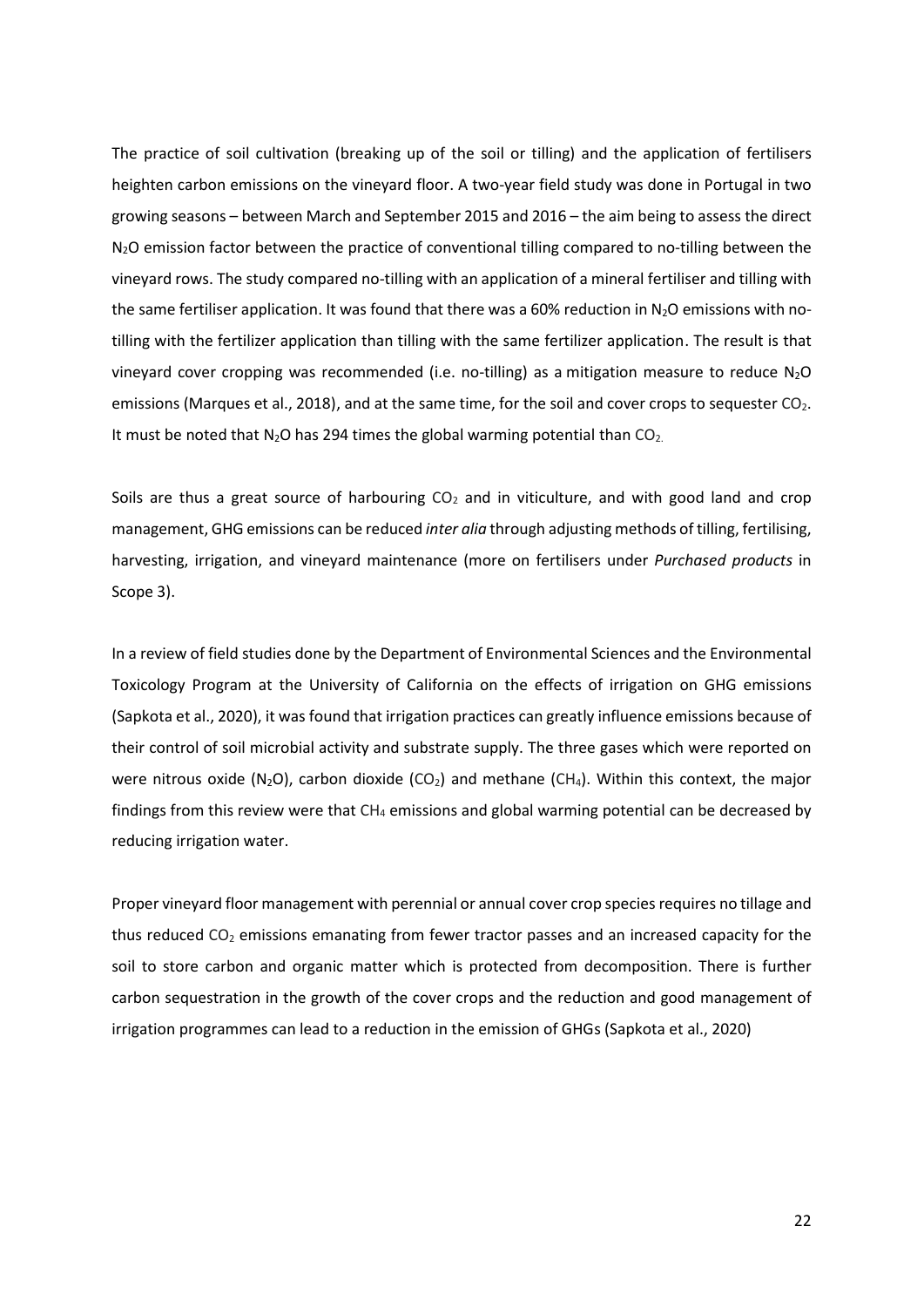#### 3.3.5 Change in land use - Deforestation to plant new vineyards

Deforestation is the permanent removal of trees to make room for expansion of agriculture and grazing – using the timber for fuel, construction or manufacturing or assigning the stripped land for residential or commercial use. This not only threatens the extinction of plants and animals, but also causes climate disruption. As vegetation absorbs  $CO<sub>2</sub>$ , by removing natural undergrowth, shrubs and trees, that area's carbon footprint is broadened as the ability to sequester carbon from that cleared area is diminished.

According to The Food and Agriculture Organization of the United Nations (Schoene et al., 2007), deforestation is responsible for approximately 20% of global  $CO<sub>2</sub>$  emissions and is the second leading cause of climate change.

Within the vinicultural scenario, by changing the land use on a specific farming entity from forests to vineyards, the carbon footprint will be increased and the quest to achieve carbon neutrality will be impeded. Alternatives would need to be found to take up the carbon sequestration.

Careful consideration should therefore be given to the impact on the environment, before deciding to replace natural undergrowth with vineyards. If possible, the replacement of the uprooted vegetation by planting plants, shrubs and trees in areas within that farming unit, should be considered.

#### 3.3.6 CO<sup>2</sup> used in wine-making and other processes

During the grape's growing season,  $CO<sub>2</sub>$  is sequestered by the vines' growth and the production of sugar in the grapes. During the fermentation process, the chemical process of converting sugar to ethanol releases  $CO_2$ . The World Resources Institute guidelines state that this  $CO_2$  emission need not be reported in Scope 1, as it is assumed to be in balance with the vineyard sequestration. The circle is complete. This is also known as the short-term carbon cycle in the wine industry (Colman and Päster, 2009). Interestingly, the production of higher alcohol wines sequesters more  $CO<sub>2</sub> -$  as indicated in Table 3: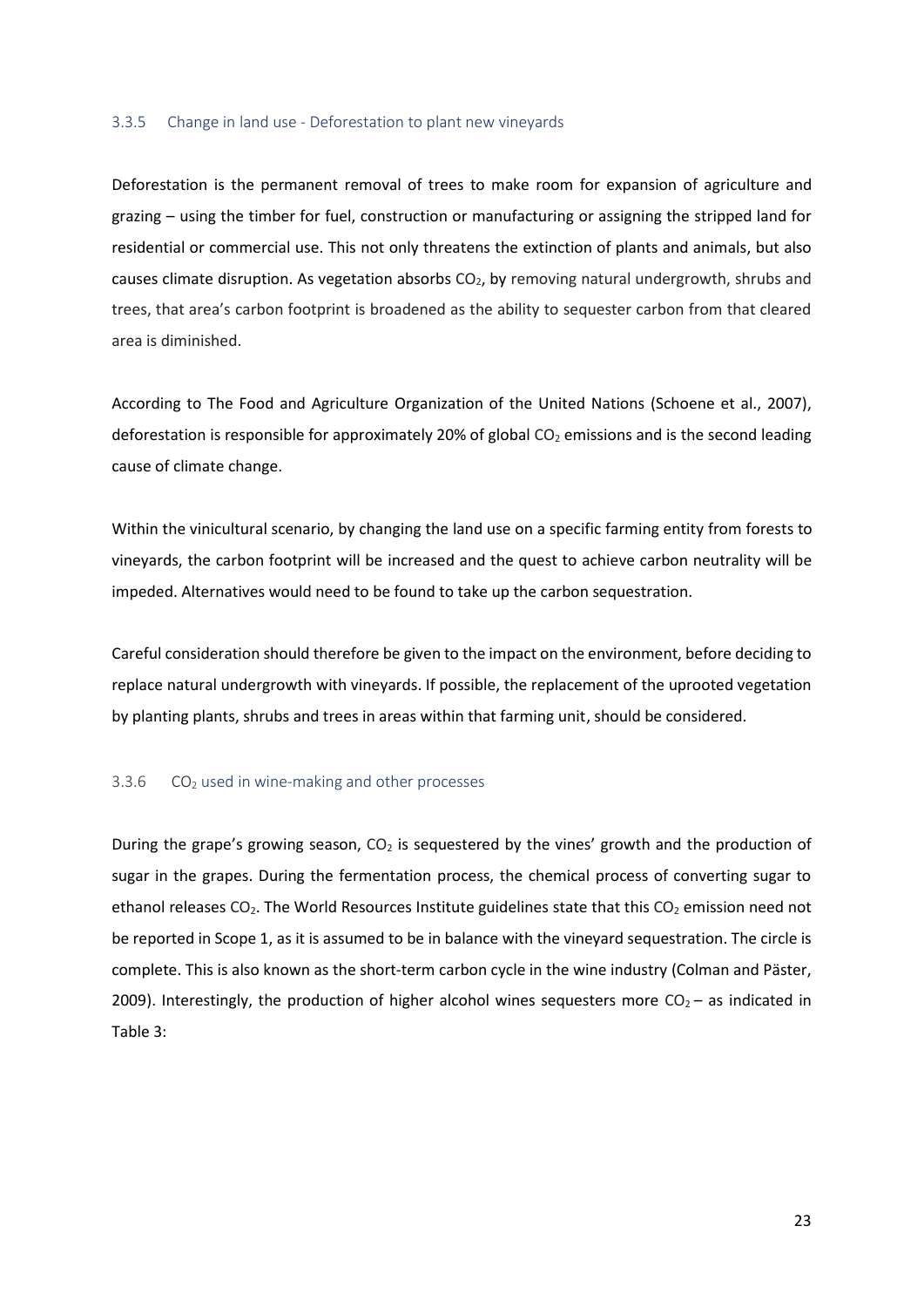| <b>AVERAGE BRIX/BALLING</b> | CO <sub>2</sub> GENERATED/SEQUESTERED PER KG GRAPES |
|-----------------------------|-----------------------------------------------------|
| 25                          | 0.94 kg total $CO2$ sequestered                     |
|                             | 0.53 kg total biomass $CO2$ emission                |
|                             | 0.1 kg produced in fermentation                     |
|                             | 0.31 kg net sequestration of $CO2$                  |
| 21                          | 0.79 kg total $CO2$ sequestered                     |
|                             | 0.45 kg total biomass $CO2$ emission                |
|                             | 0.1 kg produced in fermentation                     |
|                             | 0.24 kg net sequestration of $CO2$                  |

**Table 3***: Alcohol content of wines versus sequestered CO<sup>2</sup> (Van Der Zanden and De Martino, 2009)*

While the short-term carbon cycle has very little impact on the carbon footprint, the aim should be to find a way to capture the  $CO<sub>2</sub>$  generated by fermentation, to block and reuse it (which will eventually find its way back into the Earth's atmosphere) or capture and convert it into a mineral such as calcium carbonate (CaCO<sub>3</sub>), which will eliminate the CO<sub>2</sub> forever. Both of the above will help lower a winery's carbon footprint.

# *Capturing of CO<sup>2</sup> during fermentation*

The  $CO<sub>2</sub>$  emissions during fermentation are insignificant in comparison to the  $CO<sub>2</sub>$  emissions from fossil fuels, but as Miguel Torres from Bodegas Torres in Spain explains, capturing it is still a worthwhile exercise. At scale, there is a large amount of CO<sub>2</sub> produced and efficient ways can be found to capture it, turn it into fuel, use it to create new products, or store it as a carbonate. He goes on to say that "in this way, we will be contributing to global emission reductions by focusing on a circular economy and an innovative approach" (Torres Wines, 2016).

Algae uses up fermentation  $CO<sub>2</sub>$  through photosynthesis, and, from them, many products can be obtained – such as biofuels or fertilisers – or it can even be used in the treatment of waste water. The process involves feeding the captured  $CO<sub>2</sub>$  to photo-bioreactors, where algae grow (Torres Wines, 2016).

Bodegas Torres leads the way in research and development in carbon capture and reuse, and, ultimately, the tests they carry out are intended to show the range of possibilities offered by these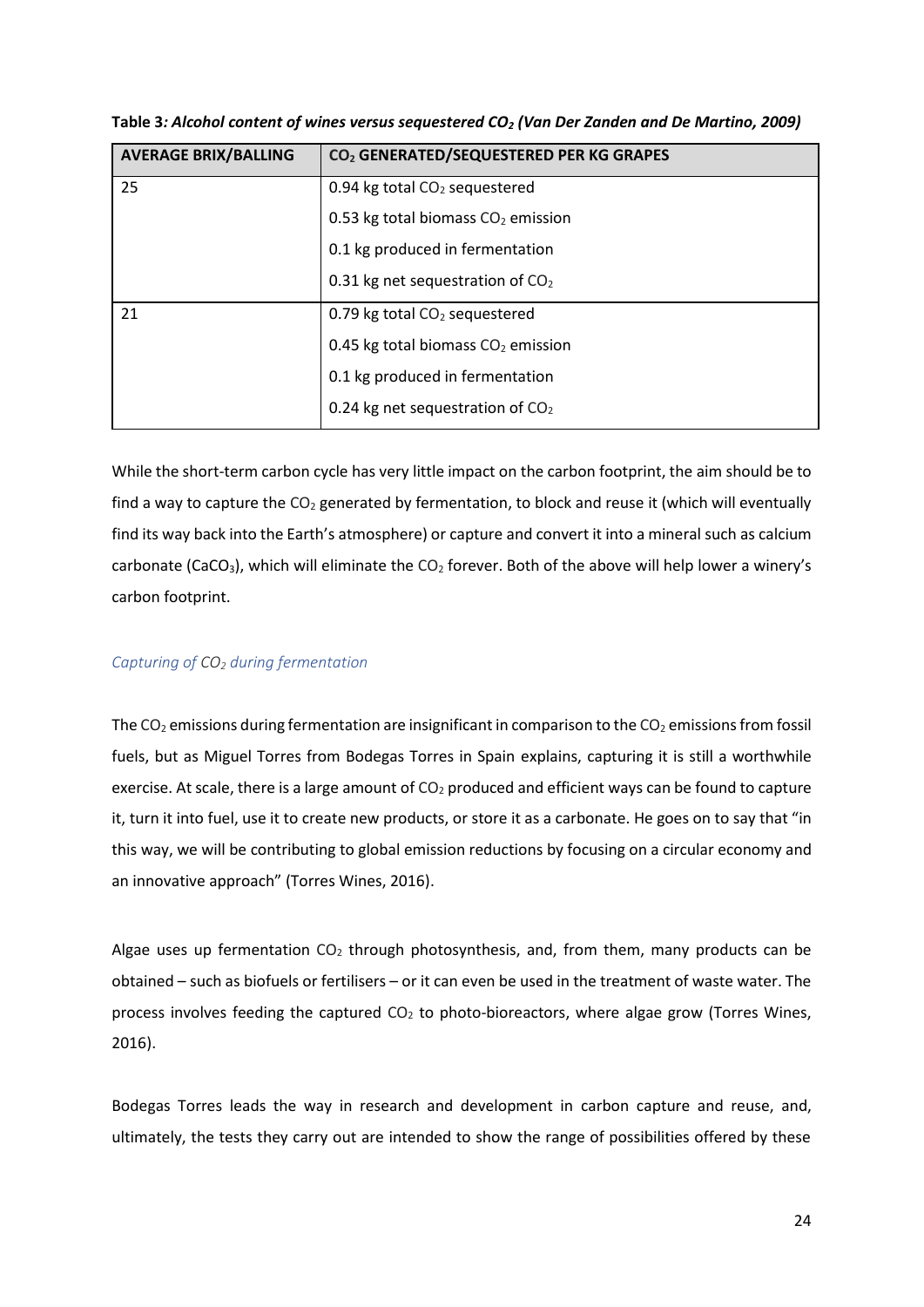technologies as a future solution for fighting climate change – particularly if they are combined (Bodegas Torres, 2018).

Bodegas Torres's environmental team has carried out tests with eight different technologies offering alternative uses of the  $CO<sub>2</sub>$  produced during fermentation. One of the most promising is its "Power to Gas" initiative, which sees energy generated from solar panels used to produce hydrogen, which can then be transformed into methane gas by combining it with  $CO<sub>2</sub>$  – using methanogenic microorganisms called Archaea as catalysers. This methane gas can then be used to power tractors as a substitute for fossil fuel. Should it be successful, not only could a winery capture and reuse its  $CO<sub>2</sub>$ for fuel – saving it money as well as minimising its impact on the environment – but it could also provide a winery with a secondary revenue stream, selling back unused renewable energy to the wider grid.

One of the by-products of recycling the  $CO<sub>2</sub>$  released during fermentation, is sodium bicarbonate (baking soda). Smith Haut Lafitte, a Bordeaux estate, produces this compound in their attempt to reduce the impact on the environment. Fabien Teitgen, Smith Haut Lafitte's technical and managing director, adds that: "if Bordeaux recycled the 55,000 tons of  $CO<sub>2</sub>$  released in the atmosphere during the fermentation of the annual 5.5 million hectolitres of wine the region produces, it would save the equivalent of 150 people travelling back and forth [from] Paris [to] New York every day during one year" (Marty, 2017).

#### *The direct use of CO<sup>2</sup> within the winery*

Carbon dioxide is a common inert gas used at wineries. Because it is denser than air, it creates a greater "blanket" when introduced into a container's head space – the outcome being that there is less chance for oxygen to enter and spoil the wine. With more blanket coverage and an inexpensive price, it is a popular choice to purchase for the best return. The use of solid  $CO<sub>2</sub>$  known as dry ice, is also very popular, and especially beneficial during the wine making process. Dry ice will sublime into gaseous  $CO<sub>2</sub>$  and maintain a blanket over grapes or must, to reduce oxygen levels. It can also keep grapes cool to prevent spontaneous fermentation. Minimum quantities of  $CO<sub>2</sub>$  should, however, be used to prohibit excess emissions.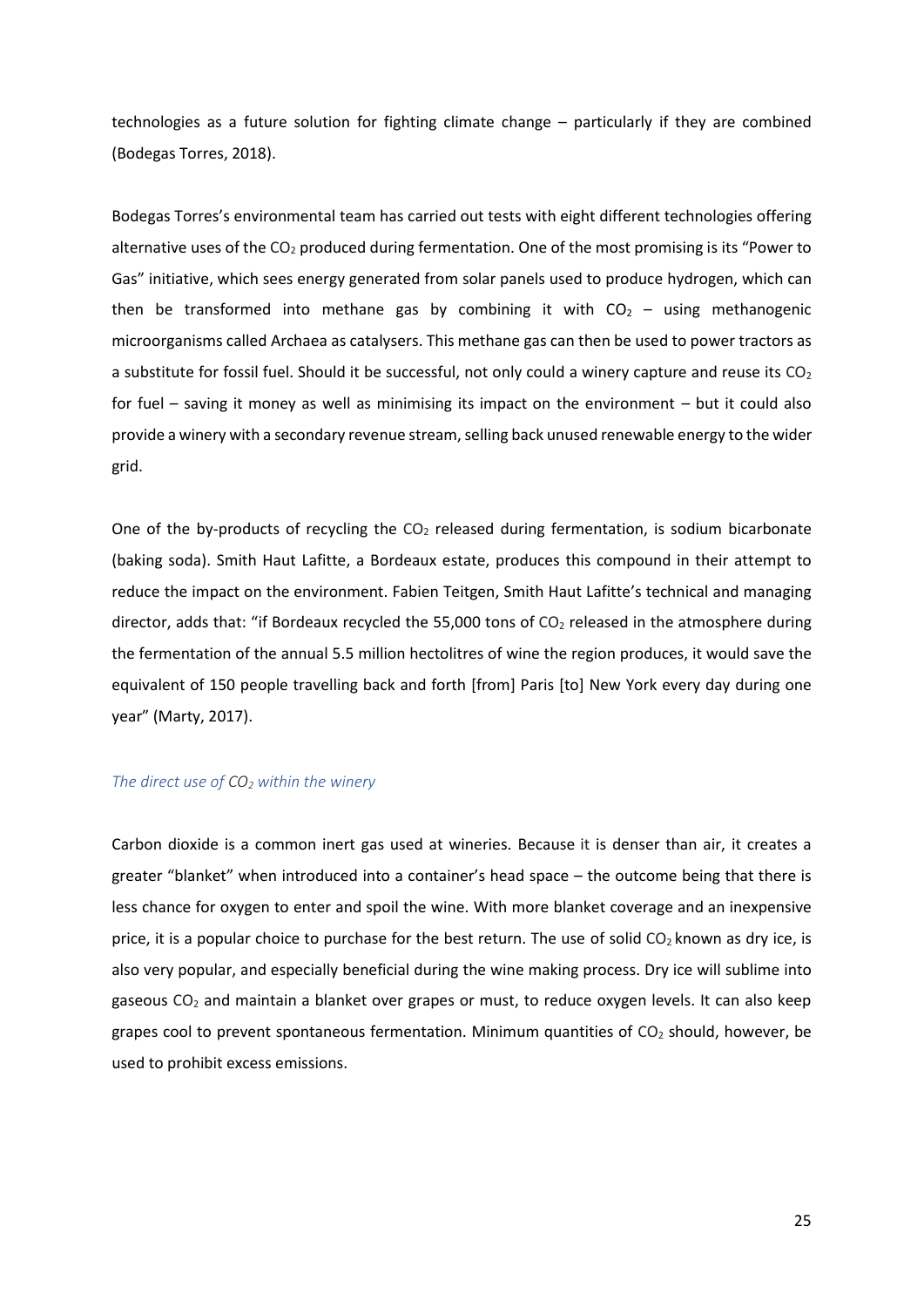# 3.4 Scope 2 measures to reduce the carbon footprint: Indirect emission sources

Scope 2 of the Greenhouse Gas Protocol covers indirect emissions from the generation of purchased electricity, steam, heating and cooling consumed by the wine industry. This includes electricity purchased from the local grid and renewable electricity generated on-site.

### 3.4.1 Electricity purchased from the local utility grid

Coal is one of the main sources of fossil fuel energy and burning coal for energy is the greatest source of CO<sup>2</sup> emissions in the atmosphere. Globally, coal is the dominant electricity source accounting for approximately 40% of total electricity production through coal-powered power stations. In South Africa, the figure is approximately 88% (Stats SA, 2018). It is therefore the responsibility of every individual, household, business and farming enterprise to reduce their consumption and reliance on electricity in order to achieve a reduction in output of the coal-based power stations – with a view to reducing the impact of their  $CO<sub>2</sub>$  emissions.

Many of today's more progressive wineries engage in practices focused on sustainability. By implementing sustainable best practices, wineries can reduce their energy consumption and waste – which can also help reduce their carbon footprint (Henick-Kling, 2018). Wineries focussing on sustainability should aim to improve energy efficiency, water use, and waste water management, asserts Dr Thomas Henick-Kling from the Washington State University Viticulture and Oenology Program. He notes that while these efforts can be challenging for smaller wineries, they can save significant dollars and resources, so resulting in an improved bottom line (Henick-Kling, 2018).

The indirect emission sources outlined in Scope 2 refer to the direct purchase of electricity from the local utility grid. Opportunities and methods to reduce the consumption of electricity are discussed in this chapter, along with options of various renewable energy sources.

Table 4 (below) shows the typical usage of energy in a winery: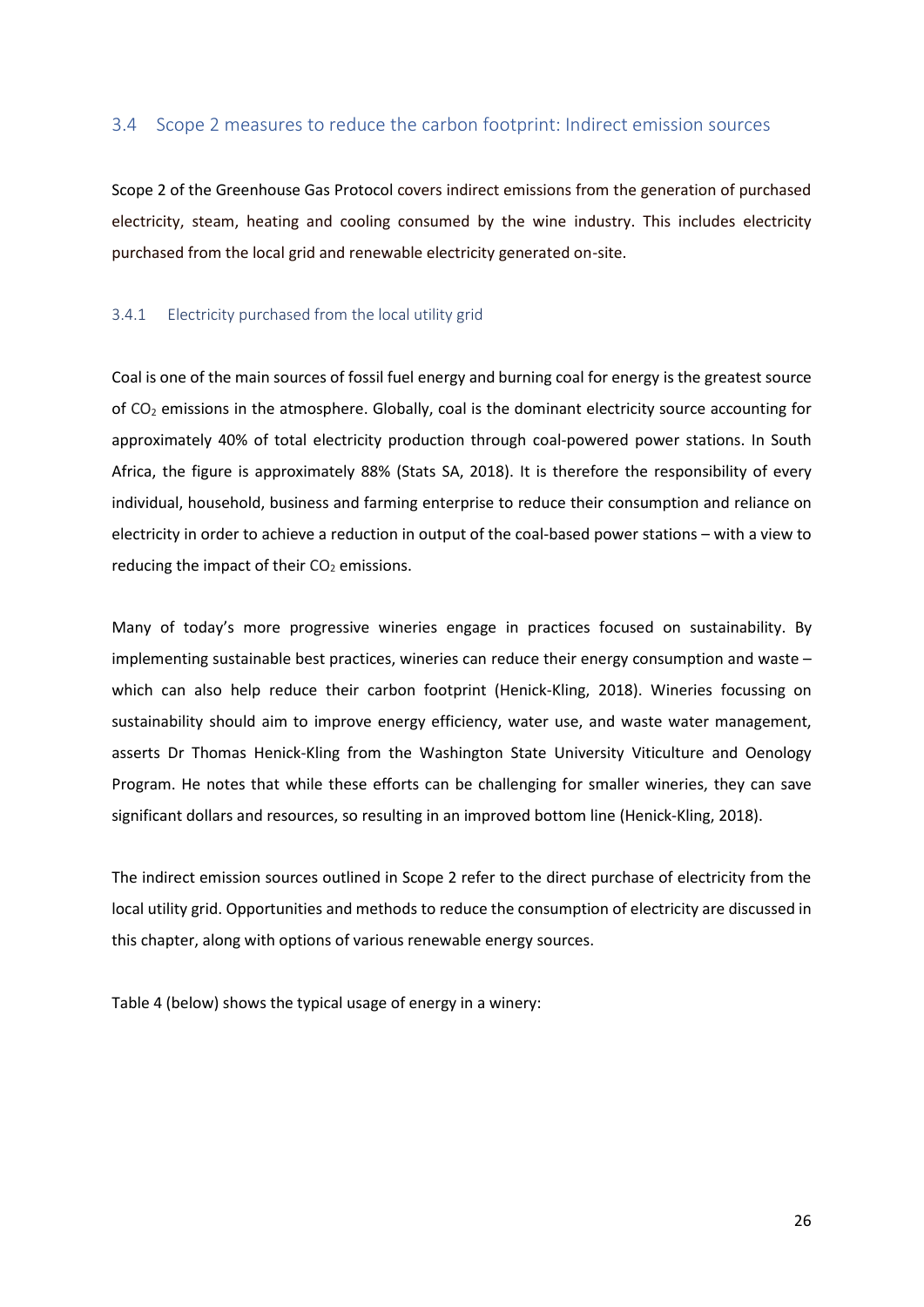| <b>WINERY ACTIVITY/EQUIPMENT</b> | <b>PRO RATA ENERGY USAGE</b> |
|----------------------------------|------------------------------|
| Refrigeration and water chiller  | 43%                          |
| Pumps and motors                 | 27%                          |
| Compressors (air)                | 14%                          |
| Lighting                         | 10%                          |
| Fridges and air-conditioning     | 3%                           |
| Cooking and kitchen              | 2%                           |
| Other                            | 1%                           |

### **Table 4***: Typical significant energy usage in a winery (Brent et al, 2014)*

The following viniculture and viticultural activities require electricity:

### *Lighting*

Compared to traditional incandescent bulbs, energy-efficient light-bulbs such as halogen incandescents, compact fluorescent lamps (CFLs), and light emitting diodes (LEDs) use 25%-80% less energy and can last 3 to 25 times longer (Dept of Energy, 2018). These low energy lightbulbs can save up to 250 kg of  $CO<sub>2</sub>$  over a six-year period, which equates to the same as a short flight for one passenger.

The installation of motion sensors or timer switches in medium to low traffic rooms or rooms where lights are accidentally left on, like wineries, cellars, storage rooms and bathrooms, is commonly used to eliminate excess energy use. The use of overriding switches on occasions when heavy traffic is experienced and the use of outdoor motion sensors, can significantly contribute to power saving.

The installation of skylights in pack sheds to increase daylight ingress is advisable, if these do not decrease the insulation of the building, as lights can be switched off with effective daylight ingress.

#### *Winery activities*

#### **Heating and cooling**

In climates with moderate heating and cooling needs, heat pumps offer an energy-efficient alternative to furnaces and air conditioners. A standard geyser element uses 1 kilowatt (kW) of electricity to generate 1 unit of heat in the water, whereas a heat pump generates 3 to 4 units of heat with 1 kW of electricity. This implies that the owner of a heat pump will require 3 to 4 times less energy to heat water compared to the standard electrical resistance heating elements. This saving can be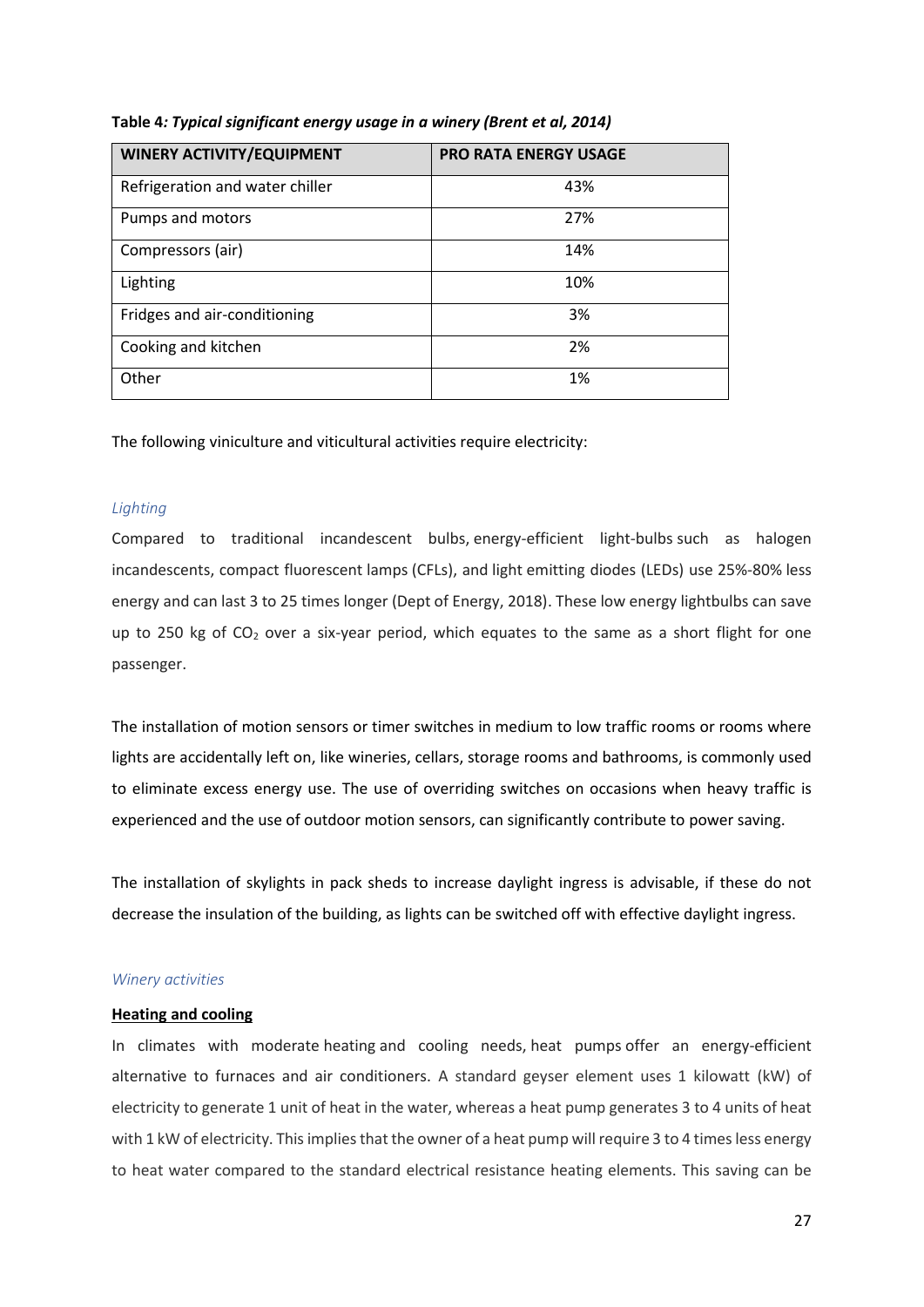obtained because a heat pump uses latent heat in the air to heat the water, rather than using the electricity directly (Enerflow, 2019).

Although heat pumps have a large upfront cost, their operating costs translate to long-term savings on energy reduction in carbon emissions. Heat pumps are, however, not entirely carbon neutral as they require electricity to run – but if coupled with solar panels, heat pumps could achieve a zero net energy.

Wineries use steam to clean barrels and tanks to remove sediments and deposits. It disinfects bottles, sterilises filtering systems and filling plants, and pasteurises grape must and mash as it contains five times more energy than hot water and the density is 1000 times less, making it more efficient than any other cleansing system (Moeschle, 2019). A steam boiler consumes energy and it is vital to ensure that the operation of the equipment is of such a nature that it operates at peak performance and efficiency. Regular measurements are required to monitor the electricity consumption, and pipe insulation is of prime importance.

#### **Pumping**

Consideration should be given to modifying electrical motors to variable speed pumps and compressors. Controlling the speed of this equipment provides a decreased power factor and large energy savings. By reducing an impeller speed in a variable torque load application by 20%, energy savings of 50% can be achieved. Therefore, for most motion control applications, reducing electrical motor speed is often a very efficient way to obtain large energy savings (Control Techniques, 2020). In many instances, a typical winery pump flow rate, is in excess of what is required and just by controlling and reducing the rate , energy will be saved.

#### **Compressed air**

Many wineries depend on compressed air for powering machines for crushing and pressing of grapes, temperature control during fermentation, aeration, filtering, bottling, filling, and labelling. A program to detect leaks in the air and steam lines will contribute to energy savings.

#### **Improvement of the insulation of piping and tanks in the winery**

A temperature-controlled environment and processes are of paramount importance to the efficiency of a winery and the quality of its wine. The fermentation process itself is very temperature-sensitive, requiring storage tanks to be cooled. The primary piping system is critical to the efficient and reliable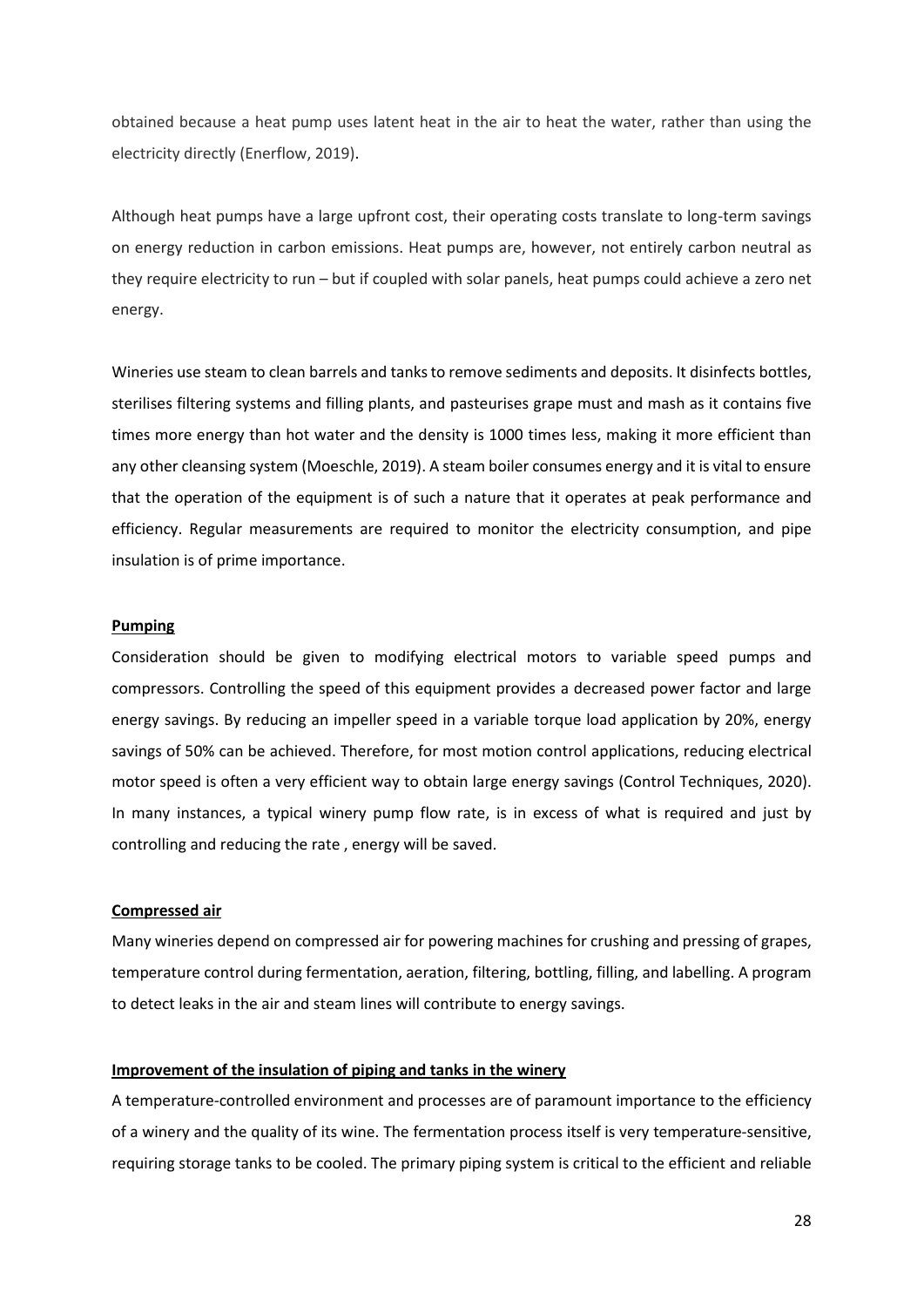operation of the refrigeration plant, and its resultant energy saving. Insulating refrigerant supply piping to maintain a consistent processing temperature, is paramount.

Choosing the correct material for the piping system is also important for optimising performance. Often the same piping material is used for the secondary system as for the primary system. In wineries, this means that often copper or steel is used for the whole system. A plastic piping system, which is pre-insulated, can be considered, which will result in considerable energy cost savings due to the loss in cooling abilities of conventional stainless steel and copper piping.

## **Insulate cold rooms**

It stands to reason that if cold air that is pumped into a cold room escapes, energy is lost. Proper insulation of such rooms will save the original energy which was created through the reduction of compressor usage, with the resultant saving in electricity. The insulation of wine storage tanks to reduce heat gain from surrounding air will also assist with the energy loss.

#### *Water efficiency*

It takes multiple litres of water to make one litre of wine. The water needs start in the vineyard with irrigation, but it is in the winery that the requirements thereof increase. In both of these instances, greater efficiency of water usage can be exercised to ensure that, not only is this scarce commodity protected, but, in the case of efforts to reduce carbon emissions, the act of pumping from distances can be diminished with resultant reduction in electricity consumption.

The ISO-14001 Environmental Management System (EMS) standard recommendsthe necessary steps for a winery towards a more environmentally friendly management of its operations. It measures and allows wineries to work towards maximizing efficiency in use of water energy, raw materials and maximizing recycling and waste treatment.

Jackson Family Wines in California have set benchmarks in water efficiency through the implementation of an internal water working group, which focuses on water reuse and the conservation thereof. Julien Gervreau, Vice President for Sustainability at Jackson Family Wines, says the company "cares about sharing best practices, taking the wins at some of the wineries and expanding them throughout the portfolio so that everybody is taking the same view of water conservation" (Danigelis, 2019). The company believes that water is critical and their ability to manage water resources was going to define their ability to succeed in the future (Danigelis, 2019). This is as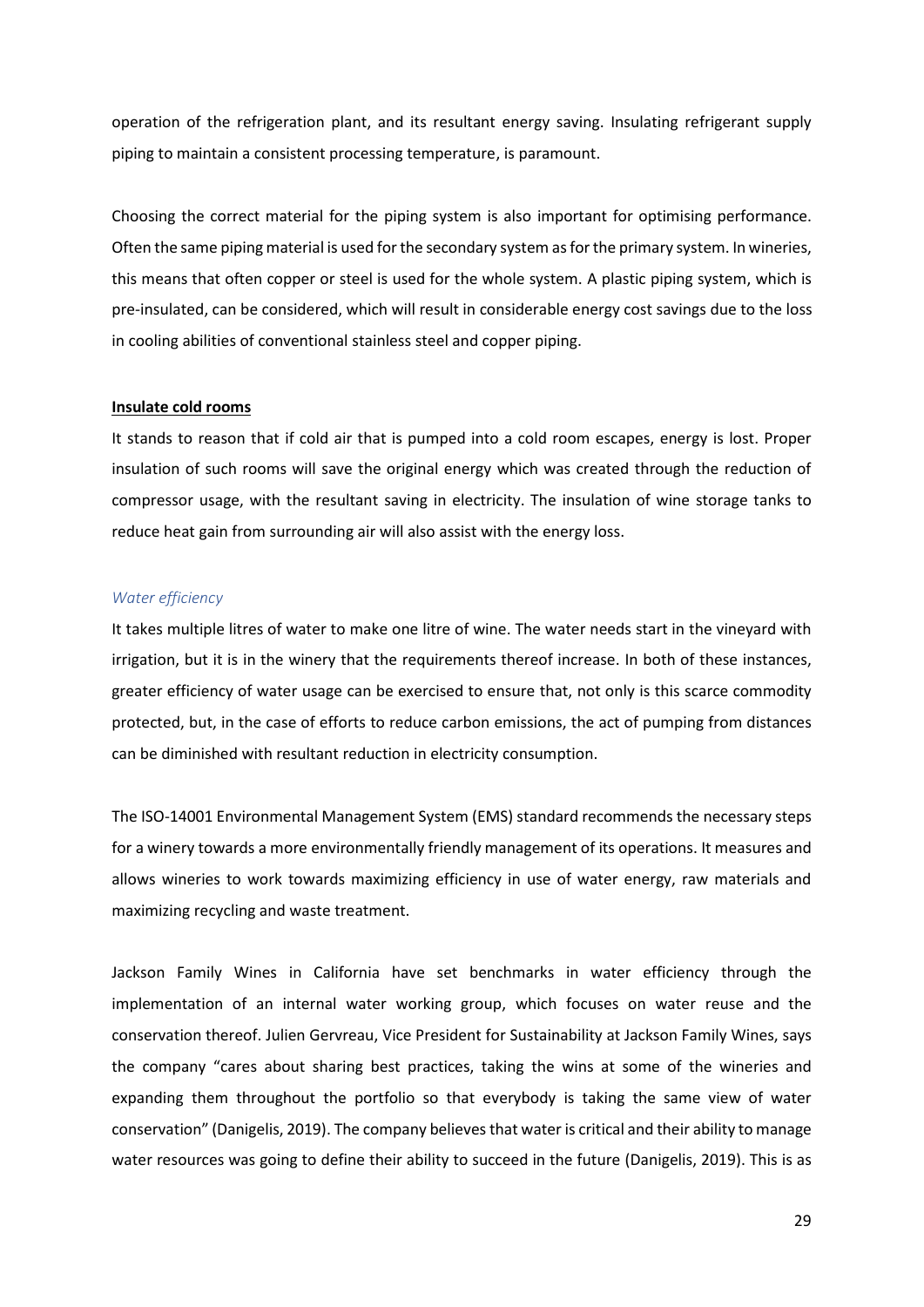a result of programmes they have embarked on to conserve both energy expended in the pumping of water and the use of a precious resource.

## **Water usage in the vineyard**

## a) Irrigation

Irrigation impacts on the carbon footprint of winery business units, not only because of the energy used to pump water from its source to the end usage, but also because of the greater release of nitrous oxide ( $N_2O$ ) from anaerobic soil conditions such as waterlogged or compacted soils – as discussed in previous chapters.

Irrigation is also a topic that raises many questions in terms of sustainability. Dryland versus irrigated farming practices? Is vine irrigation a sustainable practice in viticulture? Should irrigation be acceptable for sustainable, organic and biodynamic viticulture? These are not questions that can be answered in the scope of this study. However, suffice to say, water requirements for dry farming are small and thus the energy requirements are negligible.

Different irrigation methods have different water consumption requirements – the most frugal of the methods being drip irrigation, which increases efficiency of water usage in the vineyard by up to 90%, compared to, for example, flood irrigation.

The reuse of treated wastewater is an effective way to conserve water, but the energy required to treat and pump the water to the end usage is sometimes high. The practice of recycling water used in the winery for cleaning and the use of captured water from rainwater harvesting for irrigating vineyards, are efficient practices due to the reduced pumping requirements to bring water from long distances.

#### b) Mulching

Mulch is a layer of material consisting of dead leaves, twigs, grass clippings, hay, straw, branches, animal manure, compost and other plant debris, which is placed on the surface of the soil and helps to enrich and improve the structure of the soil and retain moisture and coolness – so reducing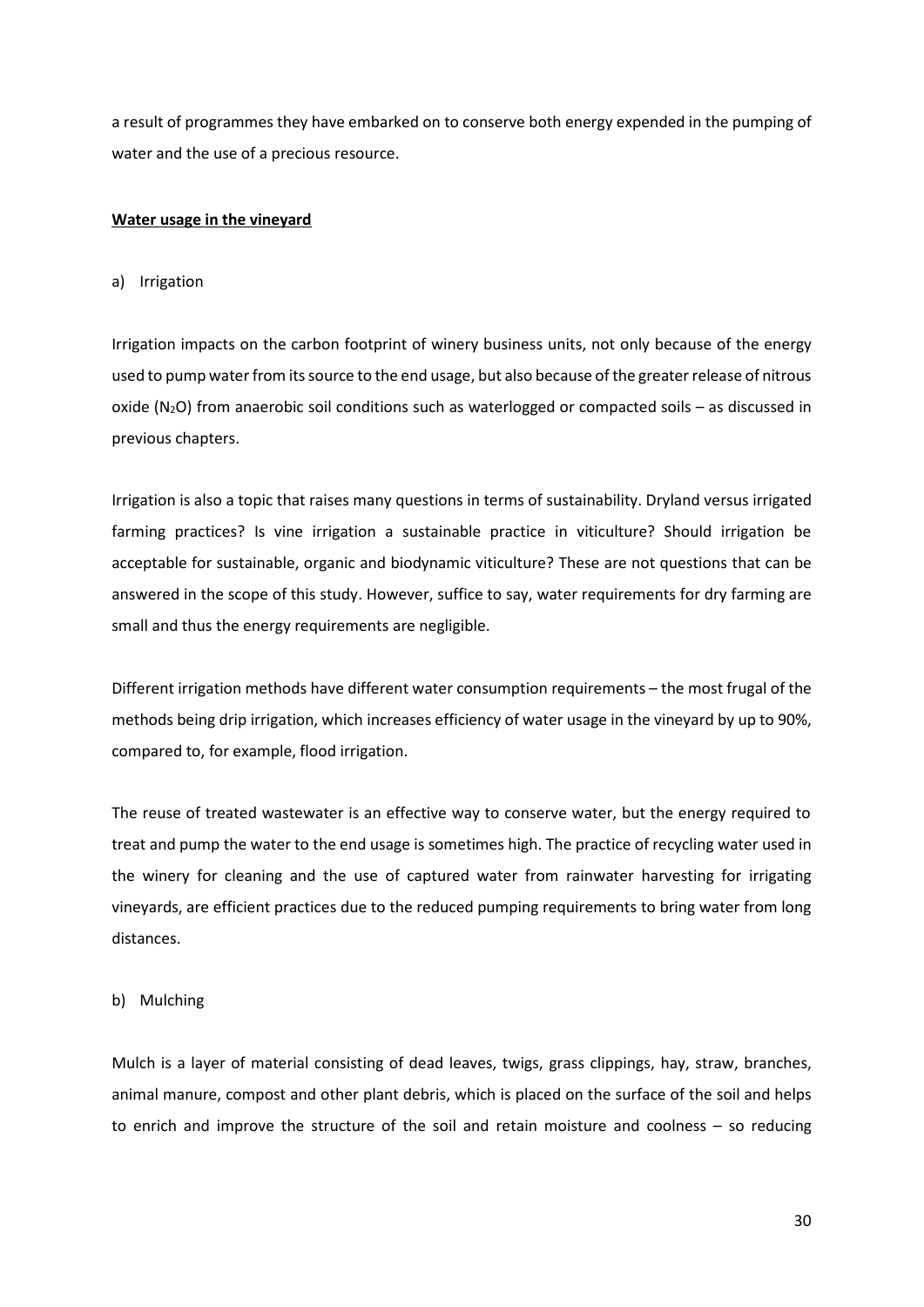evaporation and therefore irrigation and pumping energy needs. Optimum soil temperatures and less moisture evaporation from the soil surface helps plants to grow evenly.

## c) Biochar

Biochar is a charcoal-like substance made by burning biomass through a controlled process called pyrolysis. With the effective application of biochar into the soil, the plant growth of the soil is enhanced and it minimises water usage by increasing the water storage capacity. The reduction in irrigation needs therefore has a direct influence on the need to supply energy to pump water from source to the vineyard. Biochar and its carbon sequestering properties are discussed in more depth in paragraph 4.3.2.

#### **Water usage in the winery**

Wineries generate significant amounts of wastewater, mostly stemming from the cleaning and sanitising processes. The water requirement in the winery is often overlooked and is therefore not tracked or managed effectively. Jackson Family Wines based in California, USA, has created one of the benchmarks on the water savings front, through various initiatives that have been successfully implemented. They track the water usage at their wineries over time, observing trends and comparing the current usage with that of the past, and use the results to institute incentives for their management to reduce consumption. Their water conservation efforts include recycling and reusing tank wash water for irrigation, increased cycles of concentration on cooling towers, vineyard drip irrigation systems and weather-driven irrigation practices, and innovative sap-flow monitoring technology and rainwater harvesting – which have led to a 41% reduction in their water usage (Jackson Family Wines, 2016).

If the source of the water is above ground with gravity feed possible to the winery, internal design of the processes in the winery should be such that electricity is not required to move water through the winery.

The capturing of rainwater or water harvesting from roofs of buildings is a common practice and the saving in required energy to pump such water for the short distance – as opposed to conventional longer distances to the winery – is significant.

The following functions in the winery require water for effective operations: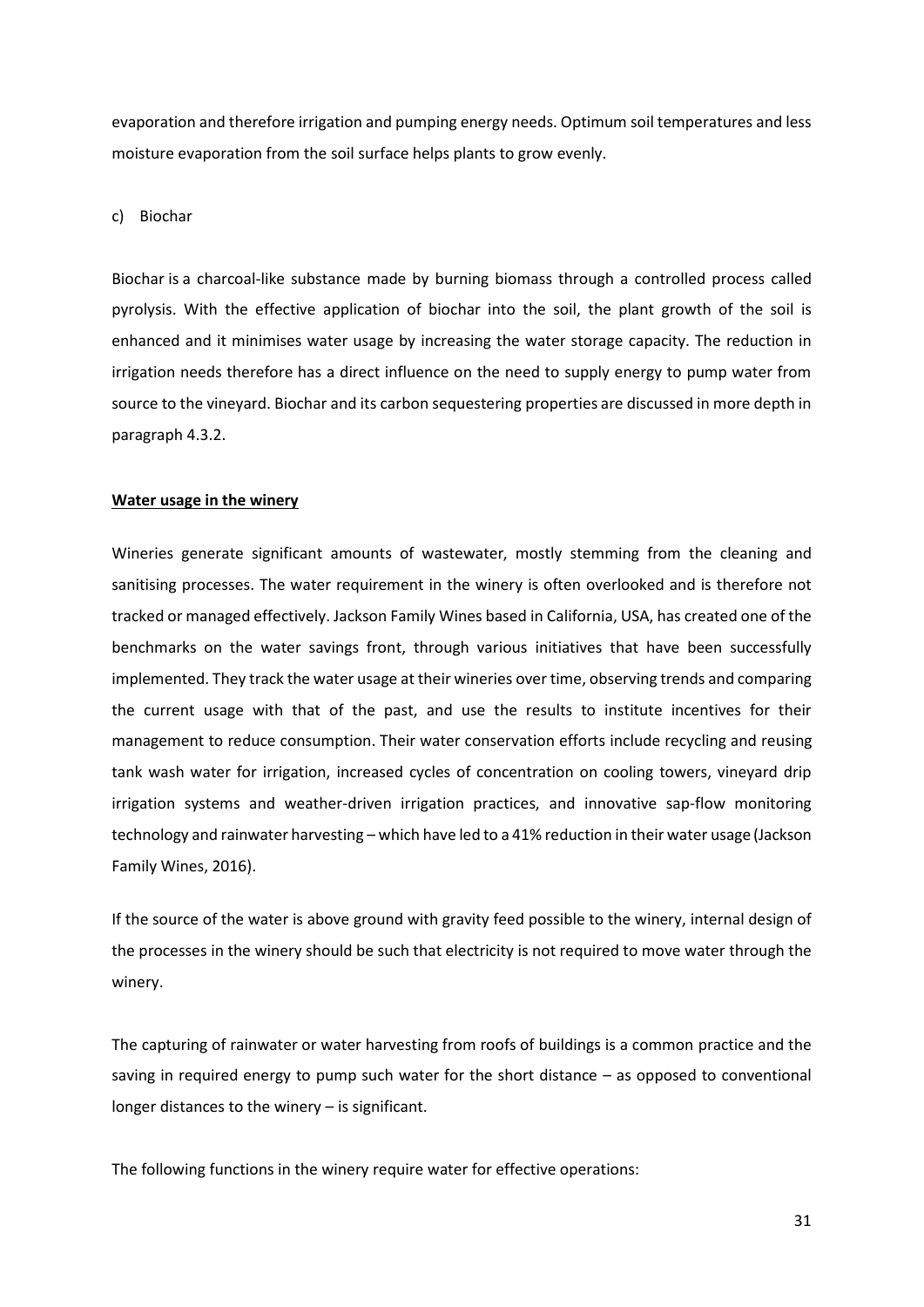#### a) Cleaning

Cleaning of equipment and facilities before and after crushing, destemming and pressing is essential to ensure that there is no bacterial growth that can affect the quality of the wine from grape to the bottle. The cleaning process of tanks, barrels, pumps, filters and bottling equipment is a further requirement before and after use. This is imperative to ensure good hygiene throughout the process.

Hot water from washing of bottles and barrels can be reused to clean equipment, and Jackson Family Wines have pioneered UV technology to sanitise their tanks using just UV lights at the end of harvest (Mustacich, 2019).

Steaming of barrels to remove bacteria and yeast is common practice, as the water vapour can penetrate up to 8 mm into a wooden stave. The use of steam generators can save up to 75% in water usage, and while energy is required to fire the boilers or generators, biomass can be used as an acceptable source of energy for this purpose. Jackson Family Wines has commissioned an automated barrel washing line that is fitted with water recycling units, which capture barrel wash water for use three times over (Jackson Family Wines, 2016).

b) Cooling

In addition to pumping the water for cleaning purposes, water is also used to maintain temperature control over the wine, so contributing to the energy requirements.

Jackson Family Wines have installed cooling towers for their barrel rooms and by controlling the fan speeds, they can control the amount of water leaving the cooling unit. These units are installed outside of the wineries and run the refrigeration systems that cool the barrel halls. The settings and cycles of concentration are adjusted so that the systems recycle more water – in some instances between 4 and 6 times over. Captured rainwater is used, which is stored in fermentation tanks in winter, and they achieve a large reduction in their water consumption as a result.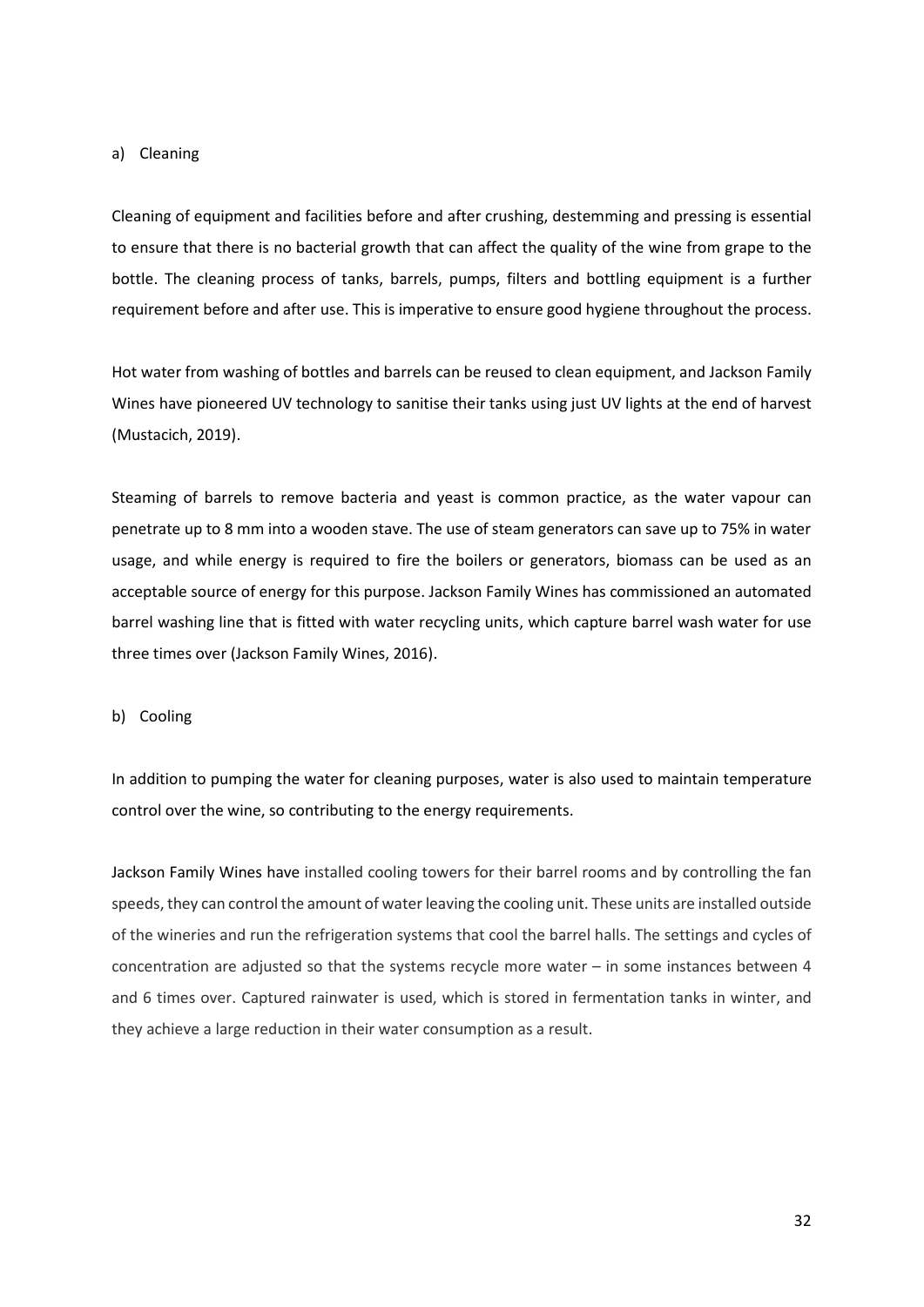#### c) Wastewater treatment

Wastewater treatment contributes significantly to improving the environmental impact of winery operations. There are extreme levels of suspended solids in wastewater and industrial treatment and screening technologies are available to effectively capture and remove these – preventing them from overloading treatment processes and enabling wineries to recycle the organic material. While it is necessary for each winery to have some form of recycling practice it does have a negative effect on the energy consumption, which includes the treating of the water to get it to acceptable standards. Finding efficient ways to solve such operational problems will significantly increase any winery's environmental sustainability.

## *Facility space*

The effective insulation of winery, storage and pack-house buildings and cellars can eliminate the excessive use of cooling plants to ensure optimum temperatures – thereby reducing the energy requirements to operate these plants.

In the design or redesigning of facilities, small windows and doors will help with such insulation and underground cellars to keep the temperatures constant and will contribute significantly to reducing energy requirements.

## 3.4.2 On-site renewable electricity generated

Renewable energy comes from natural sources or processes that are constantly replenished, examples of which are sunlight or wind. These are sources of energy that are alternative to the most commonly used non-sustainable sources like coal. The use of renewable energy will continue to increase into the future, edging out fossil fuels and reducing greenhouse gas emissions, and is important in reducing air pollution and expanding energy access.

The most common renewable energy sources used in the wine industry are solar, wind and biomass energy.

## *Solar energy*

Solar energy is the energy the Earth receives from the Sun, primarily as visible light and other forms of electromagnetic radiation. Photovoltaics (PV) is the field of technology and research related to the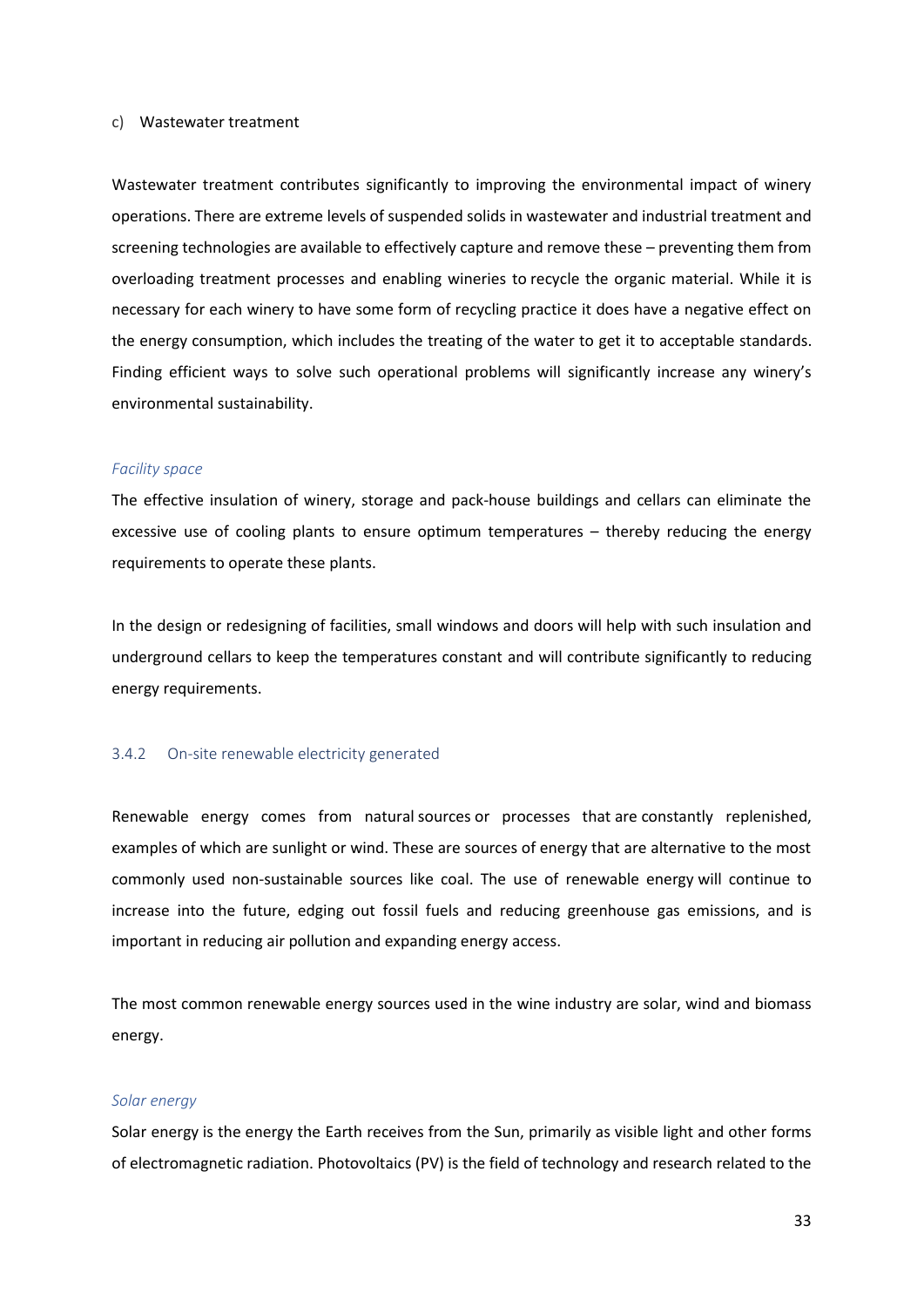application of solar cells for energy production, by converting Sun energy directly into electricity (Energypedia, 2018). The implementation of solar energy systems in wineries is gathering momentum, with the acceptance that, going solar, the carbon footprint is reduced due to the reduction in demand for fossil fuels.

One such winery is Vrede-en-Lust in Franschhoek, South Africa. "Our wines are vinified by the Sun," says winemaker Susan Erasmus (Vrede en Lust, 2016). "We looked at a more sustainable approach to the winery's energy needs, and so we installed a 220 kVA system. We operate off the grid during daylight hours and during the first year we cut our carbon footprint in half."

The head of family-owned Spanish wine business Familia Torres, Miguel Torres, has often spoken of his desire to make Bodegas Torres run entirely on renewable energy, above all, using power generated from the Sun. "PV panels are the energy of the future, solar energy is a must," he stated (Schmitt, 2017). Currently, 25% of the energy consumption of Familia Torres winery operations comes from renewable self-energy resources, which includes solar.

## *Wind energy*

Wind is a plentiful source of clean energy and is making an ever-increasing contribution to national grids around the world. In California, at Scheid family wines, they have erected a domestic turbine system to harness electricity to run their winery and bottling operation (Randall, 2018). Not every property is suitable for domestic wind turbines due to the lack of a constant source of wind and the costs related to the implementation of such a project – which could be inhibitive for operational viability.

#### *Biomass energy*

This is the conversion of solid fuel made up of plant materials into electricity, as has been partially discussed under 3.4.2. The following methods can be implemented for the harnessing of such energy:

Collecting the winter pruning and pomace (grape skins and seeds from the winery presses), drying them under cover, chipping and burning them in ovens/biomass boilers attached to the winery is an alternative source of energy to fossil fuels to create heating, cooling and electricity – thus reducing the carbon footprint of the winery operation. Disposing of such waste and transporting it to an offsite landfill, leads to increased fossil fuel usage which would have a negative impact on the carbon footprint.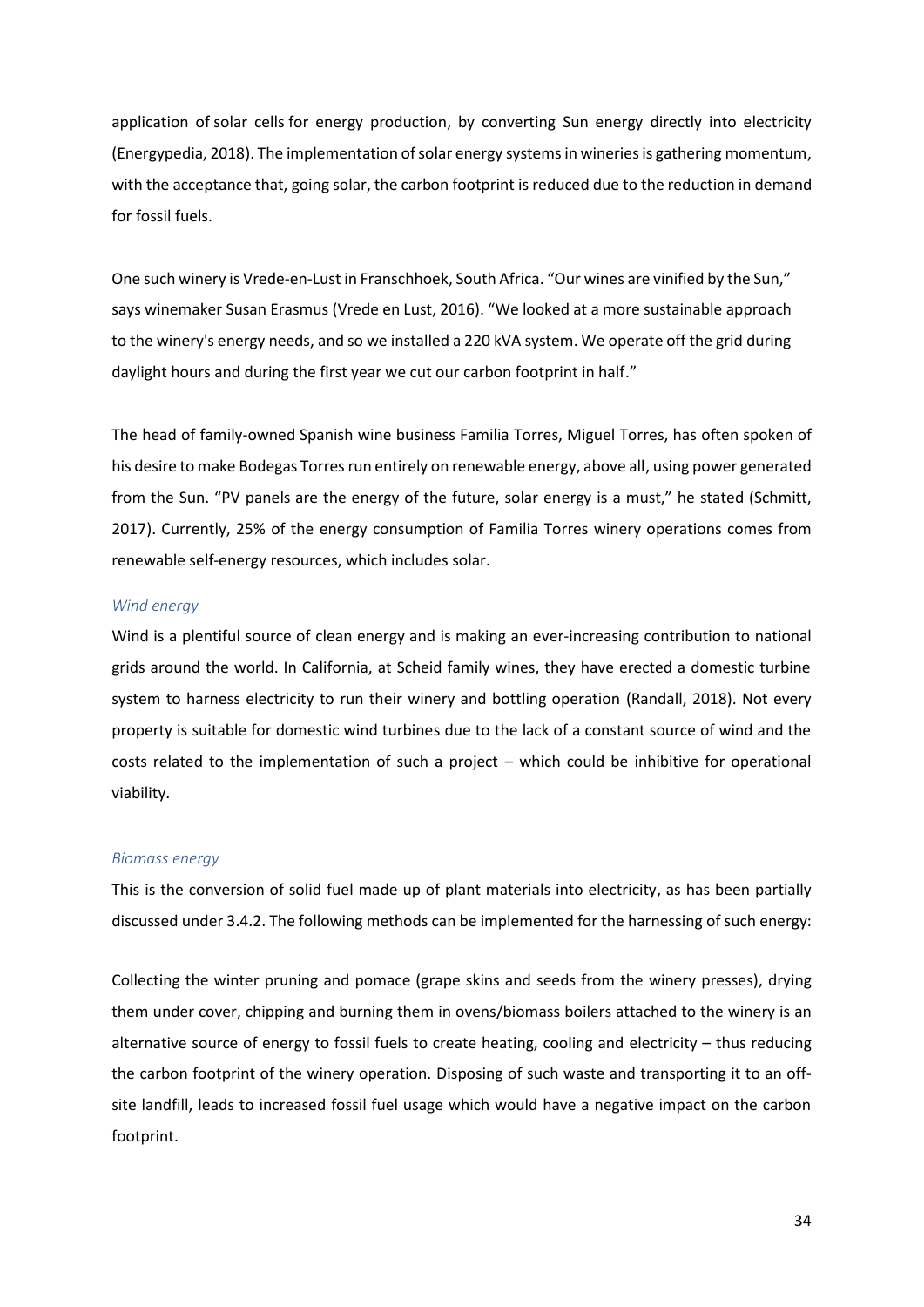Familia Torres uses biomass boilers, which at the start of operation produced 2.6 MW for generation of steam and heating water for cleaning, and allowed them to reduce gas consumption by 95% (Torres Wines, 2016).

## *Methane digester technology*

Grapes generate different wastes such as pomace (skins, seeds and stalks), lees and other residues, and if combined with animal waste/manure, sewerage and food scraps, by anaerobic digestion (creating an environment devoid of oxygen thus fully submerged in water) – produces energy in the form of methane. Methane digesters control the decomposition of the aforementioned mixture and convert the resultant methane emissions into biogas, an alternative fuel, and a nutrient-rich fertiliser – see Figure 4.



*Figure 4: Biogas and fertiliser production from fermentation of winery waste (Hungria et al, 2020)*

The digester holds this mixture in an air-tight tank and heats it to about 100 degrees – similar to a cow's stomach. Bacteria in the manure thrive in these conditions and they consume solids in the manure while releasing methane gas. The excess heat from the generator warms the digester.

Due to the high content of methane in biogas (typically 50-75%), the biogas is flammable, producing a deep blue flame that can be used as an energy source. Biogas alleviates two major environmental problems: the global waste epidemic that releases dangerous levels of methane gas and the reliance on fossil fuel energy to meet global energy demand. Biogas can be used as gas, electricity, for heat/cooking and for transportation fuels.

A highly productive by-product of anaerobic digestion is fertiliser. As the organic material decomposes in a liquid environment, nutrients present in the waste dissolve into the water and create a nutrientrich sludge that is used as fertiliser.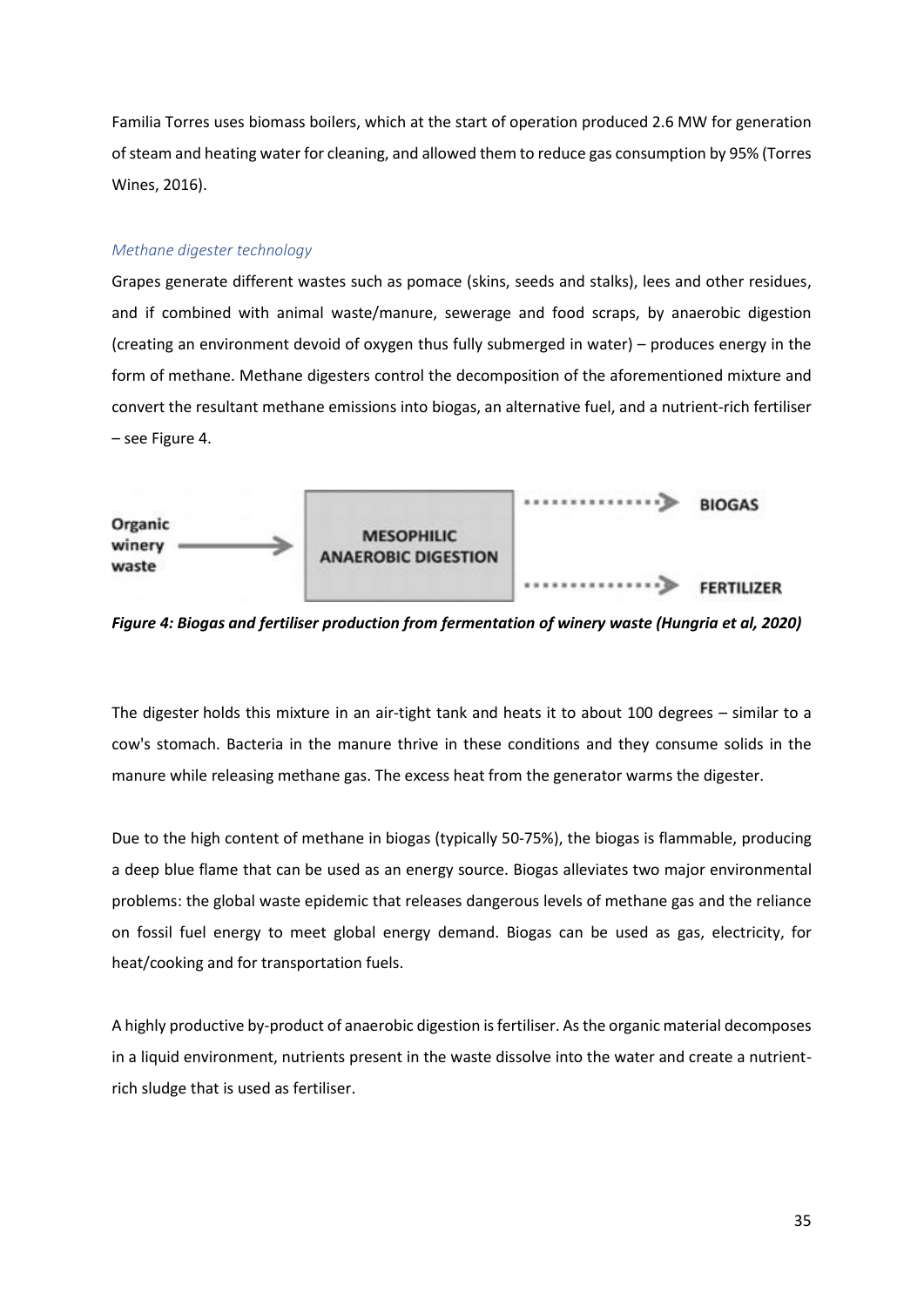It is therefore clear that significant reductions in energy consumption can be made in both the vineyard and the winery to reduce the reliance on purchasing electricity from the local grid and so reduce the footprint, which also includes large cost savings.

# 3.5 Scope 3 measures to reduce the carbon footprint: Indirect emission sources excluding electricity from the grid

Scope 3 of the Greenhouse Gas Protocol includes all other indirect emissions that occur in the wine value chain – excluding generated or purchased electricity as discussed under Scope 2.

These include all purchased products, packaging materials, outsourced transportation and production, business travel, and off-site waste practices.

This section will continue to highlight the sections that require carbon footprint measurement and will offer ideas and suggestions to reduce carbon emissions in the quest to achieve carbon neutrality.

## 3.5.1 Purchased products

#### *Fertilisers and pesticides*

Fertilisers are chemical or natural substances applied to the crops to increase their fertility and productivity. In viticulture they are used to increase the grape yield in the vineyard, as they contain the essential nutrients required by the plants – including nitrogen, potassium and phosphorus.

Synthetic fertilisers contain nutrient elements made by chemical means for the growth of crops. Nitrogen improves the production and quality of the vineyard, whereas phosphorus stimulates root growth. Organic fertilisers, on the other hand, are natural – in that the nutrients they possess are strictly comprised of plant- or animal-based materials and they enrich the soil with carbonic compounds that promote growth.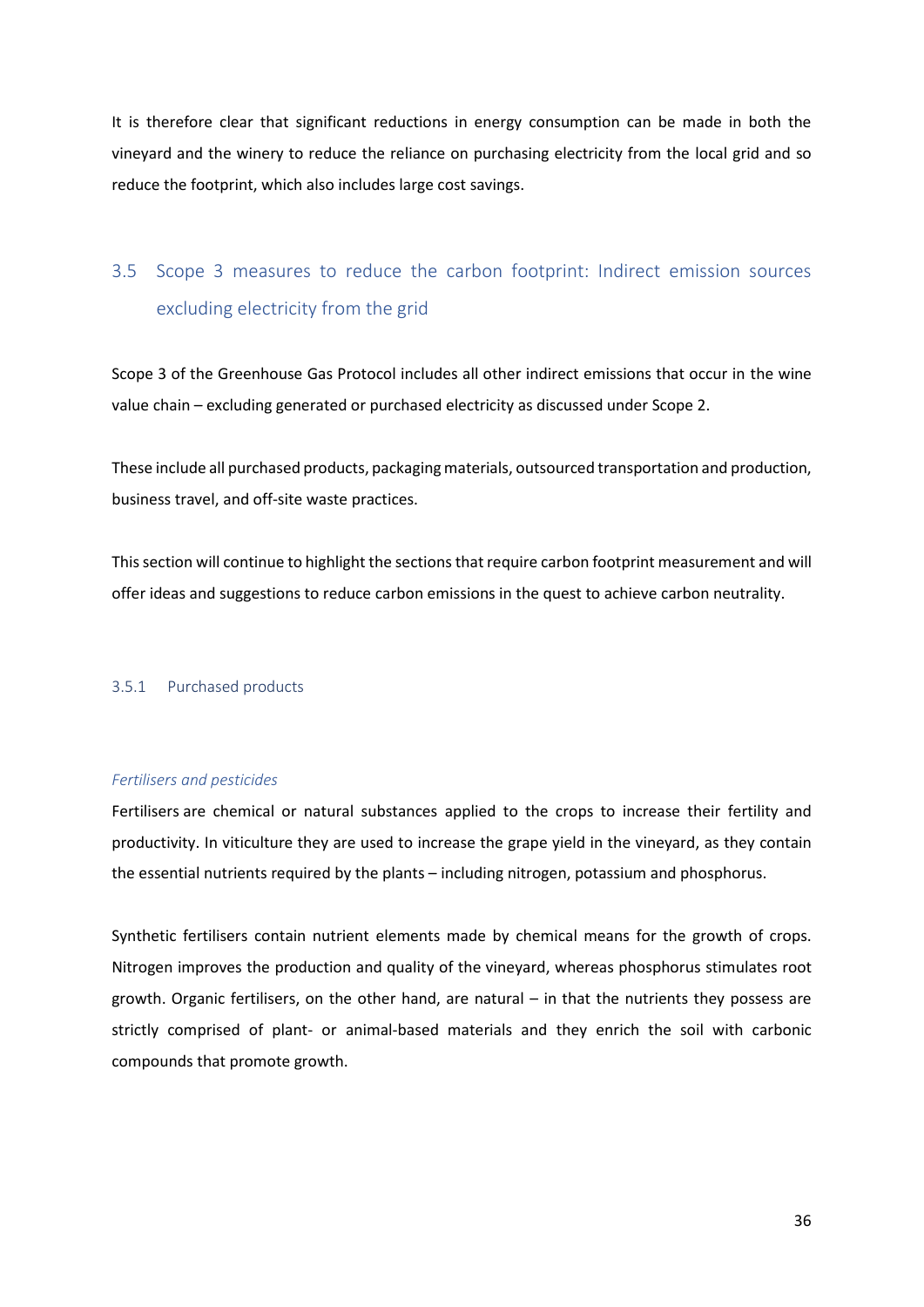Both these types of fertiliser serve a purpose based on the vines' needs. If they need food fast, inorganic may be preferable. If the interest is more a long-term nutrient solution, organic would be the preferred option. The two, however, have vastly different impacts on the environment.

The contribution of fertiliser to greenhouse gases comes mainly from nitrogen (Fertiliser Association, 2018). In applying fertiliser nitrogen to soil results in nitrous oxide  $(N_2O)$  emissions, because of the natural biological soil processes that take place (Fertiliser Association, 2018). These emissions result from nitrates applied to the soil from synthetic fertilisers that are in excess of the plant's requirements. Thus, if the application occurs at the wrong time, at the wrong place, and in excess of the plant requirements, then excess  $N_2O$  emissions will result. For example, applying nitrogen during excessively wet periods significantly increases the release of N<sub>2</sub>O into the atmosphere. When soil is in this condition nitrogen is lost to the atmosphere as  $N_2O$ , and is not available to the vine.  $N_2O$  emissions are an indication of wasted nitrogen fertiliser and reducing these emissions can improve economic and production efficiency.

Organic fertilisers (solids and liquid) or composts are an environmentally sound investment in viticulture sustainability (Mowbot Team, 2018). They are created from the by-products of naturally occurring processes i.e. nature itself. Even though they take longer to work, organic fertilisers provide a healthy food source for vines at a fraction of the N<sub>2</sub>O emissions emitted by synthetic fertilisers (Nganchamung et al., 2017). In the context of this study, it stands to reason that in order to reduce the carbon footprint and to achieve carbon neutrality – the healthier environmental alternative to choose is the organic fertiliser.

Yealands Estate Wines, a carbon neutral winery business in Marlborough, New Zealand, has a composting programme that addresses an industry-wide landfill problem. Working beyond their vineyard boundaries they have a partnership with aquaculture and forestry industries which has driven compost production to more than 50 000 tons per year, so benefitting the wider Marlborough region (Sustainable Business Network, 2014). They have committed to further reducing their carbon emissions by 50% by 2030, and by 80% by 2045 (Hart, 2020).

The reduction of emissions of N<sub>2</sub>O from fertiliser and compost can be effected in the following ways:

- Fertiliser management the right source, rate, time, and place.
- Reducing the use of synthetic nitrogen fertiliser.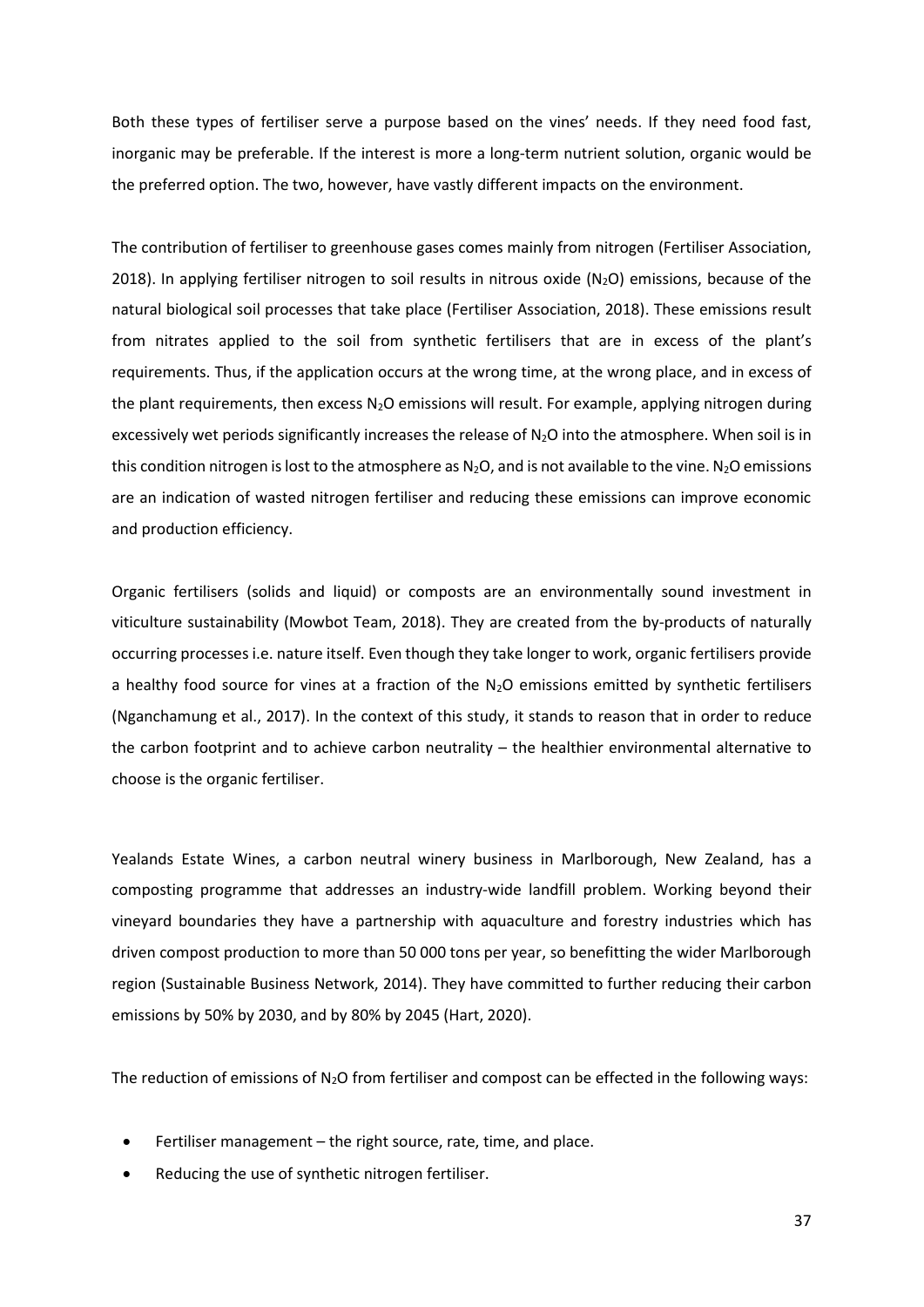- Using appropriate manure management practices.
- Using appropriate crop rotations.
- Using cover crops.
- · Developing and using a comprehensive nutrient management plan.

(Woodbury and Wightman, 2018)

Pesticides (herbicides, fungicides and insecticides) can contaminate soil, water, plants and other vegetation – in addition to killing insects and weeds that grow and live in the vineyards.

Fertilisers and pesticides pollute the local environment, with the result that some wine producers are moving to more organic and biodynamic wine-growing practices that have a minimum impact on the environment. The absence of artificial fertilisers, chemicals, pesticides and genetically modified materials, generally leads to lower soil emissions of N2O.

The focus of this dissertation is on carbon neutrality and methods used to reduce the carbon footprint. It does not, however, examine different viticulture practices. It would, however, be remiss if there was not a short section of organic and biodynamic practices, as these viticultural approaches embody several of the methods suggested in this study to minimise impact on the environment.

## *Organic viticulture*

Viticultural practices in organic farming centre on the protection and improvement of the soil. Growers implement organic farming practices to build soil organic matter (compost applications and cover crops) and employ pest management solutions compatible with organic farming practices. In all instances, the use of synthetic fertilisers and pesticides are prohibited – which results in a reduction of carbon emissions and the carbon footprint.

Conversely, the reduction in the carbon footprint is impeded as more tractor passes are required to tend to the principles of organic viticulture. Soils need to be tilled for weed control, and more frequent spraying of organic solutions (copper sulphate) is required to protect the vines from disease, mildew and fungi. Conventional farming methods spray herbicides once in the season, but in that time kill off the entire ecosystem – both insects and animals – which the organic producer attempts to protect.

Bertie Coetzee from Lowerland Farm in the Northern Cape, South Africa, explains their approach: "We follow a hands-off approach in our certified organic vineyards. Mulching and allowing natural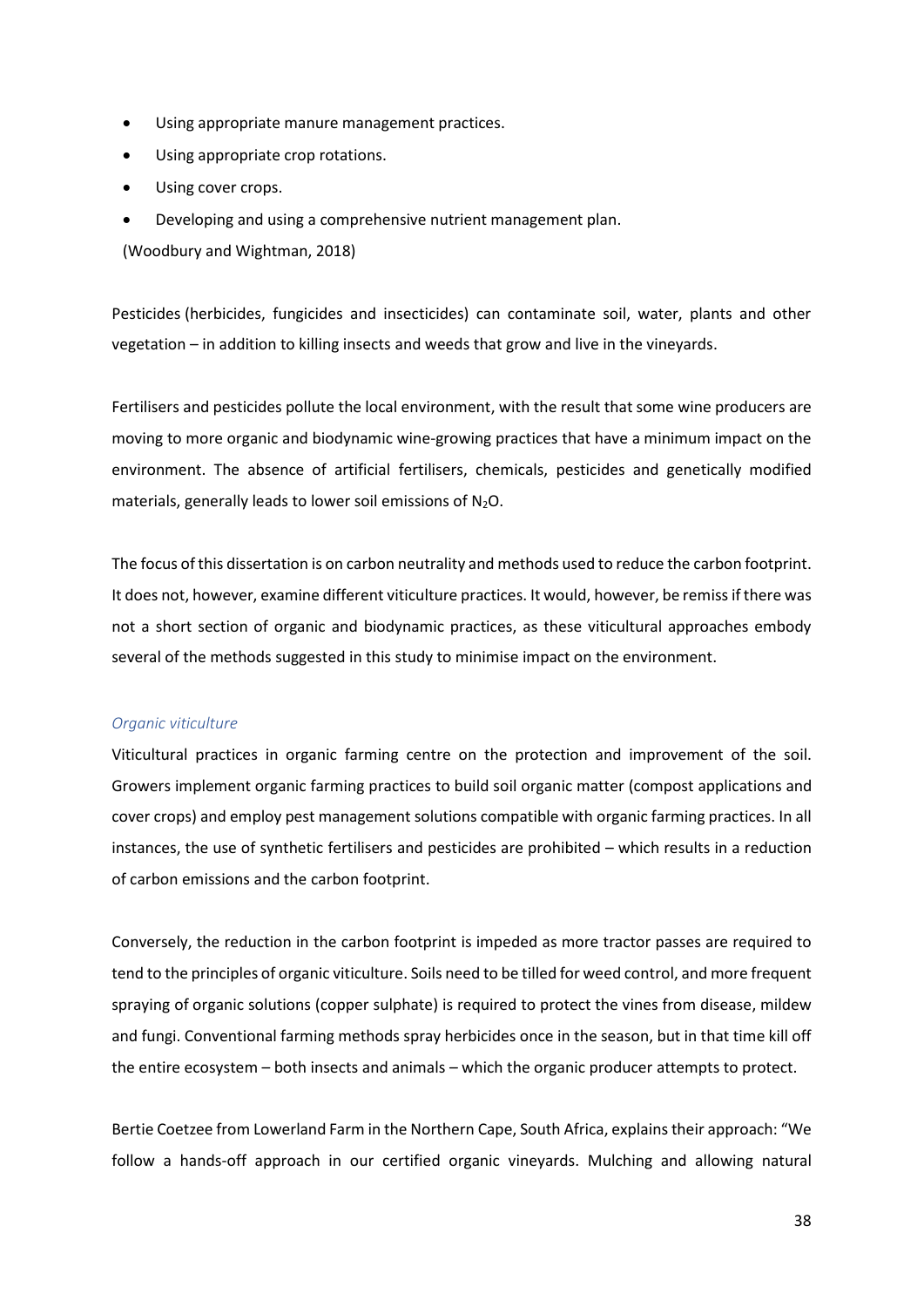succession to do its thing has seen a cover crop of native grasses return to nourish and protect the soil from the harsh Northern Cape Sun" (Lowerland, 2020)

There is much debate globally about whether organic wine-making practices produce more or less  $CO<sub>2</sub>$ than conventional farming methods, and whether they have more benefit to the environment. While more carbon is sequestered in the soil with organic farming methods, the tilling needs of such farming practices and programmes could result in an increase in emissions.

Adrian Bridge, the CEO of Fladgate Partnership, owners of Taylors Port, is not a proponent of organic farming, as he claims this practice is a less efficient form of farming and that it requires a greater use of copper sulphate in the treatment of mildew in the vines. He claims that it is better to be a sustainable farmer that minimises the use of herbicides, and cuts down on pesticides, without having to remove them altogether (Schmitt, 2019).

Miguel Torres from Familia Torres in Spain, and climate change activist in the wine industry, states that there is an increased amount of energy required for organic farming and also cites the use of copper as being negative due to its toxicity levels (Schmitt, 2019). He explains: "because copper is less effective than synthetic chemicals against fungal diseases such as mildew, it needs to be applied more often, which in turn produces more carbon emissions from the greater number of miles travelled by the vehicles spraying the heavy metal." He goes on to say that "with organics there are more emissions because we have to pass through the vineyard more often" (Schmitt, 2019) .

## *Biodynamic viticulture*

Organic and biodynamic viticulture are very similar in that they both farm without the use of artificial fertilisers or synthetic chemicals. Biodynamic farming however goes one step further. It is a holistic practice where all things are considered living interrelated systems – animals, plants and the solar system, and also incorporates astrological influences.

In brief, biodynamic viticulture deals with, and does not manipulate nature. Biodynamic farmers rely on balanced growth, they react on the soil, use composting chips, manure from stables and cows, pomace, work with the resources available and react to what they observe, as opposed to 'second guessing'. They follow the natural rhythms of the earth, sun and moon, and, as an example, believe that, as the moon moves closer to the earth, all energy goes to the roots of the vine and the process of pruning and planting takes place and as it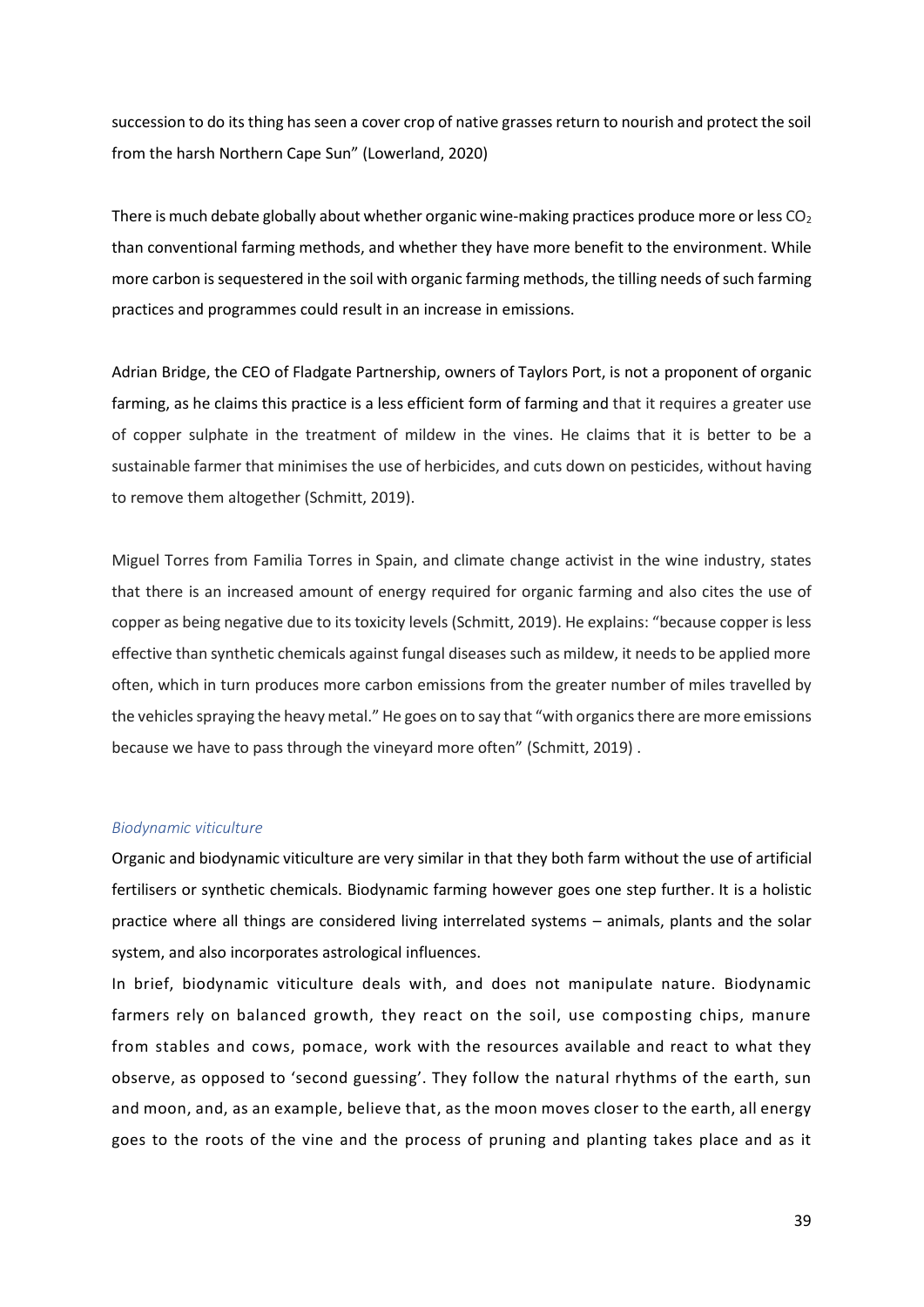ascends, all energy concentrates on the plants above the ground when spraying and harvesting takes place. (Collins, 2020).

The results of an environmental impact study performed in the viticulture of biodynamic and conventional viticulture practices in North West Spain, showed there was a significant reduction in the overall environmental and carbon footprint impacts with biodynamic relative to conventional viticulture methods (Villanueva-Rey et al., 2013).

## 3.5.2 Packaging materials

## *Packaging vessel*

Grupo ARCE, a company that has expertise in calculating carbon footprints, analysed the carbon footprint (CF) of a single bottle of Verdejo wine from Rueda, Spain. Table 5 (below) shows the make-up of the CF of a bottle of wine, which equals 1,2144 kg of  $CO<sub>2</sub>$  – the largest slice of the impact stemming from packaging.

**WINE PRODUCTION PROCESS CARBON EMISSION SHARE** Packaging 26% and 26% and 26% and 26% and 26% and 26% and 26% and 26% and 26% and 26% and 26% and 26% and 26% and 26% and 26% and 26% and 26% and 26% and 26% and 26% and 26% and 26% and 26% and 26% and 26% and 26% and 26% Grape production and the set of the set of the set of the set of the set of the set of the set of the set of t Energy the contract of the contract of the contract of the contract of the contract of the contract of the contract of the contract of the contract of the contract of the contract of the contract of the contract of the con Waste disposal 3% Refrigerant gas and the set of the set of the set of the set of the set of the set of the set of the set of the set of the set of the set of the set of the set of the set of the set of the set of the set of the set of the

**Table 5***: Carbon emission share of Spanish Verdejo wine (Buehner, 2012)*

From Table 5 it is clear that packaging contributes almost half of the CF of a bottle of wine. The study goes on to estimate that 85% of that packaging portion of the CF is contributed by glass.

| Table 6: Packaging processes as a percent of total packaging carbon footprint (Buehner, 2012) |  |  |  |  |
|-----------------------------------------------------------------------------------------------|--|--|--|--|
|-----------------------------------------------------------------------------------------------|--|--|--|--|

| <b>PACKAGING PROCESS</b> | <b>SHARE OF PACKAGING CF</b> |
|--------------------------|------------------------------|
| Glass                    | 85%                          |
| Cardboard                | 9%                           |
| Labels                   | 1%                           |
| Cork                     | 4%                           |
| Bottle caps              | 1%                           |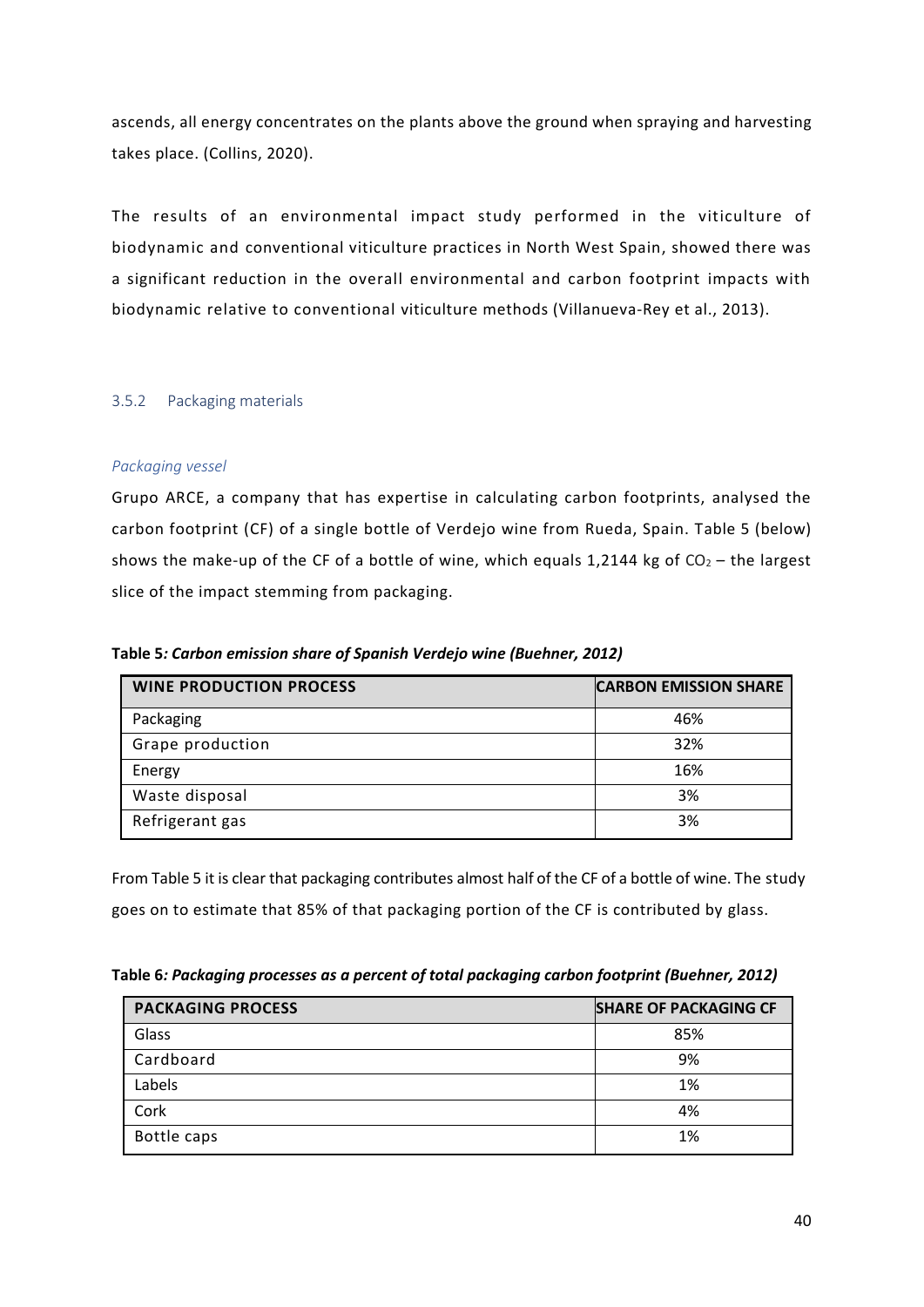Therefore, 39% of the CF of a bottle of wine is contributed by the glass bottle alone.



# **Glass contribution to Wine CF**

## *Figure 5: Glass contribution to wine carbon footprint (Buehner, 2012)*

In a similar study, the California Association of Wine Grape Growers published a comprehensive California Code of Sustainable Winegrowing Self-Assessment Workbook, which indicated that the impacts from packaging were due to the energy requirements of producing the requisite materials – such as the glass bottle and the corrugated box. Closures had a relatively small impact, ranging from 1–3%. They found that packaging design decisions had the ability to significantly reduce a winery's footprint. For example, light weighting of glass bottles would lead to significant reductions in environmental burden (Carbon Footprint: California Wine Study, 2010).

Below are a range of holding vessels and their negative and positive impacts on the carbon footprint in the wine industry.

## **Glass**

One of the best ways to reduce the carbon footprint of glass is by opting for lighter bottles or finding alternative vessels in which to house the wine. The current technical lower limit of 330 g for 750 ml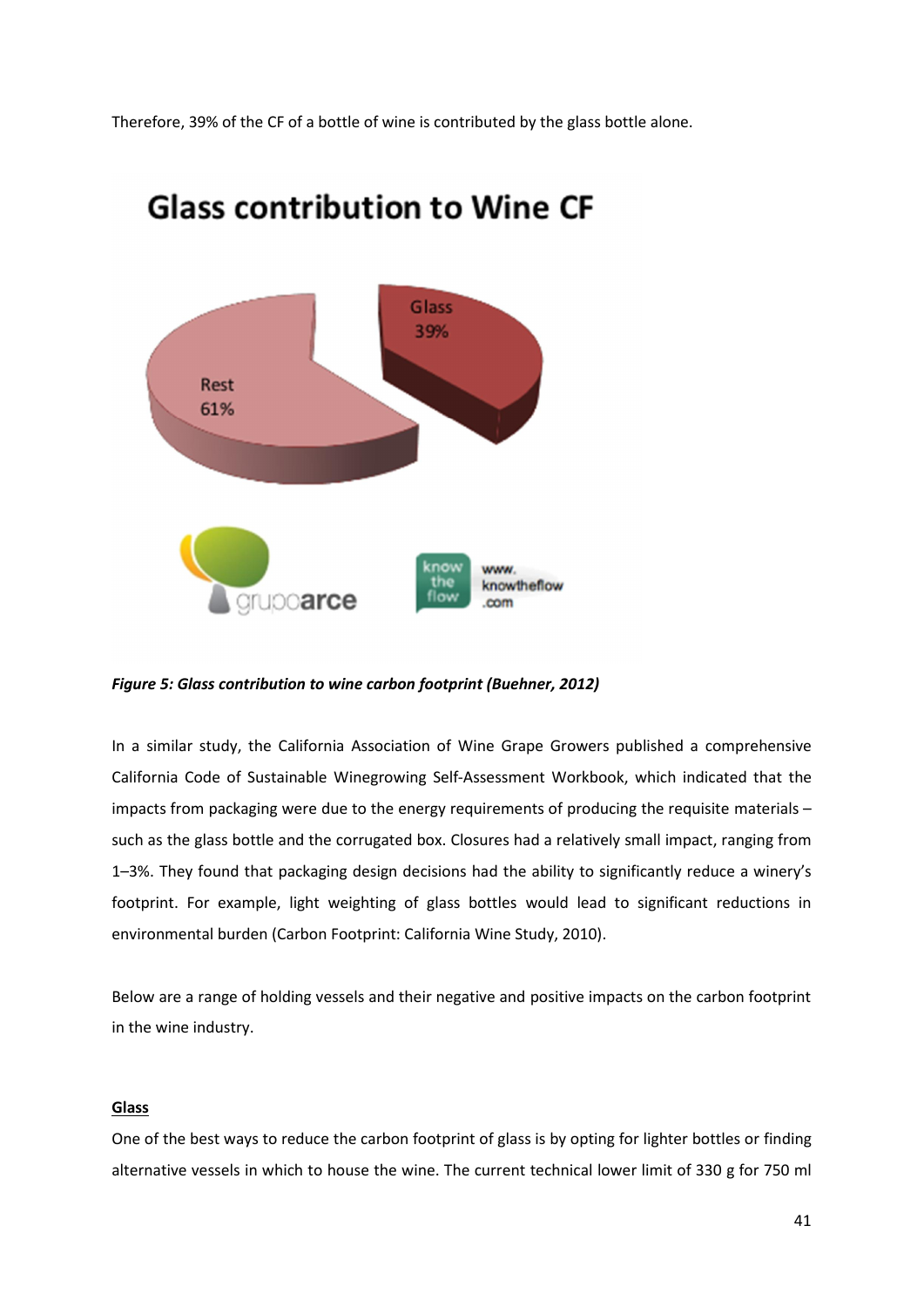still wine bottles, saves 15% of the total carbon footprint compared to standard 500 g bottles, including the savings on transport emissions. Conversely, a premium 750 g bottle can increase the carbon footprint by 20% (Pretorius, 2020).

In the 7000 year history of wine, amphorae, jars, skins and barrels were the vessels of choice. It was not until 250 years ago that glass was found to be an acceptable replacement. In the 17<sup>th</sup> century came the onion shape, and was replaced in the  $19<sup>th</sup>$  century by the Bordeaux and Burgundy bottle shapes. It has been mooted that the wine industry needs a  $21^{st}$  century wine bottle. Wine traded and re-traded several times should be traded in a wine bottle due to its ageing properties, but an alternative to glass is called for – especially for the wine destined for immediate consumption. The English journalist and wine writer Andrew Jefford states, "All that is really needed is some kind of light, short-term container to get wine from the local supermarket to the consumer's wine glass at home. Every other stage of the journey could be accomplished in a bulk container with a much smaller carbon footprint than glass. Not only is it less expensive but [it] plays a large role in the reduction of the carbon footprint" (Jefford, 2018).

Is it the industry or is it the consumer which says that wine should be presented in a glass bottle? There is something mystifying and romantic about wine being served from a bottle, but perceptions are changing. Younger consumers are more receptive to other packaging types that are better for the environment.

If glass packaging is one of the largest contributors to the carbon footprint in the wine industry, then finding alternatives is the way forward and should be accelerated.

Euromonitor International's research in July 2019 showed that 80% of all table wine in the UK sold for £5.50 a bottle or less. Therefore, the wines are cheap and an alternative lightweight packaging would go a long way in bringing the price down further – while having a major impact on the carbon footprint of wine in the global market. Conversely, 80% of wines sold on the Chinese market are above the equivalent of £10, due to expensive tastes.

Wine bottle glass is recyclable and this can be done without a loss in quality or purity, but, as the bottles come in so many different colour shades of green and brown, they need to be sorted by colour by the recycling plant to match the colour standards required. This is a prohibiting factor which is one of the reasons why so many bottles go unrecycled. The recycling rate of glass varies from country to country, largely due to the lack of instituted and applied recycling programmes. The US Environmental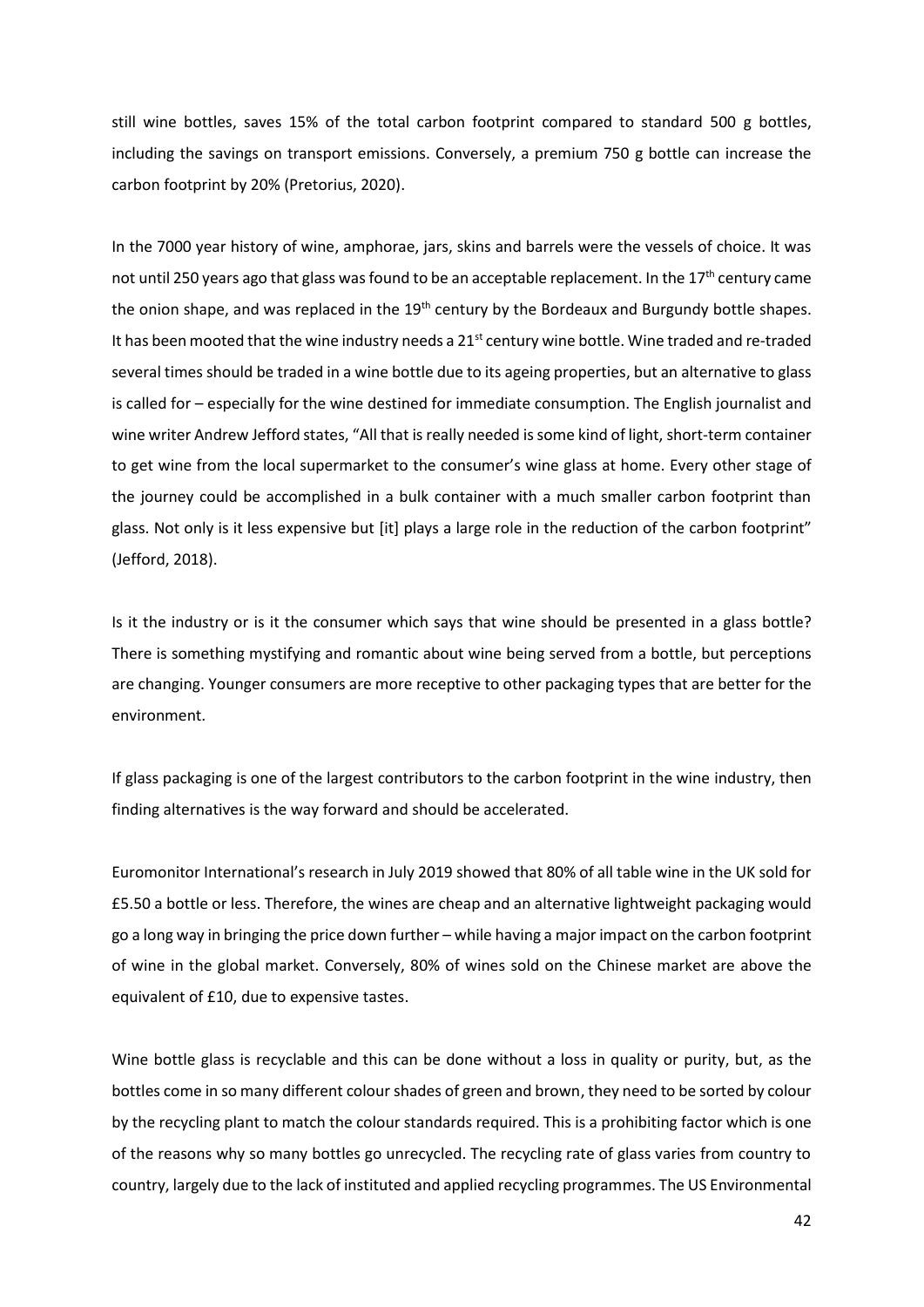Protection Agency has reported that only 28% of glass in America gets recycled (Hubble, 2016). This is in contrast to the UK at approximately 50% and the Netherlands – where it is claimed that 90% of glass gets recycled. Waste recycling programmes for glass should be implemented or scaled up globally and financial and other incentives should be put in place to create awareness of the importance of recycling. Using recycled glass means less mining for new materials, less energy usage, and thereby fewer carbon emissions. Every 6 tons of glass recycled saves 1 ton of carbon from being released into the atmosphere.

## **PET plastic bottles - polyethylene terephthalate**

An alternative to glass packaging and a product which is finding a fair amount of traction in the market place is PET – a plastic wine bottle made from polyethylene terephthalate.

PET is 87% lighter than glass in weight (which reduces the transportation carbon footprint) and accounts for 77% less greenhouse gas emissions. PET does not have the same oxygen barrier properties that glass has, and therefore the potential ageing of wine in this vessel is impeded. The  $CO<sub>2</sub>$ emissions of recycled PET were also found to be 79% lower than for the production of new PET bottles.

Garçon Wines in the UK has developed a ground-breaking, almost-flat, letterbox-friendly, 750 ml wine bottle made from 100 per cent recyclable PET, which has an oxygen scavenger inside it. This gives the wine a shelf life of 12 to 18 months, roughly the same – according to former Accolade Wine chief winemaker Barry Dick (Master of Wine) – as a bag-in-box package. Dick cautions: "I would not recommend ageing a wine in the postable PET bottle" (Jefford, 2018). The design and lightness of the bottle poses problems for existing bottling lines, although Dick managed to produce conventionally shaped PET bottles for Sainsburys, and is confident these problems can be overcome. Plastic may be recyclable, but it's not biodegradable in the way that an ideal container would be (Jefford, 2018).

A Best Foot Forward Ltd report from Australia considered a comparison between using Amcordesigned PET bottles versus typical glass bottles used by UK-based bottlers, and found that glass bottles have a higher recycled content than PET, and that existing systems for glass recycling are more sophisticated than for PET recycling – so additional carbon savings are obtained for glass when endof-life impacts are considered (The Best Foot Forward, 2008).

Glass producers say that the end consumer will decide whether the wine should be presented in a glass bottle or not. There is, however, no data supporting the fact that consumers are looking for a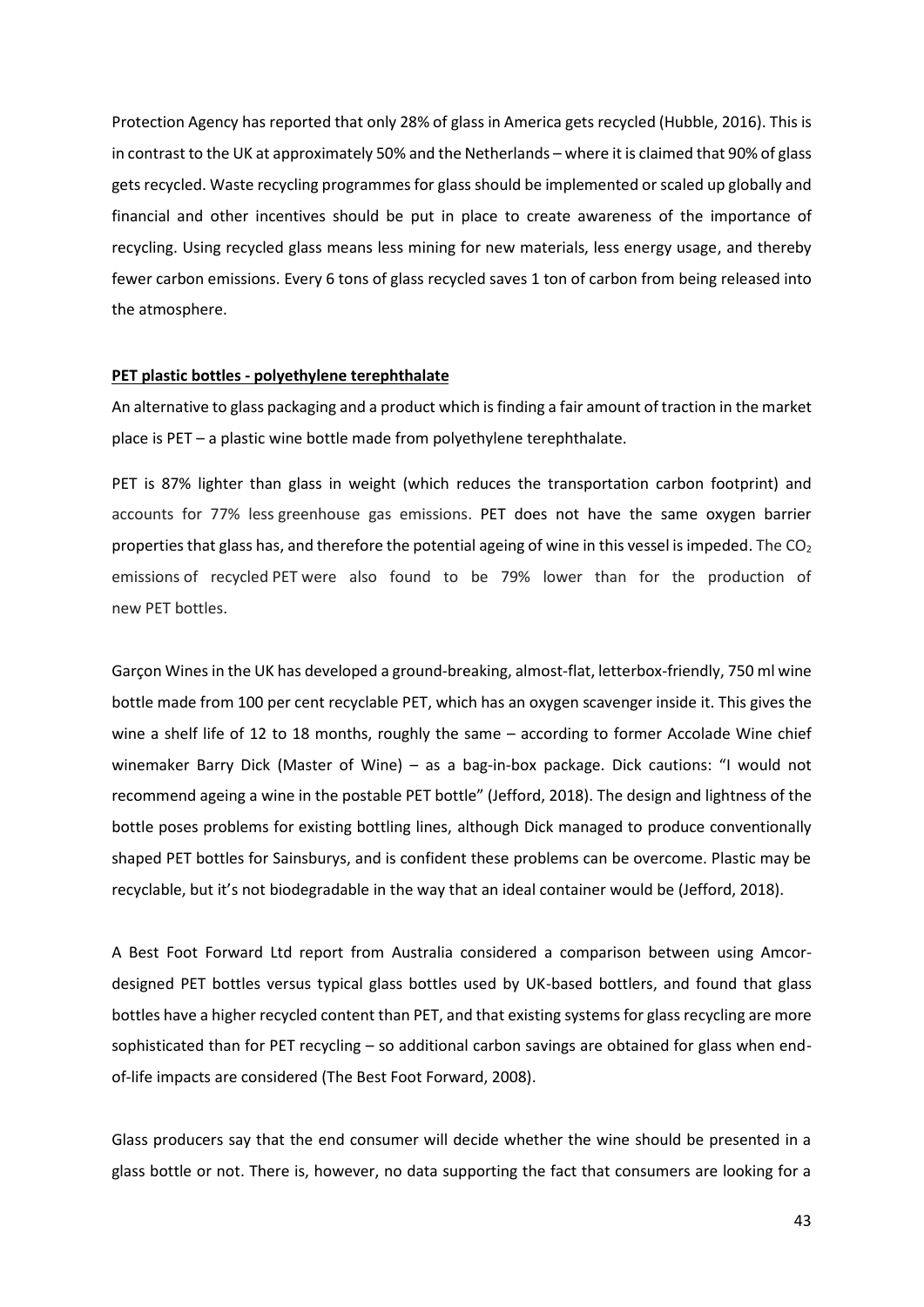heavy bottle. Some argue that high-end buyers place value in a heavy bottle, while others think it an unfounded opinion. For the new generation of wine drinkers to decide, they would need to be informed about every aspect of the transformation. The question remains – who should the environmentalists educate and who is giving the most resistance to alternative packaging? The consumer or the wine producers?

For the sake of reducing carbon footprint, it could be argued that it is paramount to take the weight out of the glass bottle and to find alternative vessels, in order to settle the question, sooner rather than later.

#### **Cans**

The evolution of wine in cans as an alternative packaging to bottles is here, and has taken off in the US where more than 600 individual canned wine products have entered the market in the last 10 years. According to Nielsen data reported in *Wine & Spirits Daily*, canned wine sales in America increased 69% during 2018 (Weed, 2019). The rest of the world is following suit, and while there are many reasons for the increase in popularity with consumers, this paper only reflects on the environmental impact cans have with respect to carbon emissions as an alternative packaging to glass.

The advantages to the environment are that aluminium cans are lighter than glass, which means there is less energy required to transport the product to the marketplace and they take up less space, enabling greater volume to be transported. This resultsin a reduction of carbon emissions with respect to freight per litre of wine.

One drawback of cans is that aluminium is extracted from bauxite ore. Other than the fact that this mining is destructive to the environment, the smelting process is energy intensive – thus having a negative impact in terms of increased carbon emissions. Roughly speaking, it takes nearly 15 times the amount of energy to produce new aluminium than it does to produce new glass.

Recycling aluminium on the other hand conserves significant amounts of energy, by reducing the impact of bauxite mining and the energy production required for smelting. Only 5% of the energy needed to produce new aluminium is needed to recycle old aluminium back into new aluminium. The ability to infinitely recycle aluminium cans is a further advantage to the environment, as opposed to hindrances and the reduction in glass quality when undergoing the glass recycling process.

44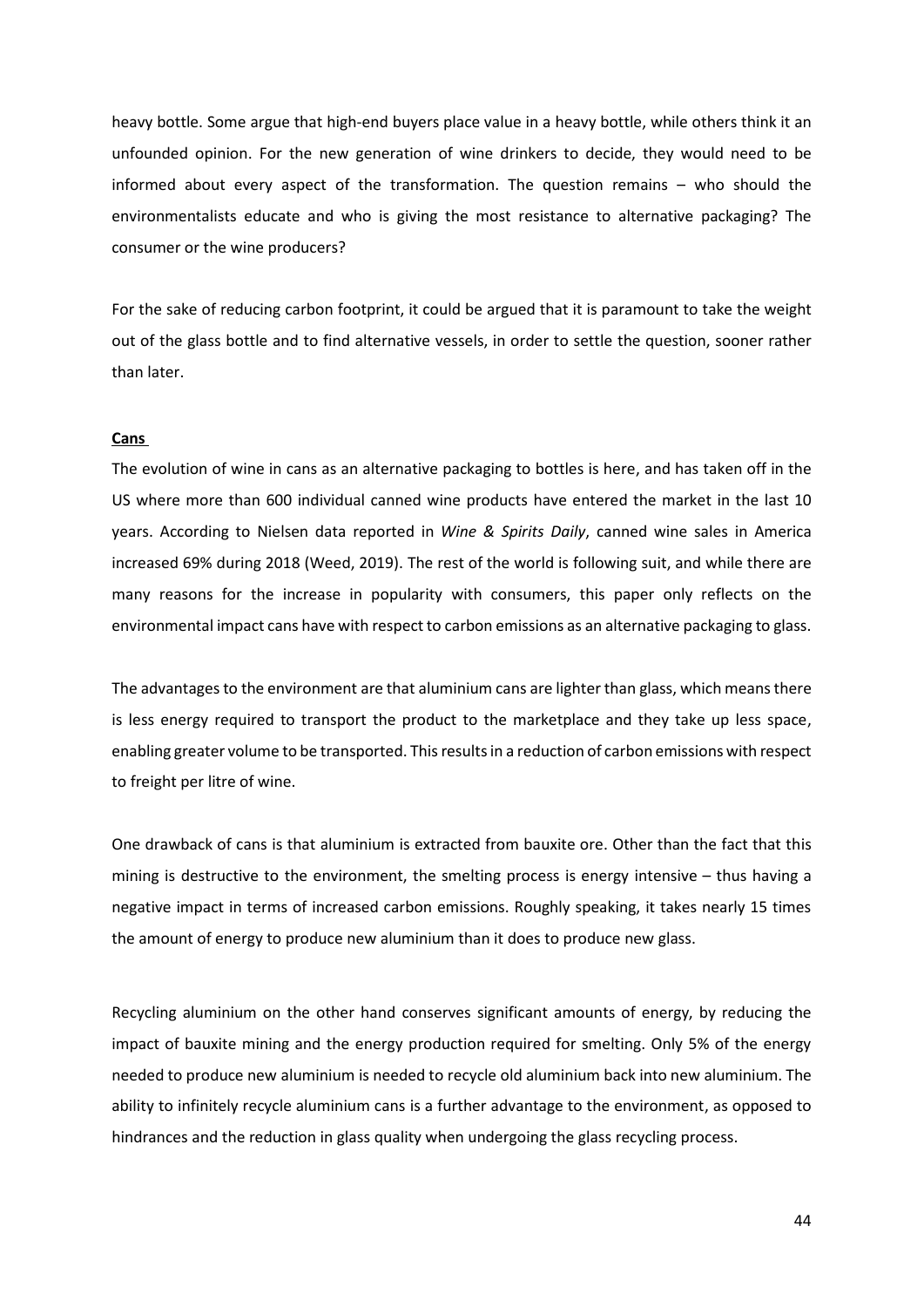#### **Stand up Pouch (SUP), Bag in Box (BIB) and carton**

Stand up Pouches (SUP), bag in box (BIB) and cartons are three similar wine packaging products that offer an alternative to glass bottles as storage for wine. These are produced in various shapes and sizes, with their production make-up consisting of polyethylene (the most popular plastic used in the world), aluminium and cardboard – which all require a lot less energy to produce than glass. Both the cardboard and the plastic bags the wine is stored in, are recyclable and their light weight and space efficiency make transport easier, resulting in a reduction in the carbon footprint.

Table 7 (below), with permission of Gaia Consulting Oy, indicates the comparison of the global warming potential of packaging for glass, PET, Bag in Box, Stand up Pouch and cartons, based on an 'Update on wine packaging' report completed in 2018.

The results show that the global warming potential of PET is 40% of that of glass, 11% of BIBs, 14% of SUPs and 13% of cartons.

#### **Kegs**

The keg wine or wine on tap dispensing systems are providing a good alternative to glass bottles for on-consumption sales locations, such as hotels, bars and restaurants – as they have been found to be very effective in the distribution of wine-by-the-glass offerings. These kegs are cleanable, recyclable stainless-steel cylinders equipped with piped inert gas to keep the wine fresh. A 10 litre keg holds more than a 13 x 750 ml bottles, saving on carbon emissions from transport and bottle manufacturing, and the empty kegs are returned for cleaning and refilling. Kegs can be cleaned and reused many times and some companies are making recyclable kegs in an attempt to close the waste loop.

#### **Closures**

The environmental impact of packaging is becoming an increasingly important factor in closure selection among winemakers. The impact of wine closures is, however, relatively small on carbon emissions, in comparison to the larger items of the packaging process.

Amorim, the world'slargest natural cork producer, were commissioned Ernst & Young to do a Lifestyle Assessment study on the impact of cork production on carbon emissions, and its effect on the environment. The results of the study – which was published in April 2020 – showed that natural cork captures 309 g of  $CO<sub>2</sub>$  for still wine and 562 g for sparkling wine and can therefore offset the carbon emission of other elements of the production chain such as bottles (Turner, 2020).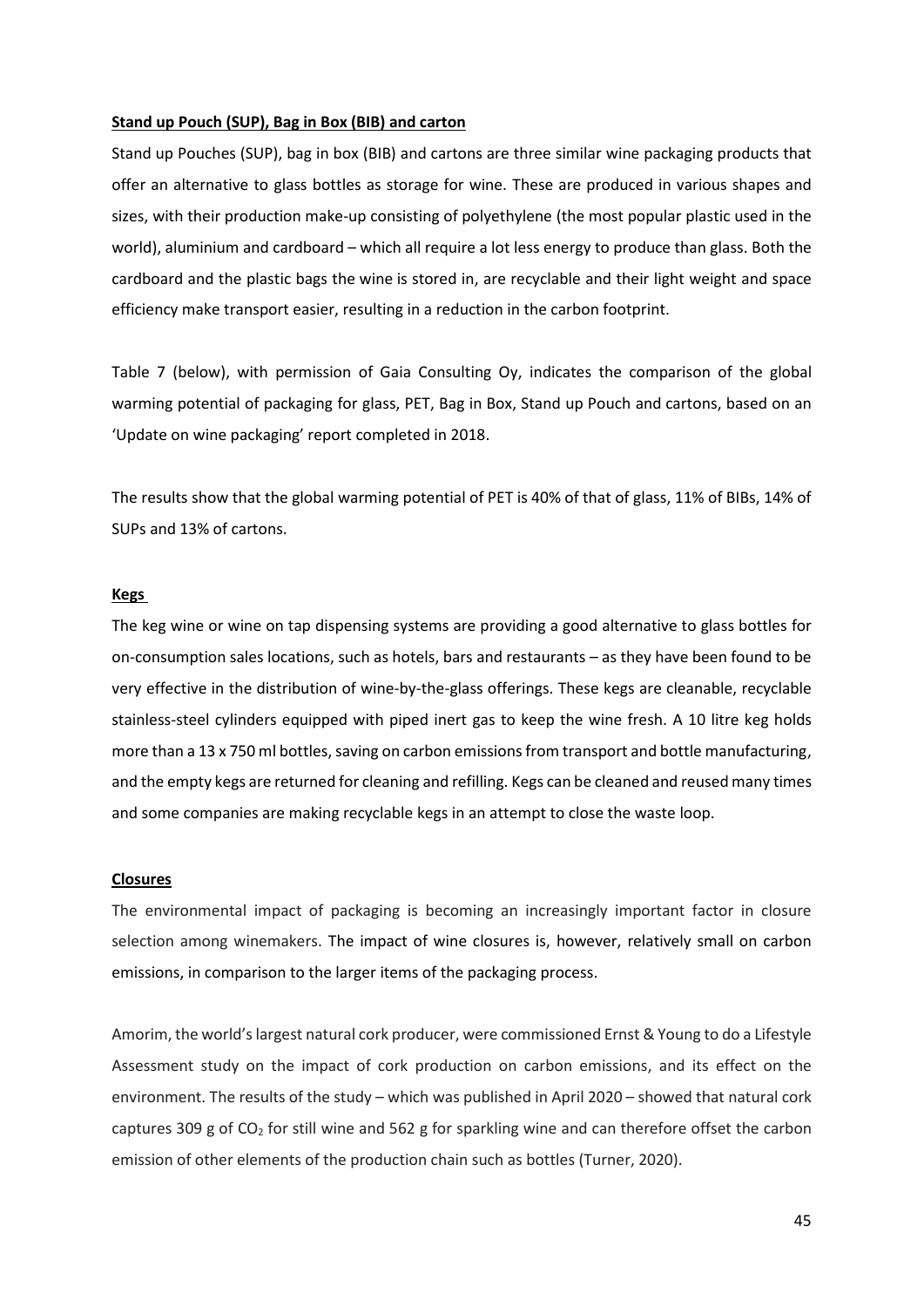| <b>IMPACT CATEGORY</b>                          | <b>UNIT</b>            | <b>TOTAL</b> |  |  |  |
|-------------------------------------------------|------------------------|--------------|--|--|--|
| 750 ml PET bottle produced in France            |                        |              |  |  |  |
| Abiotic resources depletion potential           | kg Sb eq.              | 0.00024      |  |  |  |
| Water consumption                               | m <sup>3</sup>         | 0.85         |  |  |  |
| Primary energy                                  | <b>MJ Primary</b>      | 6061         |  |  |  |
| Global warming potential                        | kg CO <sub>2</sub> eq. | 243          |  |  |  |
| 750 ml Glass Bottle produced in France          |                        |              |  |  |  |
| Abiotic resources depletion potential           | kg Sb eq.              | 0.00041      |  |  |  |
| Water consumption                               | m <sup>3</sup>         | 3.99         |  |  |  |
| Primary energy                                  | <b>MJ Primary</b>      | 11280        |  |  |  |
| Global warming potential                        | kg CO <sub>2</sub> eq. | 609          |  |  |  |
| 3 Litre Bag in Box produced in France           |                        |              |  |  |  |
| Abiotic resources depletion potential           | kg Sb eq.              | 0.00002      |  |  |  |
| Water consumption                               | m <sup>3</sup>         | 0.95         |  |  |  |
| Primary energy                                  | <b>MJ Primary</b>      | 2256         |  |  |  |
| Global warming potential                        | kg CO <sub>2</sub> eq. | 69           |  |  |  |
| 1.5 Litre Stand Up Pouch produced in France     |                        |              |  |  |  |
| Abiotic resources depletion potential           | kg Sb eq.              | 0.00002      |  |  |  |
| Water consumption                               | m <sup>3</sup>         | 0.27         |  |  |  |
| Primary energy                                  | <b>MJ Primary</b>      | 2938         |  |  |  |
| Global warming potential                        | kg CO <sub>2</sub> eq. | 88           |  |  |  |
| 1 Litre Beverage carton produced in Netherlands |                        |              |  |  |  |
| Abiotic resources depletion potential           | kg Sb eq.              | 0            |  |  |  |
| Water consumption                               | m <sup>3</sup>         | 0.6          |  |  |  |
| Primary energy                                  | <b>MJ Primary</b>      | 3011         |  |  |  |
| Global warming potential                        | kg CO <sub>2</sub> eq. | 76.4         |  |  |  |

*Table 7: Global warming potential of packaging alternatives (Päällysaho et al., 2018)*

A UK-based company, Nomacorc, has created the first carbon neutral, fully recyclable wine cork made from a biopolymer derived from sugarcane ("Braskem Europe," n.d.). Its claim is that the stopper has a net zero impact on the environment. However, it still does not come close to that of natural cork with the Ernst and Young study showing the net CO<sub>2</sub> capturing ability of natural cork. Other forms of closures like synthetic, agglomerated cork (small pieces of natural cork stuck together with glue) and aluminium screwcaps (the mining and refining of aluminium used to make screwcaps is energy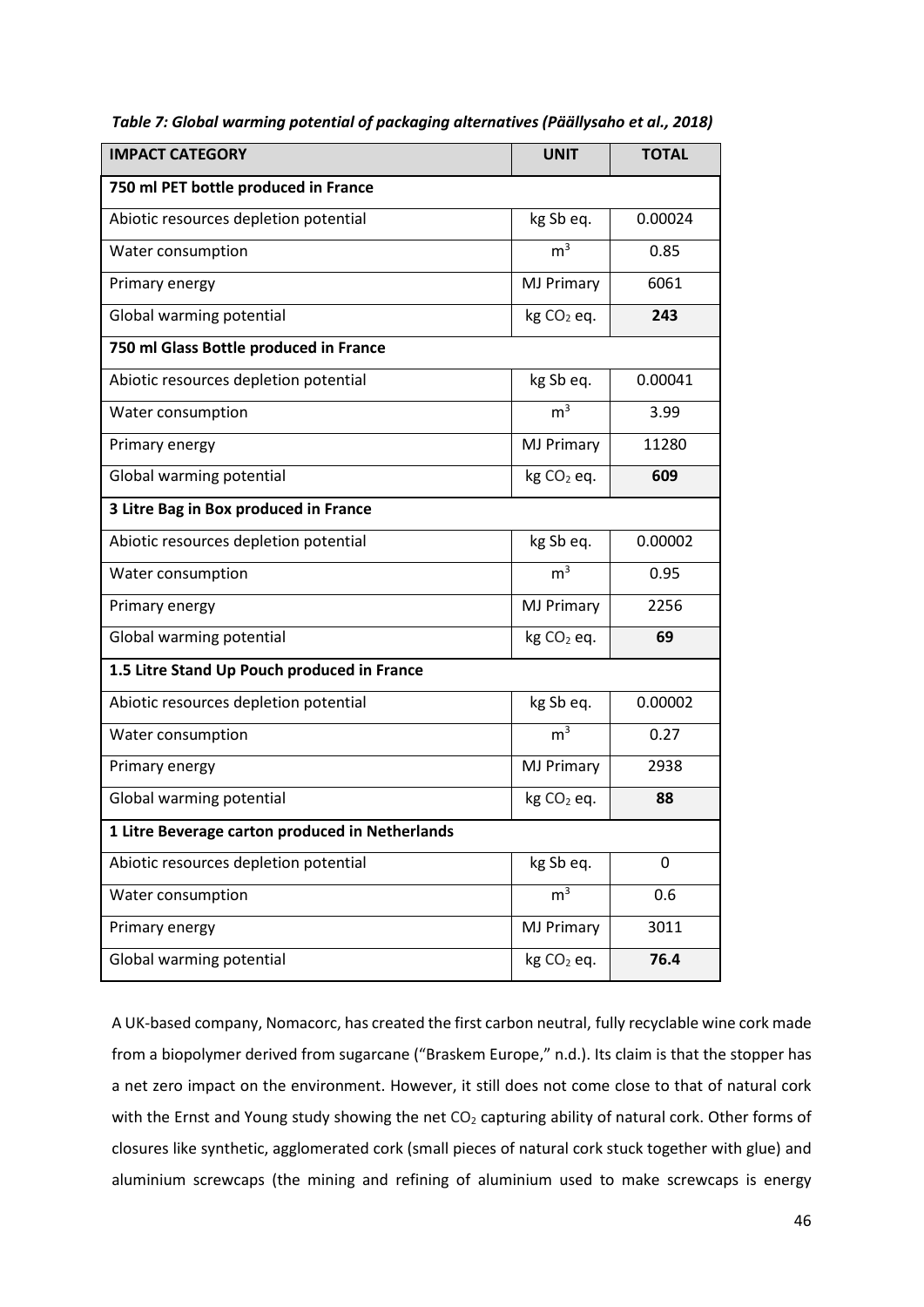intensive), release up to 25 times more carbon – so the emission savings in natural cork in comparison to its counterparts is significant. A further benefit to the environment of natural cork is that it is biodegradable and fully recyclable (Turner, 2020).

#### **Cartons**

It is claimed by Tony Hitchin, General Manager of Pro Carton, that cartons are one of the ecofriendliest forms of packaging. In a partnership with Pro Carton, the European Association of Carton and Carton Board Manufacturers and the Research Institute of Sweden, have carried out an extensive research project that found that for every ton of carton manufactured by the carton packaging industry in Europe, only 326 kg of  $CO<sub>2</sub>$  is emitted. This figure takes into account every aspect of the manufacturing process, including all emissions from fossil fuels, as well as those from renewable sources such as plants and trees, plus removals and emissions from direct land-use change (The Two Sides Team, 2020).

Cartons have a recycling rate of 85% (Eurostat), 56% of the primary energy used being biomass-based, 82% of raw materials are sourced from responsibly managed forests, and 95% of the water used is cleaned and reused (Midland Paper, 2020).

#### **Pallets**

The use of pallets in the wine industry is universal and the materials used vary from wood, plastic, cardboard to wood-polymer composites.

In a February 2020 research paper released by a group of Penn State researchers, it is declared that pallets made of wood are slightly more environmentally friendly and sustainable than those made of plastic. They investigated and evaluated the environmental impact of resources consumed and emissions released by wooden and plastic pallets throughout their life cycles (Penn State, 2020).

Plastic pallets have a much longer life cycle than wooden pallets, as they are made of sturdy hardened material and are built to last longer. They are, however, made from petroleum or natural gas products, which greatly increases their carbon footprint.

According to the Penn State research team, after conducting a series of detailed comparisons, it was found that the pallets made of wood are slightly more environmentally friendly and sustainable than those made of plastic (Penn State, 2020).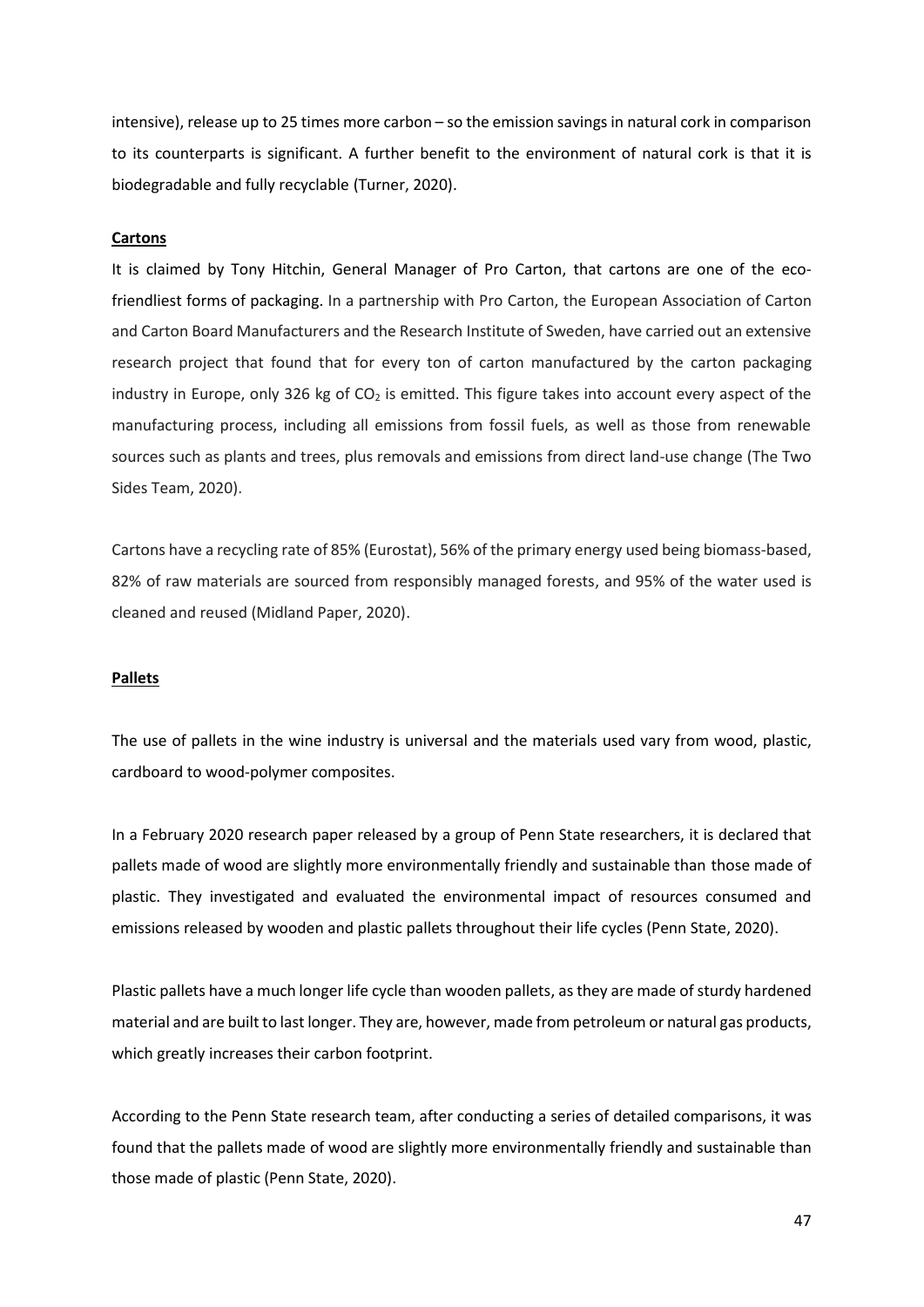A further factor to consider is that wood is replaceable, 100% recyclable, biodegradable, and is a renewable energy source. Plastic is not biodegradable and is a non-renewable source.

## 3.5.3 Outsourced transportation

Most CO<sub>2</sub> emitted into the atmosphere in the wine industry is caused by transport and the choice of packaging. The two go hand in hand. This section focuses on the transportation of wine from its source to the market place and the ways in which it impacts the reduction of the carbon footprint in the quest to achieve carbon neutrality.

## *Modes of shipping methods*

The wine industry can reduce its footprint significantly by finding alternative transportation methods to move lightweight or bulk material from source to the end destination.

Transportation GHG emissions are often given relative to the weight of the goods and the distances they are transported – providing a reasonable way of estimating emissions when all that is known is weight, mode, and distance.

Colman and Päster published a study of different transportation methods of moving wine around the world and found that air cargo is the worst, and shipping by sea the most efficient method - five times less polluting than trucking and eleven times less than air cargo. That means that if you live on the east coast of the United States, California wine received via air transport will have a larger carbon footprint than French wine sent via cargo ship from Bordeaux (Colman and Päster, 2009).

Table 8 shows levels of  $CO<sub>2</sub>$  generated per ton and km for various modes of transport: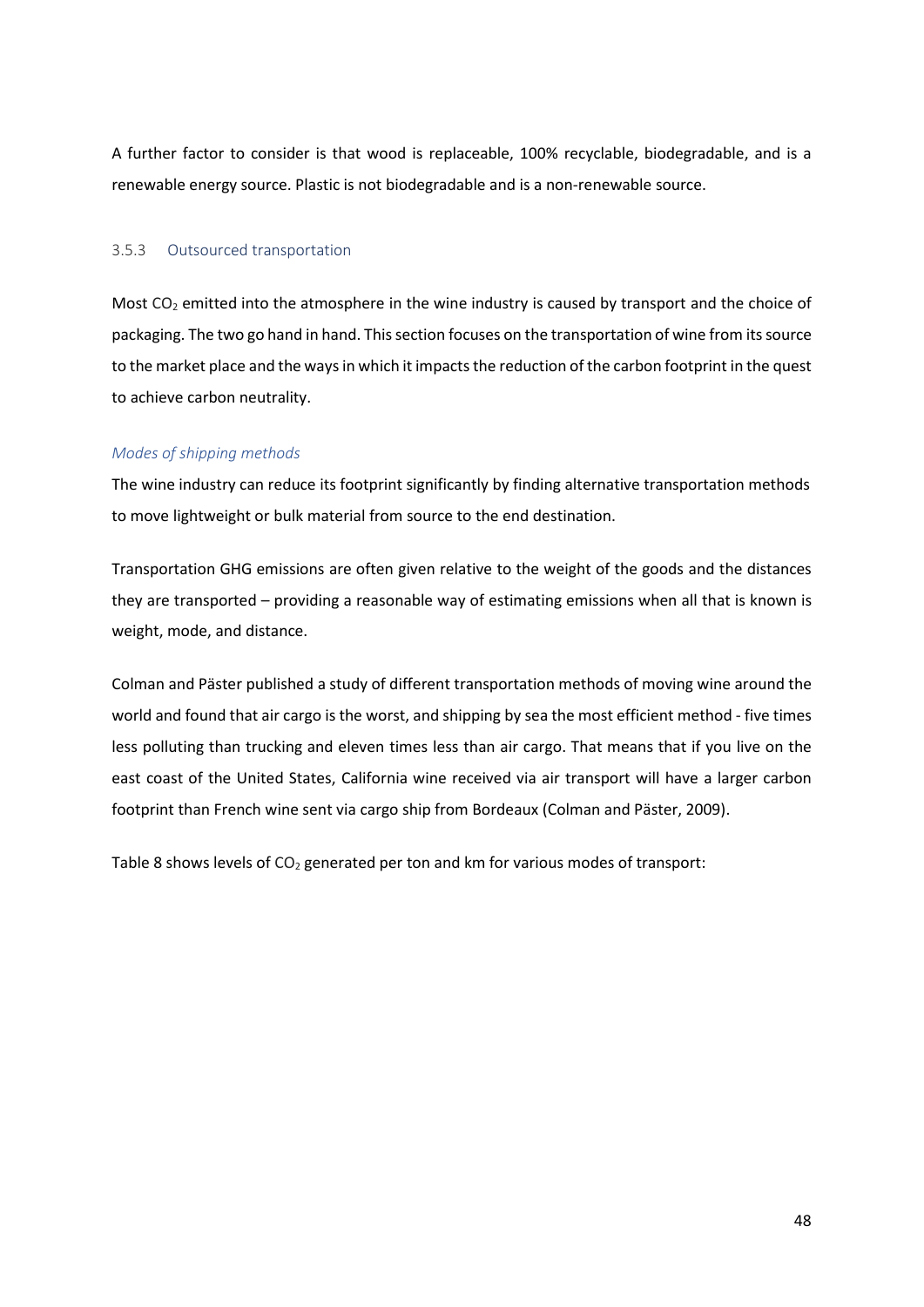| <b>TRANSPORT MODE</b> | $gCO2$ / Ton km | $gCO2$ / Bottle km $*$ | $g CO2$ / Bottle km ** |
|-----------------------|-----------------|------------------------|------------------------|
| Air                   | 570 g           | 0.76 <sub>g</sub>      | 0.45 g                 |
| Ship (standard)       | 52g             | $0.07$ g               | 0.04 <sub>g</sub>      |
| Ship (refrigerated)   | 67 <sub>g</sub> | 0.09 <sub>g</sub>      | $0.05$ g               |
| Road                  | 252g            | 0.34 g                 | 0.20 g                 |

*Table 8***:** *CO2* **emissions of transport alternatives (Colman and Päster, 2009)**

\* based on 6 meter container carrying 12000 light-weight (375 g) glass bottles

\*\* based on 6 meter container carrying 24000 litres bulk in flexitanks.

It is therefore imperative to choose the correct mode of transport in the movement of wine, in order to reduce the carbon footprint of the wine producer.

## *Shipping in bulk*

Shipping wine in bulk packaging (flexitanks allowing zero oxygen permeability) and bottling it close to destination can save 35-50% in transport  $CO<sub>2</sub>$  – thus greatly reducing emissions. A container of bulk wine holds two and half times as much wine as a container packed with conventional 750 ml bottles. The technology of bulk shipping of wine has improved significantly in the last few years, as has the expertise of professional wine bottlers in major wine-importing countries in northern Europe, resulting in much more consistent wine, with much lower levels of harmful oxygen than the bottling equipment typically used in a producer's cellar (Robinson, 2020). As much as 45% of all still wine (sparkling wine has to be transported in bottle) imported into the UK arrives in bulk (Robinson, 2020).

Flexitanks, the most common used bulk container for wine transportation, are recyclable and are sent to be recycled once used – ensuring little contribution to waste.

In South Africa, the majority of wine is produced in the Western Cape, the most southern part of the country – but most consumers are far north and east of that. Transporting in bulk and bottling at destination will reduce carbon emissions and the carbon footprint.

## 3.5.4 Outsourced production and on-site machinery

In the production of purchased grapes, must or wine (if the winery controls the production system of the purchased grapes or must), the emissions created by these third parties or suppliers in the course of their viticulture and viniculture practices may not be known to the purchasing winery. In cases like these, in the process of measuring the carbon footprint, a representative emission coefficient should be used.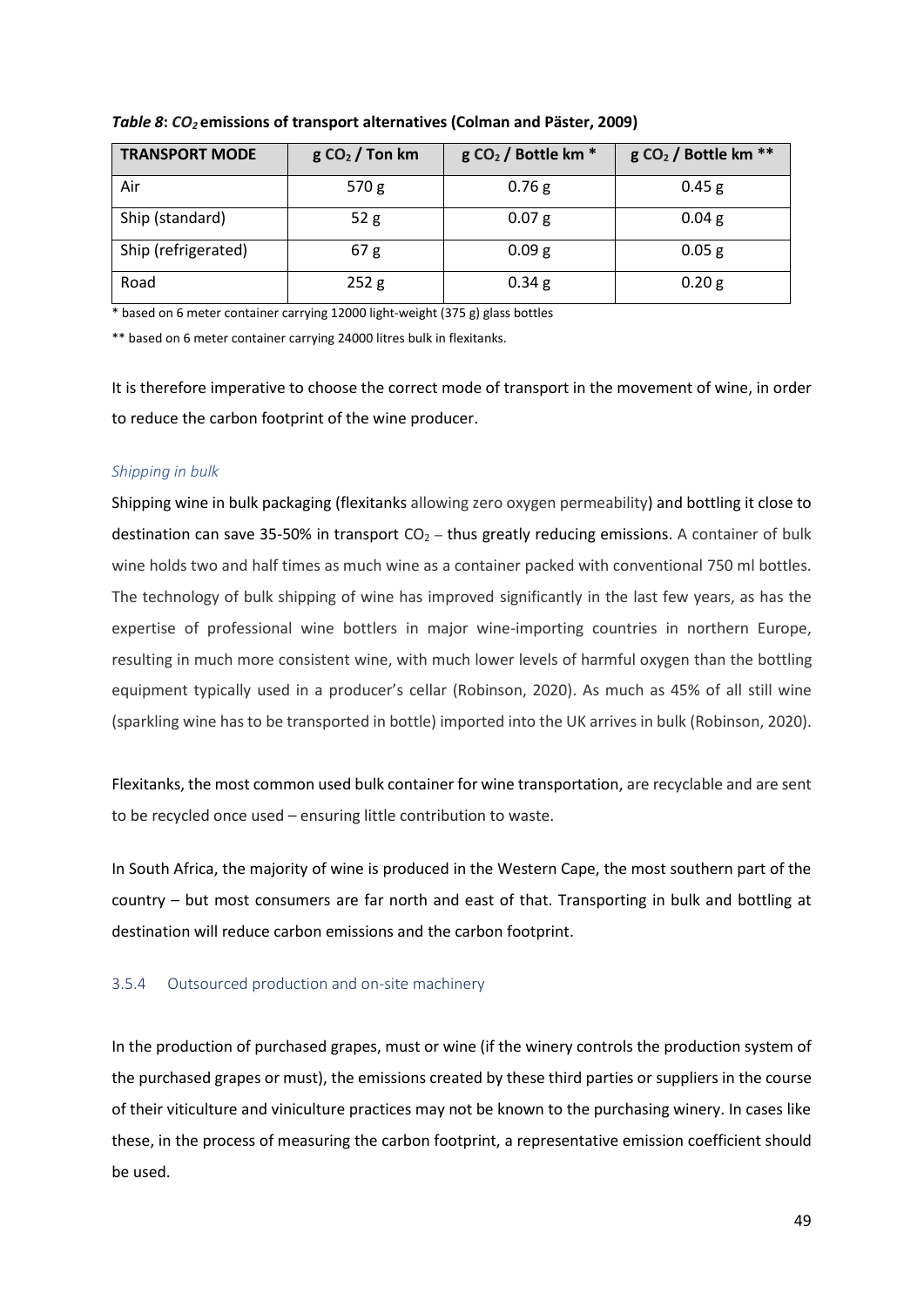Fuel used by machinery leased from outside contractors that has been employed in the viticulture and viniculture operations (e.g. tractors, harvesters, forklifts) also needs to be tracked to ensure an accurate assessment of the business unit's total carbon footprint.

## 3.5.5 Business travel

All road and air travel (domestic and international) for business activities needs to be taken into account and the need to reduce these are imperative in the reduction of the carbon footprint through effective planning and the questioning of the requirement of such travel. The impact which the recent pandemic, COVID-19, will have on the carbon footprint is enormous, as producers have gravitated to communication via electronic means by conducting business meetings online.

#### 3.5.6 Waste disposal – off-site

The transportation of waste items to the municipal waste/landfill site has a negative effect on the carbon footprint due to the carbon emissions derived from the transportation itself. The more effective a recycling programme, the less transportation of such waste to the landfill site, and the smaller the carbon footprint.

All the by-products stemming from the viniculture and viticulture activities can be utilised on-site in some form or another through effective recycling programmes – whether it be pruned canes, grape pomace or unused packaging materials. Many of the factors discussed in previous chapters have touched on recycling ideas which, if implemented, will reduce the carbon footprint considerably.

The following are examples of benchmarks on the waste management front:

- · Chateau St Jean Winery in Sonoma Valley reuses or recycles virtually all waste products from the vineyard, wine-making and bottling processes. In addition to savings from the reduced number of dumpsters required for waste, St Jean now can realise rebates for scrap tin, cardboard, glass and some plastic packaging (Weber and Bahner, 1999).
- Buena Vista Winery Inc. in Sonoma has, in order to reduce the amount of cardboard which needs to be recycled, worked closely with their suppliers to produce boxes that can be shipped back to them for reuse. They also have an ongoing employee education programme that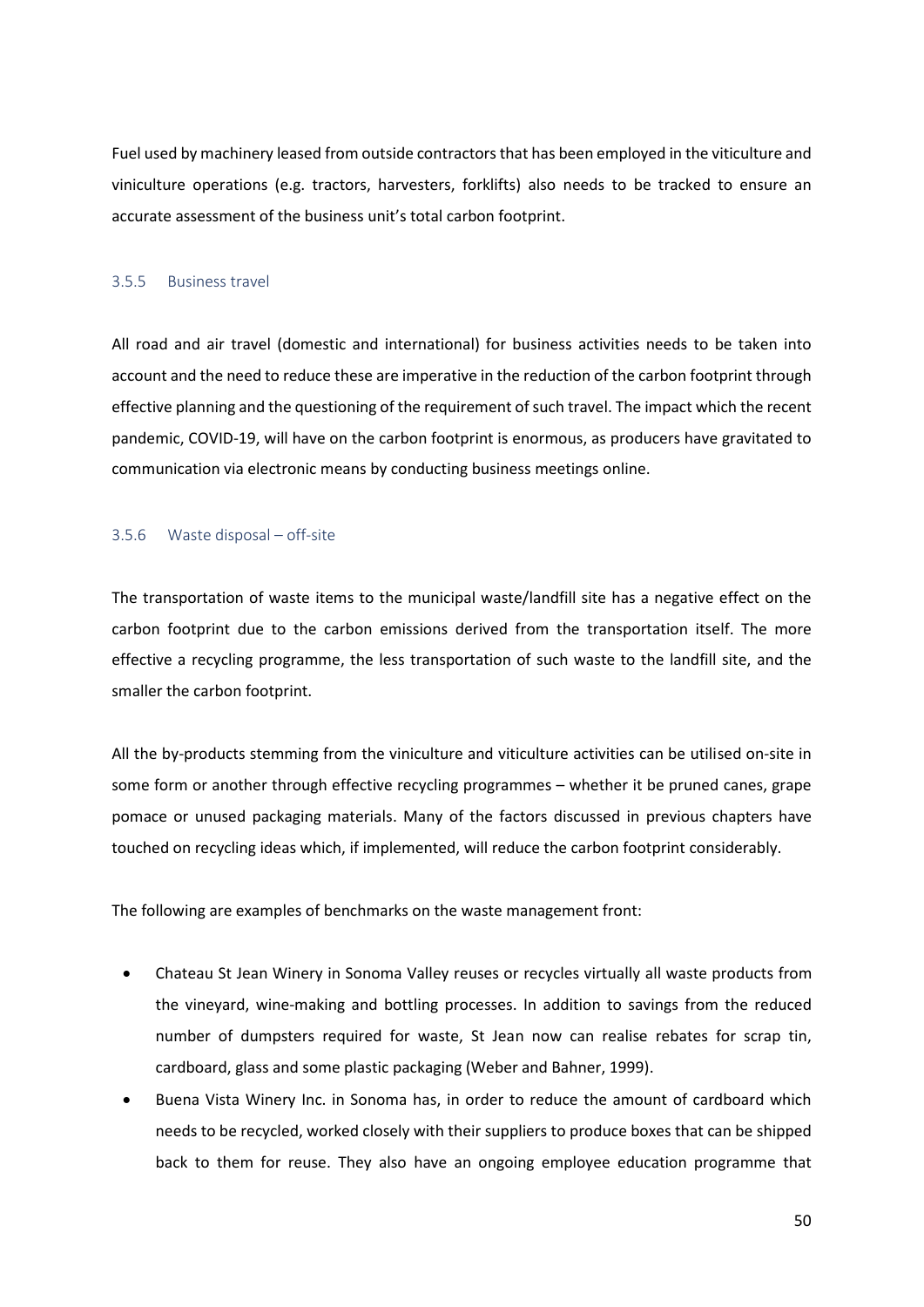highlights current and new recycling policies. Their waste reduction and recycling programme has decreased the use of additional general waste containers from two to one (Weber and Bahner, 1999).

- Fetzer Vineyards in California reduced its waste by 94%. The company recycles or reuses 13.5 tons of plastic shrink wrap, 70 tons of corrugated cardboard, 75 cubic yards of paper board, 10,000 cases of glass, 740 gallons of oil, and 392 cubic yards of wooden pallets. They also compost 12 cubic yards of corks and 10,000 tons of grape seeds per year (Weber and Bahner, 1999).
- · Korbel Champagne Cellars in California recycles waste oils, solvents, paints, laboratory processing chemicals, and metals. More than 500 tons of cardboard per year are baled and sold. All glass, shrink wrap and shipping plastics are also recycled. Over a six-year period, Korbel has been able to reduce refuse to landfill costs by 50 per cent (Weber and Bahner, 1999).

Packaging materials can be an expensive disposal problem for wineries. Recycling these materials can help reduce that cost, as well as conserve energy (Weber and Bahner, 1999).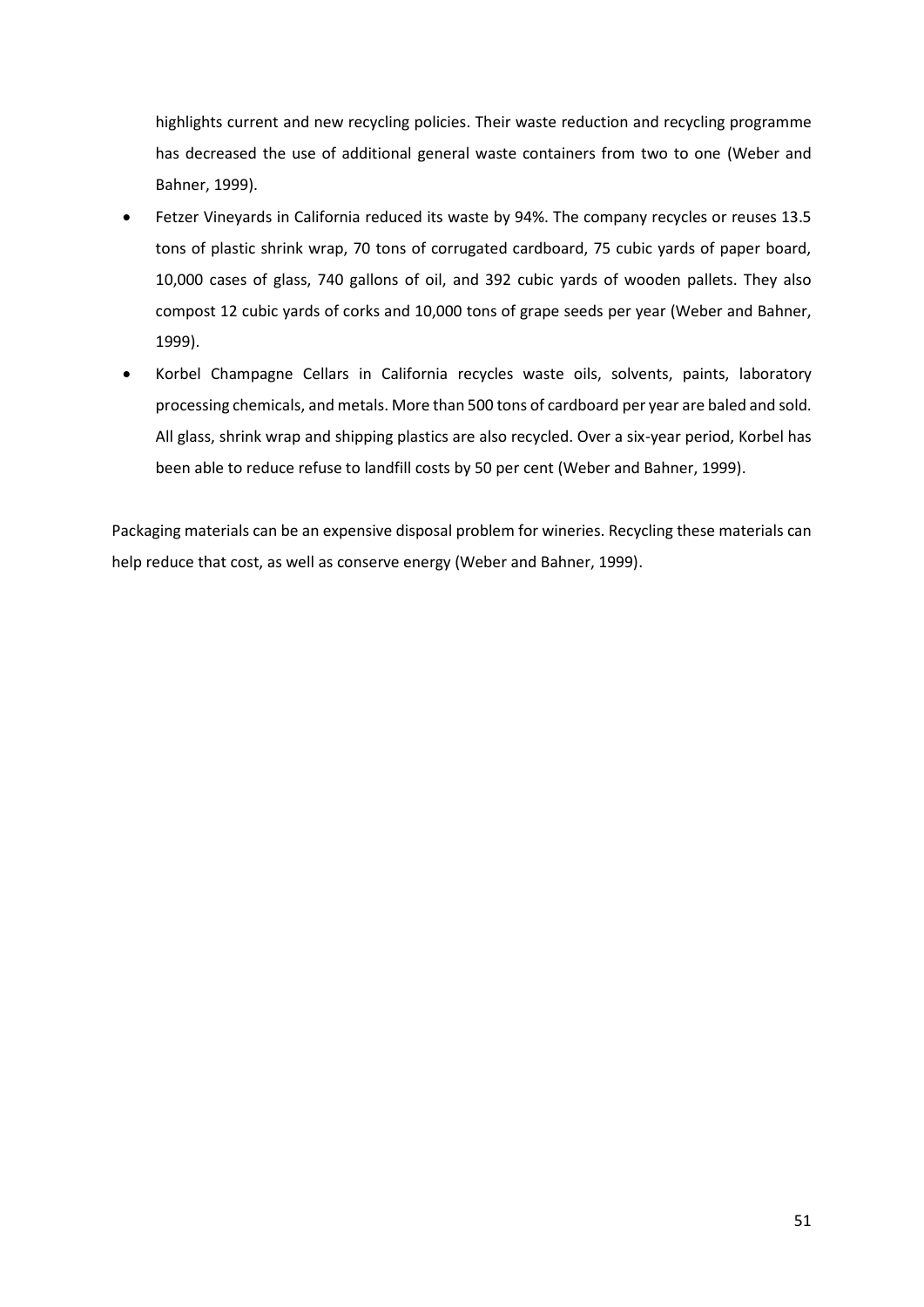# 4 CARBON NEUTRAL CERTIFICATION

## 4.1 Carbon neutral – the concept

Carbon neutrality can be defined as achieving net zero carbon emissions by balancing a measured amount of carbon released (carbon footprint) with an equivalent amount of carbon sequestered or offset. Such an offset can be achieved by companies by investing in environmental projects around the world in order to balance out their own carbon footprints through the following guidelines:

- · ISO 14064
- · PAS 2050
- · Greenhouse Gas (GHG) Protocol.

Backsberg Estate Cellars became the first carbon neutral winery in South Africa, a wine-producing country that could be seriously affected by climate change in the next 20 years. In 2006, Backsberg was only the third winery in the world to achieve such a certification. In an interview with Michael Back, owner of Backsberg (Appendix B), discussions took place on the steps taken to reach carbon neutrality, including *inter alia*, the tree planting initiatives on the farm and in the nearby town of Klapmuts, the use of biofuels to offset excess carbon, the manufacture and application of biochar, the process of mulching followed, and also the transportation on and off the farm which has a large impact on the carbon footprint of the business unit. Michael Back received the Green Lifetime Achievement Award In 2015 for his contribution to the environment, sustainability, ethical practices and education (Ridley, 2015). Michael is renowned for challenging conventions in terms of environmental action and sustainability, and is also well respected for his community work and passion for social responsibility. "Care for the environment means care and concern for succeeding generations. As custodians of the land, it is our duty to understand and recognise potential threats, and to mitigate against them for the benefit of the next generation," says Back (Backsberg, 2006). His forward-thinking has already rescued several plant species from extinction by reserving 10% of his land for non-development and preservation of the endangered "Fynbos" biome. He also stressed that every business decision should bear in mind the effect of such a decision on the environment. He added that: "It hasto be wired into the DNA of the business to ensure that the whole team thinks and acts along the same lines".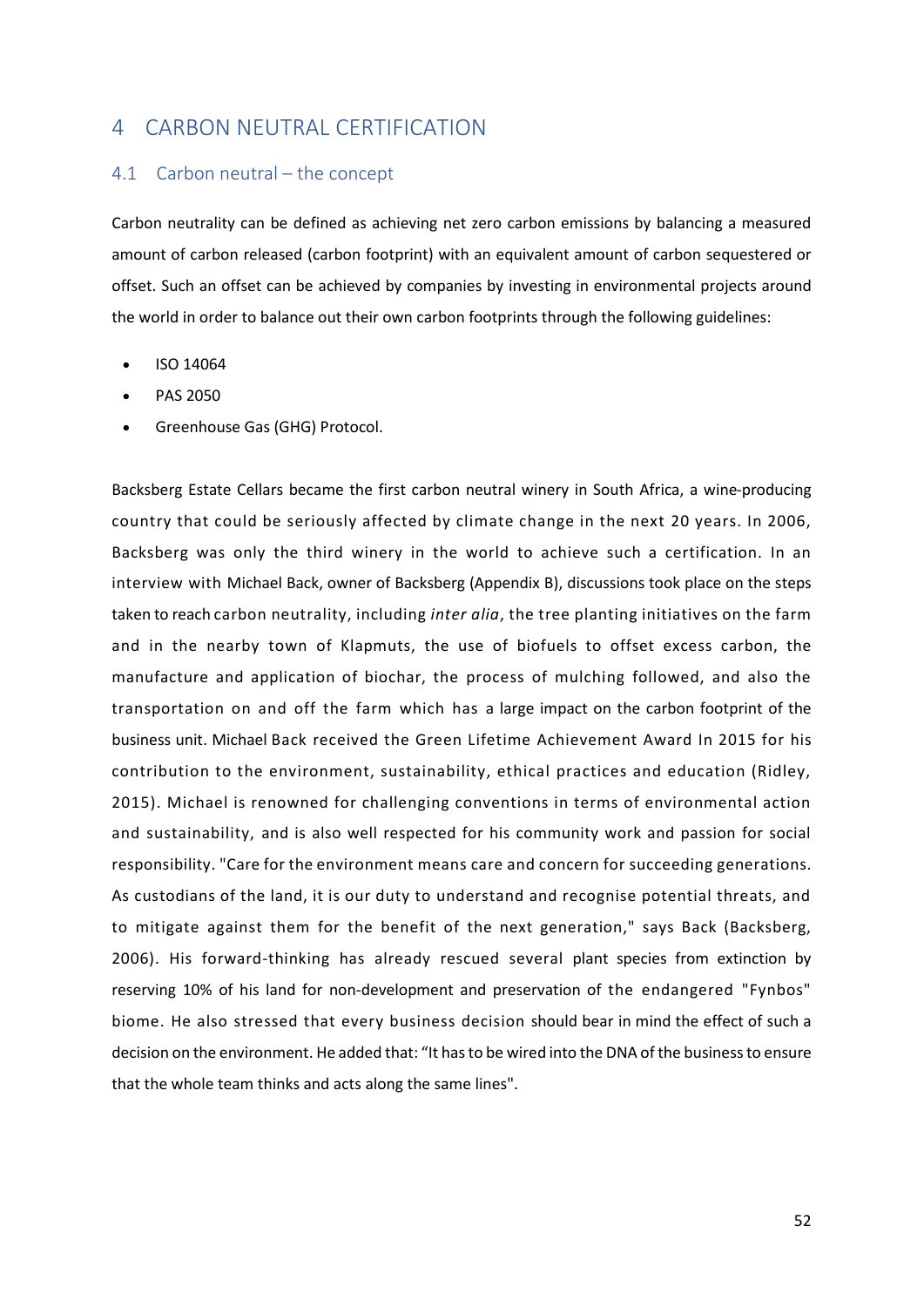Firriato, a Sicilian winery which has been supporting active environmental policies for over a decade, is among the world's few wine cellars to be certified carbon neutral. The COO of the company, Federico Lombardo, says: "It is a result that puts us at the forefront of those who want to affirm with the facts a productive path of environmental sustainability with a commitment on the front line" (Terenghi, 2019).

Tinhorn Creek Vineyards became Canada's first carbon-neutral winery, following New Zealand's first, Grove Mill Winery, and California's Parducci Winery. General Manager of Tinhorn Creek, Shaun Everest, says that they were "prepped for the move to carbon-neutral status by engaging with the Climate Smart program offered by Ecotrust Canada" (Tinhorn Creek, 2020). Everest told Wines & Vines that "Climate Smart was a framework that helped us understand the whole process" (Tinhorn Creek, 2020)**.**

Fetzer Vineyards in California, USA, became a carbon neutral winery in partnership with Natural Capital Partners, with the certification spanning greenhouse gas emissions of the company's operations. Giancarlo Bianchetti, CEO of Fetzer Vineyards, says: "Fetzer Vineyards are working to implement a regenerative strategy to operate ways that restore, revitalise and regenerate ecosystems and communities, while producing premium quality wines, advancing the wealth and well-being of employees and producing sustainable growth for its shareholders" (Fetzer Wines, 2017). The company believes that they need to make a positive impact to sustain the world (Fetzer Wines, 2017).

As mentioned in the introduction chapter, to achieve carbon neutrality the following steps need to be followed, as proposed by Natural Capital Partners in a carbon neutral protocol document published in 2018 (Natural Capital Partners, 2018):

- 1. Define what should be covered in your footprint.
- 2. Measure your carbon footprint by calculating it accurately and conservatively. By mapping the energy usage, an understanding and awareness will be created.
- 3. Set a target to achieve carbon neutrality by drawing up a plan to reduce energy consumption, including the generation of renewable energy. Suggestions have been made in previous chapters and are listed in a forthcoming chapter.
- 4. Offset the  $CO<sub>2</sub>$  emissions which cannot be eliminated through financing projects that deliver verified emission reductions. First reduce what you can, and then offset the remainder.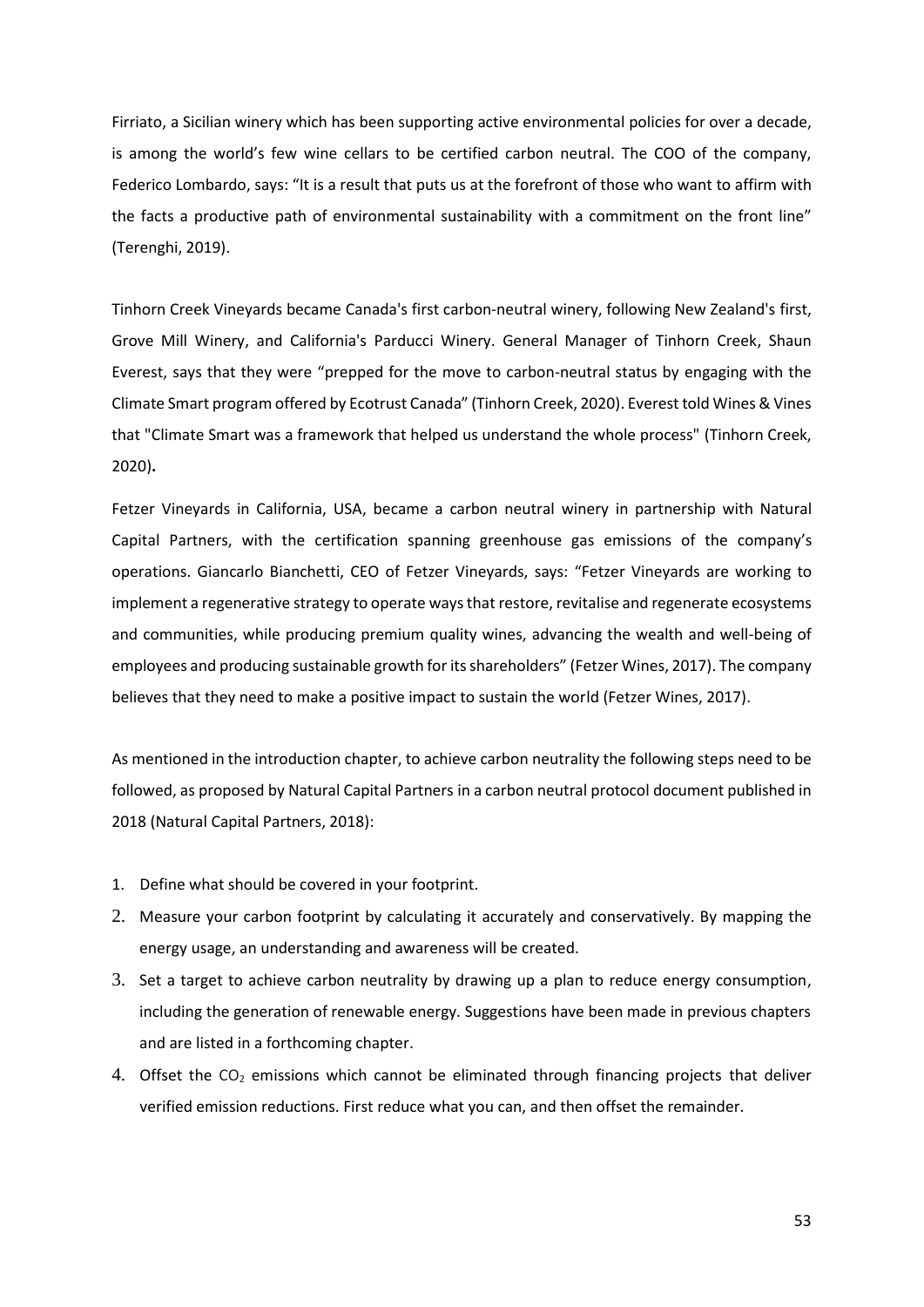5. Communicate completed steps with stakeholders – customers, employees, suppliers and shareholders – and inspire others to follow your lead. An effective communication strategy will help you to position your unique product and business in your market place.

## 4.2 Reasons for and benefits in achieving carbon neutrality

The reasons for and benefits in achieving carbon neutrality, can be summarised as follows:

## 4.2.1 The climate change problem

In the background chapter to this dissertation, it was made clear that the warming of the Earth in the last 50 years is attributable to human-emitted greenhouse gases, and the resultant effects of climate change will lead to significant and widespread risks as the Earth's temperature rises even further. Several studies suggest that climate change poses stark risks for vineyards, which may be exposed to more extreme weather and see traditional grape varieties struggle to achieve balance in altered conditions. Many scientists believe that it is close to inevitable that global temperatures will rise by two degrees this century – without rapid and decisive intervention from the world's biggest polluters. Increasing temperatures will mean that the grape harvest is earlier every year, which could affect the quality of wines and even alter the vine growing map of the world.

## 4.2.2 Cost

Both carbon neutral producers and those that follow sustainable farming practices have, in the survey that was sent out (see Appendix A), cited that the financial burden which is placed on a business unit to achieve carbon neutral certification, is a stumbling block due to the large capital outlays in infrastructure and equipment needed to reduce the carbon footprint.

There can, however, conversely be a large saving of energy costs through self-generation of sustainable energy and by applying the aforementioned measures to reduce the farming unit's consumption of energy in a smart and cost-effective manner.

Businesses should also mitigate the risk that possible future governmental regulations may include taxes on carbon consumption.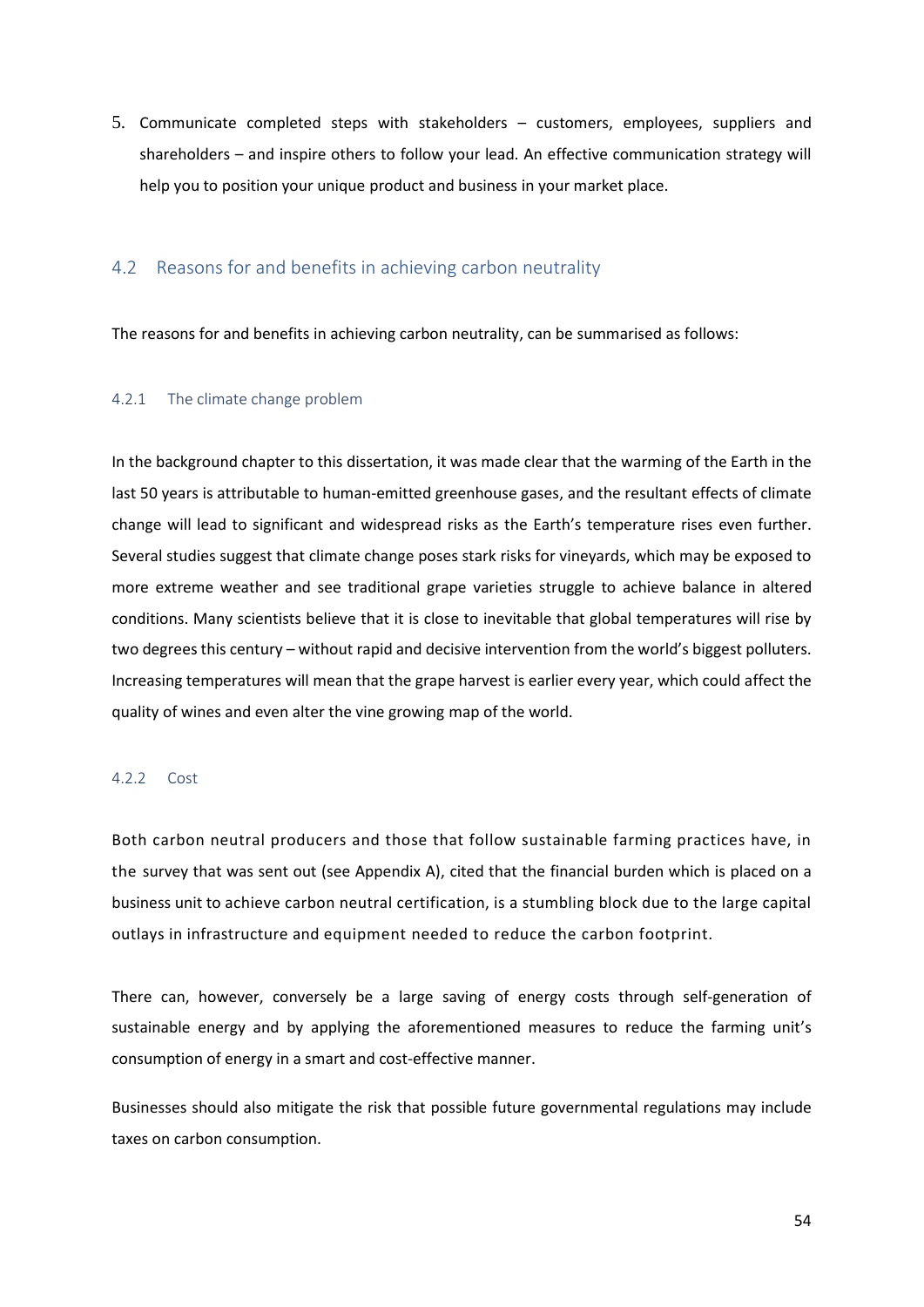#### 4.2.3 Marketing

A sustainable business leads to more customer loyalty, a more effective purchase intention, the attraction of valuable employees with increased morale, and it creates goodwill and a good reputation among all stakeholders (Carbon Footprint Management.com, 2020).

Moreover, the disposable income of the millennial generation is on the rise and due to their changing preferences, wines with better sustainability credentials are gaining a greater competitive advantage over those with less sustainable practices.

An exploratory study of Italian consumers to assess the millennial consumer interest in wines with proven environmental, social and ethical attributes, showed a significant increase in the probability of buying sustainable wine (Pomarici and Vecchio, 2014). Carbon neutral wines fall within this category. There is no doubt that a marketing opportunity awaits those wineries who follow the sustainability route and efforts should be increased to meet rising consumer demand for sustainable or environmentally-friendly wines. In this context, there is an opportunity for increased revenue by differentiating oneself in the wine market-place.

## 4.2.4 Global fossil energy sources

The assumption can be made that the supply of fossil fuels will be exhausted at some time in the future and therefore more efficiency in energy consumption and investments in the generation of renewable energy will lead to certainty of future energy supply.

## 4.3 Negative CO<sub>2</sub> emissions or sequestration

The removal of  $CO<sub>2</sub>$  or creating negative emissions is to permanently remove and store  $CO<sub>2</sub>$  from the atmosphere. Reforestation, or the large-scale planting of trees and the thermal decomposition of biomass to form charcoal (biochar), which keeps carbon in the soil, are two ways of attempting to reach negative emissions.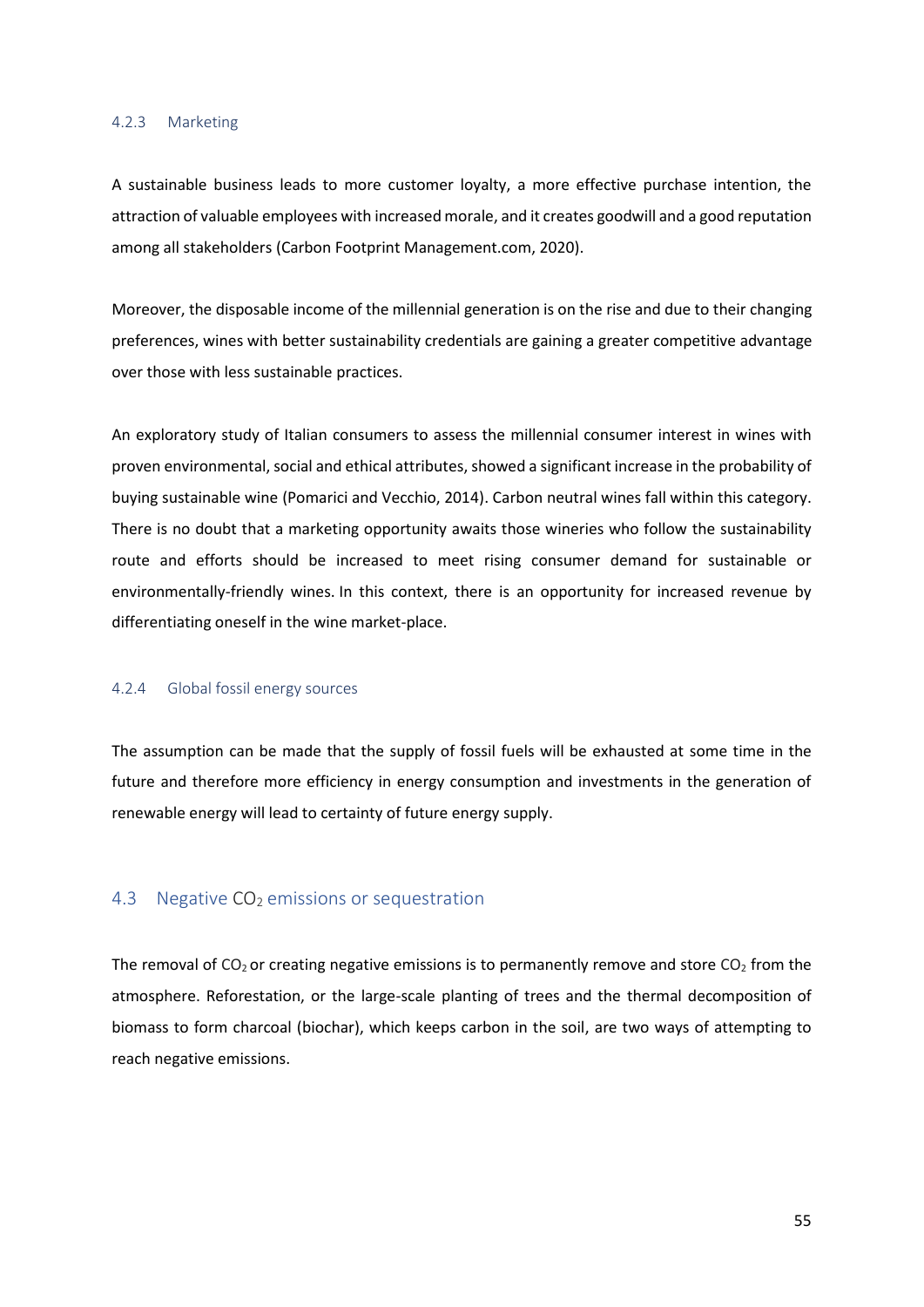#### 4.3.1 Biodiversity

Forests are one of the most important ecosystems on Earth due to plants' ability to capture  $CO<sub>2</sub>$  from the atmosphere and transform it into biomass through photosynthesis. Sequestered carbon is then accumulated in the form of biomass, deadwood, and litter in forest soils. Deforestation, i.e. cutting down trees in a large area to make way for farming and cattle grazing of commercial developments, is one of the leading causes of climate change, and it is thus critical to protect forests to mitigate such climate change.

Reforestation, i.e. the planting of trees and the growing of hedges to demarcate the individual vineyard lots on owned land, sequesters atmospheric  $CO<sub>2</sub>$  and has therefore become common practice in the offsetting of CO<sub>2</sub>. It is, however, difficult to practice biodiversity in certain parts of the world in regions where land is expensive and every inch is required to be planted with vines to ensure financial viability – for example in Burgundy, France.

All of the respondents of the survey, which was conducted, have tree planting programmes. Vergelegen from Somerset West, South Africa, have an ongoing programme of uprooting alien vegetation and replacing it with 50 000 trees on the 2500 ha they have set aside for a reserve and national park.

## 4.3.2 Biochar

Biochar is produced by heating biomass in the absence of oxygen. When biomass is subjected to this pyrolysis process, the majority of carbon remains in the solid product, which helps to reduce the amount of  $CO<sub>2</sub>$  emitted into the atmosphere, and at the same time enhances plant growth through nutrition retention and minimises the water usage by increasing the water storage capacity of the soil.

Biochar stores its own carbon, but also sequesters additional carbon as it draws more  $CO<sub>2</sub>$  from the air as soil conditions improve (Russan, 2020).

## 4.3.3 Capturing methane gas at landfill sites

Municipal landfill sites produce gases (methane and carbon dioxide) which are released when anaerobic bacteria decompose organic waste – the formation of which lasts from about 6 months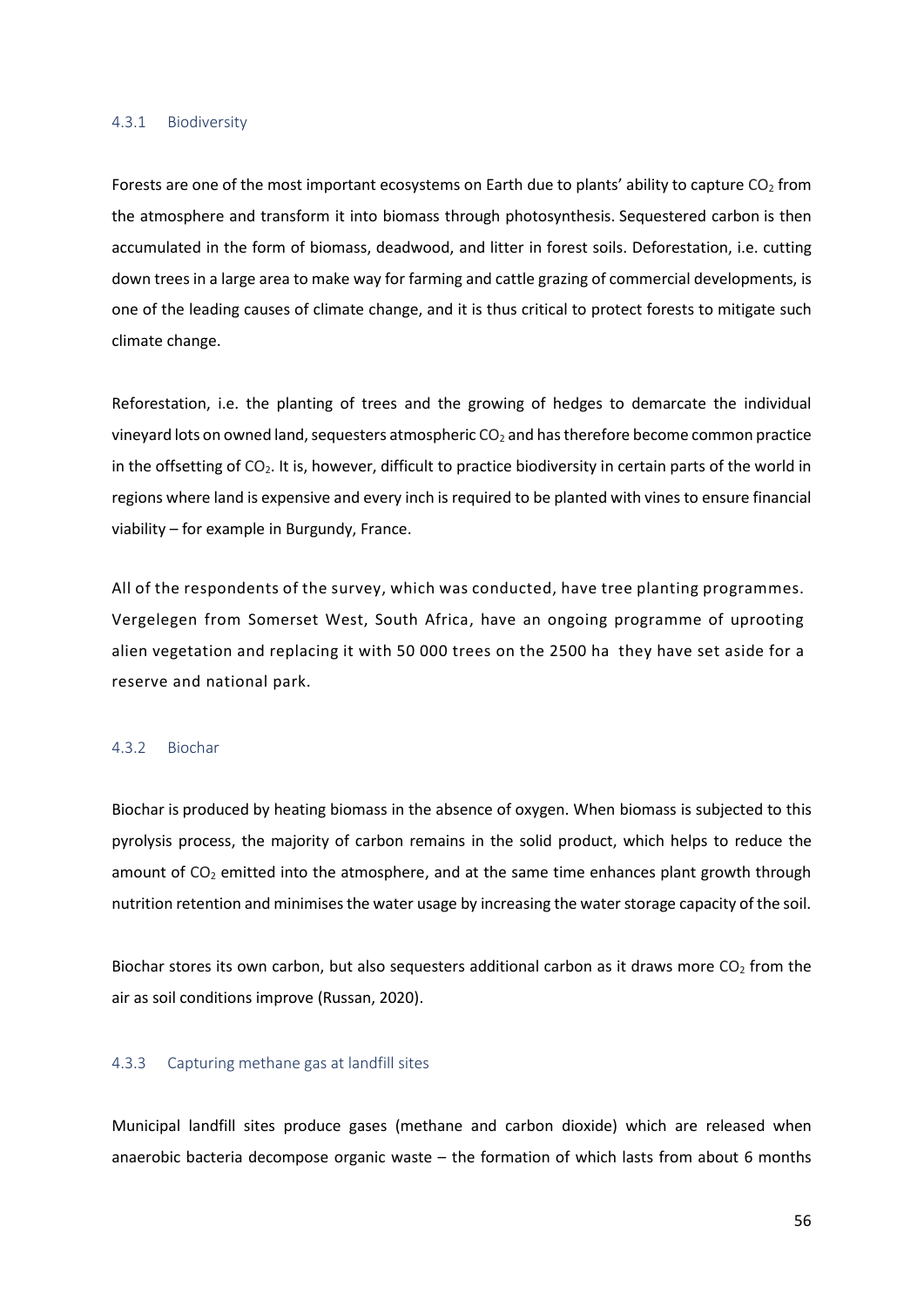after arriving at the site, for a period of about 20 years. These gases can be captured and converted into an energy source suitable for generating electricity or as a combustible fuel.

This method of capturing gas on landfill sites and the conversion thereof is a way of carbon-offsetting that will generate carbon credits in the carbon footprint measurement.

#### 4.3.4 Capturing  $CO<sub>2</sub>$  in the fermentation process

Bodegas Torres leads the way in research and development in carbon capture and reuse, and ultimately, the tests that they carry out are intended to show the range of possibilities offered by these technologies as a future solution for fighting climate change – particularly if they are combined (Bodegas Torres, 2018). The capturing of  $CO<sub>2</sub>$  in the fermentation process was dealt with under section 3.3.6.

The results from the survey conducted indicated that while 50% of the respondents measure the  $CO<sub>2</sub>$  emissions from the fermentation process,, none of them captures and transfers the emissions in order to achieve a credit on their carbon footprint.

## 4.3.5 Following natural viticulture practices

Pruned biomass (dead vines, thinning shoots, leaves and canes), when incorporated in the soil, is a source of carbon sequestration. It is therefore advised that all of the vine parts be chipped and incorporated into soil as organic matter. Plant cover crops like cereals and grasses sowed in the vineyard rows will also increase soil carbon storage.

## 4.4 Carbon offsets

#### 4.4.1 Background

Carbon offset programmes allow wineries to invest in environmental projects around the world in order to bridge the gap between their carbon footprint score (net carbon emissions) and the achievement of carbon neutrality. The projects are usually based in developing countries and most commonly are designed to reduce future emissions. An example of an offsetting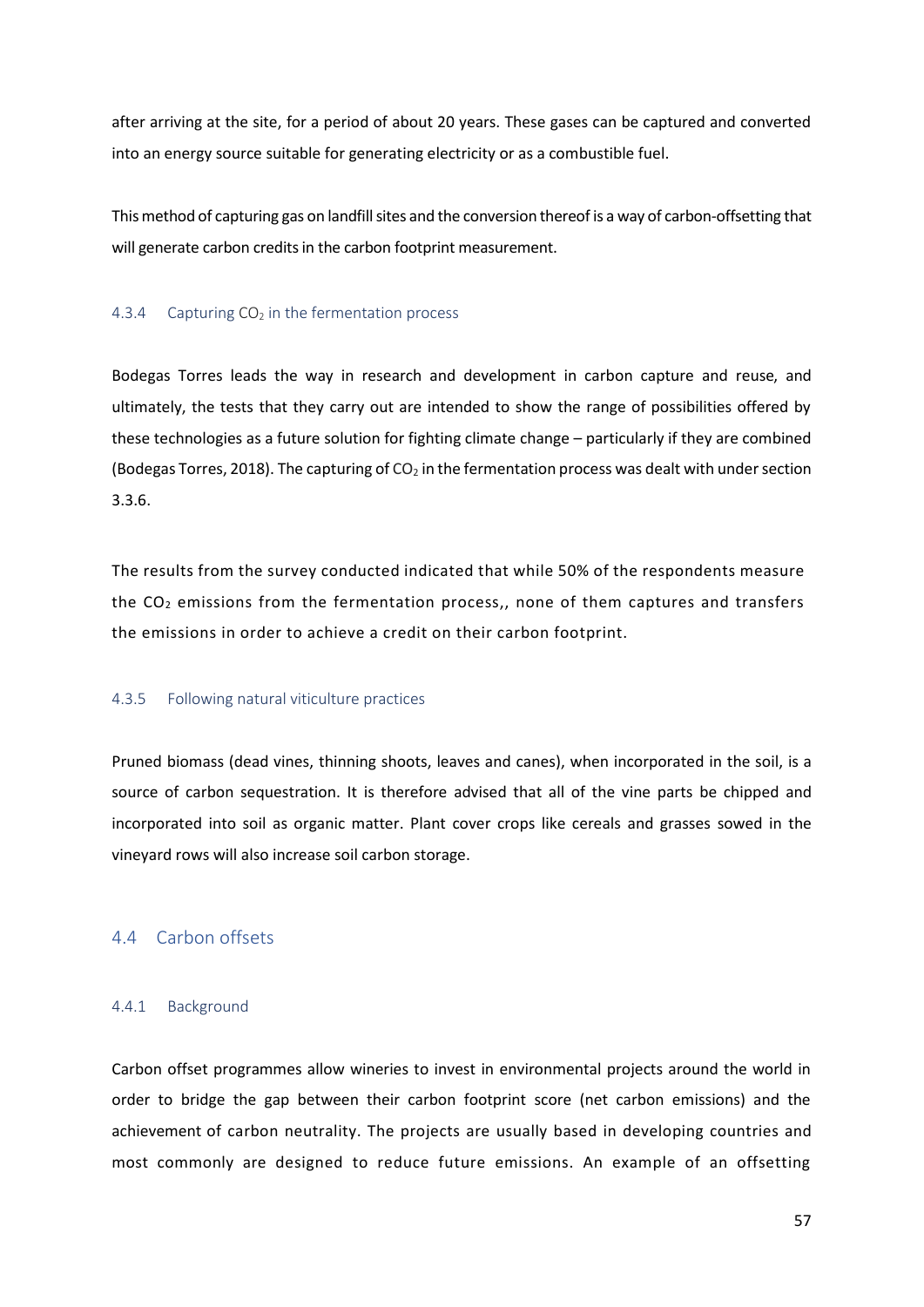programme is that of Oregon wineries in the USA. They have focussed on regional projects to purchase their offsets from, to make it more meaningful to them and their customers. One such project is the state's largest dairy farm, which works on collecting methane waste from cows and converting it into biogas. "For us, it was important to find one or two projects that can be linked directly back to us", according to Mat Elmore, the program associate for the Oregon Carbon Neutral Challenge, which consists of 14 wineries representing 20% of Oregon's wine production attempting to reduce their environmental impact (Nigro, 2010). This allows tasting-room and sales staff to explain the programme more easily to their customers. Elmore adds: "A lot of people are sceptical about offsets. We wanted wineries to be able to tell their consumers they can go a couple of hundred miles and they could see this and it's supporting farmers. We wanted to be able to have some close accountability" (Nigro, 2010).

The concluding step in the certification of carbon neutrality and thus achieving the zero emissions point for Firriato Winery in Sicily, was through the purchase of certified carbon credits. These supported specific environmental protection activities in emerging economies that resulted in reforestation projects in tropical areas and the production of energy from renewable sources (Terenghi, 2019).

Tinhorn Creek Vineyards, Canada's first carbon-neutral winery, supports conservation projects in the South Okanagan Valley, but is not willing to sell carbon credits(Tinhorn Creek, 2020). This is something that Chile's De Martino Winery began doing this year (2020), after investing \$1.5 million in carbon reducing technologies (Van Der Zanden and De Martino, 2009).

Fetzer Vineyardsin California also support external emission reduction projects around the world after having maximised their internal efficiencies. These include capturing methane from landfill sites, delivering reforestation in North America, and supporting wind energy projects in India (Fetzer Wines, 2017).

CO<sub>2</sub> offset projects come in various forms, and below are a few examples of project types where contributions can be made:

- · Wind energy projects.
- · Small-scale biogas projects installing equipment to convert landfill gas and animal waste into energy.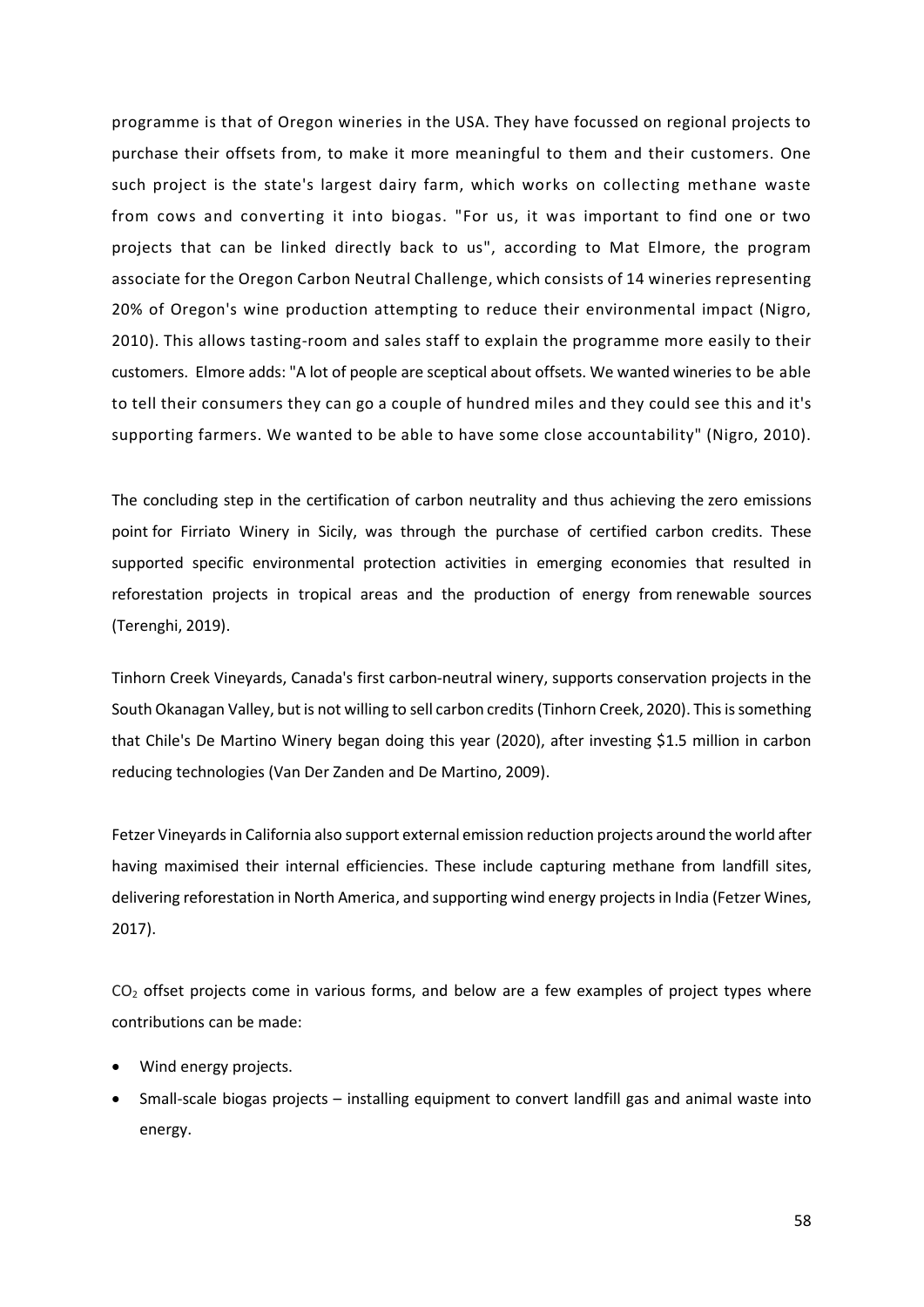- · Distributing efficient cooking stoves helping poor families save money on fuel and improve their household air quality.
- Distribution of low-energy lightbulbs in developing countries, thereby reducing energy consumption.
- · Education grants.

## 4.4.2 Cost of purchasing carbon credits

There are many ways to value a carbon credit, and although it is a complex issue, the basic guidelines to follow when considering the purchase of carbon credits are pricing using market dynamics (supply and demand), the project's size and cost, the value that the project delivers, and the project's type and quality.

Different project types provide different levels of benefits. The Gold Standard which sets the standard for climate and development interventions illustrates the point by comparing a wind project with a cook stove project. The wind project provides country-level benefits such as better access to clean technologies, local employment opportunities, energy independence and increased social stability – whereas an improved cook stove project based in a developing country benefits people at a community level. It decreases indoor air pollution, improving health predominantly among women and children. Less wood is required, helping to decrease deforestation and saving families money, and less time is needed for collecting wood, so providing more opportunities for schooling and social activities. Although the sustainable development benefits delivered by wind projects are also important, often carbon credits from cook stove projects will sell at a higher price (Gold Standard, 2019).

The answer to the question of how much one should pay for a carbon credit is, however, very complex, and considering the aforementioned comparison can be very subjective. Many companies globally market carbon credits and prices vary considerably.

## 4.4.3 Is buying carbon credits controversial?

Offsetting by means of buying carbon credits is sometimes seen as controversial, especially if it takes the place of internal efforts at first reducing emissions through behaviour or operational change. It can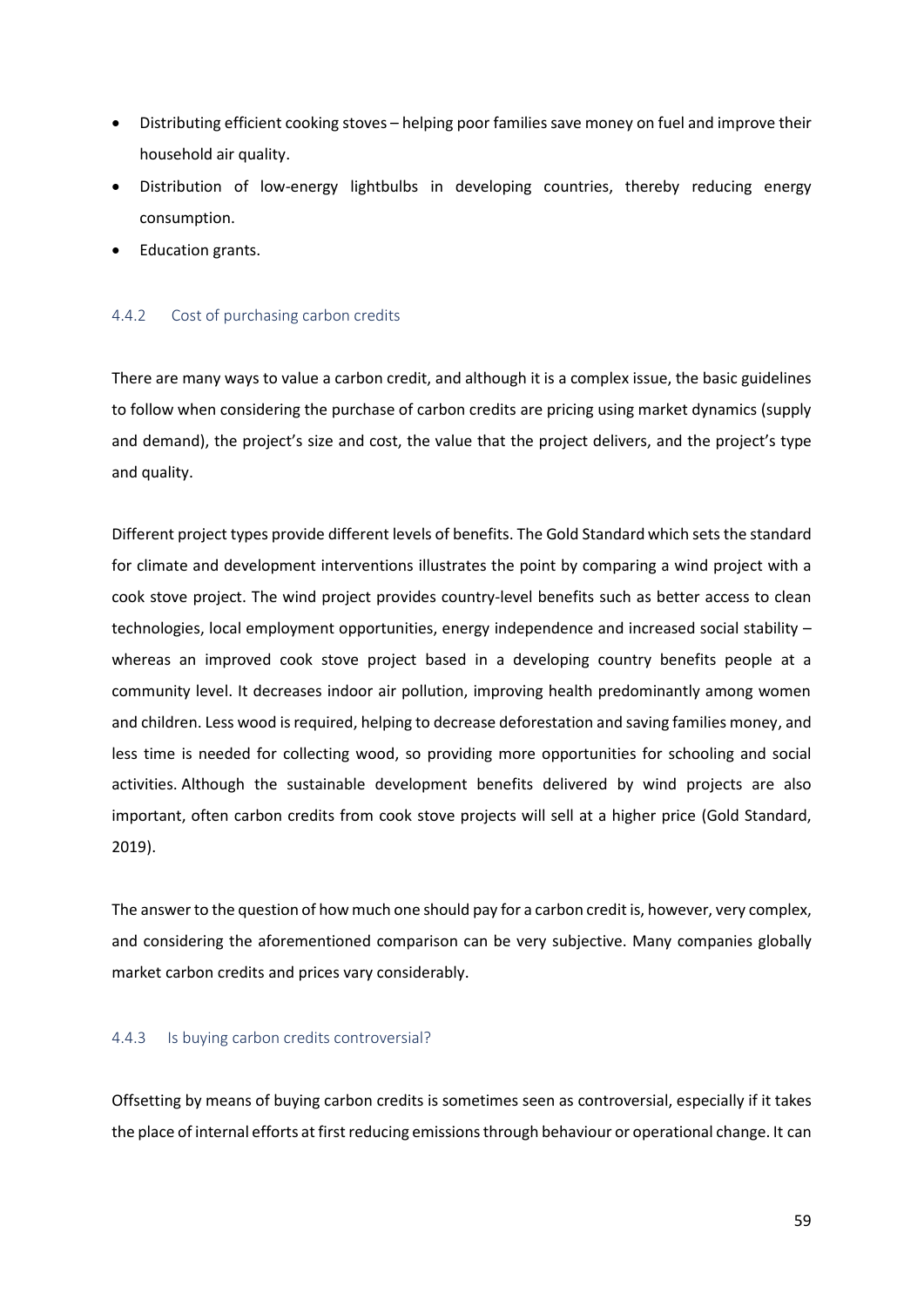also be perceived as being an easy way to shift the burden of action away from those who are more affluent.

If, however, maximum feasible efforts have been made by wineries to reduce their carbon footprint by successfully achieving the goals and reaching the targets of a reduction programme, then the buying of offset credits to help reduce poverty in the developing world, for example, can only benefit the global cause of reaching carbon neutrality.

## 4.5 Obstacles in achieving carbon neutrality

The respondents in the survey (Appendix A) conducted indicated that the following stumbling blocks exist and would need to be overcome in the quest to achieve carbon neutrality:

- · Financial requirements in investment in infrastructure and equipment are too stringent.
- · Shortage of time and personnel to manage and monitor the process.
- · Carbon Neutrality is poorly understood in the beginning, without clear guidelines to follow.
- There is a resistance to change.

Eighty-three per cent of the respondents overcame the hurdles once the concepts had been explained and understood by their business team members, with staff engagement programmes which implemented aimed at imprinting the principles in the DNA of their businesses. Yealands in the Marlborough Region, New Zealand, have funds allocated to implement sustainability ideas submitted by staff, and have developed a dashboard as a live carbon tracker for their teams to see the impact from *inter alia* their air travel and freight options. The dashboard includes clear emission reduction targets and strategies. In addition to this, Yealands responded in the survey that they provide biodiversity funding for non-profit groups in the community, support local businesses who also align with their sustainability goals, and partner with universities undertaking research to increase efficiencies in reducing carbon emissions.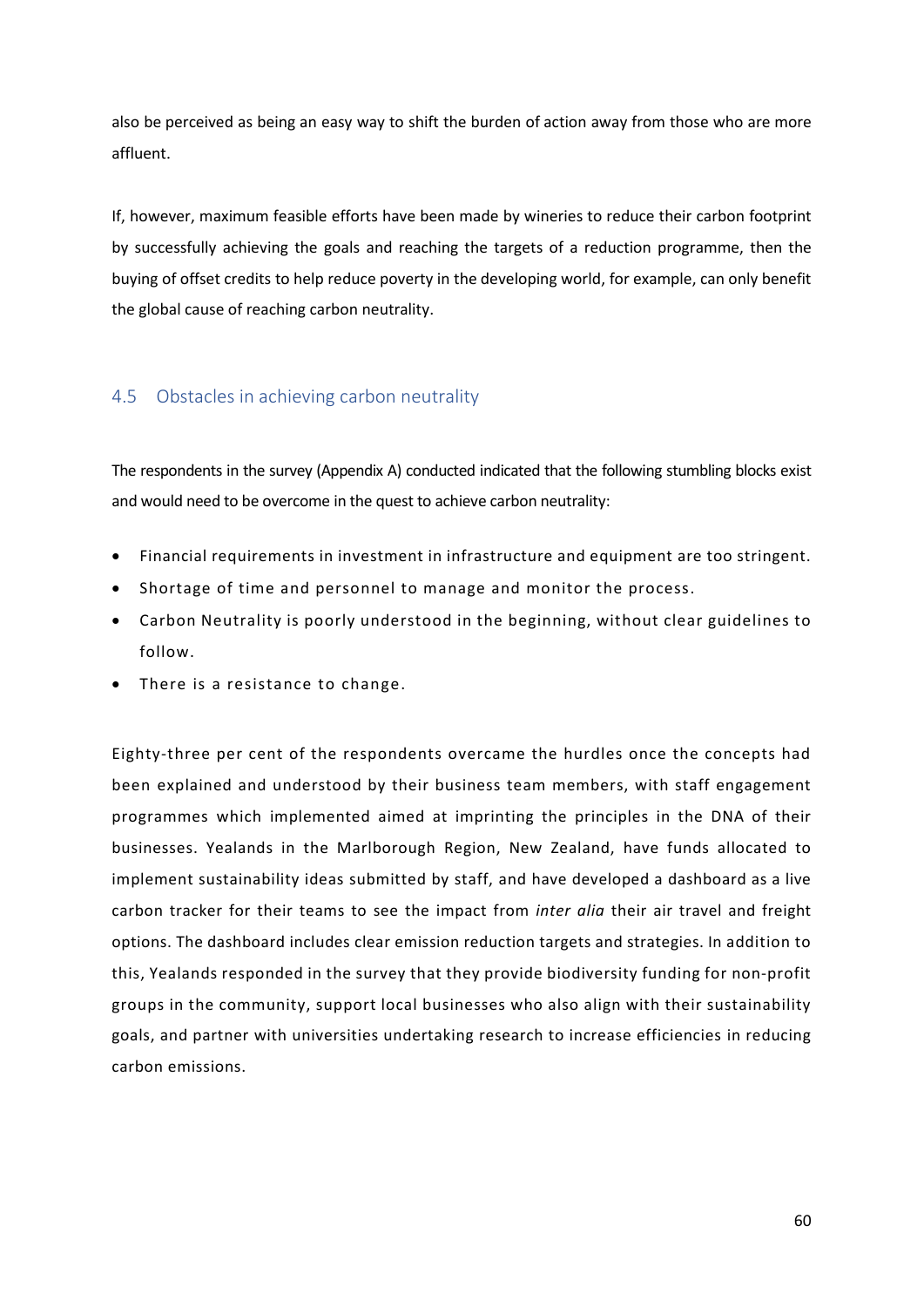# 5 CONCLUSIONS AND PRACTICAL MEASURES TO ACHIEVE CARBON NEUTRALITY

## 5.1 The quest for carbon neutrality

To gain carbon neutral certification, is to achieve net zero carbon emissions by balancing the carbon emitted into the atmosphere with the equivalent amount of carbon sequestered, which may include the purchasing of carbon offsets for the carbon measurement which cannot be reduced any further. To track progress in the attempts to further reduce carbon emissions, an accurate measurement and update of a carbon footprint is required.

While wine is a relatively eco-friendly product, the international wine trade is making a sizeable contribution to humanity's greenhouse gas emissions, with each bottle currently generating an estimated 1.2 kg of  $CO<sub>2</sub>$  during its lifetime (Buehner, 2012). The contribution made to the carbon footprint by the wine industry is consistently communicated to the consumer with the result that buying habits are changing resulting in more the purchase of more eco-friendly alternatives. Due to the increase in millennials' disposable income and their changing preferences, those products which have large sustainable credentials will have a greater marketing and revenue generating advantage.

For a winery to mitigate the consequences of global warming, making viticulture adjustments by moving towards using the right rootstock, drought-resistant grape varieties, planning the planting spacing, and restricting irrigation, is just the start. The long-term solution is for the wine industry to play its role in curbing the increase in temperature by aiming to achieve carbon neutrality by adopting measures, as researched in this dissertation. The following list of measures to reduce the carbon footprint acts as a useful guideline for producers, acknowledging that it is by no means exhaustive, and, through time, and with new technologies and collective ideas, it is likely to be expanded.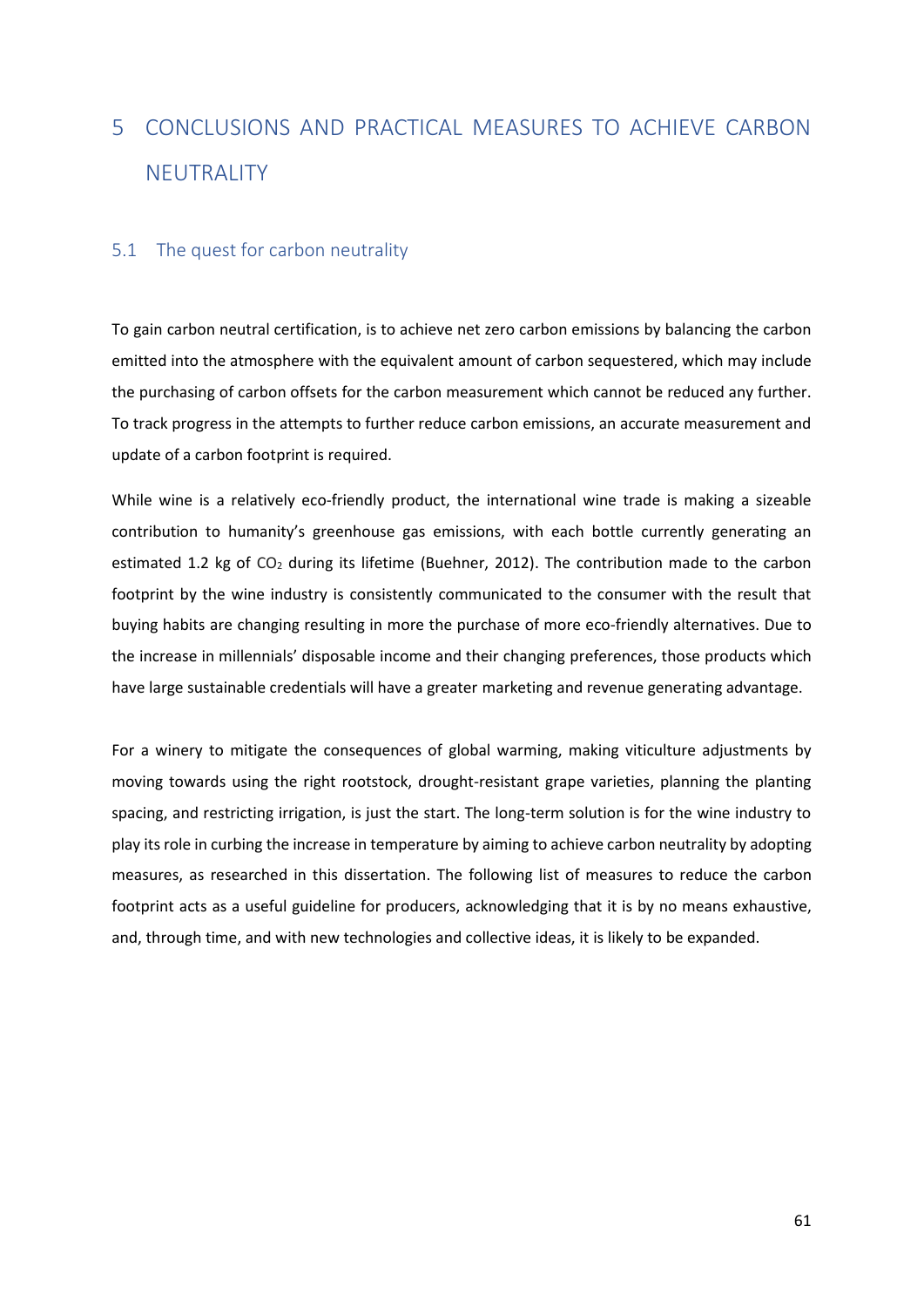## 5.2 Summary of measures to reduce the carbon footprint leading to carbon neutrality

- 5.2.1 Scope 1 Direct carbon emissions
	- · Transportation:
		- o Reduce tractor and farm vehicle size.
		- o Plan fewer tractor passes per row through practising more sustainable viticulture methods.
		- o Perform two tasks simultaneously per tractor pass one in front of the tractor and the other in the rear.
		- o Use electrical tractors.
		- o Use electrical or hybrid vehicles for the farm and employee use
		- o Use drones for spraying.
		- o Change vineyard layout to reduce tractor mileage.
		- o Use electrical forklifts.
		- o Regularly maintain equipment to ensure optimum performance.
	- · On-site waste management:
		- o Embrace alternative energy sources from biomass.
		- o Develop biomass energy crops.
		- o Collect all non-fossil organic materials and convert them into biomass to create biofuel and biogas through a biogas digester system.
		- o Install a biomass boiler to produce heat, steam, and if exchanged, refrigeration.
	- · Fugitive emissions:
		- o Reduce the use of refrigeration in the wine-making process
		- o Ensure regular maintenance of the cooling systems to avoid leakages.
	- · Vineyard soil emissions:
		- o Practise effective vineyard floor management by planting cover crops that require no tillage of the soil.
		- o Good management of irrigation programmes to reduce excess irrigation to control soil microbial activity.
	- · Change in land usage:
		- o Avoid the replacement of natural undergrowth with vineyards.
		- o Replace uprooted vegetation elsewhere on the farming unit.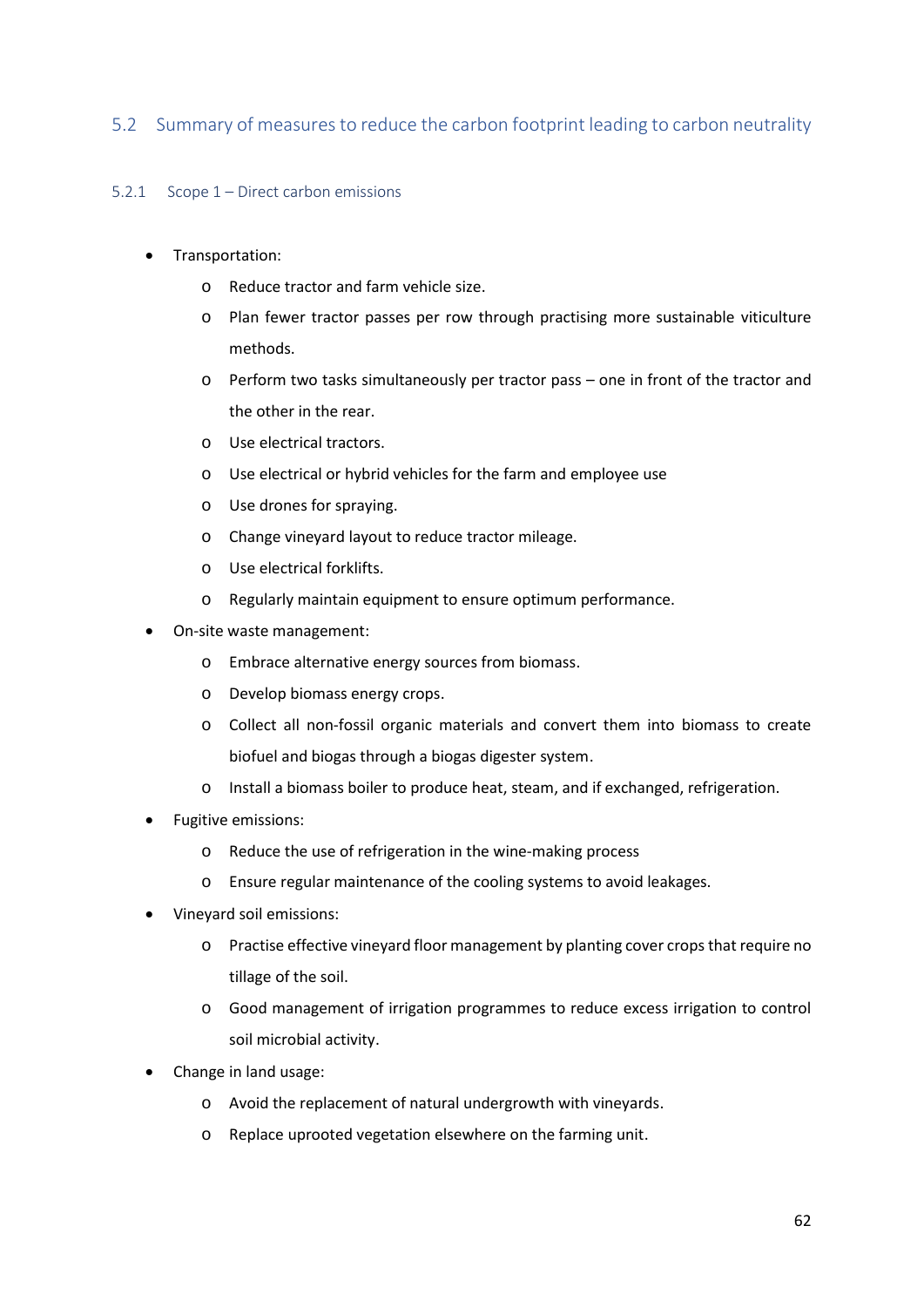- $CO<sub>2</sub>$  used in wine-making and other processes:
	- o Install efficient plumbed  $CO<sub>2</sub>$  lines for wine storage to minimise  $CO<sub>2</sub>$  usage.
	- o Pick grapes at lower Brix/balling.
	- $\circ$  Capture CO<sub>2</sub> in the fermentation process.
	- $\circ$  Refrain from using dry-ice or additional CO<sub>2</sub> application to protect musts and juices from oxygen.

## 5.2.2 Scope 2 – Indirect carbon emissions

- Electricity purchased from local utility grid:
	- o Reduce energy usage.
	- o Upgrade lights to highly efficient LEDs.
	- o Shut off lights and office equipment when not in use.
	- o Install motion sensors and timers for lighting.
	- o Install day/night sensors for lighting.
	- o Install skylights to increase daylight ingress.
	- o Track energy usage for employees to encourage changing behaviour.
	- o Upgrade to more efficient refrigeration systems.
	- o Reconfigure winery cooling and fermentation control.
	- o Modify electrical motors to variable speed motors.
	- o Use of cooling equipment in the evenings, when ambient temperatures are cooler.
	- o Improve the insulation of piping and winery cooling equipment.
	- o Insulate cold rooms.
	- o Re-use hot water used for sterilisation in bottling for other activities that require hot water, like cleaning operations.
	- o Use heat pumps.
	- o Provide incentives and ongoing training for management and employees on water conservation.
	- o Install a reservoir system for waste water.
	- o Use waste water for the first rinse of tanks.
	- o Save rinse water from the final rinse of tanks for reuse.
	- o Use UV technology to sanitise tanks after harvest.
	- o Return unused wastewater to parks and gardens.
	- o Do preventative maintenance on tanks.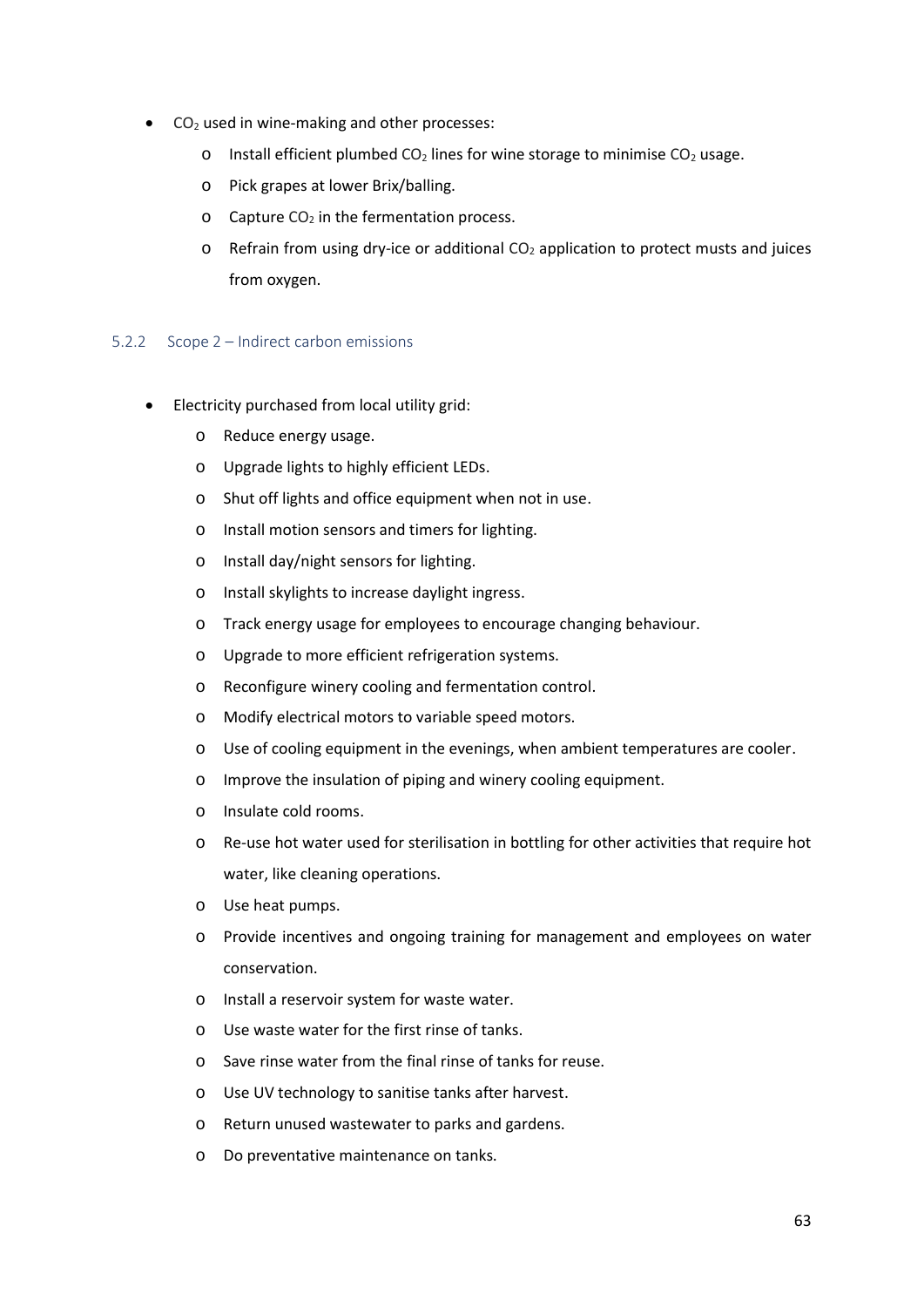- o Document all clean-up procedures, which include water conservation methods.
- o Use high pressure and low volume cleaning equipment.
- o Using mops and buckets rather than hoses for floor cleaning.
- o Add building insulation by reducing air leaks through window and door frames.
- o Monitor water usage monthly unusual water usage can be an indication of maintenance needs.
- o Do regular checks for and repair all leaks.
- o Install irrigation processes and fittings that improve water-use efficiency.
- o Maintain irrigation systems and repair defective lines and sprinkler heads.
- o Adjust sprinklers for effective coverage.
- o Adjust irrigation times and durations according to seasons.
- o Use mulch under vines to maximise water retention thus saving water.
- · On-site renewable electricity generated:
	- o Embark on a solar power project to replace the purchase of electricity from the local utility grid.
	- o Practise on-site waste management for biomass, biogas and biofuels.

## 5.2.3 Scope 3 – Indirect carbon emissions (excluding electricity from the grid)

- Purchased products
	- o Use only organic fertilisers.
	- o Reduce hazardous material usage such as synthetic fertilisers.
	- o Reduce the use of pesticides.
	- o Introduce an ecosystem in the vineyards that will harbour insects and other animals in order to protect the vines from pests – thus reducing the use of pesticides.
	- o Grow winter cover crops that fix carbon and nitrogen in the soil.
	- o Implement sheep grazing between vine rows after harvest to reduce tractor hours, weeds and fertiliser usage.
	- o Use mulch under vines to maximise water retention.
	- o Introduce biochar in the vineyard to maximise water retention and nutrition.
- · Packaging materials:
	- o Reduce the average weight of the glass bottle used.
	- o Minimise rejects from the bottling line.
	- o Use alternative vessels to glass.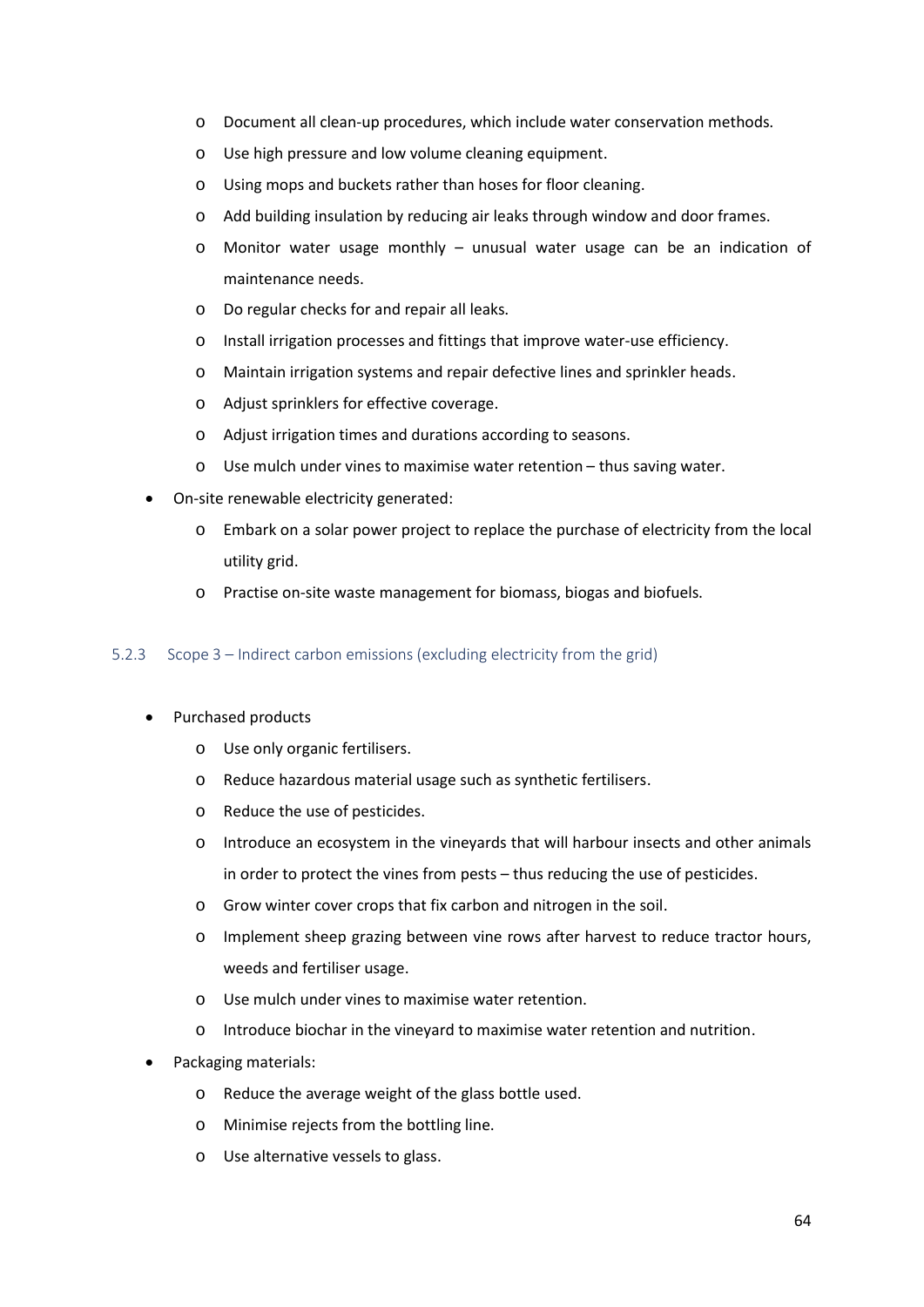- o Change plastics to biodegradable or recycling alternatives.
- o Maximise paper, cardboard and plastic recycling.
- o Use wooden pallets over plastic ones.
- · Outsourced transportation:
	- o Consider cheaper modes of shipping.
	- o Consider contracting electrical trucks for overland transportation of goods
	- o Consider bulk shipments and the concept of bottling at destination.
- · Outsourced production:
	- o Localising production use only your own grapes.
- · Business travel:
	- o Plan local and international trips effectively to reduce transport emissions.
- · Off-site waste/loss:
	- o Reduce the quantity of off-site waste.
	- o Implement an on-site waste management programme to replace what is being transported off-site.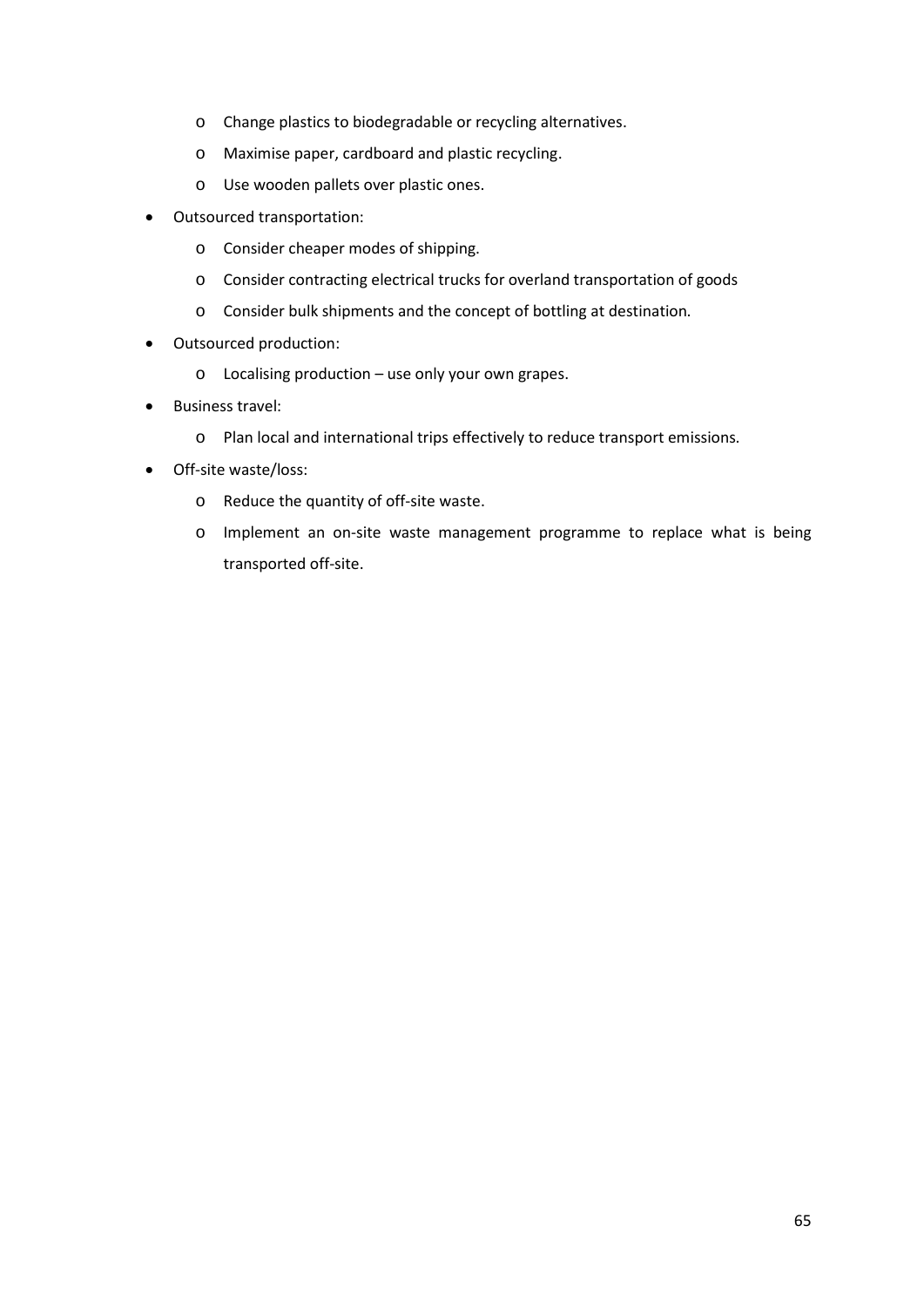# APPENDIX A – QUESTIONNAIRE SURVEY TO WINE FARMERS

# **Survey sent to 82 Carbon Neutral and Sustainable Wine Producers in South Africa and Globally during March to July 2020**

## **General Survey Questions:**

## **Q1**

Basic Details

- · First Name
- · Last Name
- · Email Address

# **Q2**

Producer Name

# **Q3**

Please indicate your location

· Country

# **Q4**

Please insert your region, i.e. Overberg, Bordeaux or Sonoma.

# **Q5**

Do you support sustainable viticultural practices?

- · Yes
- · No

# **Q6**

Are you certified in the following viticultural practices?

- · Organic
- · Biodynamic
- · None

## **Q7**

Is your business entity certified as Carbon Neutral?

- · Yes
- · No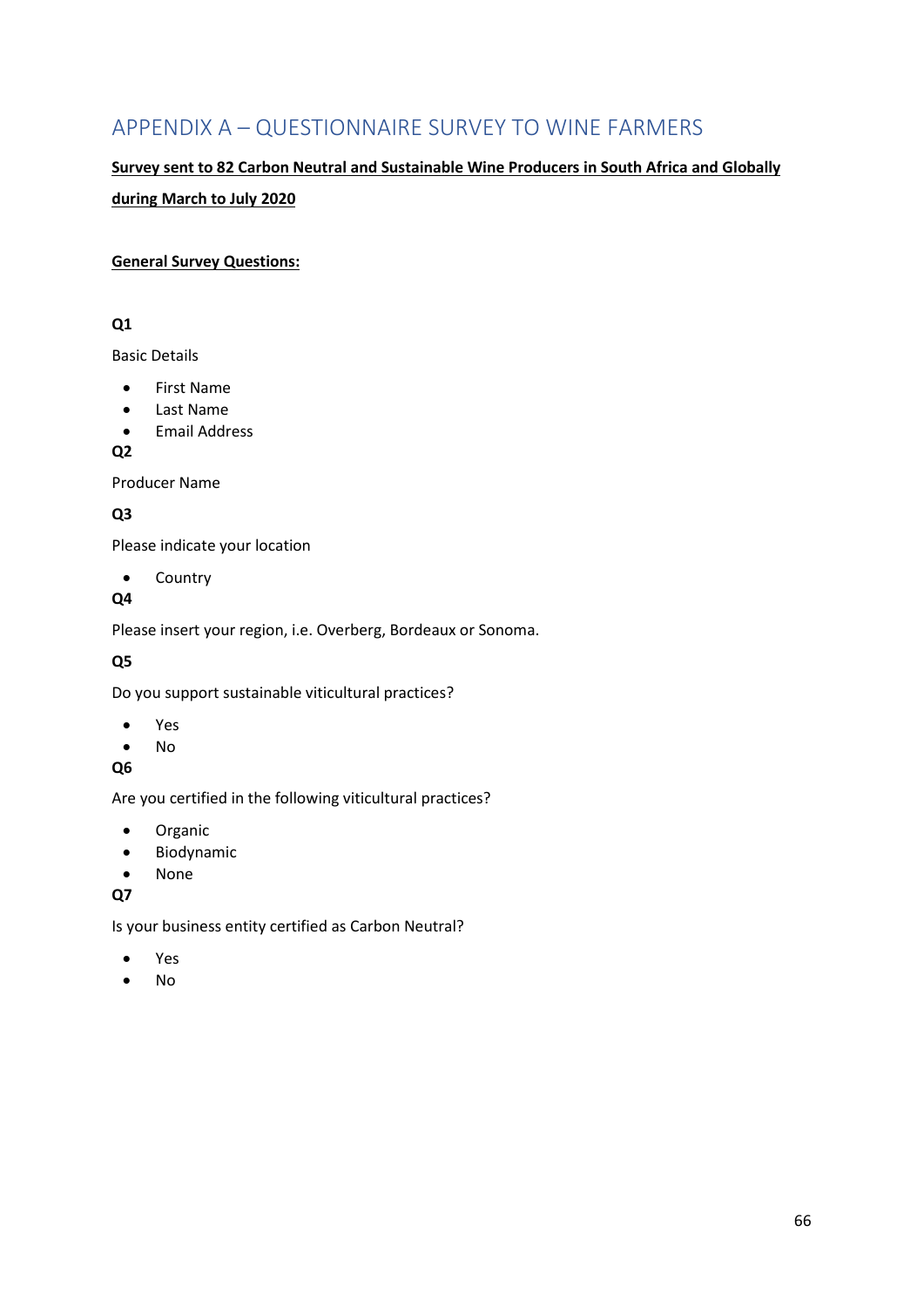#### **Carbon Neutral Certified Questions:**

## **Q8**

What, for you, are the largest stumbling blocks to achieving carbon neutrality?

- · Financial
- · Time and the lack thereof
- · Lack of knowledge of what it entailed
- · Too complicated
- · Excessive paperwork
- · Poorly understood
- · Resistance to change
- · Did not believe that it was necessary

#### **Q9**

In tracking your carbon footprint, which practices do you subscribe to?

- · Solar power
- · Wind power
- · Capture methane gas at landfill sites
- · Practice methane digester technology
- · Manage organic waste
- · Have waste areas set aside for additional biomass
- · Converting biomass into biofuel
- · Partake in a programme in supplying biomass to a renewable energy manufacturing plant
- · Equipment with biofuel engines
- · Have a tree-planting project
- · Produce and apply biochar
- · Have electric field tractors

## **Q10**

Which of these packaging processes do you use?

- · Glass bottles
- · Cans
- · PET bottle
- · Bag-in-Box
- · Tetrapak
- · Stand Up Pouch (SUP)
- · Bev Carton Elopak

## **Q11**

What is the average weight of the glass bottle which you use?

- 300-350 g
- 350-400 g
- 400-450 g
- $>450 g$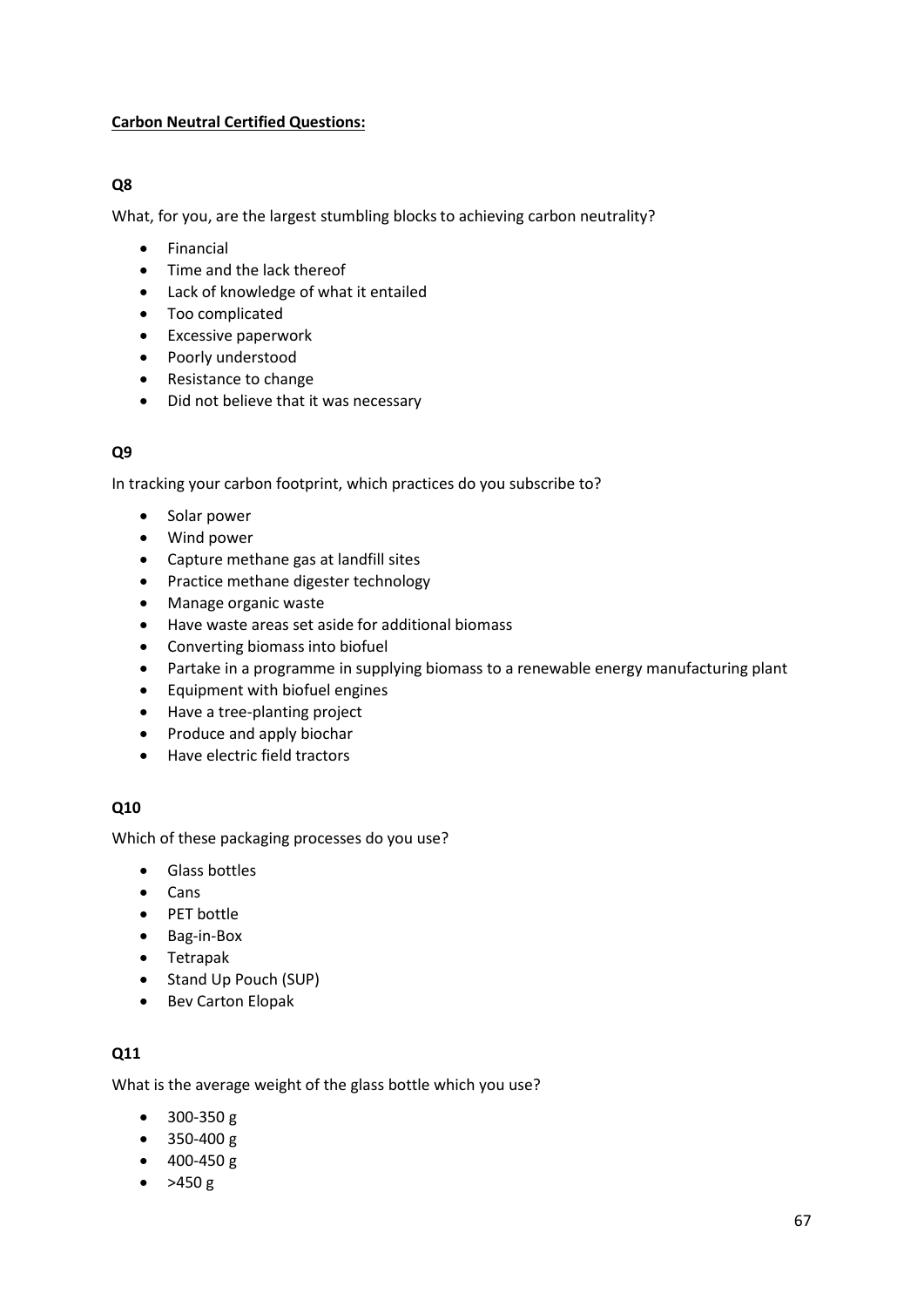Do you use drones for spraying?

- · Yes
- · No

# **Q13**

Do you set aside a portion of your land with the objective of re-greening – Planting of vegetation - Biodiversity - establishing natural vegetation to offset carbon use?

- · Yes
- · No

## **Q14**

If so, approximately what percentage of your total land is non-developed?

- · 10%
- · 20%
- · 30%
- · 40%
- · 50%
- · >50%

## **Q15**

Do you measure the  $CO<sub>2</sub>$  emitted from the wine production during the fermentation process?

- · Yes
- · No

# **Q16**

Do you sequester CO2 from the fermentation process?

- · Yes
- · No

## **Q17**

Do you irrigate your established vineyards?

- · Yes
- · No

## **Q18**

Do you have a rainwater capturing programme – rainwater harvesting?

- · Yes
- · No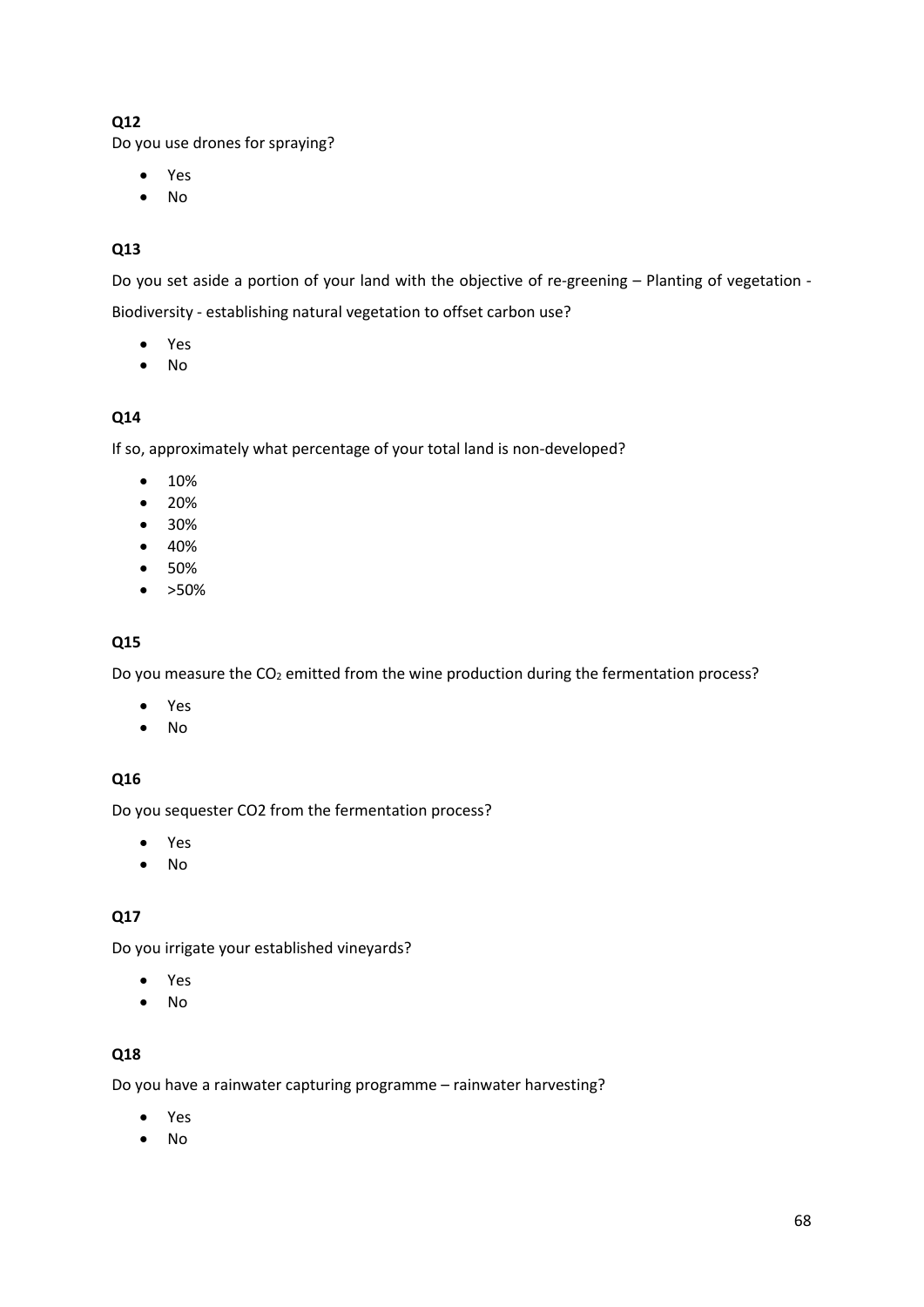Which recycling programme do you have?

- · Water/waste water
- · Paper/cardboard
- · Plastic

# **Q20**

Do you purchase carbon credits/offsets to achieve Carbon Neutral certification?

- · Yes
- · No

## **Q21**

What portion of the total carbon usage are you not able to achieve before having to purchase offsets

to gain neutrality?

## **Q22**

What mode of transport do you use to transport your wine domestically?

- · Road
- · Rail
- · Sea
- · Air

# **Q23**

What mode of transport do you use for exporting your wine?

- · Road
- · Rail
- · Sea
- · Air
- · We do not export

## **Q24**

In your distribution process do you bottle any wines closer to its eventual destination, the buying

market?

- · Yes
- · No

## **Q25**

Do you have an active Social Responsibility Programme?

- · Yes
- · No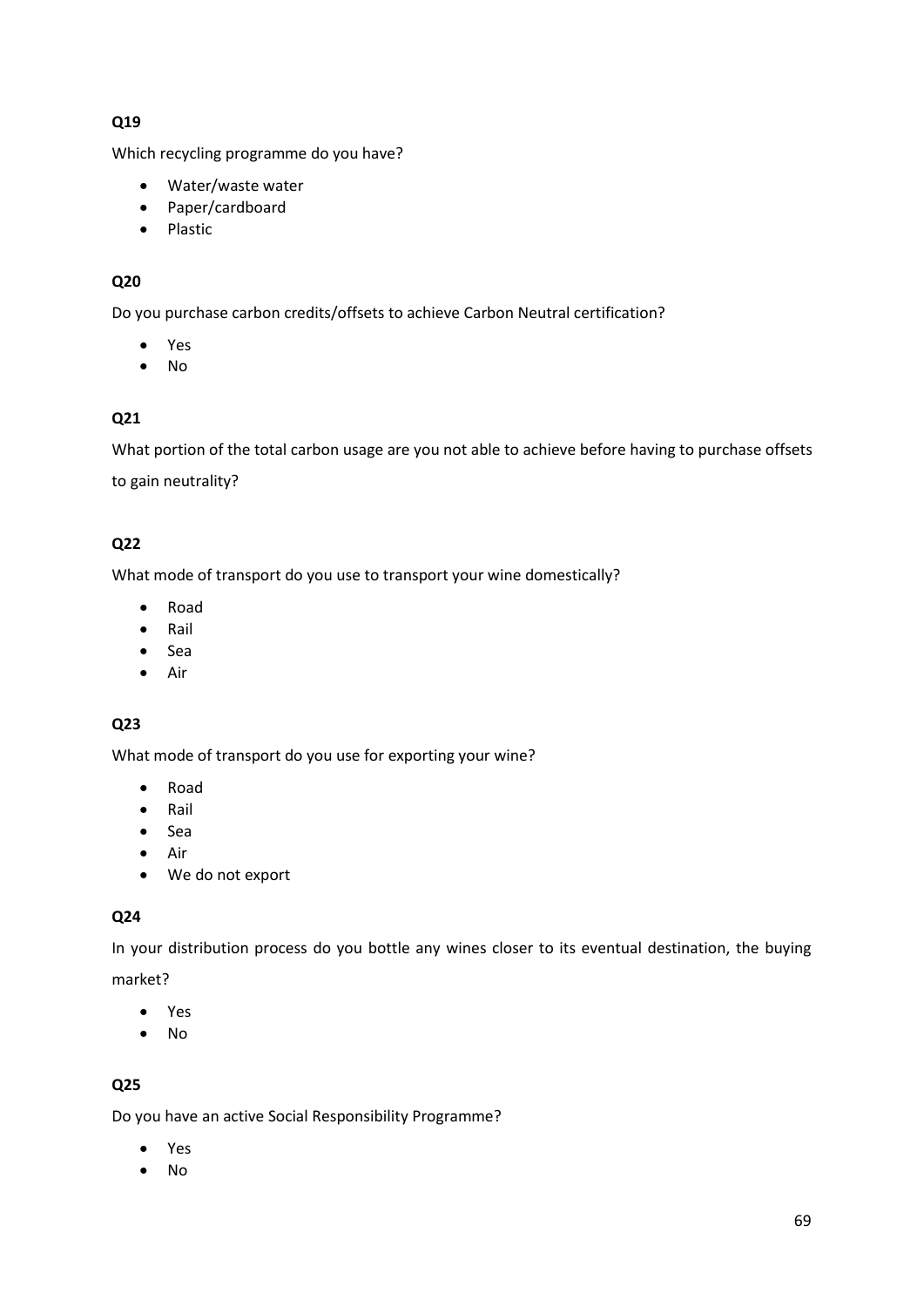What other initiatives do you exercise in reducing your carbon footprint to maintain carbon neutral certification?

## **Q27**

Do you have any further comments, suggestions or ideas which will assist in the research of the topic, 'Carbon Neutrality in the Wine Industry?'

## **Sustainable Wine Farming Questions:**

## **Q28**

Do you track the carbon usage of your business practice?

- · Yes
- · No

## **Q29**

Do you track carbon emissions for:

- · Scope 1
- · Scope 2
- · Scope 3

## **Q30**

Do you have a plan/desire in place to track the carbon usage for the next Scope?

- · Yes
- · No
- · Not applicable

## **Q31**

Is the tracking of carbon usage of the next Scope attainable for your organisation?

- · Yes
- · No
- · Not applicable

## **Q32**

If not, what are the problem areas?

- · Too expensive
- · Shortage of time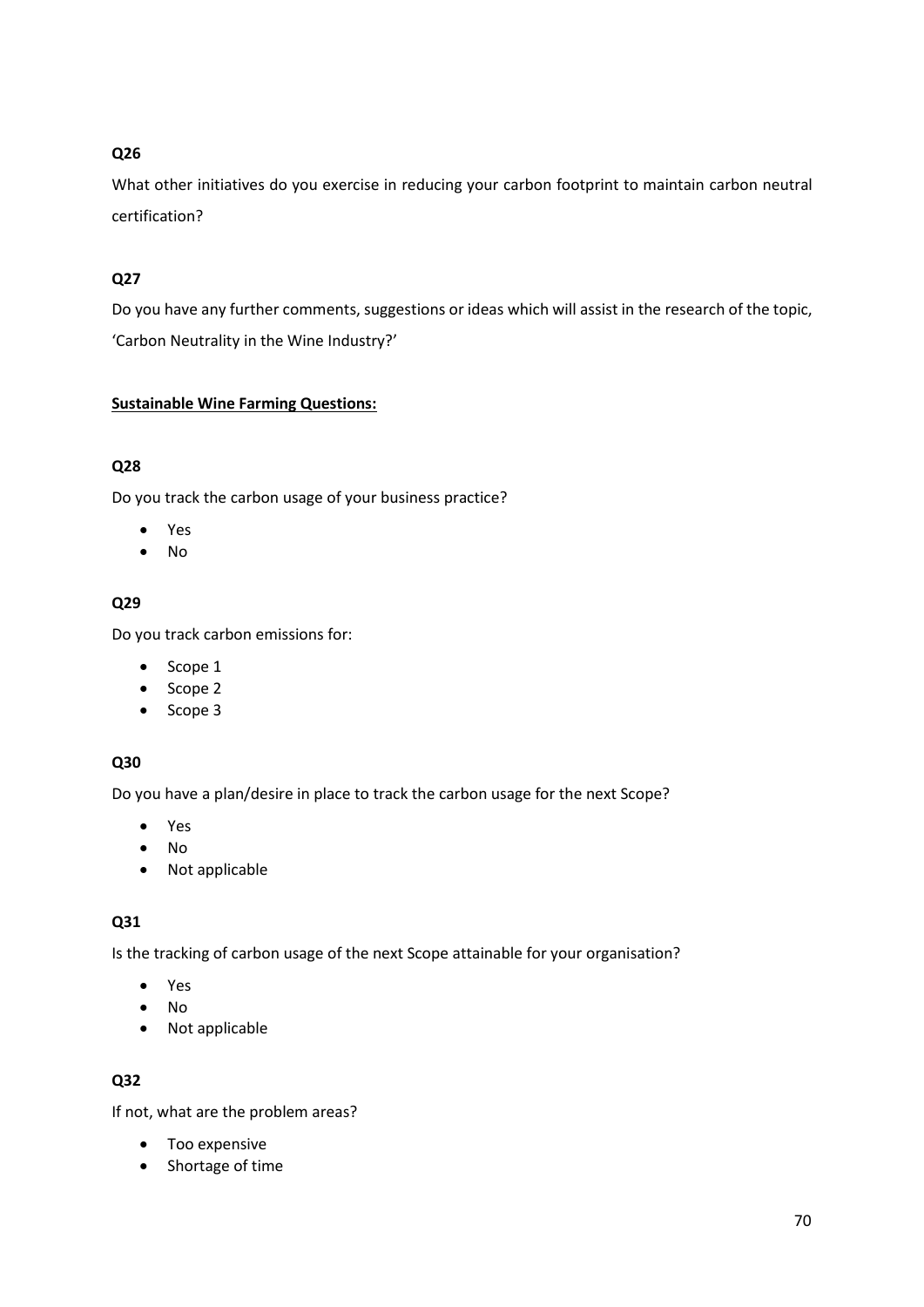- · Poorly understood lack of knowledge of what it entails
- · Too complicated
- · Excessive paperwork
- · Resistance to change
- · Don't believe that it is necessary

What, in your mind, are the largest stumbling blocks to achieving carbon neutrality?

- · Financial
- · Shortage of time
- · Poorly understood lack of knowledge of what it entails
- · Too complicated
- · Excessive paperwork
- · Resistance to change
- · Don't believe that it is necessary

## **Q34**

To which practices do you subscribe to reduce your carbon footprint?

- · Solar power
- · Wind power
- · Capture methane gas at landfill sites
- · Practice methane digester technology
- · Manage your own organic waste
- · Have waste/compost areas on-site, set aside for additional biomass
- · Converting biomass into biofuel
- · Partake in a programme in supplying biomass to a renewable energy manufacturing plant
- · Equipment with biofuel engines
- · A tree-planting project
- · Produce and apply biochar
- · Use electric field tractors

## **Q35**

Which of these packaging processes do you use?

- · Glass bottles
- · Cans
- · PET Bottle
- · Bag-in-Box
- · Tetrapak
- · Stand Up Pouch (SUP)
- · Bev Carton Elopak

## **Q36**

What is the average weight of the glass bottle which you use?

• 300-350 g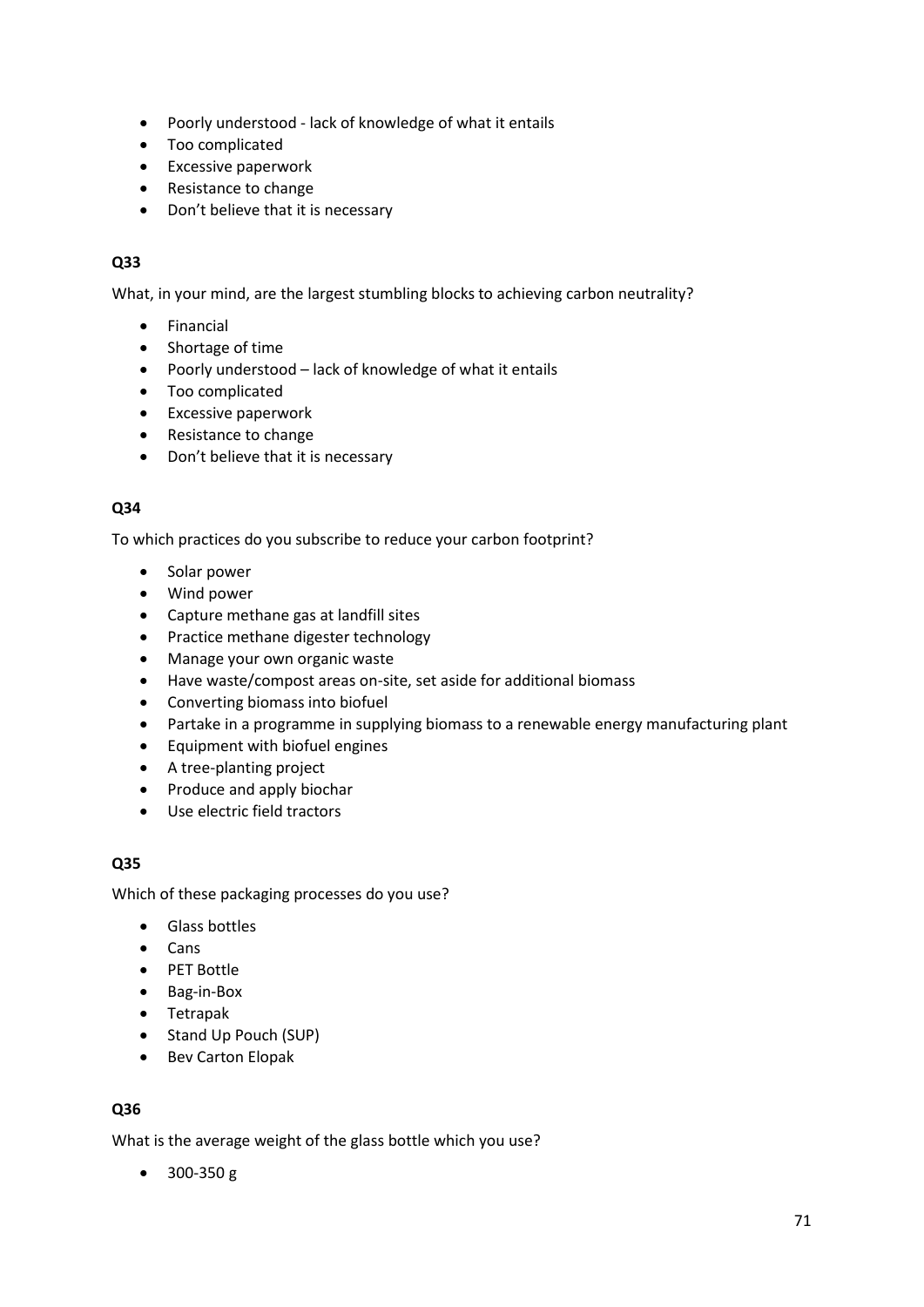- · 350-400 g
- $\bullet$  400-450 g
- 450-500 g
- · >500 g

Do you use drones for spraying purposes?

- · Yes
- · No

## **Q38**

Biodiversity – do you set aside a portion of your land with the objective of re-greening, i.e. establishing

natural vegetation to offset carbon usage?

- · Yes
- · No

## **Q39**

If so, approximately what percentage of your total land is non-developed?

- · 10%
- · 20%
- · 30%
- · 40%
- · 50%
- · >50%

## **Q40**

Do you measure the CO<sub>2</sub> emitted from the wine production during the fermentation process?

- · Yes
- · No

## **Q41**

Do you sequester  $CO<sub>2</sub>$  from the fermentation process?

- · Yes
- · No

## **Q42**

Do you irrigate your established vineyards?

- · Yes
- · No

## **Q43**

Do you have a rainwater capturing programme – rainwater harvesting?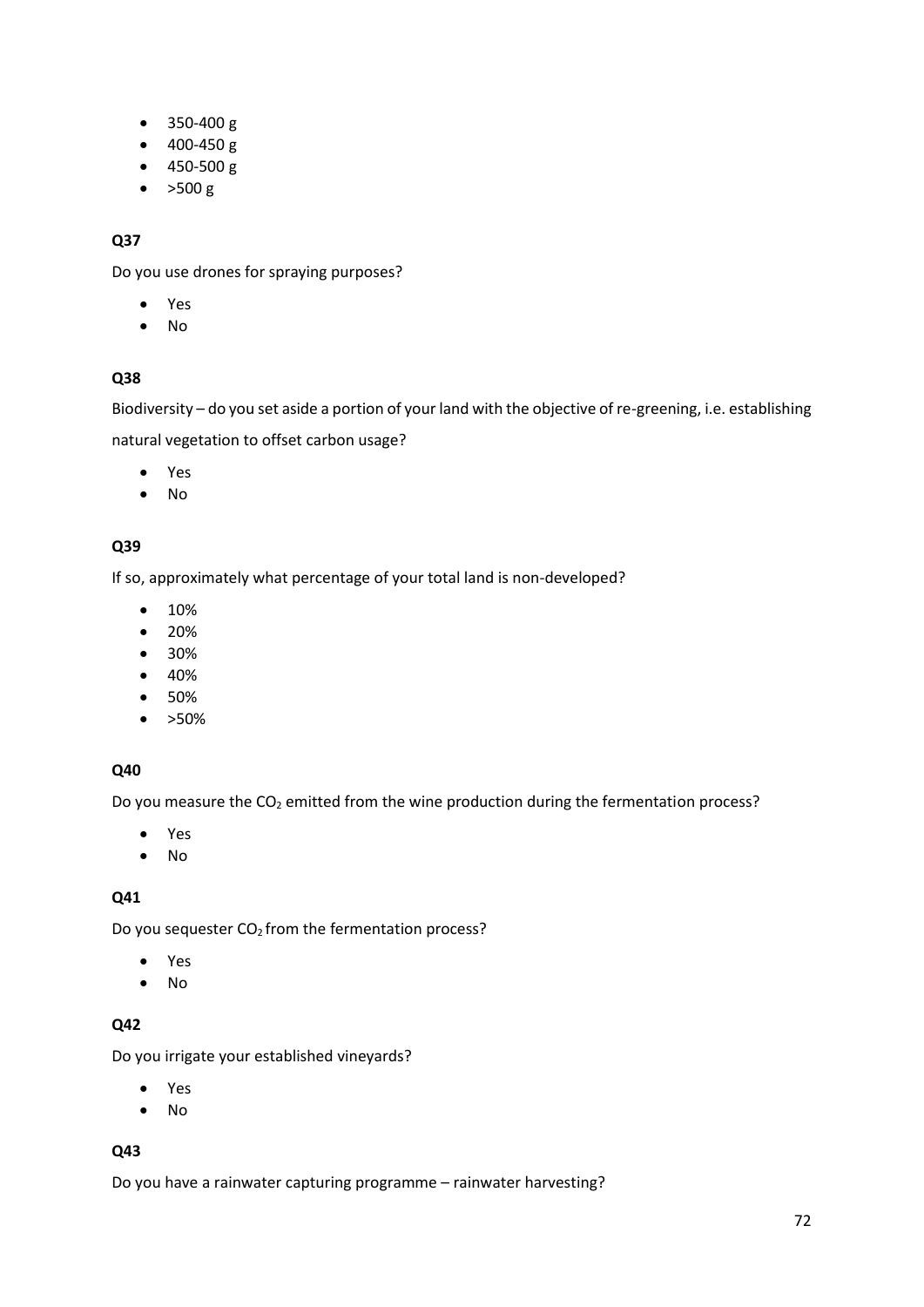- · Yes
- · No

Which recycling programme do you have?

- · Water/waste water
- · Paper/cardboard
- · Plastic
- · None

#### **Q45**

What mode of transport do you use to transport your wine domestically?

- · Road
- · Rail
- · Sea
- · Air

#### **Q46**

What mode of transport do you use for exporting your wine?

- · Road
- · Rail
- · Sea
- · Air
- · We do not export

## **Q47**

In your distribution process do you bottle any wines closer to its eventual destination, the buying market?

· Yes

· No

## **Q48**

Do you have an active Social Responsibility Programme?

- · Yes
- · No

## **Q49**

Other than the above, what initiatives do you exercise in reducing you carbon footprint?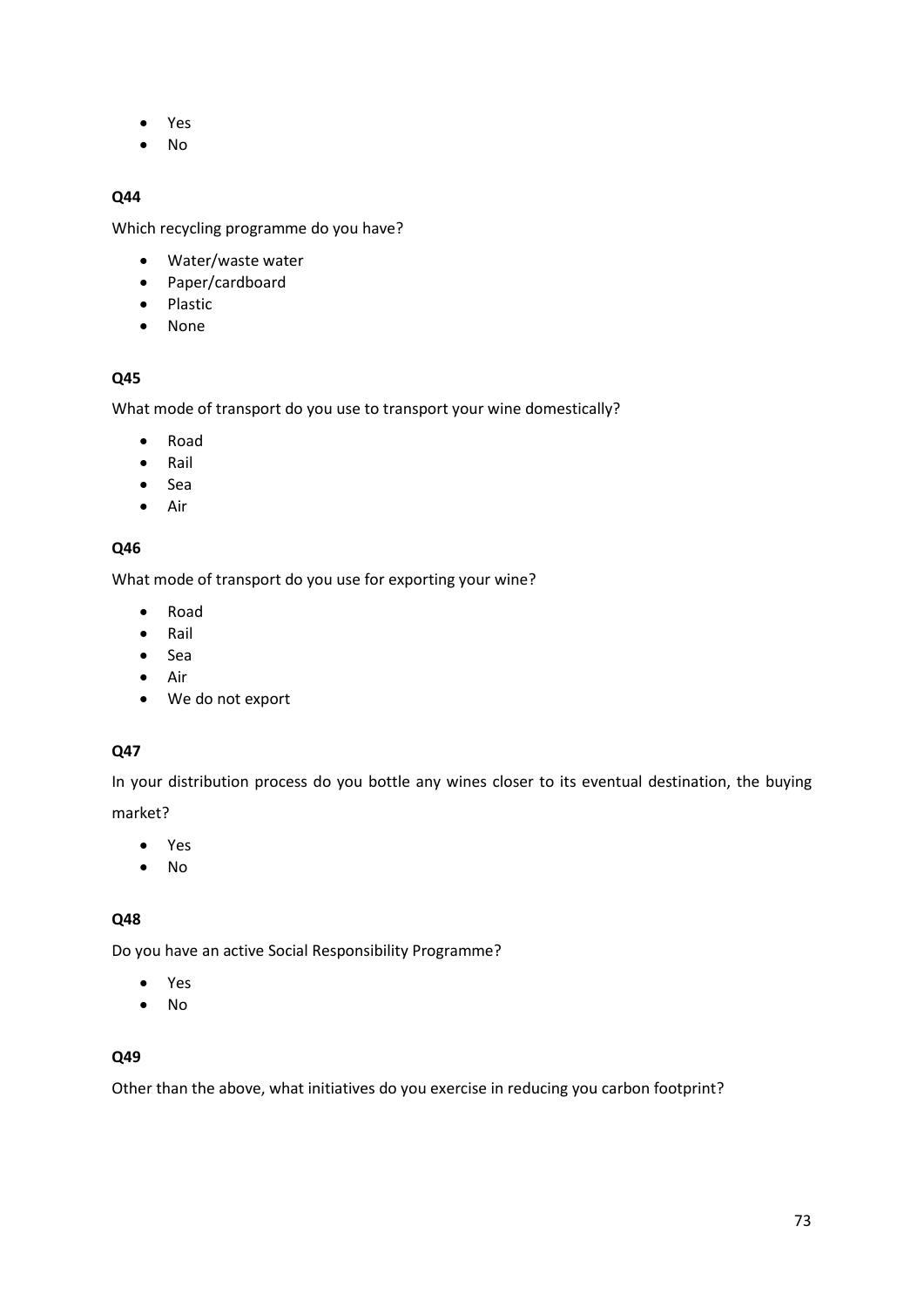# APPENDIX B – INTERVIEW WITH CARBON NEUTRAL WINE FARMER

**Interview with Michael Back, owner of Backsberg Wine Estate – Carbon Neutral certified.**

#### Backsberg

#### Questions

- 1. Prior to the CN in 2006 certification you became BWI (Biodiversified and Wine Initiative) accredited and achieved IPW status. Were these critical in your path forward or did the one derive from the other, as you got one, you were driven to go the next step to the top?
- 2. What were the principles that drove you to take the step to achieve Carbon Neutrality?
- 3. You are organic not biodynamic? Are there any of the biodynamic principles that you follow.
- 4. It has been argued that organic viticulture requires more energy than non-organic through:
	- · Tillage requirements
	- · Spaying of copper sulphate more regularly
	- · Tractor passes
	- · Banned synthetic fertilisers 40% of GHG emissions should therefore lead to a lower footprint.
- 5. Which carbon calculator are you using to measure your carbon footprint?
- 6. You follow:
	- a) Methane Digester technology how exactly does it work?
	- b) Biomass I know that you have a plant and that, in conjunction with the German government, you fire a Biomass boiler. Give a brief explanation of how it works.
	- c) You have equipment with biofuel engines. Which equipment and how exactly?
	- d) Biochar you manufacture and apply how? Tell me about the BIOCHAR concept charcoal mixed into the soil to retain water and greater effectiveness of retained nutrients.
	- e) 2005 10% of the land for non-development Fynbos – 35 ha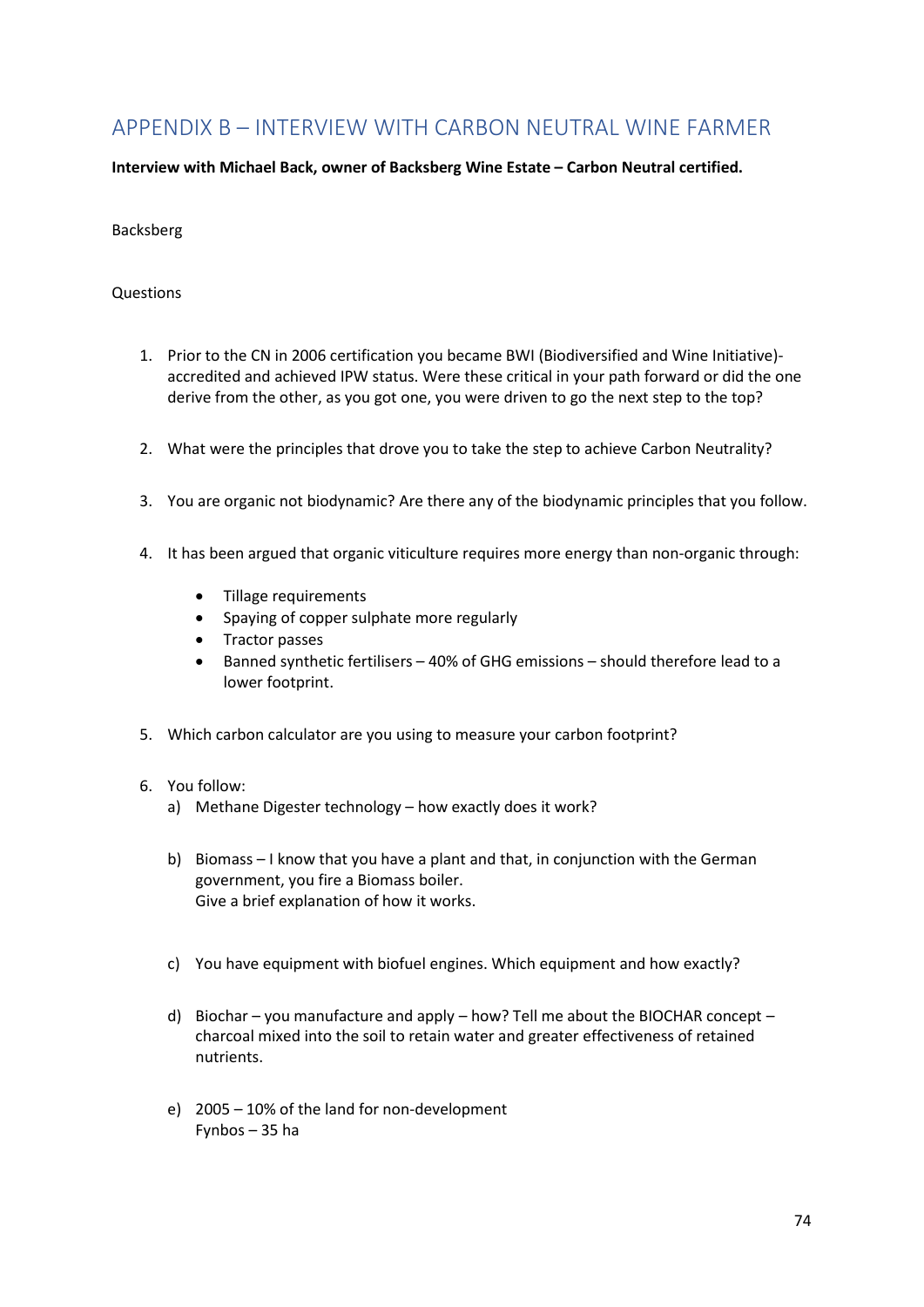Objective is re-greening, re-establishing natural vegetation and clearing alien vegetation. You do that.

Tree planting project - Tell me about the greening program in Klapmuts with Food and Trees for Africa organization

- f) What are your thoughts about the use of drones?
- g) You don't measure  $CO<sub>2</sub>$  from fermentation tanks What do you think of the capture programme spearheaded by Miguel Torres
- h) Does Backsberg harvest rainwater?
- i) Which product recycling programmes are you following?
- j) The use of drones have you thought about them?
- 7. Which further steps are you taking in reducing the footprint?
- 8. Is it an internal audit or who is checking the accuracy of the calculated footprint?
- 9. Do you have to plant more trees if the carbon footprint is larger than initially audited?
- 10. What does the ISO standard for carbon auditing entail?
- 11. Organic waste creates digestion/breakdown and then releases methane gas is that the process?
- 12. Packaging use of PET How do you find the durability of the wine over a long term. Spoilage?
- 13. The average weight of your bottle is 400 to 450 g. Do you have any lighter weights and how low can you go  $-340$  g?
- 14. You don't do Bag-in the Box or Stand Up Pouches or cartons? Your thoughts on this?

#### **OFFSETS**

- 1. I notice that you don't purchase carbon credits to get to your certification. Buying offsets is quite a contentious topic! It sort of defeats the objective, doesn't it? What is your take on it?
- 2. What happens when your audit does not come out at zero? Do you lose your certification? Assessments – self assessments?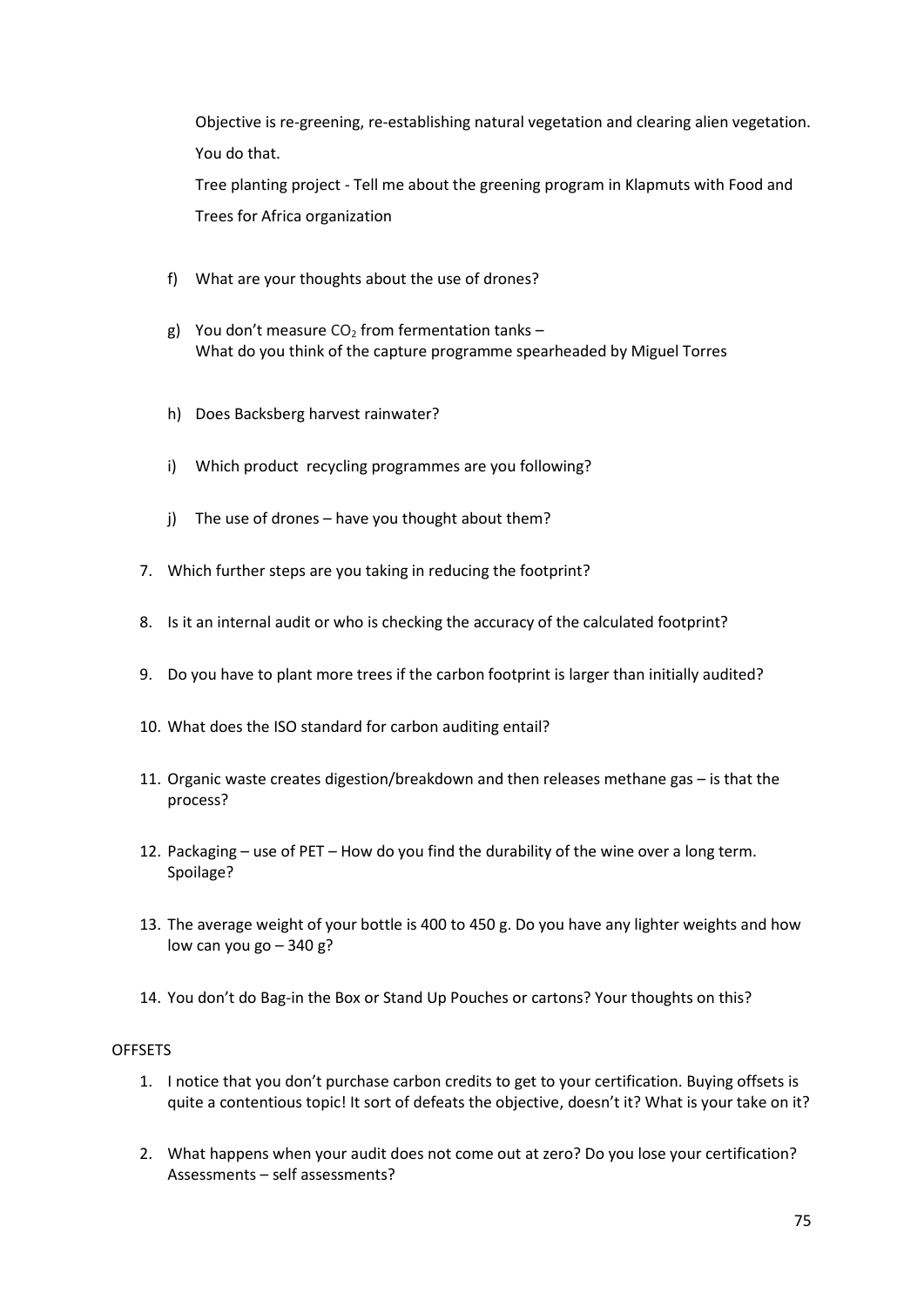- 3. How do education grants assist in achieving a lower  $CO<sub>2</sub>$  footprint? In terms of Offsets.
- 4. Tell me about the Freedom Road project which you are involved in assisting farm workers in owning their own homes – The Freedom Road wine label is marketed through TESCO in the UK. Has the project been successful?
- 5. Do you use dry Ice/compressed  $CO<sub>2</sub>$  in your winery to protect from  $CO<sub>2</sub>$ ?
- 6. As Backsberg uses tractors do you take the tractor manufacturing process into account in the audit for the footprint.
- 7. You do no bottling at destination? Have you considered it?
- 8. Is carbon zero attainable? How?
- 9. Do you go along with the statement that there is apathy amongst SA wine producers to protect their environment?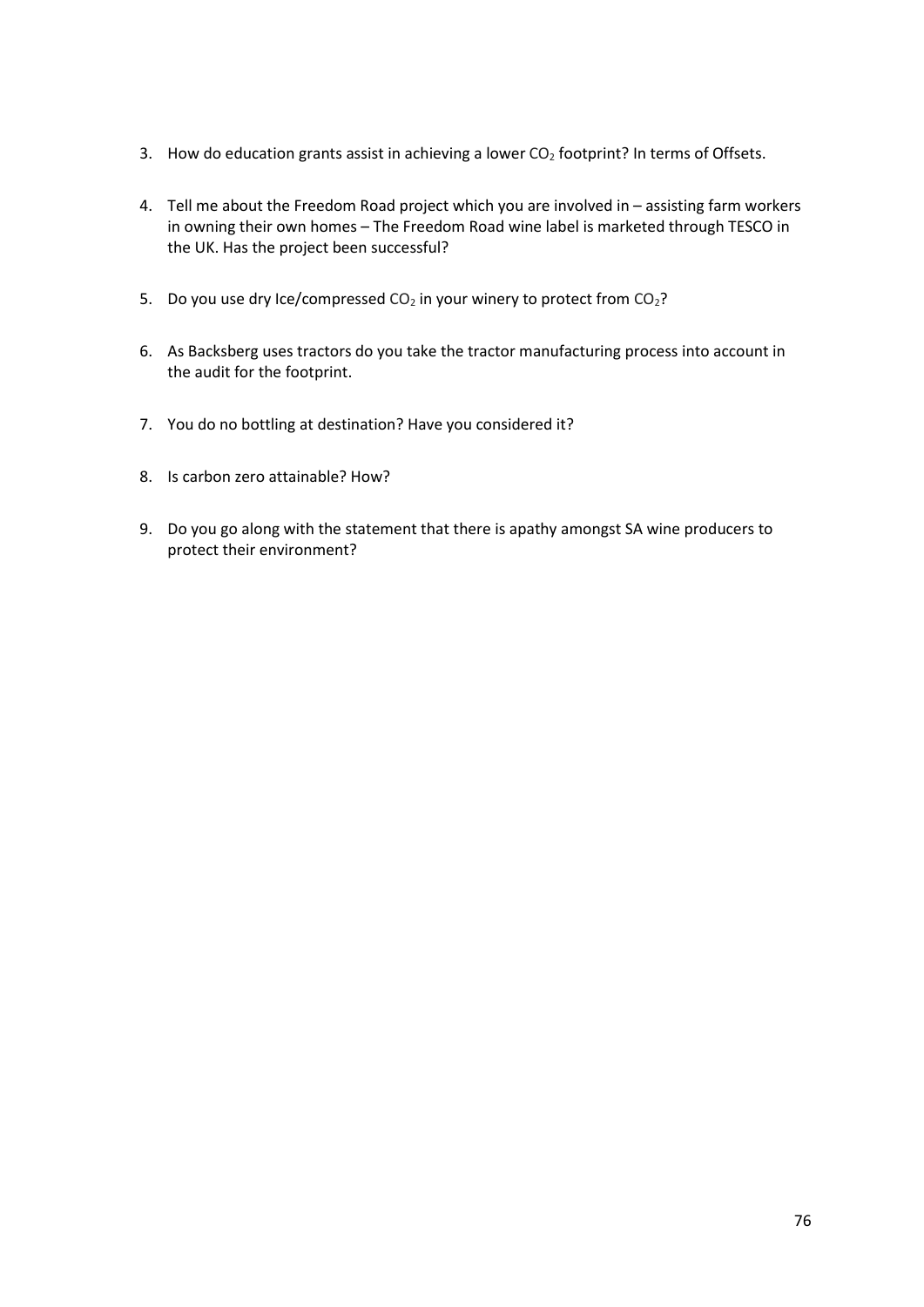# BIBLIOGRAPHY

- Ahmad, S., 2019. Understanding Carbon Footprint | | EcoMENA [WWW Document]. EcoMena. URL [https://www.ecomena.org/carbon-footprint/ \(accessed 7.22.20\).](https://www.ecomena.org/carbon-footprint/ (accessed 7.22.20). )
- Apple, S.A., 2010. The South African Fruit & Wine Industry Carbon Calculator. Carbon N. Y.
- Bodegas Torres, 2018. Bodegas Torres researches ways of reusing the CO2 from fermentation to fight climate change | Familia Torres.
- Braskem Europe [WWW Document], n.d. URL [https://www.braskem.com.br/europe/news](https://www.braskem.com.br/europe/news-)detail/Nomacorc-launches-first-plant-based-wine-bottle-closure-using-Braskems-greenpolyethylene (accessed 7.12.20).
- Brent, A., Sanetra, N., Silinga, C., 2014. Energy Management Guidelines [WWW Document]. Cent. Renew. Sustain. Energy Stud. Stellenbosch Univ. URL [http://www.winetech.co.za/documents/documents/Energy\\_Guidelines\\_Short\\_Version\\_Oct\\_20](http://www.winetech.co.za/documents/documents/Energy_Guidelines_Short_Version_Oct_20) 14.pdf (accessed 7.4.20).
- Bridge, A., 2019. The Porto Protocol [WWW Document]. Clim. talks. URL [https://www.portoprotocol.com/ \(accessed 7.24.20\).](https://www.portoprotocol.com/ (accessed 7.24.20). )
- Buehner, M., 2012. Getting it Straight: Exact Carbon Emissions From One Bottle of Wine iPoint Blog.
- Carbon Footprint: California Wine Study, 2010. CARBON FOOTPRINT California Wine's Study objectives, results and recommendations for continuous improvement.
- Carbon Footprint Management.com, 2020. 6 reasons for conducting a carbon neutral business [WWW Document]. Carbon Footpr. Manag. URL [http://carbonfootprintmanagement.com/reasons-conducting-carbon-neutral-business/](http://carbonfootprintmanagement.com/reasons-conducting-carbon-neutral-business/ )  (accessed 5.2.20).

Climate Science Investigation, 2011. Climate Science Investigations South Florida - Energy: The Driver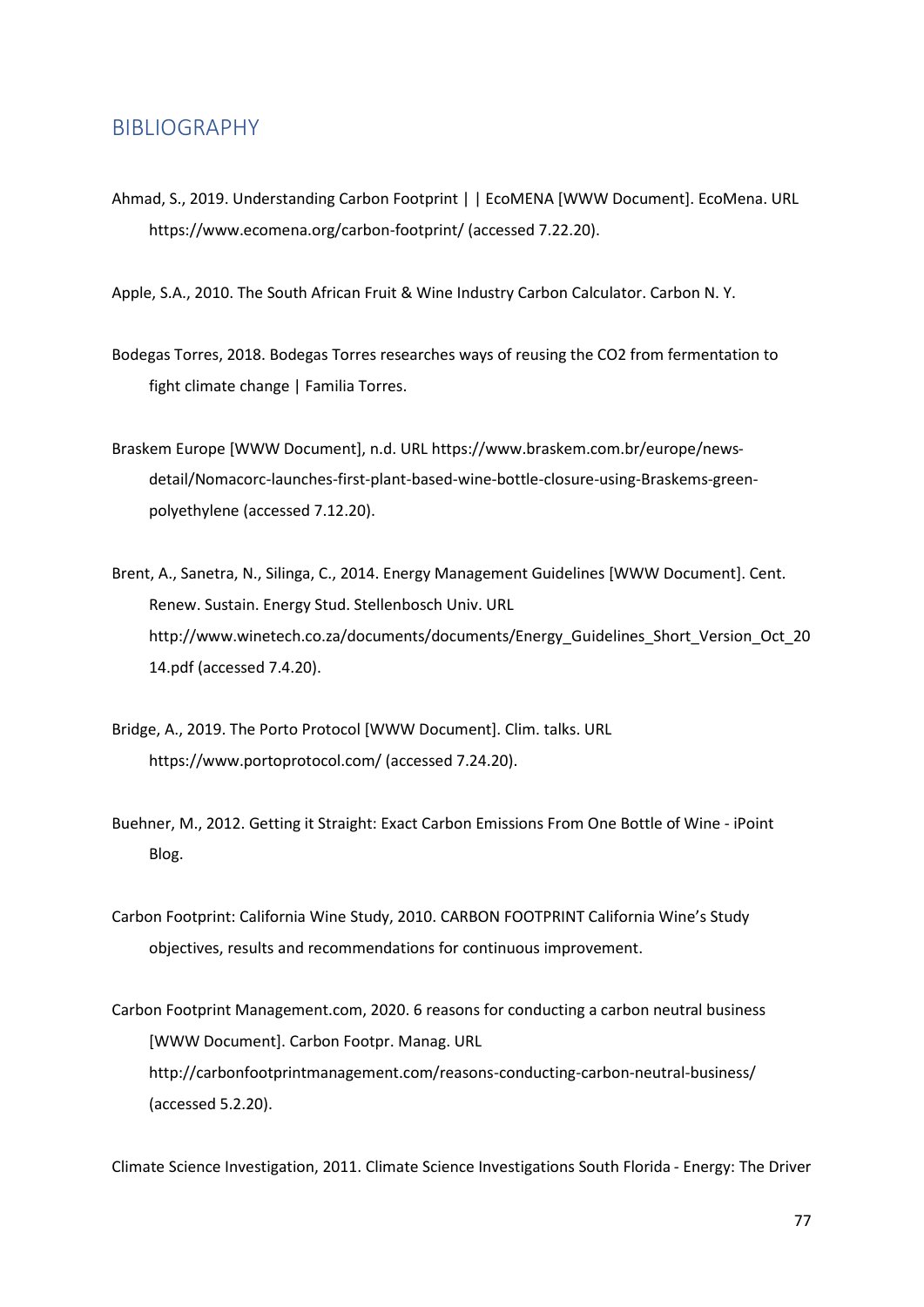of Climate [WWW Document]. Ces, Nasa. URL [http://www.ces.fau.edu/nasa/module-2/how](http://www.ces.fau.edu/nasa/module-2/how-)greenhouse-effect-works.php (accessed 5.11.20).

- Collins, R., 2020. A to Z The Business of Wine Biodynamic Farming: Following the Moon [WWW Document]. A to Z Wineworks Z. URL<https://www.atozwineworks.com/blog/Biodynamic->Farming--Following-the-Moon (accessed 8.27.20).
- Colman, T., Päster, P., 2009. Red, white, and "green": The cost of greenhouse gas emissions in the global wine trade. J. Wine Res. [https://doi.org/10.1080/09571260902978493](https://doi.org/10.1080/09571260902978493 )

Control Techniques, 2020. How Variable Speed Drives Save Energy | Control Techniques.

- Cryocarb, 2019. Pure Gases | CryoCarb [WWW Document]. Cryocarb. URL [https://cryocarb.com/gases/pure-gases/ \(accessed 8.16.20\).](https://cryocarb.com/gases/pure-gases/ (accessed 8.16.20). )
- Danigelis, A., 2019. Jackson Family Wines Reaps Water Pricing Advantages: Q&A with Julien Gervreau. Environ. Energy Lead.
- Denig, V., 2019. Grape Changes Aim to Beat the Heat | Wine-Searcher News & Features [WWW Document]. Wine Search. URL [https://www.wine-searcher.com/m/2019/06/grape-changes](https://www.wine-searcher.com/m/2019/06/grape-changes-)aim-to-beat-the-heat (accessed 5.2.20).
- Dept of Energy, 2018. How Energy-Efficient Light Bulbs Compare with Traditional Incandescents | Department of Energy [WWW Document]. Dept Energy. URL [https://www.energy.gov/energysaver/save-electricity-and-fuel/lighting-choices-save-you](https://www.energy.gov/energysaver/save-electricity-and-fuel/lighting-choices-save-you-)money/how-energy-efficient-light (accessed 8.16.20).
- Dietrich School, 2019. Dr. Josef Werne's New Labs! | Department of Geology and Environmental Science | University of Pittsburgh [WWW Document]. Geol. Environ. Sci. URL [https://www.geology.pitt.edu/dr-josef-wernes-new-labs \(accessed 7.18.20\).](https://www.geology.pitt.edu/dr-josef-wernes-new-labs (accessed 7.18.20). )
- Difference Between Science, 2020. Difference Between Biofuel and Biomass | Difference Between [WWW Document]. Differ. Between.Net. URL [http://www.differencebetween.net/science/difference-between-biofuel-and-biomass/](http://www.differencebetween.net/science/difference-between-biofuel-and-biomass/ )  (accessed 8.16.20).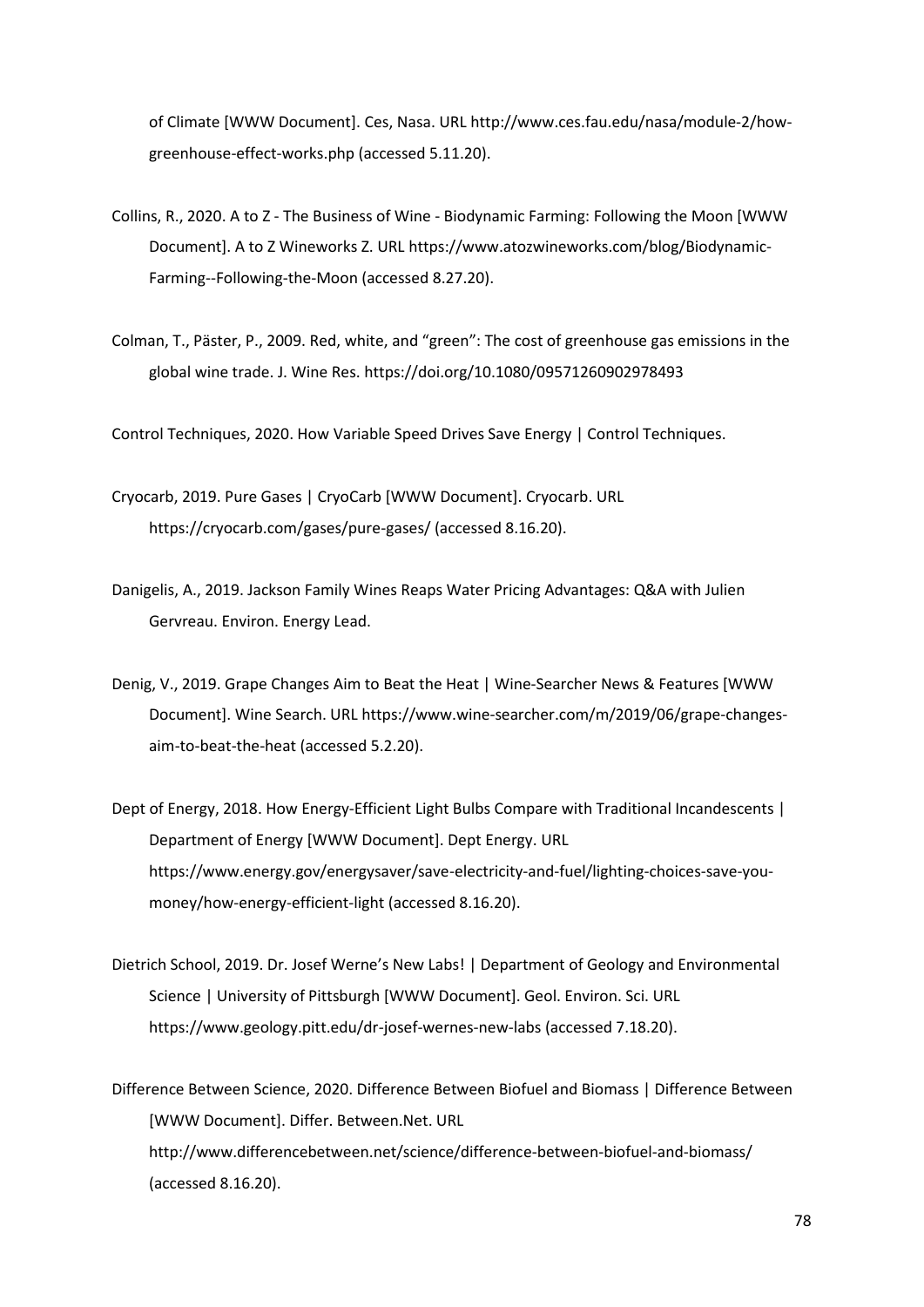Enerflow, 2019. Why use a Heat Pump?

Energypedia, 2018. Photovoltaic (PV) - energypedia.info. Energypedia.

- EPA, 2020. Sources of Greenhouse Gas Emissions | Greenhouse Gas (GHG) Emissions | US EPA [WWW Document]. EPA. URL [https://www.epa.gov/ghgemissions/sources-greenhouse-gas](https://www.epa.gov/ghgemissions/sources-greenhouse-gas-)emissions (accessed 7.27.20).
- Fertiliser Association, 2018. Greenhouse gas emissions [WWW Document]. Fertil. Assoc. New Zeal. URL [http://www.fertiliser.org.nz/site/about/caring-for-our](http://www.fertiliser.org.nz/site/about/caring-for-our-)environment/greenhouse\_gas\_emissions.aspx (accessed 8.30.20).

Fetzer Wines, 2017. How Fetzer Vineyards has become carbon neutral.

- Francis, L., 2017. The Carbon Footprint of a Bottle of Wine Sestra Systems [WWW Document]. Sestra Syst. URL [https://www.sestrasystems.com/carbon-footprint-of-a-bottle-of-wine/](https://www.sestrasystems.com/carbon-footprint-of-a-bottle-of-wine/ )  (accessed 6.16.20).
- Gilbert, N., 2012. One-third of our greenhouse gas emissions come from agriculture. Nature. [https://doi.org/10.1038/nature.2012.11708](https://doi.org/10.1038/nature.2012.11708 )

Gold Standard, 2019. CARBON PRICING: Why do prices vary by project type? | The Gold Standard.

- Greenhouse Gas Protocol, 2013. The Greenhouse Gas Protocol, Greenhouse Gas Protocol. [https://doi.org/10.1196/annals.1439.003](https://doi.org/10.1196/annals.1439.003 )
- Hart, M., 2020. Yealands Wine Group commits to reducing 50 per cent of carbon emissions by 2030 | Stuff.co.nz. St. - Clim. newsuff - Clim. news.
- Helmer, J., 2019. Climate Change and Canada's Icewine Industry | Wine Enthusiast Magazine [WWW Document]. Wine Enthuisiast. URL [https://www.winemag.com/2019/02/19/climate-change](https://www.winemag.com/2019/02/19/climate-change-)canada-icewine/ (accessed 8.16.20).

Henick-Kling, T., 2018. Energy Efficiency in Wineries.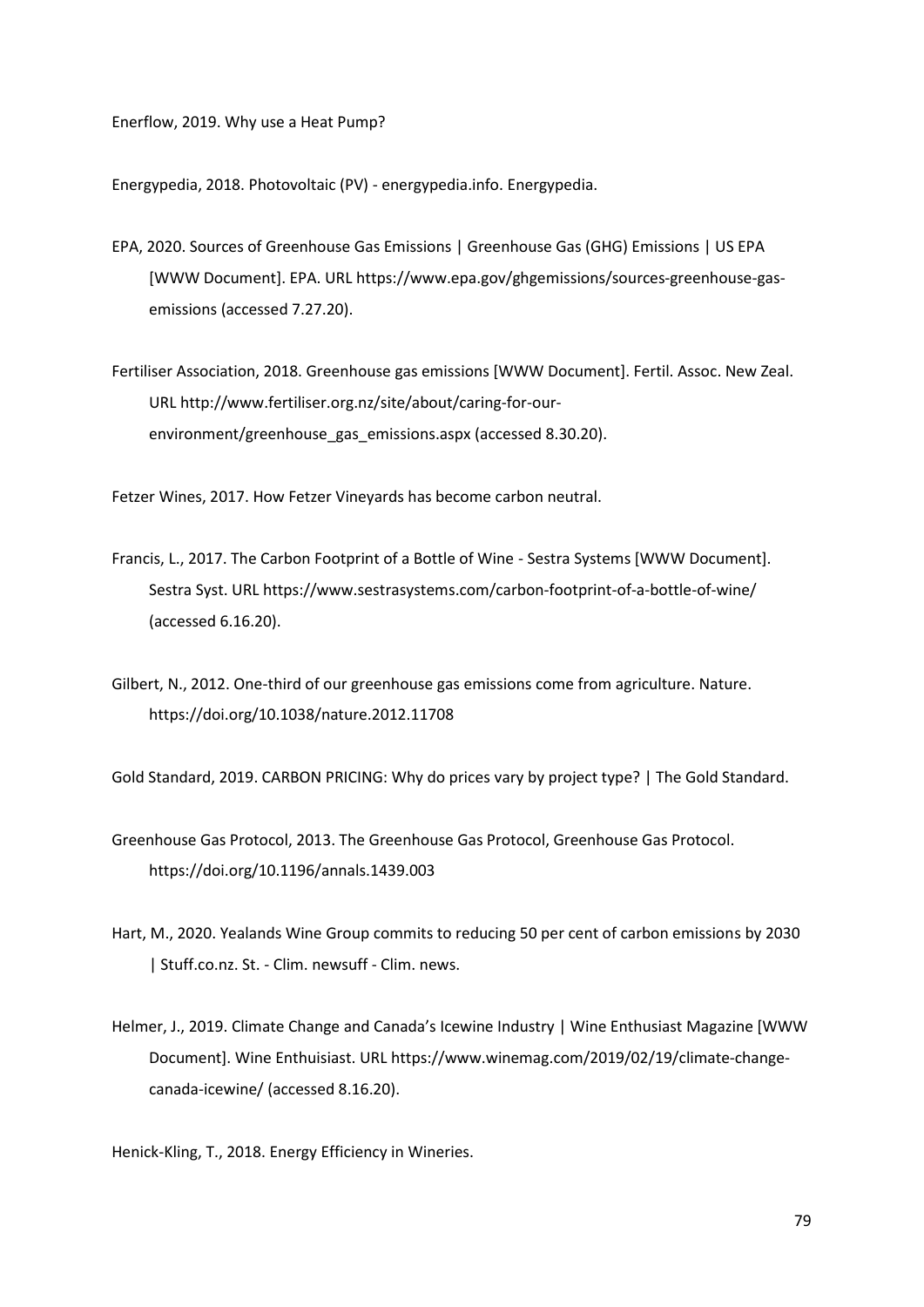- Hubble, G., 2016. Recycling Glass Wine Bottles: [WWW Document]. Wine Guy. URL [https://www.wineguy.co.nz/index.php/glossary-articles-hidden/866-recycling-glass \(accessed](https://www.wineguy.co.nz/index.php/glossary-articles-hidden/866-recycling-glass (accessed )  8.16.20).
- Hungría, J., Siles, J.A., Chica, A.F., Gil, A., Martín, M.A., 2020. Anaerobic co-digestion of winery waste: comparative assessment of grape marc waste and lees derived from organic crops. Environ. Technol. 1–9. [https://doi.org/10.1080/09593330.2020.1737735](https://doi.org/10.1080/09593330.2020.1737735 )
- IPCC, 2001. The carbon cycle and atmospheric carbon dioxide, in: Climate Change 2001: The Scientific Basis. [https://doi.org/10.1256/004316502320517344](https://doi.org/10.1256/004316502320517344 )

Jackson Family Wines, 2016. Water Conservation at Jackson Family Wines — Sustainability Leads.

Jefford, A., 2018. Jefford: Trouble with bottles - Time for plastic wine bottles? - Decanter. Decanter.

- Khillar, S., 2019. Difference Between Biofuel and Biomass | Difference Between [WWW Document]. Differ. between Certain objects. URL [http://www.differencebetween.net/science/difference](http://www.differencebetween.net/science/difference-)between-biofuel-and-biomass/ (accessed 6.22.20).
- Kweku, D., Bismark, O., Maxwell, A., Desmond, K., Danso, K., Oti-Mensah, E., Quachie, A., Adormaa, B., 2018. Greenhouse Effect: Greenhouse Gases and Their Impact on Global Warming. J. Sci. Res. Reports. [https://doi.org/10.9734/jsrr/2017/39630](https://doi.org/10.9734/jsrr/2017/39630 )
- Lardie, M., 2020. Three Ways to Calculate the Carbon Footprint of Your Wine | Wine Enthusiast Magazine. Wine Enthus.
- Lowerland, 2020. WINE & VINEYARDS | Lowerland | Lowerland wine [WWW Document]. Soil to Soul. URL [https://lowerland.co.za/pages/wine-vineyards \(accessed 7.30.20\).](https://lowerland.co.za/pages/wine-vineyards (accessed 7.30.20). )
- Marques, F.J.M., Pedroso, V., Trindade, H., Pereira, J.L.S., 2018. Impact of vineyard cover cropping on carbon dioxide and nitrous oxide emissions in Portugal. Atmos. Pollut. Res. 9, 105–111. [https://doi.org/10.1016/j.apr.2017.07.006](https://doi.org/10.1016/j.apr.2017.07.006 )
- Marty, R., 2017. Saving the World with Smith Haut Lafitte | Wine-Searcher News & Features [WWW Document]. Wine Search. URL<https://www.wine-searcher.com/m/2017/11/saving-the-world->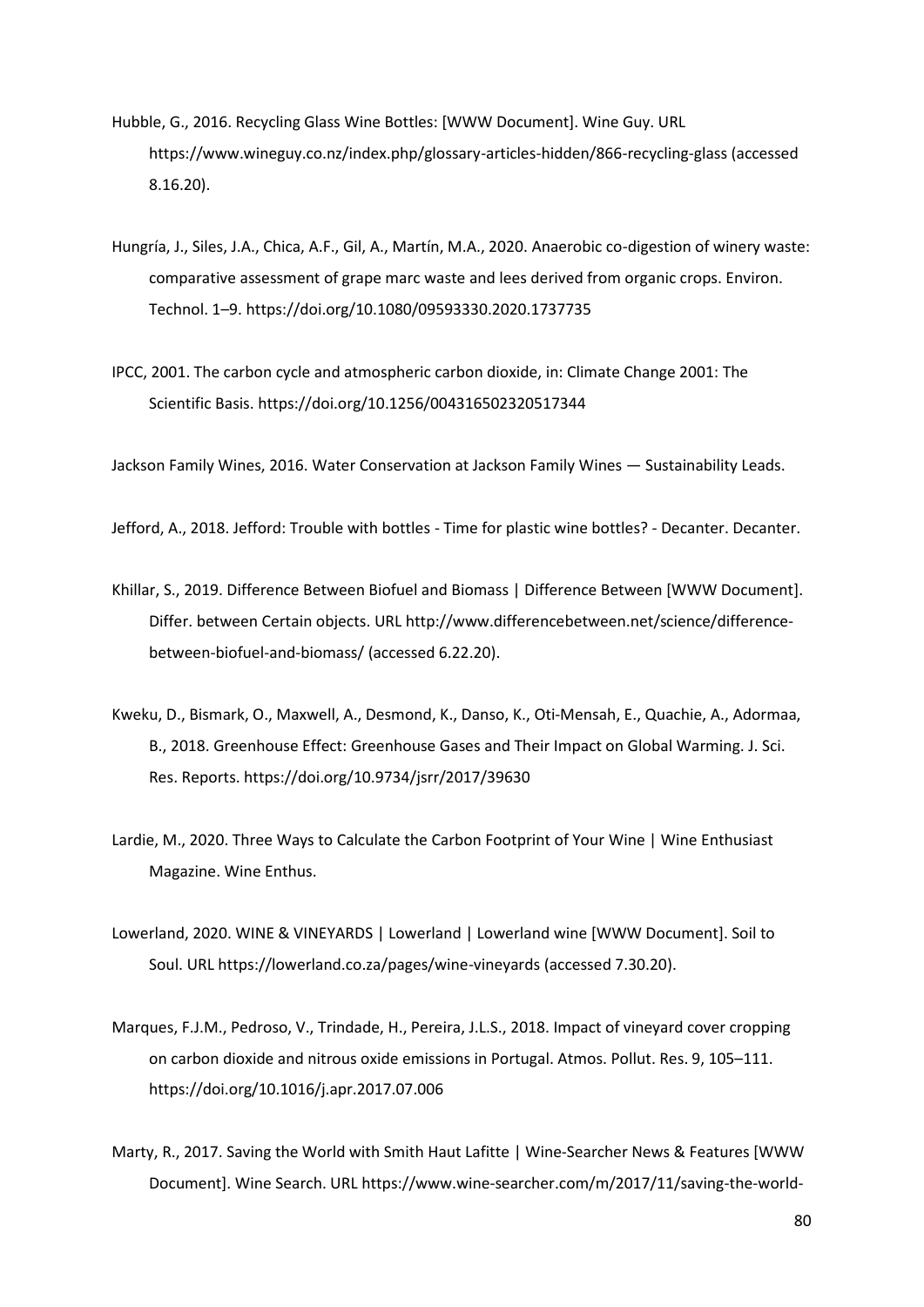with-smith-haut-lafitte (accessed 7.29.20).

- McIntyre, D., 2019a. Climate change is reshaping wine as we know it The Washington Post [WWW Document]. Washington Post. URL [https://www.washingtonpost.com/lifestyle/food/climate](https://www.washingtonpost.com/lifestyle/food/climate-)change-is-reshaping-wine-as-we-know-it/2019/06/06/7d8082c8-8861-11e9-98c1 e945ae5db8fb\_story.html (accessed 8.30.20).
- McIntyre, D., 2019b. Is your wine bottle lighter? That's one way wineries are cutting their energy use. - The Washington Post. Washington Post.

MET, 2020. Greenhouse Gas Reporting. Merseyside Environ. Trust.

- Midland Paper, 2020. The carbon footprint of packaging Midland Paper [WWW Document]. Midl. Pap. URL [https://www.midlandpaper.com/the-carbon-footprint-of-packaging/ \(accessed](https://www.midlandpaper.com/the-carbon-footprint-of-packaging/ (accessed )  7.29.20).
- Millar, B., 2018. The past four years have been the hottest on record, and we are seeing the effects CNN. CNN.

Moeschle, 2019. Wine cellars / viniculture - Moeschle.

Moore, L., 2008. Greenhouse Gases: How Long Will They Last? [WWW Document]. Environ. Def. Fund. URL [http://blogs.edf.org/climate411/2008/02/26/ghg\\_lifetimes/ \(accessed 7.27.20\).](http://blogs.edf.org/climate411/2008/02/26/ghg_lifetimes/ (accessed 7.27.20). )

Mowbot Team, 2018. Organic Fertilizer Vs. Inorganic | Mowbot | Mowbot.

- Mustacich, S., 2019. Vinexpo's Symposium, Focused on Climate Change, Made a Big Impression | Wine Spectator. Wine Spect.
- Natural Capital Partners, 2018. 5 Steps To Carbon Neutral | CarbonNeutral, a service of Natural Capital Partners.
- Nganchamung, T., Robson, M.G., Siriwong, W., 2017. Chemical Fertilizer Use and Acute Health Effects Among Chili Farmers inUbon Ratchathani Province, Thailand. J. Heal. Res. 31, 427–435. [https://doi.org/10.14456/jhr.2017.53](https://doi.org/10.14456/jhr.2017.53 )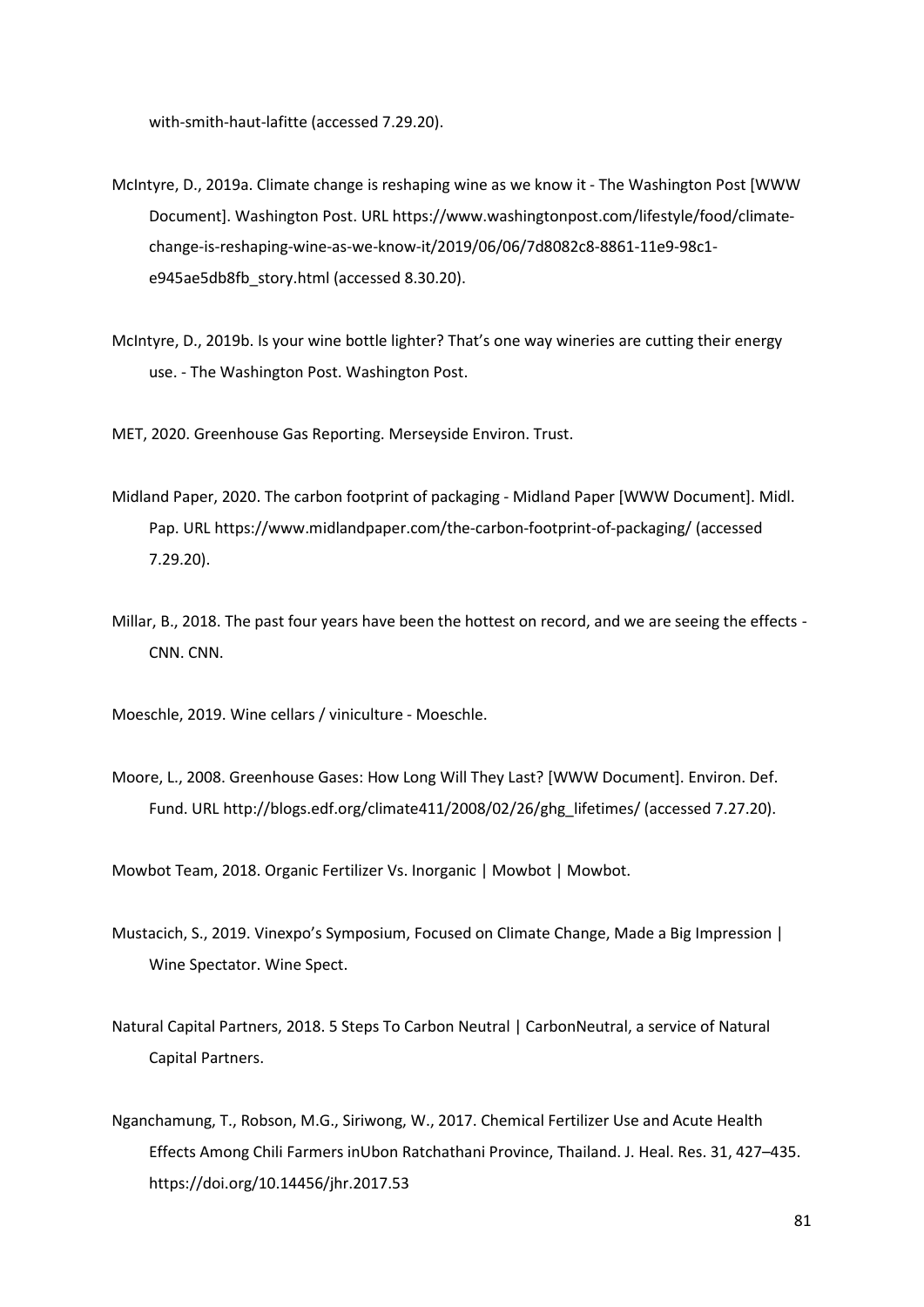- Nigro, D., 2010. How Low Can They Go? Oregon Wineries Tackle Carbon Reduction | Wine Spectator. Wine Spect.
- Päällysaho, M., Leino, K., Saario, M., 2018. Update of wine packaging LCA-Final report Alko Oy Gaia Consulting Oy.
- Penn State, 2020. All things considered, wooden pallets are more eco-friendly than plastic pallets -- ScienceDaily [WWW Document]. Sci. Dly. URL [https://www.sciencedaily.com/releases/2020/02/200204112524.htm \(accessed 7.13.20\).](https://www.sciencedaily.com/releases/2020/02/200204112524.htm (accessed 7.13.20). )
- Pomarici, E., Vecchio, R., 2014. Millennial generation attitudes to sustainable wine: An exploratory study on Italian consumers. J. Clean. Prod. 66, 537–545. [https://doi.org/10.1016/j.jclepro.2013.10.058](https://doi.org/10.1016/j.jclepro.2013.10.058 )

Pretorius, A., 2020. The carbon cost of wine - Wineland Magazine. Winel. Mag. Mag.

Provisor (Pty) Ltd, 2008. International Wine Carbon Calculator Protocol Version 1.2.

- Randall, T., 2018. Scheid Family Wines Blog Wines & Vines Feature Scheid Wind Turbine [WWW Document]. Blog. URL<https://www.scheidfamilywines.com/blog/Wines---Vines-Feature->Scheid-Wind-Turbine (accessed 7.24.20).
- Robinson, J., 2020. Glass dismissed? | JancisRobinson.com [WWW Document]. Jancis Robinson. URL [https://www.jancisrobinson.com/articles/glass-dismissed \(accessed 5.27.20\).](https://www.jancisrobinson.com/articles/glass-dismissed (accessed 5.27.20). )
- Russan, A., 2020. Biochar: the Vineyard's Next Big Thing | Wine-Searcher News & Features [WWW Document]. Wine Search. URL [https://www.wine-searcher.com/m/2020/05/biochar-the](https://www.wine-searcher.com/m/2020/05/biochar-the-)vineyards-next-big-thing (accessed 7.15.20).
- Sapkota, A., Haghverdi, A., Avila, C.C.E., Ying, S.C., 2020. Irrigation and Greenhouse Gas Emissions: A Review of Field-Based Studies. Soil Syst. 4, 20. [https://doi.org/10.3390/soilsystems4020020](https://doi.org/10.3390/soilsystems4020020 )

Schmitt, P., 2019. 'Carbon footprint significantly higher with organics.' Drink. Bus.

Schmitt, P., 2017. Miguel Torres: 'solar energy is a must.' Drink. Bus.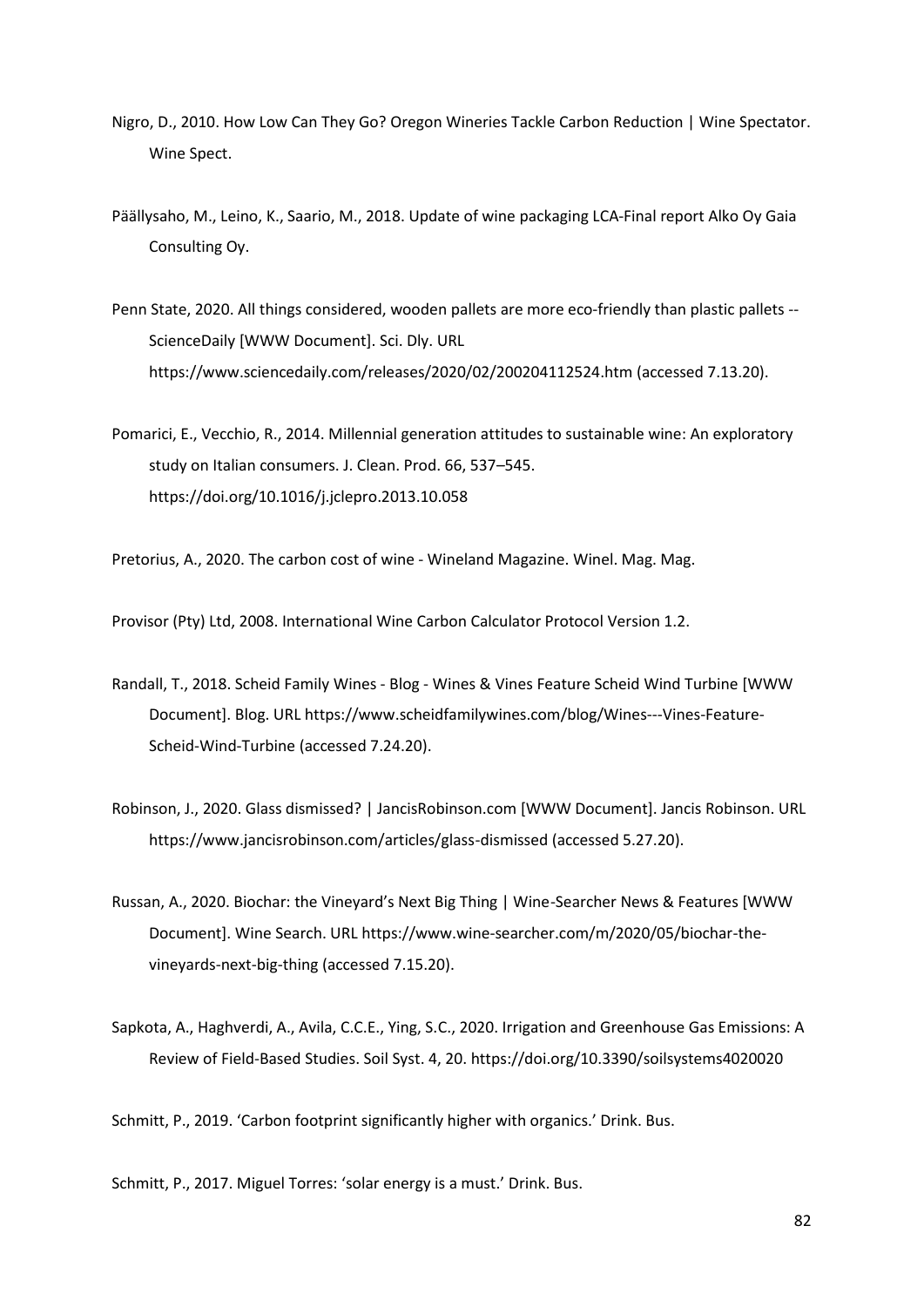- Schoene, D., Killmann, W., Von Lüpke, H., Loychewilkie, M., 2007. Forests and Climate Change Working Paper 5 Definitional issues related to reducing emissions from deforestation in developing countries.
- Sharp, T., 2017. Earth's Atmosphere: Composition, Climate & Weather | Space [WWW Document]. Space.com. URL [https://www.space.com/17683-earth-atmosphere.html \(accessed 8.30.20\).](https://www.space.com/17683-earth-atmosphere.html (accessed 8.30.20). )
- Stats SA, 2018. Electricity: Coal use inches lower as solar, wind and diesel rise | Statistics South Africa [WWW Document]. Stats SA. URL<http://www.statssa.gov.za/?p=11292>(accessed 8.16.20).
- Sustainable Business Network, 2014. Yealands collaborates to produce the ultimate compost Sustainable Business Network [WWW Document]. Sustain. Bus. Netw. URL [https://sustainable.org.nz/sustainability-success-stories/yealands-collaborates-to-produce-the](https://sustainable.org.nz/sustainability-success-stories/yealands-collaborates-to-produce-the-)ultimate-compost/ (accessed 7.17.20).
- Terenghi, A., 2019. Firriato is Carbon Neutral | Firriato Winery [WWW Document]. Firriato. URL [https://firriato.it/firriato-carbon-neutral/](https://firriato.it/firriato-carbon-neutral)?lang=en (accessed 5.2.20).
- The Best Foot Forward, 2008. The carbon impact of bottling Australian wine in the UK: PET and glass bottles.
- The Two Sides Team, 2020. The carbon footprint of packaging Two Sides [WWW Document]. Two Sides. URL [https://www.twosides.info/UK/the-carbon-footprint-of-packaging/ \(accessed](https://www.twosides.info/UK/the-carbon-footprint-of-packaging/ (accessed )  7.12.20).

Tinhorn Creek, 2020. Tinhorn - Our Winery - Sustainability - Carbon.

Torres Wines, 2016. REDUCING THE CARBON FOOTPRINT | Familia Torres, Wine Planetet.

Turner, M., 2020. Cork closures in wine bottles: how they reduce the carbon footprint of wine [WWW Document]. Buy. URL [http://www.the-buyer.net/insight/carbon-benefits-cork/](http://www.the-buyer.net/insight/carbon-benefits-cork/ )  (accessed 7.12.20).

Van Der Zanden, G.-J., De Martino, V., 2009. The truth about CO2 emissions in the wine industry.